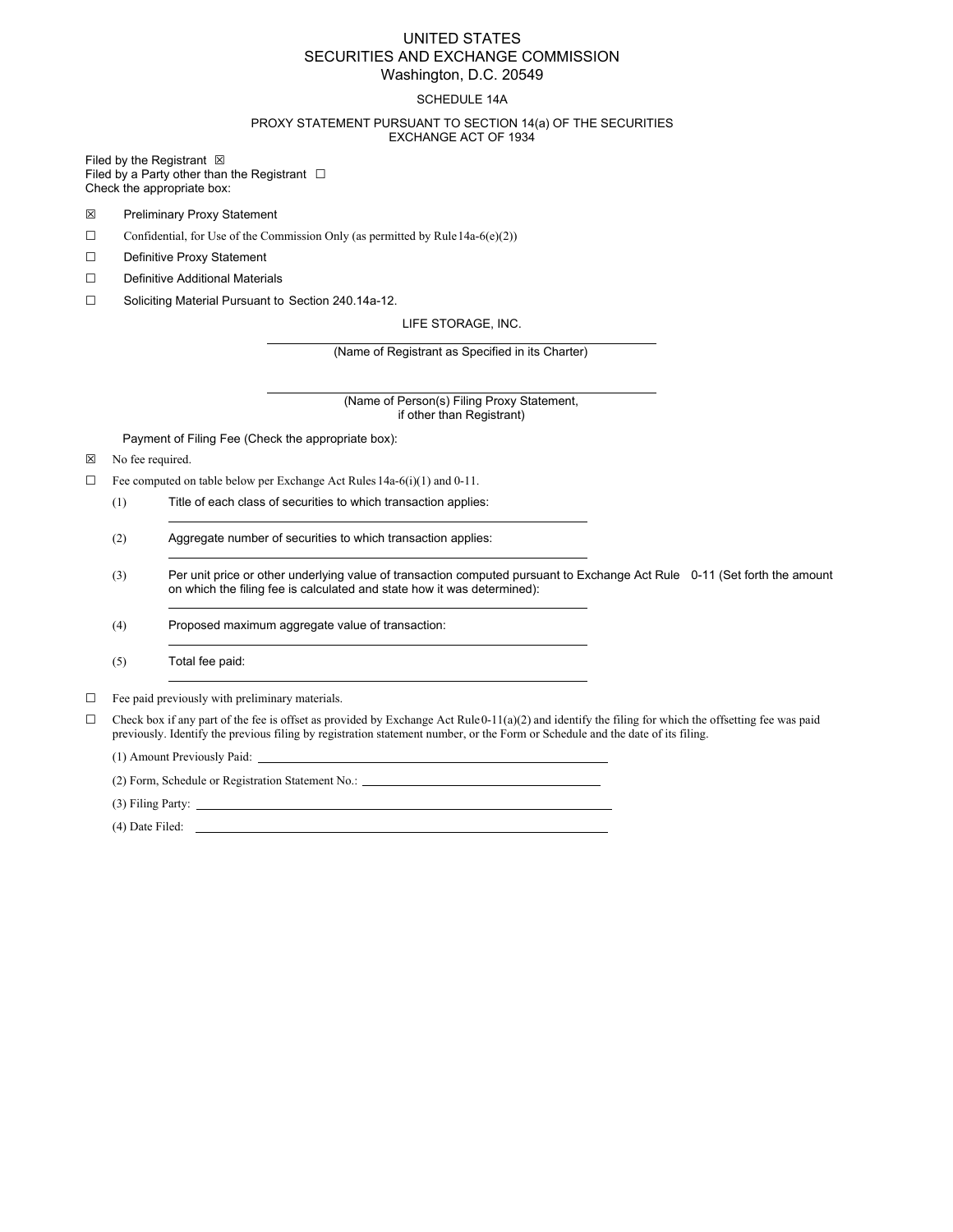

Fellow Shareholders,

In some ways 2020 was the year in which the self-storage world caught up with Life Storage's innovations.

More than any of our peers, we have been bringing digital innovations to storage to enable people and businesses to store their things safely, reliably, inexpensively, conveniently and in ways customized to their priorities.

Thus, in the early days of the pandemic—in April 2020 when global economies were all but shut down—our rentals remained strong—with half of our rentals that month coming through Rent Now, our state-of-the-art digital, contactless platform.

We see growing—and increasingly mobile—global populations needing more—and more kinds of—convenient and affordable storage. Our digital innovations enable us to meet this demand. They also enable us to steadily reduce certain costs—for example, we were able to reduce same-store payroll every quarter for eight straight quarters through September 30, 2020 as our digital capabilities increased—and freed up capital to invest in growth and in future innovations, including our environmental efficiency-related ones.



\*Source:FactSet; as of March 31, 2021

This combined focus on managing efficiently for the present, while steadily building for an evolving future, are hallmarks of Life Storage since our formation—as illustrated in this long-term total shareholder return chart. We have brought the same discipline and vision to our own board, as our orderly refreshment, including the planned retirement of another one of our founders and our steadily increasing diversity. We plan, in future years, to write to you about how some of our evolving initiatives are bearing fruit and encourage you to read more about what my fellow directors and I worked to address this year in the pages that follow.

Thank you for your investment—and faith—in us.

Sincerely,

Mark G. Barberio *Non-Executive Chair of the Board*

April •, 2021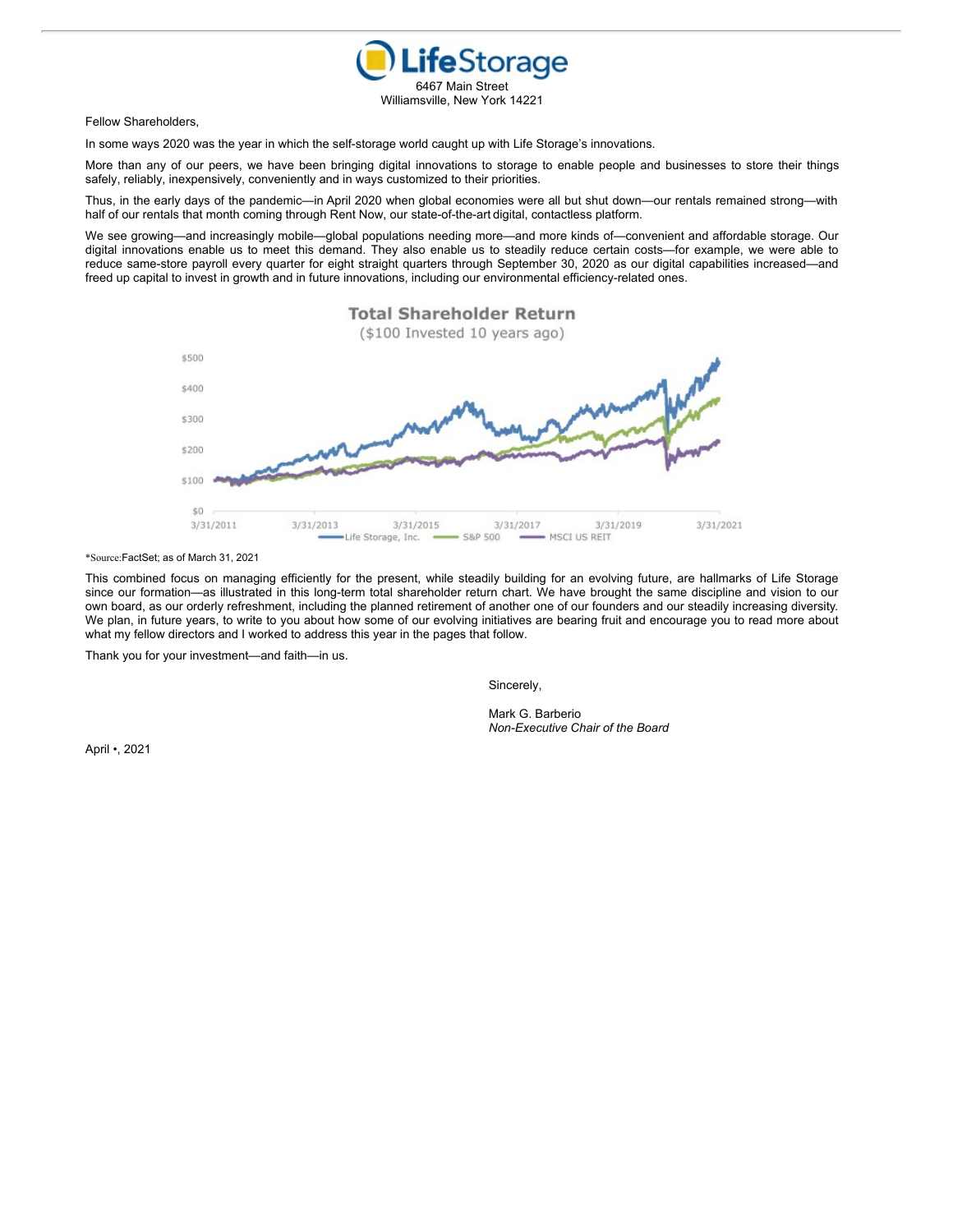

Dear Shareholders:

The Notice and Proxy Statement that follow contain details about our 2021 Annual Meeting of Shareholders (the "Annual Meeting"). Your proxy is being solicited by the Board of Directors of the Company. You will note that the Board of Directors of the Company recommends a vote "FOR" the election of eight directors to serve until the 2022 Annual Meeting of Shareholders, "FOR" the ratification of the appointment of Ernst & Young LLP as the independent registered public accounting firm of the Company for fiscal year 2021, "FOR" the proposal to amend the Charter of the Company to increase the number of authorized shares of common stock from 100,000,000 to 200,000,000, and "FOR" the proposal to approve the compensation of the Company's executive officers.

In an effort to exercise caution with regard to the ongoing public health impact of COVID-19, and to support the health and well-being of our shareholders, partners and employees, this year's Annual Meeting will be a virtual meeting held exclusively online via live webcast and will not be held at a physical location. You will be able to attend the Annual Meeting, vote your shares electronically, and submit questions in writing during the meeting by visiting *www.virtualshareholdermeeting.com/LSI2021* and entering your unique voter identification number. Additional information regarding attending the Annual Meeting and voting your shares can be found in the Proxy Statement. The vote of every Shareholder is important, and we believe that hosting a virtual meeting will enable more of our Shareholders to attend and participate in the meeting since our Shareholders can participate from any location around the world with Internet access.

This Proxy Statement and form of proxy are first being made available to Shareholders on April •, 2021.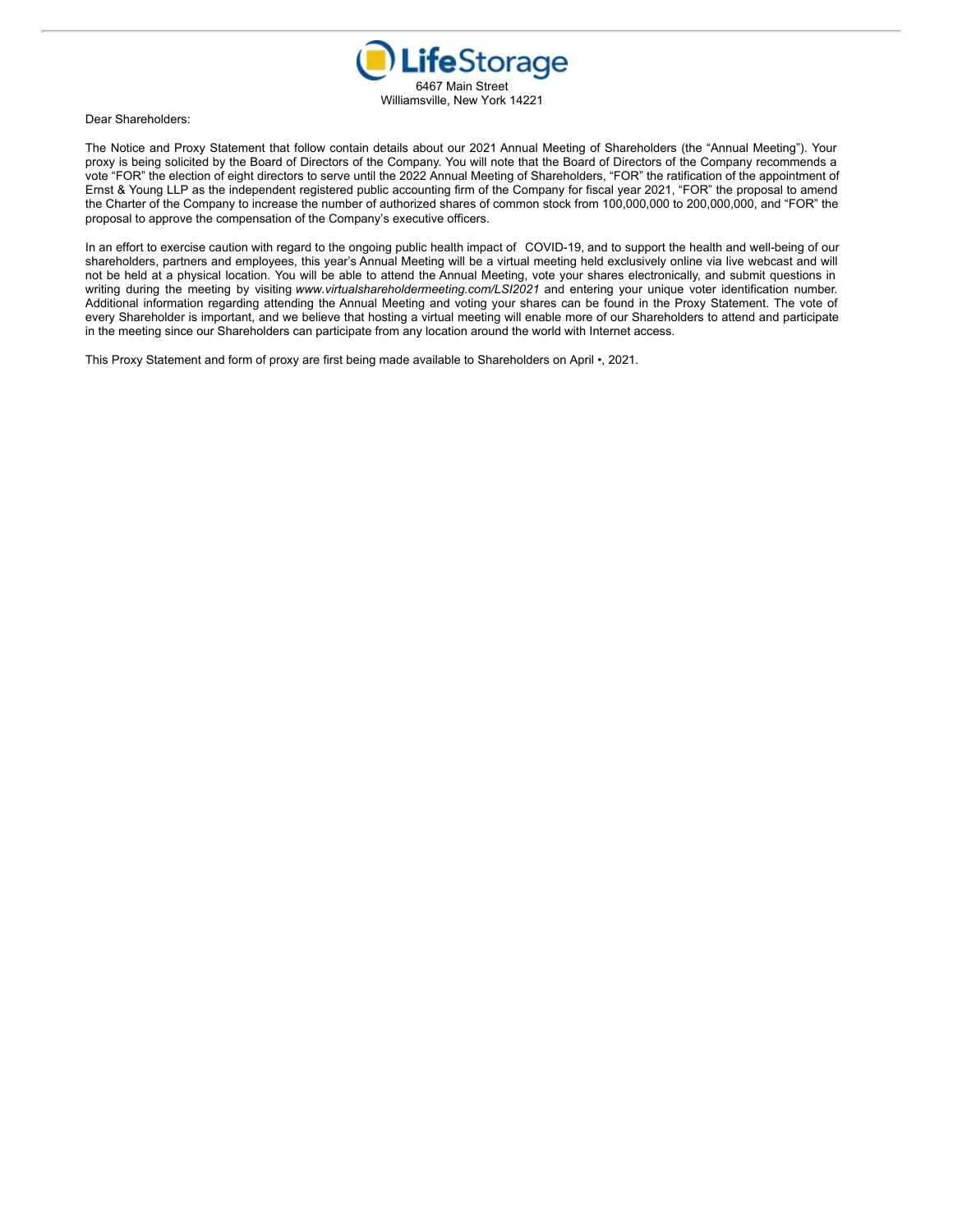

# NOTICE OF ANNUAL MEETING OF SHAREHOLDERS

**When: Thursday, May 27, 2021 • 9:00 a.m. (E.D.T.)**

NOTICE IS HEREBY GIVEN THAT the Annual Meeting of Shareholders of Life Storage, Inc. (the "Company" or "Life Storage"), which will be a virtual meeting accessible at *www.virtualshareholdermeeting.com/LSI2021*, will be held on Thursday, May 27, 2021, at 9:00 a.m. (E.D.T.), to consider and take action on the following:

### **Items of Business:**

| 1.               | The election of the eight directors of the Company named in this Proxy Statement to hold office until the next Annual Meeting<br>of Shareholders and until their successors are elected and qualified. |
|------------------|--------------------------------------------------------------------------------------------------------------------------------------------------------------------------------------------------------|
|                  |                                                                                                                                                                                                        |
| 2.               | The ratification of the appointment of Ernst & Young LLP as the independent registered public accounting firm for the<br>Company for the fiscal year ending December 31, 2021.                         |
|                  |                                                                                                                                                                                                        |
| 3.               | A proposal to amend the Charter of the Company to increase the number of authorized shares of common stock from<br>100,000,000 to 200,000,000.                                                         |
|                  |                                                                                                                                                                                                        |
| $\overline{4}$ . | A proposal to approve (on a non-binding basis) the compensation of the Company's executive officers.                                                                                                   |
|                  |                                                                                                                                                                                                        |
| 5.               | The transaction of such other business as may properly come before the meeting or any adjournments thereof.                                                                                            |

### **Record Date:**

FURTHER NOTICE IS HEREBY GIVEN that the stock transfer books of the Company will not be closed, but only Shareholders of record at the close of business on March 30, 2021 will be entitled to notice of the meeting and to vote at the meeting.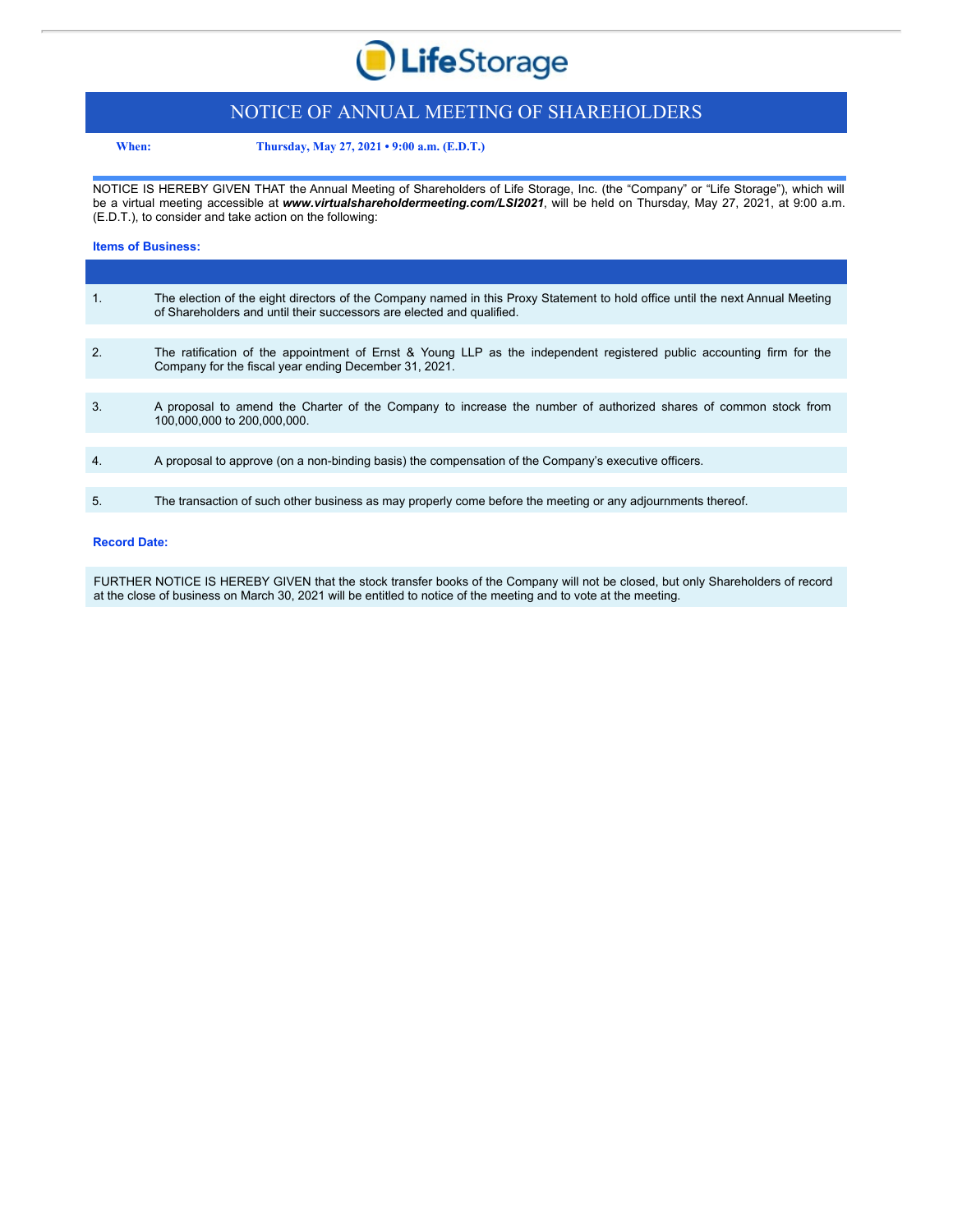## **Voting:**

Even if you plan to attend the Annual Meeting virtually, we ask you to please complete, sign and return the enclosed proxy card or vote your shares by telephone or over the Internet. If you will need special assistance at the meeting, please contact Life Storage Investor Relations at (716) 633-1850. Please note that the Annual Meeting will only be held virtually, and there will be no physical meeting.

The Company is furnishing its proxy statement, proxy and Annual Report on Form 10-K for the year ended December 31, 2020 (the "2020 Annual Report") to you electronically via the Internet, instead of mailing printed copies of such materials to each Shareholder. The Company has sent to its Shareholders a Notice of Internet Availability of Proxy Materials that provides instructions on how to access its proxy materials on the Internet, how you can request and receive a paper copy of the proxy statement, 2020 Annual Report and proxy for the Annual Meeting, and how to vote online at www.proxyvote.com. Shareholders can also call 1-800-579-1639 to request proxy materials or 1-800-690-6903 to vote by telephone.

By Order of the Board of Directors,

Andrew J. Gregoire *Secretary*

Williamsville, New York April •, 2021

Important Notice Regarding the Availability of Proxy Materials for the Shareholder Meeting to be held on May 27, 2021

The Proxy Statement and Annual Report on Form 10-K for the year ended December 31, 2020 are available at **www.proxyvote.com**.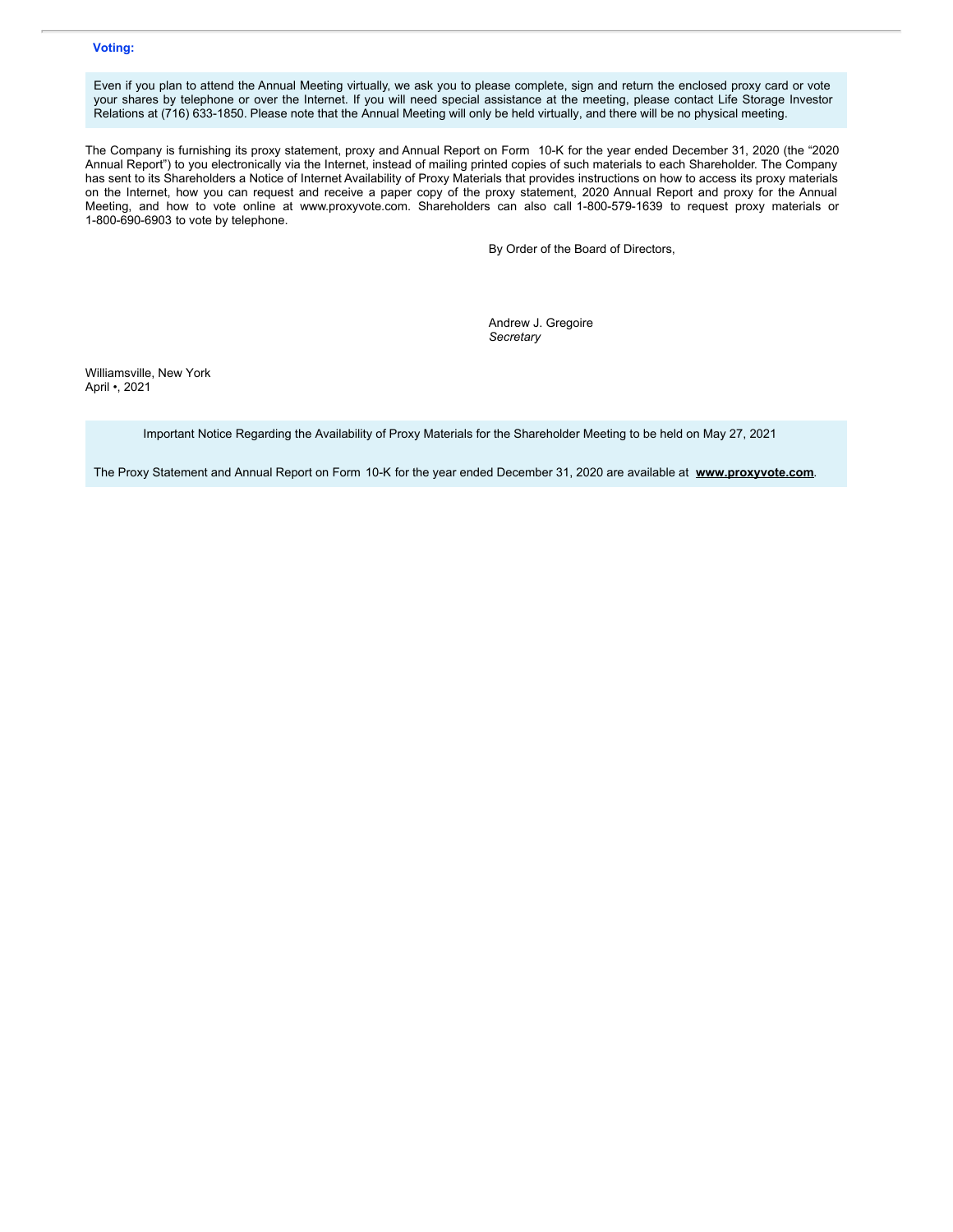

# **PROXY STATEMENT SUMMARY**

This summary highlights information contained elsewhere in this Proxy Statement and does not contain all the information that you should consider. You should read the entire Proxy Statement carefully before voting. We intend to mail proxy materials to our shareholders on or about April •, 2021.

This Proxy Statement and the form of proxy are furnished in connection with the solicitation of proxies on behalf of the Board of Directors (the "Board of Directors" or the "Board") of Life Storage, Inc. (the "Company") for the 2021 Annual Meeting of Shareholders (the "Annual Meeting") to be held virtually over the Internet on Thursday, May 27, 2021 at 9:00 a.m. (E.D.T.), and at any adjournment thereof, for the purposes set forth in the accompanying Notice of Annual Meeting of Shareholders. No physical meeting will be held. You will be able to attend the Annual Meeting, vote your shares electronically, and submit your questions during the live webcast of the Annual Meeting by visiting *www.virtualshareholdermeeting.com/LSI2021* and entering your unique voter identification number. This Proxy Statement and form of proxy are first being made available to Shareholders on April •, 2021.

# **Voting Matters**

| <b>Meeting Agenda</b>                                                                                                                     | <b>Board Recommendation</b> |
|-------------------------------------------------------------------------------------------------------------------------------------------|-----------------------------|
| 1. Election of Directors                                                                                                                  | <b>FOR</b> each nominee     |
|                                                                                                                                           |                             |
| 2. Ratify the Appointment of Ernst & Young LLP as our Independent Registered Public<br><b>Accounting Firm</b>                             | <b>FOR</b>                  |
|                                                                                                                                           |                             |
| 3. Amendment of the Charter of the Company to increase the number of authorized shares<br>of common stock from 100,000,000 to 200,000,000 | <b>FOR</b>                  |
|                                                                                                                                           |                             |
| 4. Advisory Vote to Approve Compensation of the Company's Executive Officers                                                              | <b>FOR</b>                  |

Life Storage, Inc. 2021 Proxy Statement - 1 -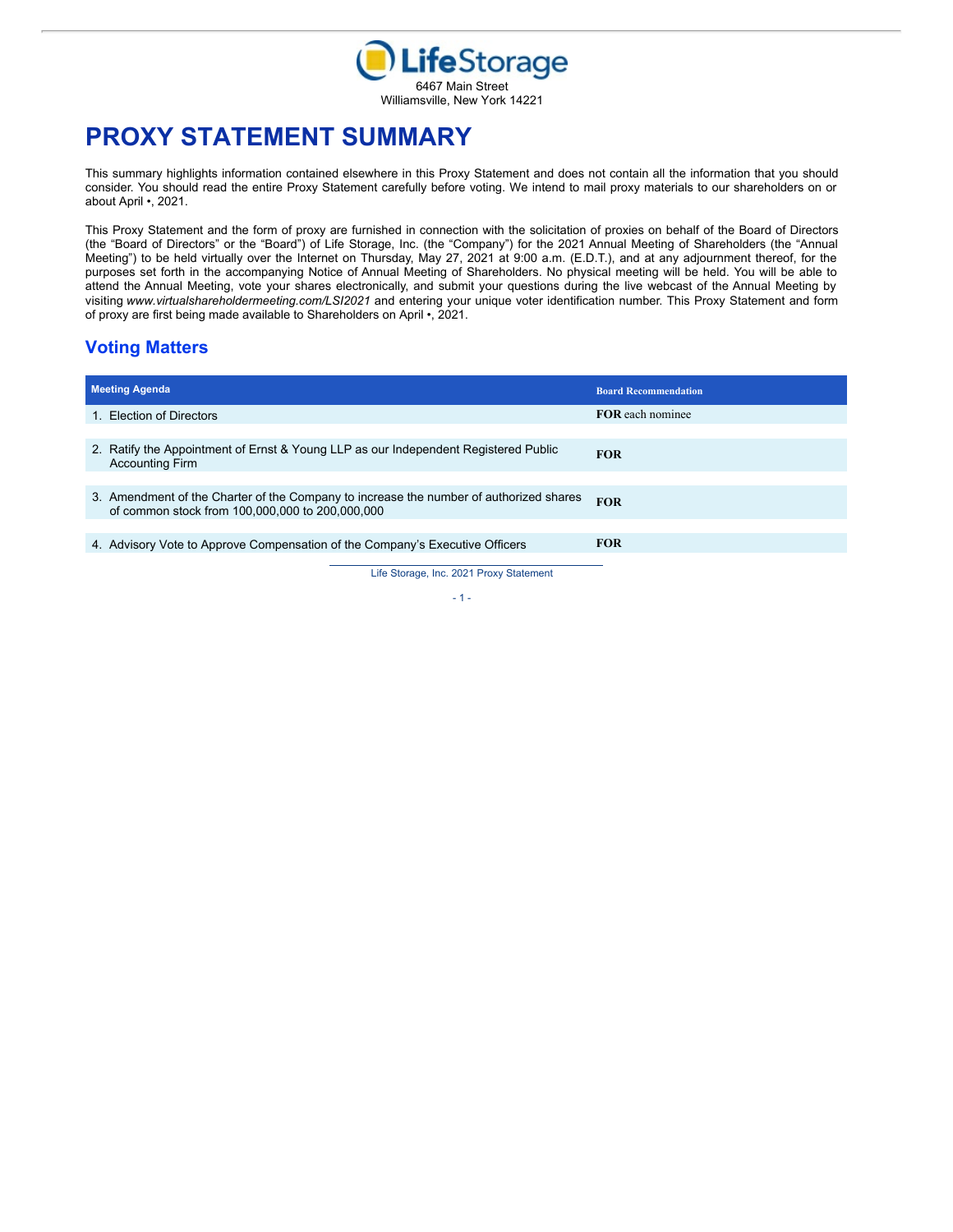

As of 12/31/20

Life Storage, Inc. 2021 Proxy Statement

 $- 2 -$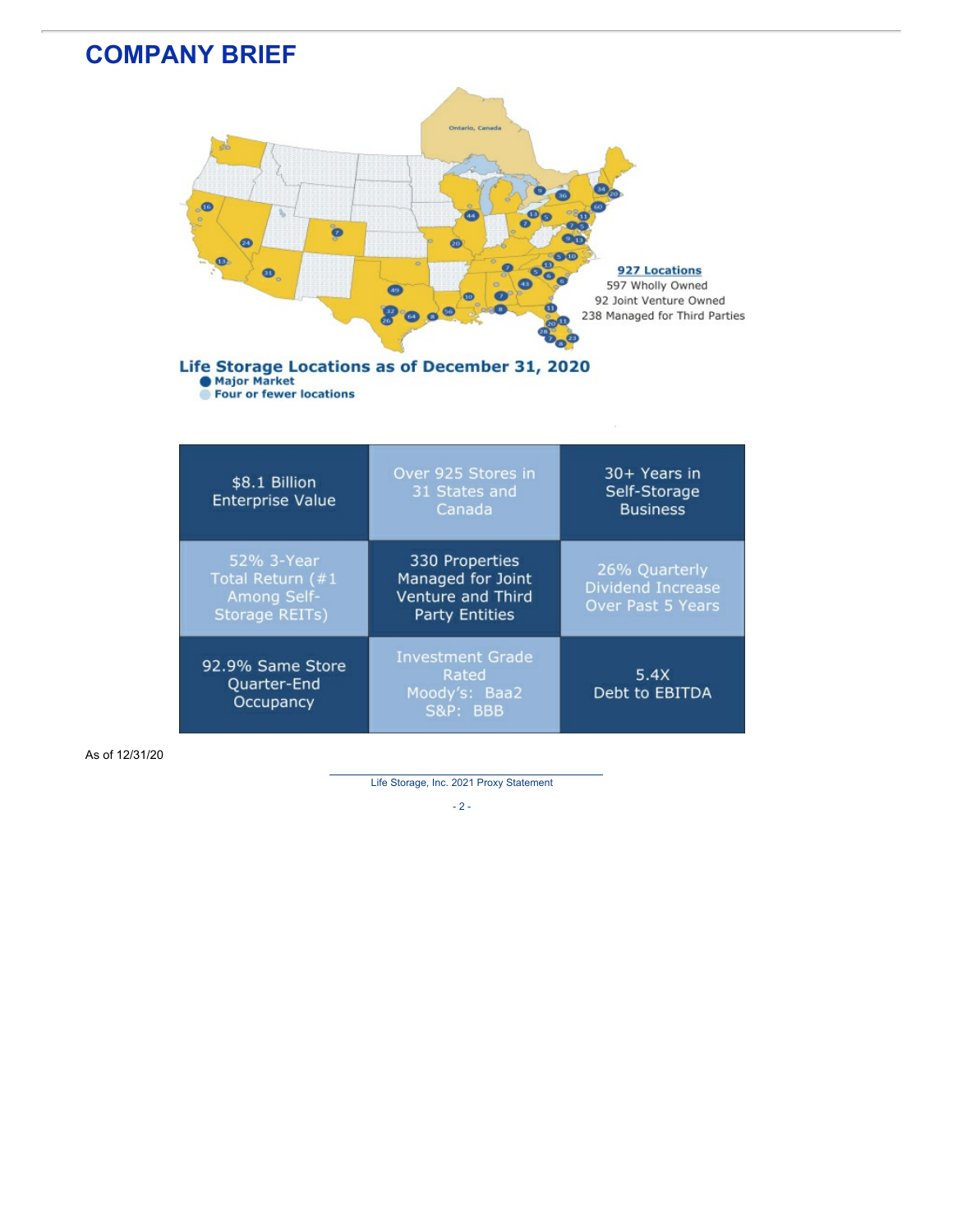# **OUR DIRECTORS PROPOSAL 1. ELECTION OF DIRECTORS**

# **WHAT DID WE DO?**

There are years in which boards' actions must become more rapid, more time consuming, and more wide-ranging. The year 2020 was such a year, as the unprecedented scale and unknowns of the pandemic and the accompanying societal changes required us to explore and prepare for an exceptionally wide array of challenges and potential outcomes.

We, the members of the Board, came together with our senior leadership team to support our people, our customers, and our communities throughout the year. A few highlights of our leadership focus include:

- To be prepared for the many different eventualities that suddenly became possible in the spring, we, with our management team, undertook a variety of scenario analyses, including those focused on the health and safety of our people, liquidity, and financial performance, on our ability to serve customers' changing needs, and on the security of our leading technology platforms.
- We continued our comprehensive enterprise risk management identification and mitigation efforts.
- We ensured robust focus on cybersecurity strategy and measures were in-place to protect against unwanted network intrusions.
- We reinforced emphasis on diversity of people and ideas, both among our Board and within the Company as it formalizes and executes on its diversity, equality, and inclusion initiatives.
- We didn't double down—we tripled down—on our planned use of solar power as we continue this build out. This is an example of aligning ourselves with investors who both want to create value and make the world a better place.
- We continued to expand and evolve our human capital management practices, including those designed to help us cast a wide net to attract diverse and creative talent and create an environment where their differences become our strengths.
- We continue to oversee progress on compensation plans that have consistently drawn more than 95% shareholder support.

We also continued to focus on our own governance. We know that planned, steady board refreshment is both one of the most important, and one of the most difficult, responsibilities that a board has. In 2021, we are saying farewell to one of our visionary founders, Charles E. Lannon, as we welcomed Susan Harnett to our Board.

With this background we encourage you to review our individual bios to get a fuller picture of what each of us brings to the boardroom to serve you, Life Storage's shareholders.

Life Storage, Inc. 2021 Proxy Statement

 $- 3 -$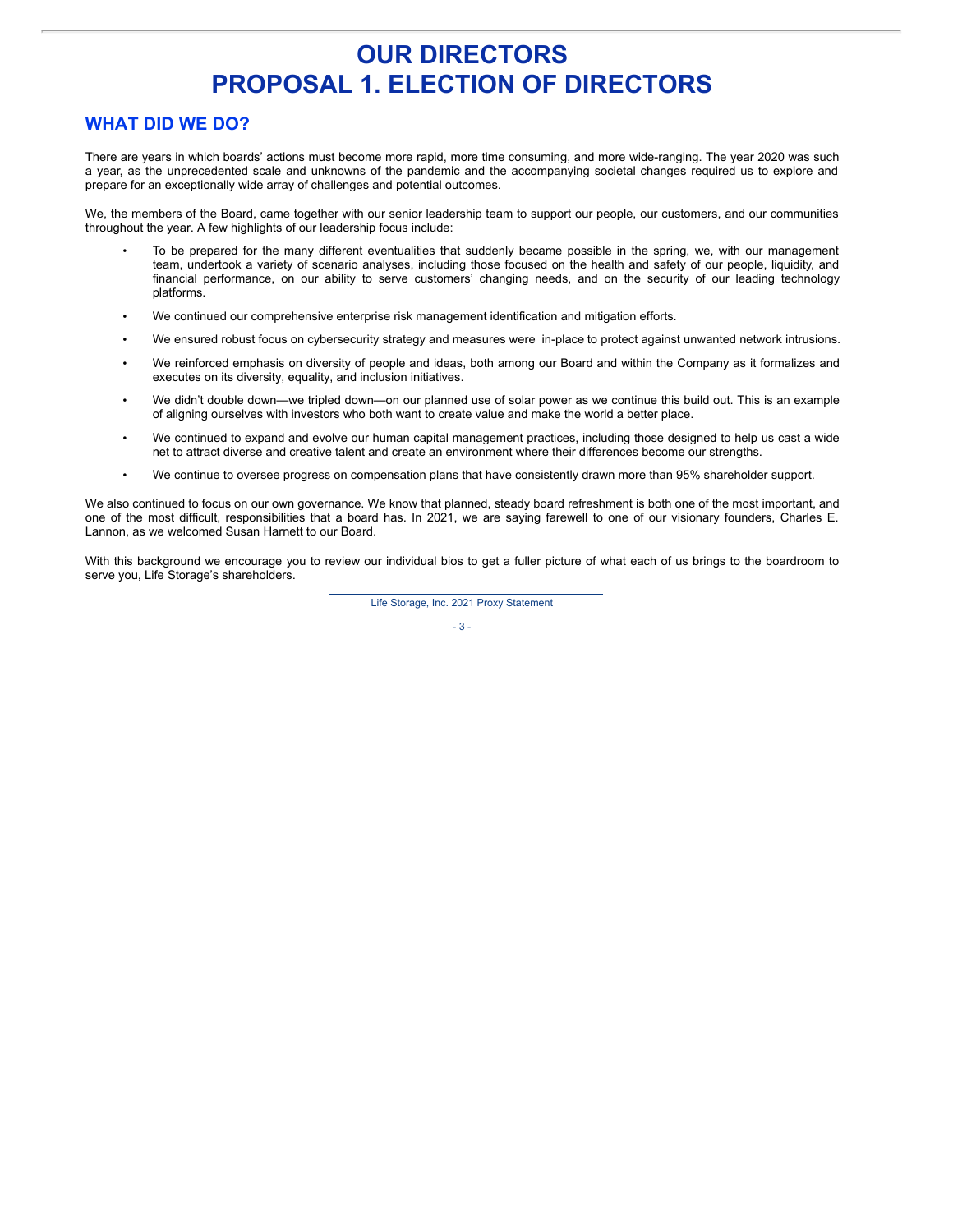# **WHO WE ARE**

# **Nominees for Election to the Board of Directors**

Charles E. Lannon, presently a director of the Company, has advised the Company that he will not be standing for re-election for an additional term as director. Mr. Lannon has been a director of the Company since the Company's initial public offering in 1995. Mr. Lannon will continue to be a member of the Board of Directors until the Annual Meeting. Effective as of the date of the Annual Meeting, the size of the Board will be reduced from nine to eight. Susan Hartnett was appointed as a director as of February 12, 2021 and she is included as a nominee for the Board. As such, the number of directors to be elected at the Annual Meeting will be eight.

As reflected in the skills matrix and accompanying charts, the nominees for election to the Board of Directors listed below bring a diverse array of attributes, skills and experiences to Life Storage that we believe are important and that led to the conclusion that such nominee should serve as a member of the Board of Directors. All nominees are presently members of the Board of Directors.

|                           | <b>Operational</b><br><b>Strategy</b><br><b>Development</b><br>and Risk<br><b>Management</b> | Real<br><b>Estate</b> | Self-<br><b>Storage</b> | Financial<br>Literacy | Finance<br>and<br>Capital<br><b>Markets</b> | Corporate<br>Governance<br>and<br><b>Compensation</b> | <b>Public</b><br>Company<br><b>Executive</b> | <b>Public</b><br>Company<br>Board* |
|---------------------------|----------------------------------------------------------------------------------------------|-----------------------|-------------------------|-----------------------|---------------------------------------------|-------------------------------------------------------|----------------------------------------------|------------------------------------|
| Mark G. Barberio          | $\mathsf{X}$                                                                                 | $\times$              |                         | $\times$              | $\times$                                    | $\mathsf{X}$                                          | $\times$                                     | X                                  |
| Joseph V. Saffire         | X                                                                                            | $\times$              | X                       | X                     | X                                           |                                                       | X                                            |                                    |
| Stephen R.<br>Rusmisel    | $\mathsf{X}$                                                                                 |                       |                         | $\times$              | $\mathsf{X}$                                | $\times$                                              |                                              |                                    |
| Arthur L.<br>Havener, Jr. | $\mathsf{X}$                                                                                 | $\sf X$               | X                       | $\sf X$               | X                                           | $\times$                                              |                                              | X                                  |
| Dana Hamilton             | $\mathsf{X}$                                                                                 | $\mathsf{X}$          |                         | $\times$              | $\times$                                    | $\pmb{\times}$                                        | $\times$                                     | $\mathsf{X}$                       |
| Edward J.<br>Pettinella   | X                                                                                            | X                     |                         | $\times$              | X                                           | X                                                     | X                                            | X                                  |
| David L. Rogers           | $\times$                                                                                     | $\times$              | $\times$                | $\times$              | $\times$                                    |                                                       | $\times$                                     |                                    |
| Susan Harnett             | X                                                                                            |                       |                         | X                     | $\times$                                    | X                                                     | X                                            | X                                  |

\* Other than the Company.

Life Storage, Inc. 2021 Proxy Statement

- 4 -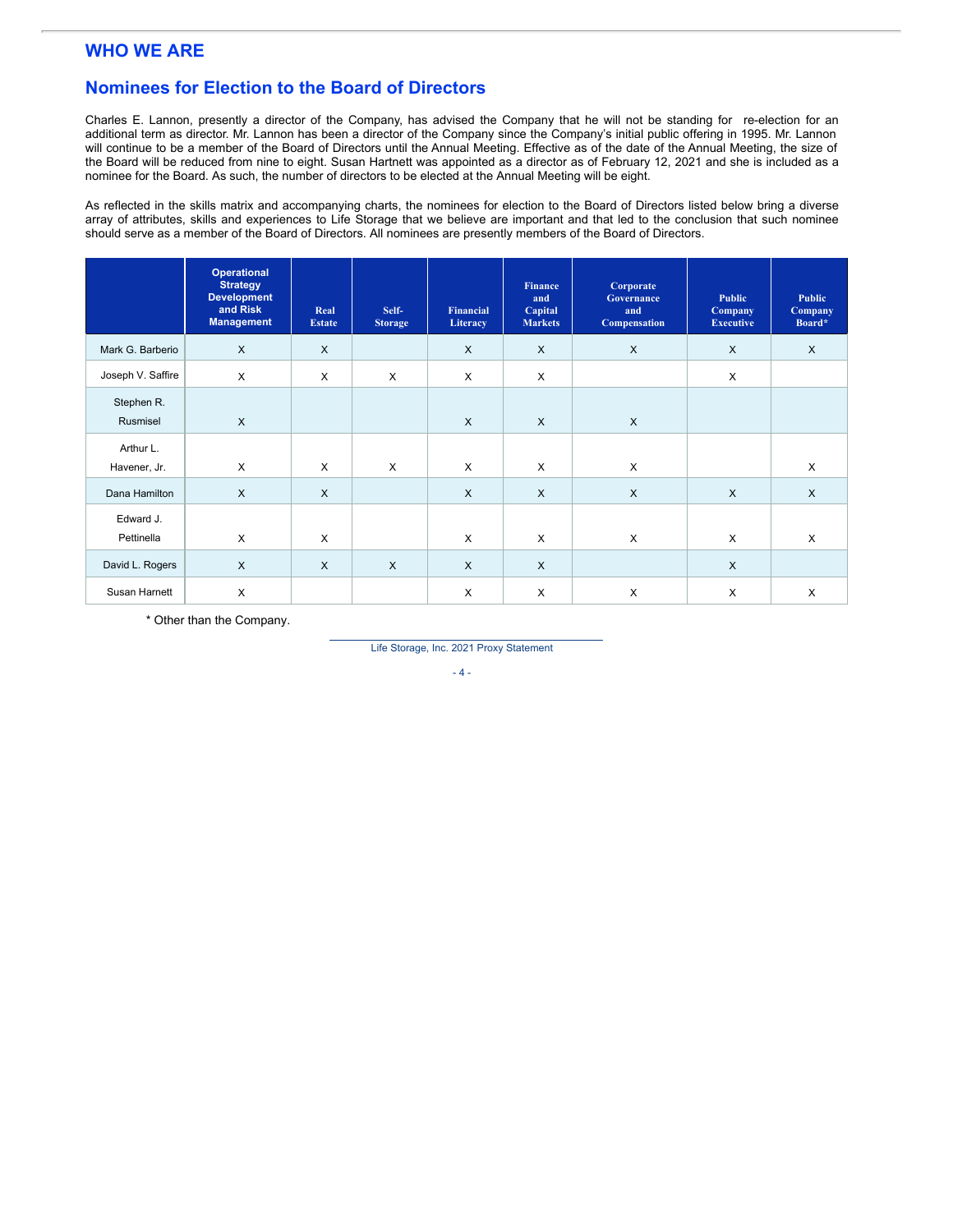

The Board of Directors is soliciting proxies herein and it is intended that such proxies will, unless otherwise directed, be voted to elect the nominees for director named below. Our bylaws provide that in an uncontested election, the affirmative vote of a majority of the total of votes cast for or withheld as to a nominee at a meeting at which a quorum is present is necessary for the election of a director. For purposes of the election of directors, abstentions and broker non-votes, if any, will not be counted as votes cast and will have no effect on the result of the vote, although they will be considered present for the purpose of determining the presence of a quorum.

The nominees herein will, if elected, hold office until the next succeeding Annual Meeting of Shareholders and until their successors are duly elected and qualified. In the event any nominee becomes unavailable to stand for election, it is intended that the persons named in the proxy may vote for a substitute recommended by the Nominating, Governance and Corporate Responsibility Committee of the Board of Directors subject to Board approval. Alternatively, the Board may reduce the size of the Board or may determine to leave the vacancy unfilled. The Board of Directors has no reason to believe that any of the nominees will be unable to serve as directors.

Life Storage, Inc. 2021 Proxy Statement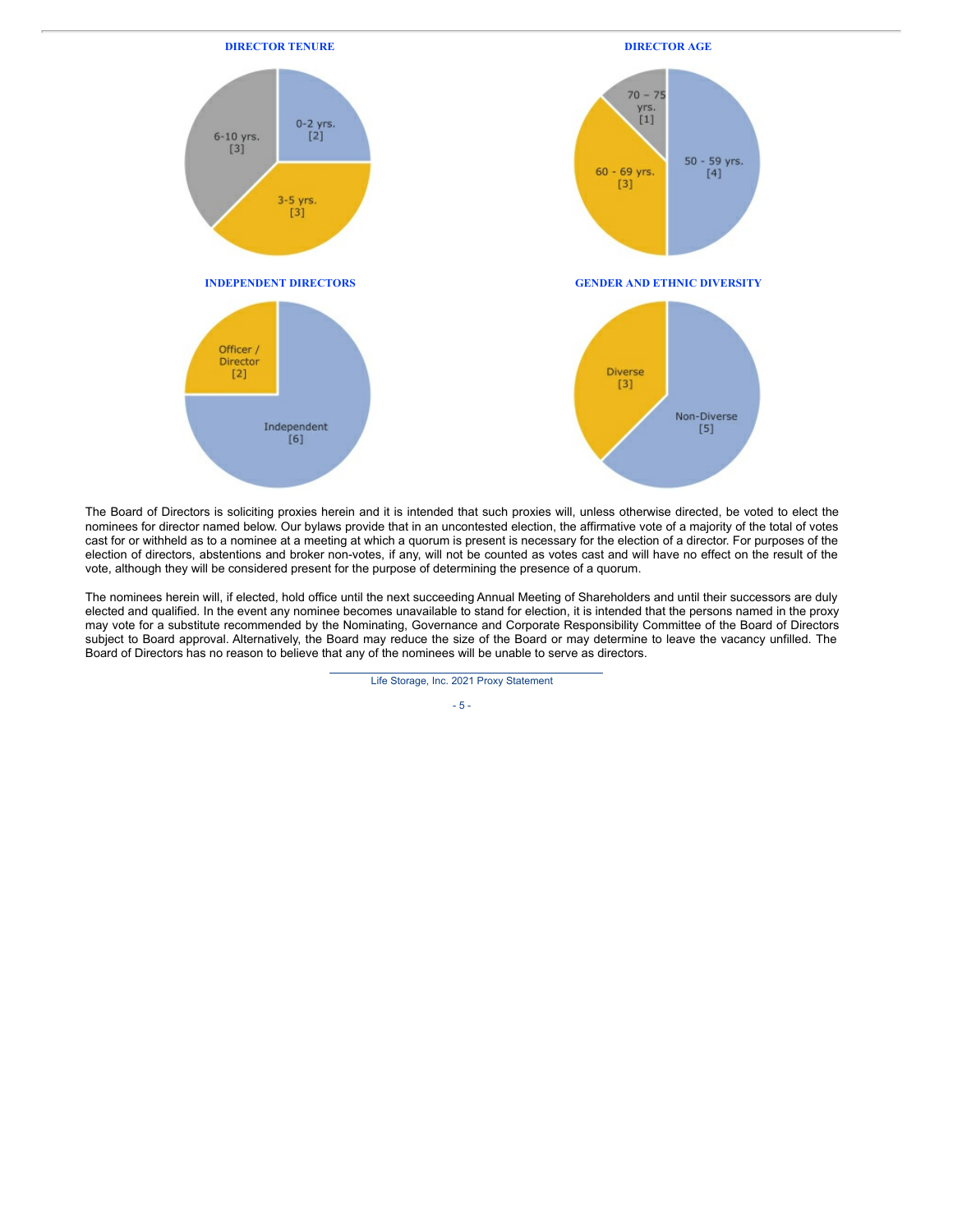

**Mark G. Barberio**

Age: 58 Director

Independent: Yes

Director Since: 2015

**Experience:**

- Principal, Markapital, LLC, a business and M&A consulting firm  $(2013 - present)$
- Co-Chief Executive Officer, Mark IV, LLC (now Dayco, LLC), a global diversified manufacturing company (2009 – 2013); Chief Financial Officer (2004 – 2013); joined 1985

### **Other Boards:**

- Gibraltar Industries, Inc., a publicly listed leading manufacturer and distributor of building products (present)
- Endo International plc, a publicly listed pharmaceutical company (present)
- Rochester Institute of Technology Board of Trustees (present)
- Exide Technologies, a privately held global battery manufacturer and distributor (2015 – 2020)
- Paragon Offshore Limited, an oil and gas drilling company  $(2017 - 2018)$

### **Qualification Experience:**

- Strategic development
- Finance and capital markets
- Management and operations
- Real estate
- Investor relations



# **Joseph V. Saffire**

Age: 51 CEO and Director Independent: No Director Since: 2019

### **Experience:**

- Chief Executive Officer, the Company (March 1, 2019 present); Chief Investment Officer of the Company (November 2017 – February 2019)
- Executive Vice President and Head of Commercial Banking, First Niagara Bank (2014 – 2016)
- Executive Vice President and Head of Global Banking for Europe, the Middle East and Africa, Wells Fargo Bank  $(2012 - 2014)$
- Chief Operating Officer and Head of International Corporate and Commercial Banking in Germany, HSBC Bank plc (2010 to 2012); Executive Vice President and Regional President – Corporate and Commercial Banking in the United States (2007 – 2010); joined 1992

### **Qualification Experience:**

- Strategic development
- Finance and capital markets
- Management and operations
- Real estate
- Investor relations

Life Storage, Inc. 2021 Proxy Statement

- 6 -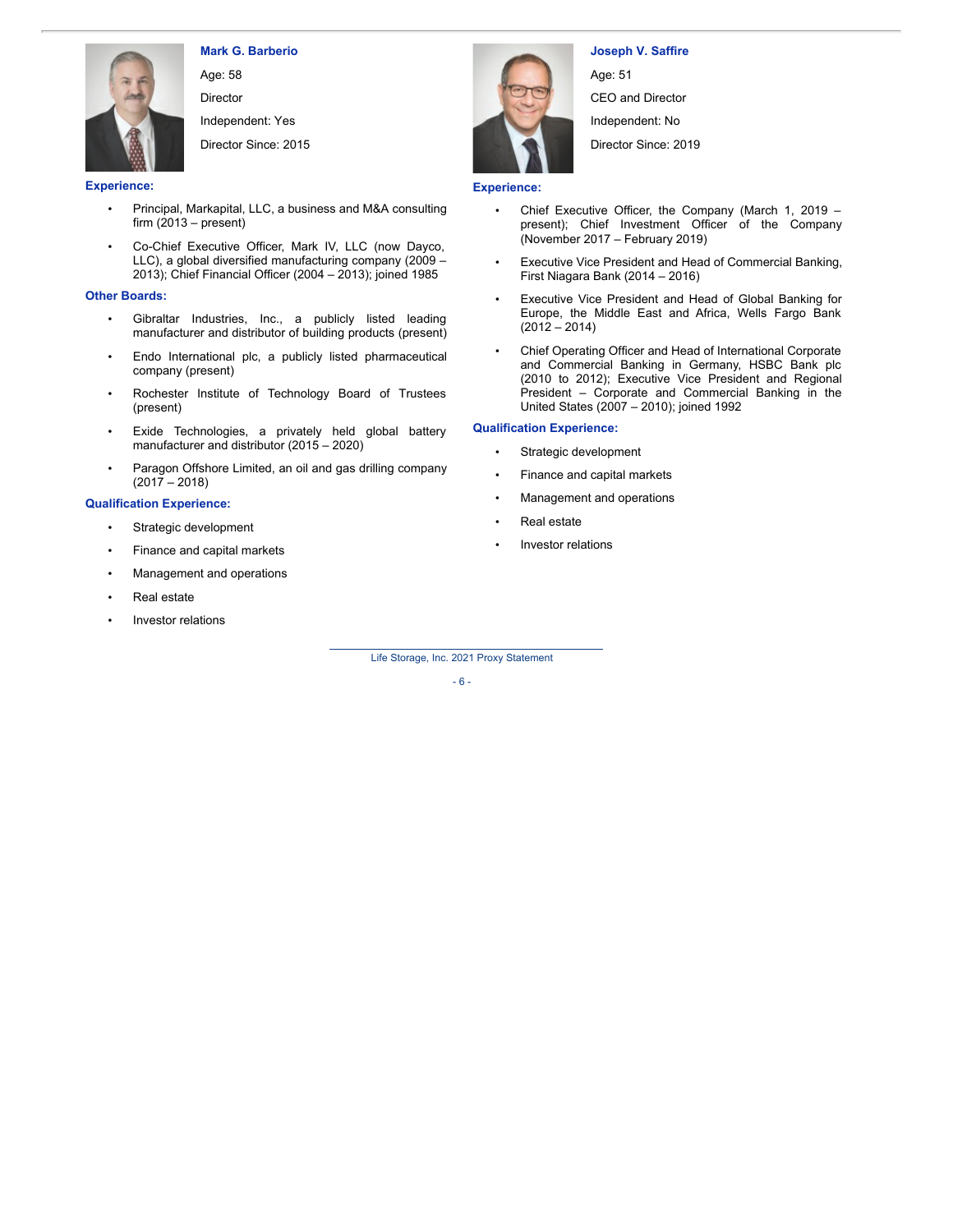

**Stephen R. Rusmisel**

Age: 75 Director Independent: Yes Director Since: 2012

#### **Experience**

- Founder and principal, V1 Funding LP, a consulting and private investment firm (2019 – present)
- Partner, Pillsbury, Winthrop, Shaw, Pittman LLC (and its predecessor firm, Winthrop, Stimson, Putnam & Roberts)  $(1980 - 2016)$
- During his more than 45 years as an attorney, counseled clients in general corporate, securities and business matters, with an emphasis on M&A, provided advice to audit committees of public companies, and made numerous presentations to boards of directors regarding board fiduciary duties, corporate governance matters, risk management and transactional matters
- Lectured and published numerous articles on corporate governance and transactional issues

### **Other Boards:**

- Church of the Blessed Sacrament Board of Trustees; finance counsel chair (present)
- The Swedish American Chamber of Commerce of New York, Inc. (2006 – 2011)

#### **Qualification Experience:**

- Corporate governance
- Accounting and finance
- Enterprise risk management
- Strategic and transactional matters



**Arthur L. Havener, Jr.**

Age: 54

Director

Independent: Yes

Director Since: 2015

### **Experience:**

- Principal, Stampede Capital LLC, a real estate advisory and investment firm (2007 – present)
- Vice President and head of real estate, A.G. Edwards and Sons Inc. (2002 – 2007)

### **Other Boards:**

- Nobility Homes, Inc., a builder and retailer of manufactured homes (present)
- Boardwalk REIT, a public Canadian Real Estate Investment Trust, Lead Trustee (present)
- MDC North American Real Estate Fund I, a private real estate equity fund (2007 – 2009)
- Alderman and Chair of the Finance Committee in the municipality of Sunset Hills, Missouri (formerly)

### **Qualification Experience:**

- Real estate
- Corporate governance
- Private equity
- Finance and capital markets
- **REIT** strategy

Life Storage, Inc. 2021 Proxy Statement

#### $-7 -$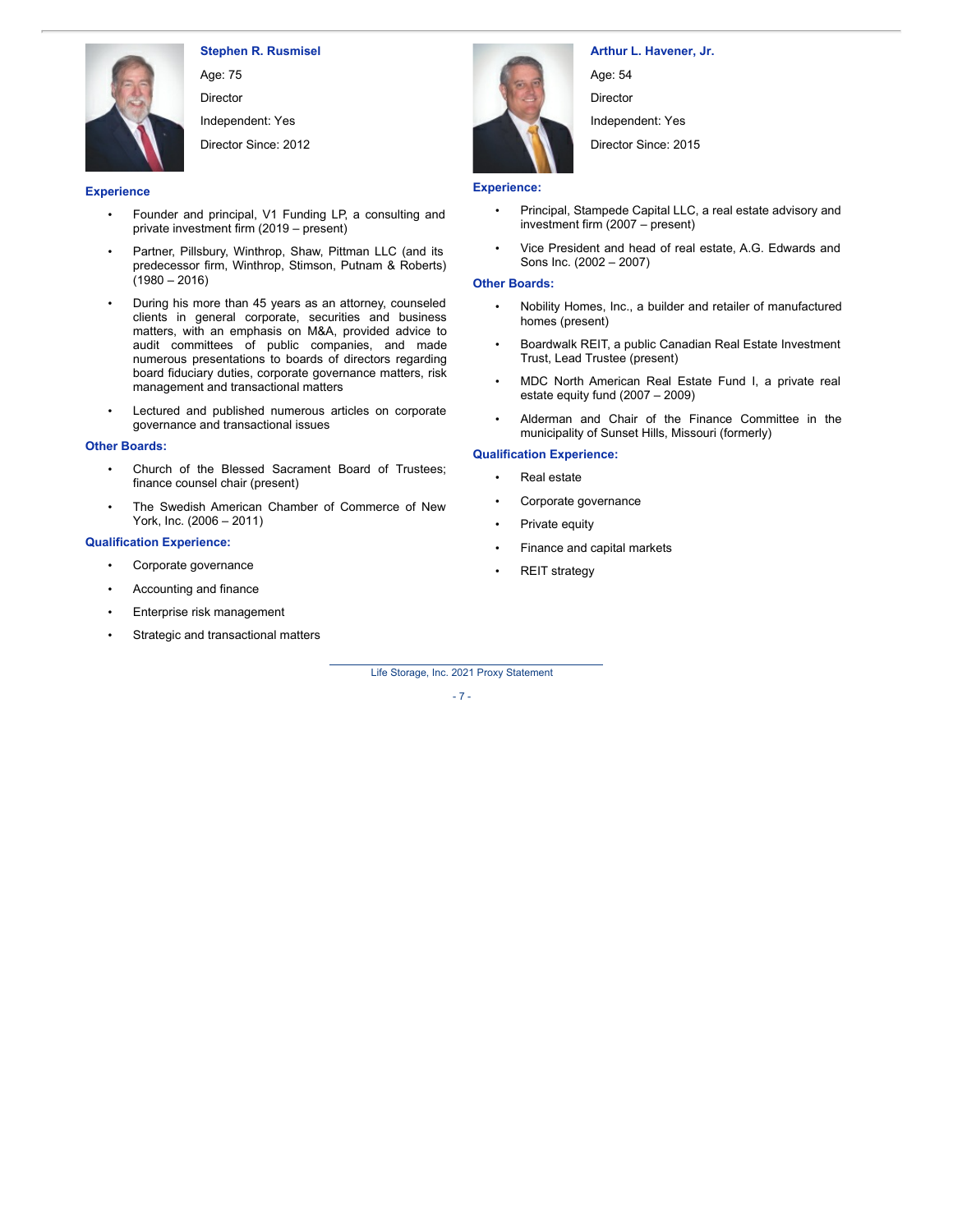

**Dana Hamilton**

Age: 52 Director

Independent: Yes

Director Since: 2018

### **Experience:**

- Senior managing director and head of real estate, Pretium Partners, LLC, a specialized investment manager (2017 – present)
- Co-founder, Ameriton LLC, a real estate company, serving as President (2014 – present)
- President and Chief Executive Officer, and trustee, Borderplex Community Trust (2013 – 2014)
- Spent 20 years at Archstone, one of the largest apartment companies in the US and Europe, where she held roles as President – Europe and Executive Vice-President – National Operations (1994 – 2013)

### **Other Boards:**

FelCor Lodging Trust Incorporated, a publicly listed real estate investment trust (2016 – 2017, when the company was merged with RLJ Lodging Trust)

### **Qualification Experience:**

- Real estate
- Strategic and transactional matters
- Management and operations
- Finance and capital markets



**Edward J. Pettinella** Age: 69 **Director** Independent: Yes Director Since: 2018

## **Experience:**

- Chief Executive Officer and director, Home Properties Inc., a publicly traded REIT (2003 – 2015); Executive Vice President (2001 – 2003)
- President, Charter One Bank of New York; Executive Vice President of Charter One Financial, Inc. (1997 – 2001)
- Served in several managerial capacities for Rochester Community Savings Bank (1980 – 1997)

### **Other Boards:**

- Manning & Napier, Inc., a publicly traded investment management firm (present)
- Royal Oak Realty Trust Inc., a private REIT (present)
- Syracuse University Board of Trustees; Vice Chair (present)
- Board of Governors of the National Association of Real Estate Investment Trusts (formerly)
- Urban Land Institute (formerly)
- National Multi Housing Council (formerly)

### **Qualification Experience:**

- Real estate
- Finance and capital markets
- Corporate governance
- **REIT** strategy

Life Storage, Inc. 2021 Proxy Statement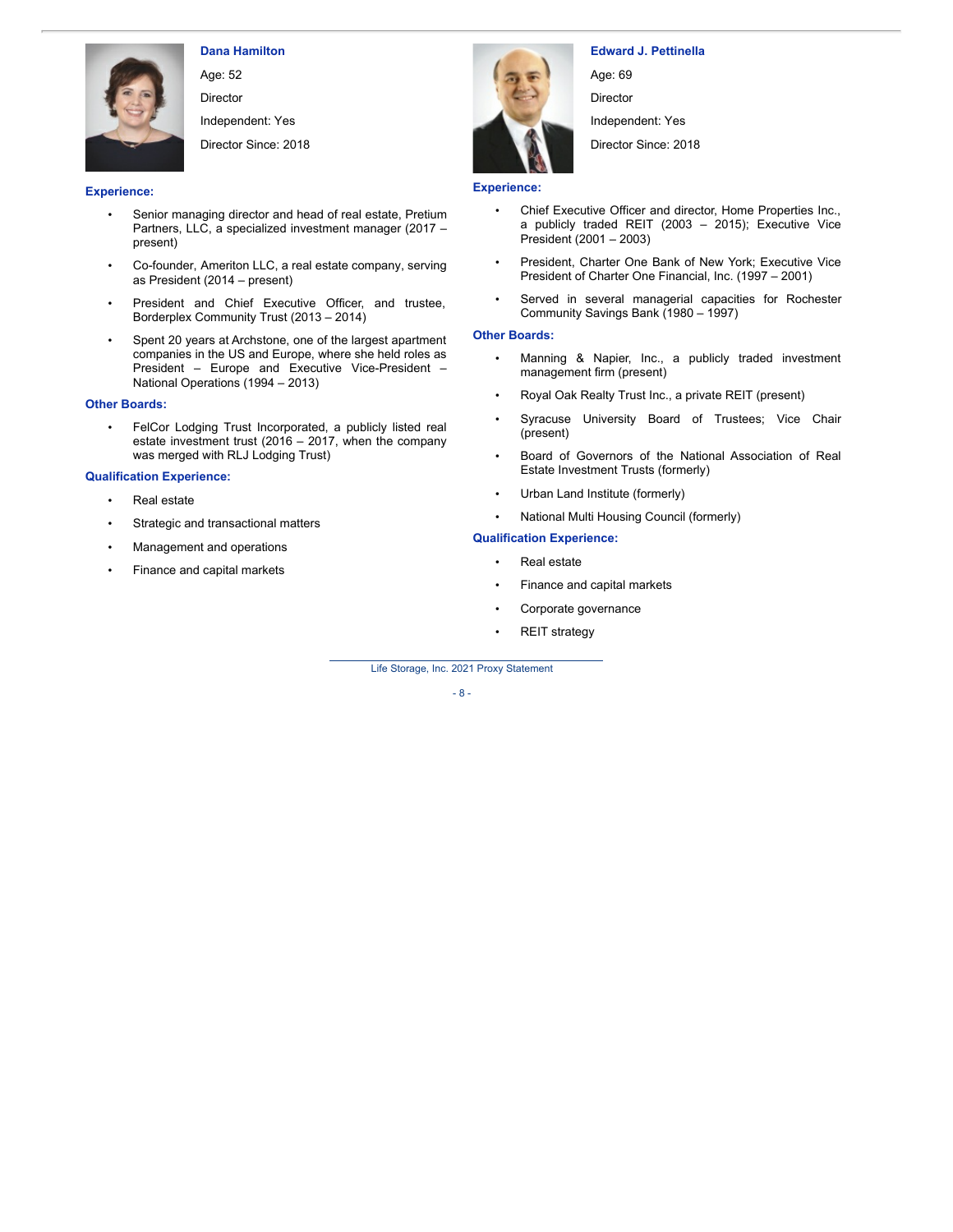

**David L. Rogers**

Age: 65 Director

Independent: No

Director Since: 2018

**Experience:**

- Co-founder of the Company; Chief Executive Officer (March 2012 – February 28, 2019); Chief Financial Officer and Secretary (1995 – February 2012); Vice President of Finance of the Company's predecessor (1988 – 1995); Controller and Due Diligence Officer of such predecessor (1984 – 1988)
- Spent seven years as an accountant and systems analyst in both the public and private sectors
- Regular presenter at national and regional meetings of the Self Storage Association

### **Other Boards:**

- Catholic Health Systems and other not-for-profit entities (present)
- Board of Advisors of the National Association of Real Estate Trusts (NAREIT) (former)

### **Qualification Experience:**

- Deep Company expertise
- Finance and accounting
- Real estate
- Investor relations



## **Susan Harnett**

Age: 64 **Director** 

Independent: Yes

Director Since: 2021

## **Experience:**

- Mentor to digital startups and at the FinTech Innovation Lab, sponsored by Partnership Fund for New York City and Accenture (2015 – present)
- Co-Founder of startups Juntos and EqualFuture Corp.
- National Association of Corporate Directors Governance Fellow.
- COO, North America, QBE Insurance Group Limited, one of the top insurers and reinsurers worldwide (2012 – 2015)
- President of Local Consumer Lending, Citigroup (2011 2012), Head of Global Business Performance (2008 – 2011), CEO of Citibank Germany (2004 - 2007), Head of Retail Banking/Deputy CEO of Citibank EMEA (2001 – 2004)

### **Other Boards:**

- OFG Bancorp, a financial holding company based in San Juan, Puerto Rico (present)
- First Niagara Financial Group, a publicly traded bank (2015 until its acquisition by KeyCorp in 2016)
- QBE Insurance (former)
- Citifinancial (former)
- Visa Canada (former)

## **Qualification Experience:**

- Corporate governance
- Strategic and transactional matters
- Management and operations
- Finance and capital markets
- Customer experience

### **THE BOARD OF DIRECTORS RECOMMENDS A VOTE "FOR" THE ELECTION OF THE NOMINEES NAMED ABOVE**

Life Storage, Inc. 2021 Proxy Statement

- 9 -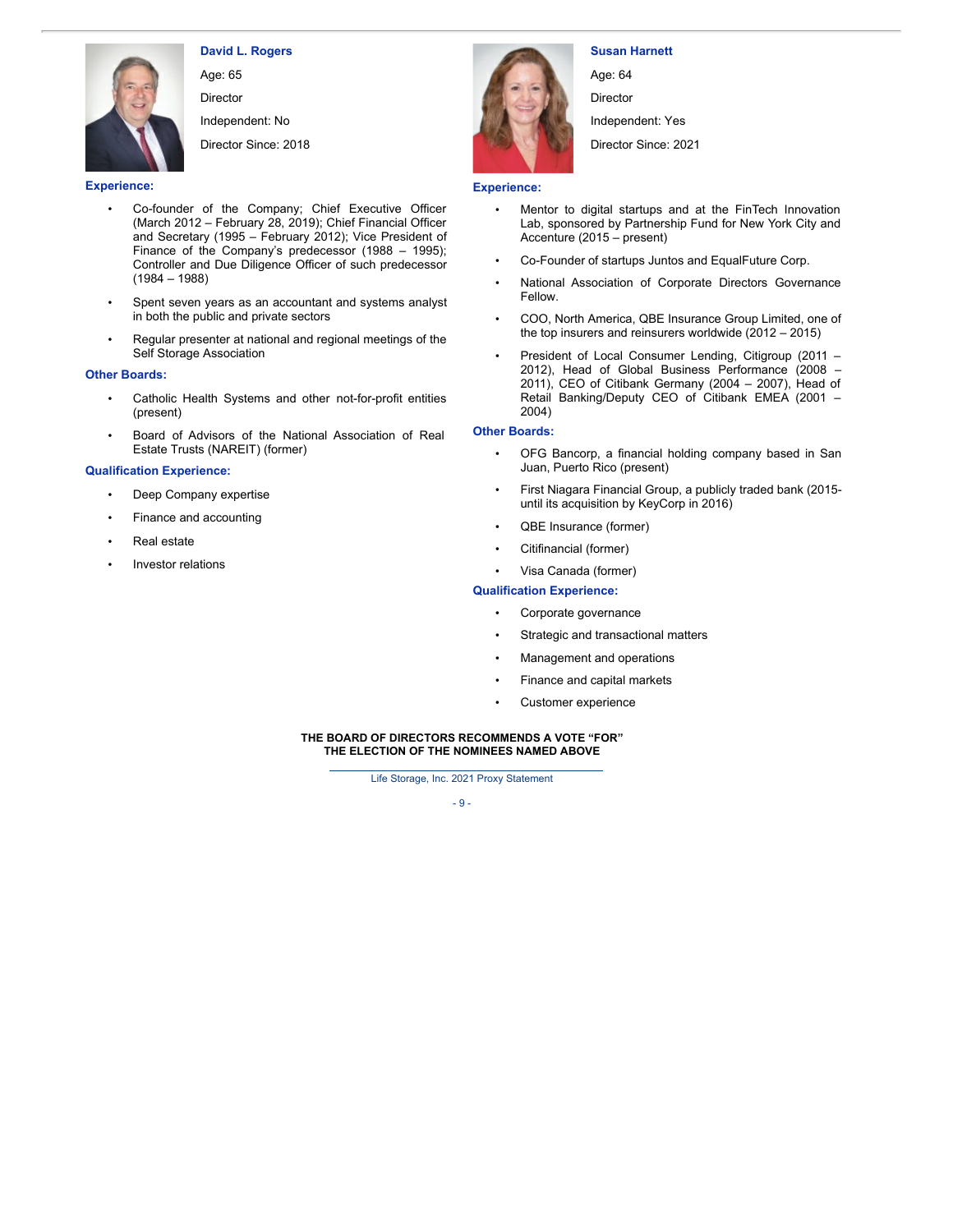# **HOW WE ARE SELECTED AND ELECTED**

In identifying and evaluating the individual director nominees that it recommends to the Board of Directors, the Nominating, Governance and Corporate Responsibility Committee of the Board of Directors:

- (i) reviews the qualifications of any candidates who have been properly recommended or nominated by a Shareholder, by management, by individual members of the Board of Directors or, a search firm;
- (ii) evaluates the performance and qualifications of individual members of the Board of Directors eligible for re-election;
- (iii) considers the suitability of each candidate, including the current members of the Board of Directors, in light of the current size and composition of the Board of Directors;
- (iv) considers each candidate in the context of the needs of the Board of Directors, as a whole; and
- (v) seeks assurances from each candidate that such candidate will be readily available and timely respond to Board matters.

After such review and consideration, the Nominating, Governance and Corporate Responsibility Committee recommends that the Board of Directors select the slate of director nominees.

The Nominating, Governance and Corporate Responsibility Committee does not have an express policy with regard to consideration of director candidates recommended by Shareholders, but it will consider director candidates proposed by Shareholders in the same manner as it considers other candidates. The Board of Directors and the Nominating, Governance and Corporate Responsibility Committee believe that candidates must be highly qualified, exhibiting the experience and expertise required of the Board of Directors' own pool of candidates and interest in the Company's business, and the ability to attend and prepare for Board of Directors, committee and Shareholder meetings. Candidates should represent the interests of all Shareholders and not those of a special interest group. A Shareholder wishing to nominate a candidate should do so in accordance with the guidelines set forth below under the caption "Proposals of Shareholders for the 2022 Annual Meeting."

The Nominating, Governance and Corporate Responsibility Committee is committed to incorporating diversity in all its forms including diversity of attributes, skills, experiences, backgrounds, and demographics, including race, ethnicity, and gender, all with a view to identify candidates that can assist the Board of Directors with its decision making. The Nominating, Governance and Corporate Responsibility Committee places primary emphasis on (i) judgment, character, expertise, skills and knowledge useful to the oversight of the Company's business; (ii) diversity of perspectives, backgrounds, experiences and other demographics; (iii) business or other relevant experience; and (iv) the extent to which the interplay of the nominee's expertise, skills, knowledge and experience with that of other members of the Board of Directors will build a board that is

Life Storage, Inc. 2021 Proxy Statement

 $-10-$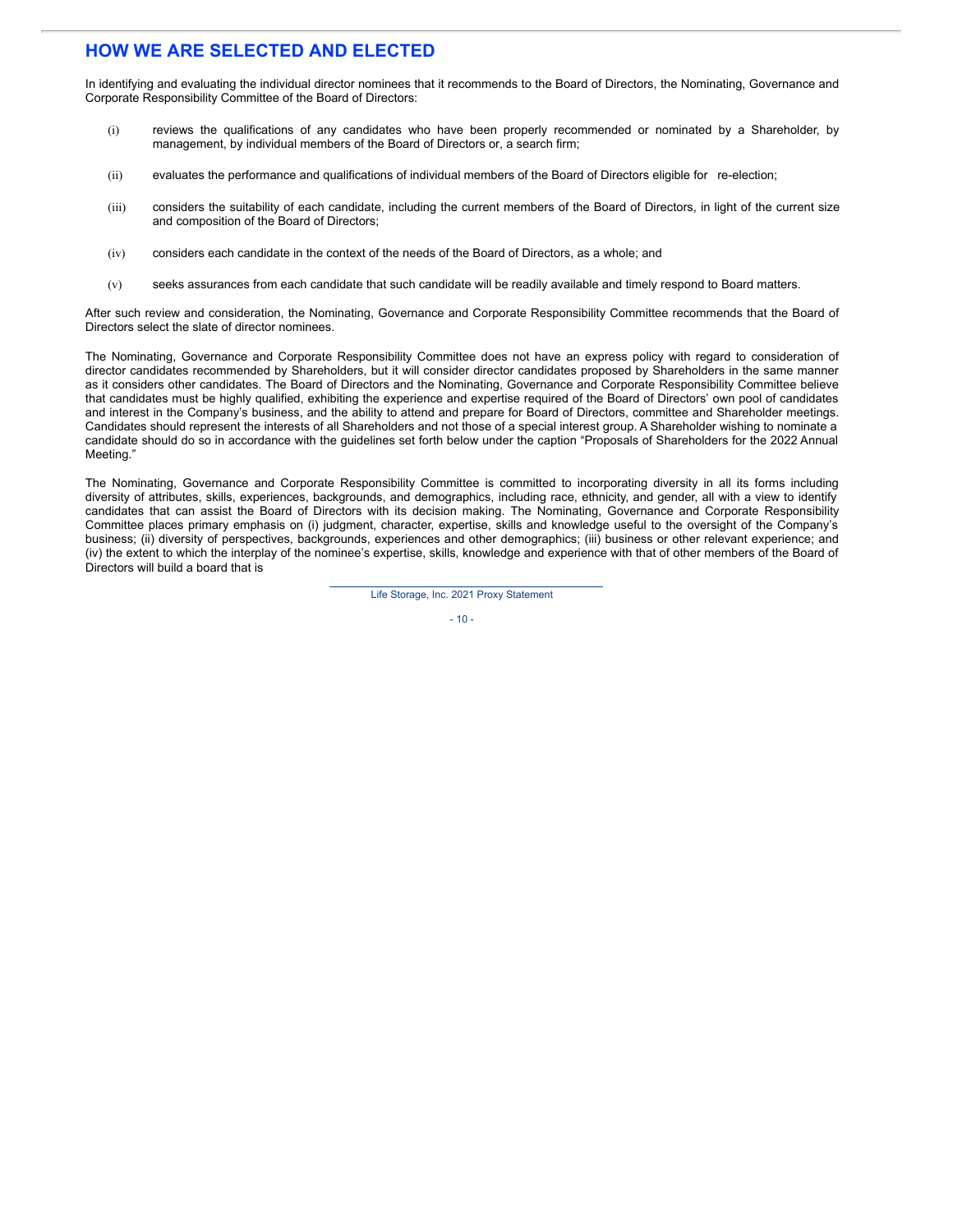active, collegial and responsive to the needs of the Company. In addition, the Nominating, Governance and Corporate Responsibility Committee recognizes the importance of diversity of race, ethnicity and gender on the Board of Directors consistent with its fiduciary duties. The Board has taken this into consideration in establishing the list of nominees and will continue to do so in the future as part of the normal succession planning process.

The Company does not have a mandatory retirement age for directors as the Company believes that the composition of the Board should include not only appropriate experience and expertise, but also take into account the need for differing perspectives. As a result, the composition of the Board has evolved over time. The nominees for the Board, as a whole, reflect this balance. All of the eight nominees have served on the Board for less than ten years, with five of the eight nominees serving on the Board for four years or less.

# **Director Independence**

The Board of Directors has reviewed all transactions or relationships between each director, director nominee, or any member of his or her immediate family and the Company, its senior management and its independent registered public accounting firm. Based on this review and as required by the independence standards of the New York Stock Exchange ("NYSE"), the Board of Directors has affirmatively determined that all directors, other than Messrs. Rogers and Saffire, are independent from management and its independent registered public accounting firm within the meaning of the NYSE listing standards and as defined in the rules and regulations of the Securities and Exchange Commission ("SEC"). There were no transactions, relationships or arrangements with any director or director nominee determined to be independent that were required to be disclosed pursuant to Item 404(a) of Regulation S-K under the Securities and Exchange Act of 1934 that the Board of Directors considered as part of such review.

### *Board Orientation, Education and Self-Assessment.*

Each independent director, upon initial election to the Board, undergoes a rigorous orientation wherein such director meets all of the members of senior management, and attends presentations concerning the Company's core disciplines, including marketing, sales, revenue management, acquisition and due diligence procedures, security and controls.

In addition to new director orientation, our directors regularly participate in continuing education to maintain the skills necessary to perform their duties and responsibilities and to keep abreast of industry trends, legal and regulatory developments and corporate governance practices. These include participation in NAREIT and other conferences, various presentations by outside advisors and consultants at board meetings and retreats, regular discussions with management and the opportunity to attend various external board education programs and membership in the National Association of Corporate Directors.

The Board of Directors performs an evaluation of its performance at least annually to determine whether it is functioning effectively. Each Board committee also performs an annual evaluation of its performance.

> Life Storage, Inc. 2021 Proxy Statement  $-11 -$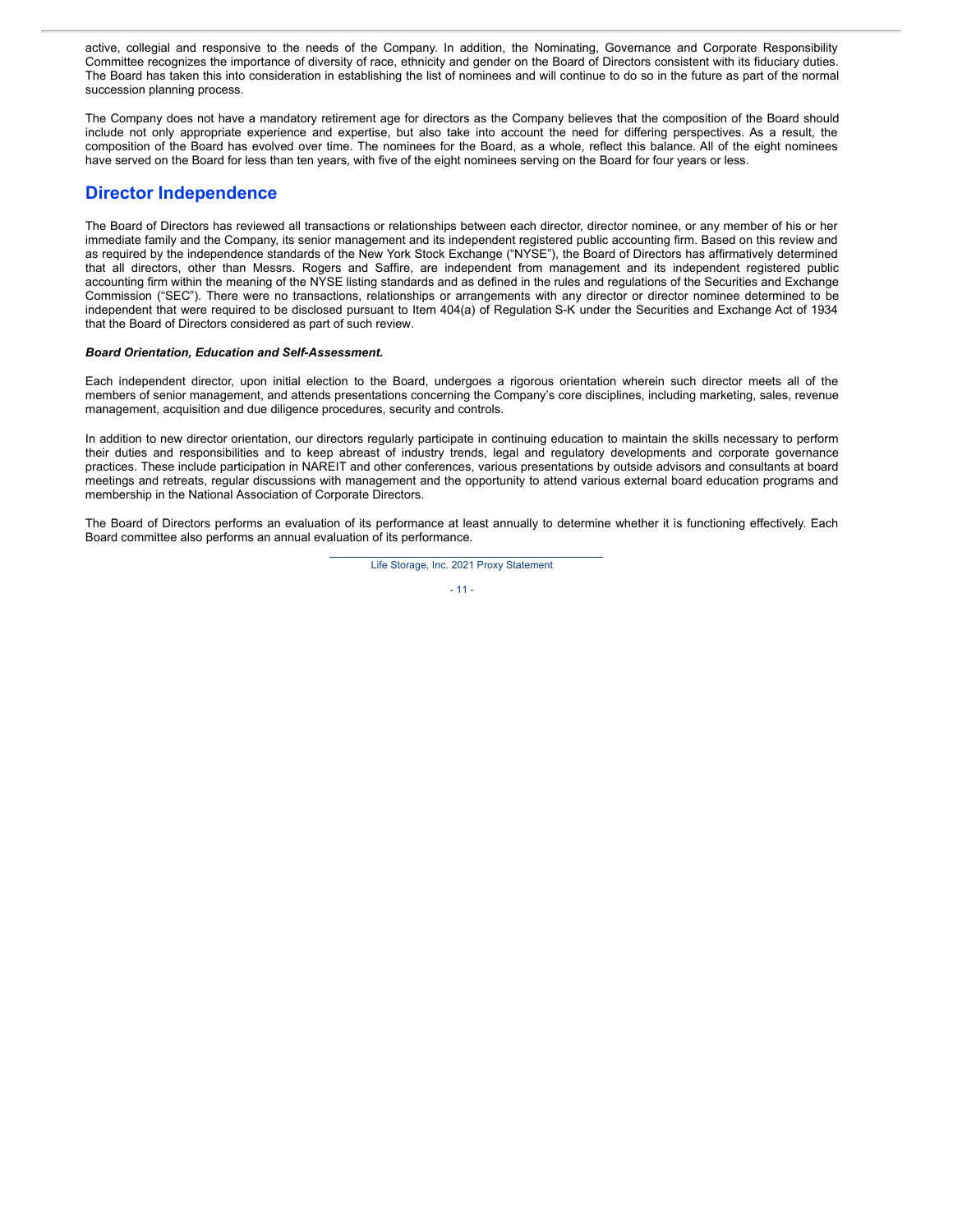# **HOW WE ARE ORGANIZED**

### *Board Leadership Structure.*

Mark G. Barberio serves as the Company's non-executive Chair of the Board. Mr. Barberio's extensive qualifications include responsibility for strategy, executive management, operations, finance, real estate, investor relations and business development. He has experience as a director, chief executive officer, chief financial officer, and as a board committee chair with other large companies. The Company believes that having a Chair of the Board who is not an executive officer of the Company is the appropriate leadership structure for the Company at this time as it allows the Executive Officers of the Company to focus on day-to-day business while allowing the Chair of the Board to lead the Board in its fundamental role of providing advice to and independent oversight of management.

# **Meetings of the Board of Directors and Board Committees**

### *Board of Directors Committee Memberships.*

Assuming election of all the nominees to the Board, the structure of the Audit and Risk Management Committee, Compensation and Human Capital Committee, and Nominating, Governance and Corporate Responsibility Committee will be as follows:

|                                                 | <b>Audit and Risk</b><br><b>Management</b> | <b>Compensation and</b><br><b>Human Capital</b> | <b>Nominating, Governance</b><br>and Corporate<br><b>Responsibility</b> |  |  |  |
|-------------------------------------------------|--------------------------------------------|-------------------------------------------------|-------------------------------------------------------------------------|--|--|--|
| Mark G. Barberio                                |                                            | X                                               | $\times$                                                                |  |  |  |
| Stephen R. Rusmisel                             | X                                          | С                                               | X                                                                       |  |  |  |
| Arthur L. Havener, Jr.                          | C                                          |                                                 | $\times$                                                                |  |  |  |
| Dana Hamilton                                   | X                                          | X                                               |                                                                         |  |  |  |
| Edward J. Pettinella                            | $\times$                                   |                                                 | $\mathcal{C}$                                                           |  |  |  |
| Susan Harnett                                   | X                                          | х                                               |                                                                         |  |  |  |
| $C =$ Committee Chair<br>$X =$ Committee Member |                                            |                                                 |                                                                         |  |  |  |

Life Storage, Inc. 2021 Proxy Statement

- 12 -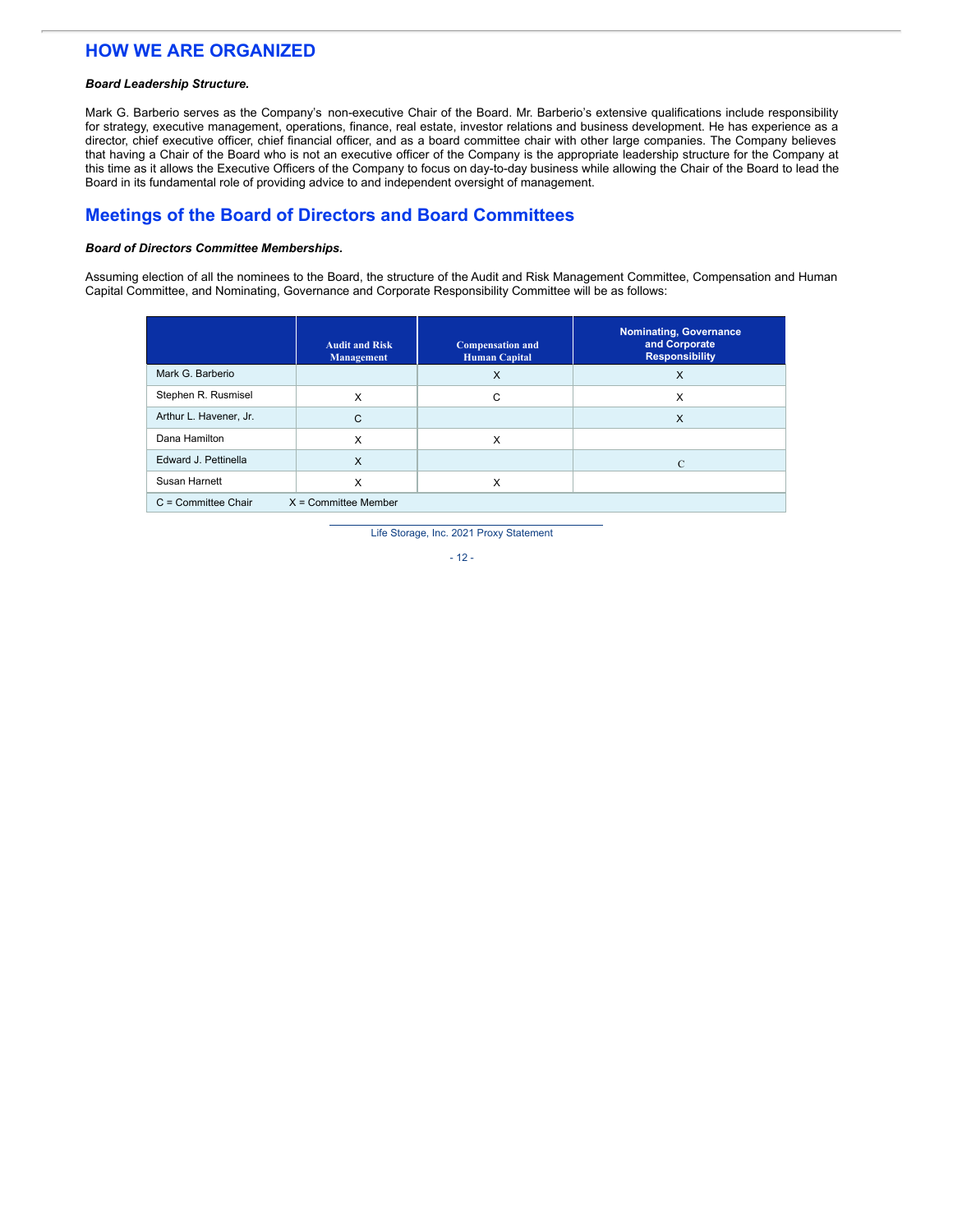#### *2020 Attendance at Board and Committee Meetings.*

The chart below sets forth director attendance at Board and Committee Meetings in 2020 based upon each director's term on the Board and each Committee. Ms. Harnett was elected to the Board on February 12, 2021 and therefore did not attend any meetings of the Board or its Committees in 2020.

|                        | <b>Board Meetings</b> |         | <b>Committee Meetings</b> |         | <b>Total Rate of</b><br><b>Attendance</b> |              |           |
|------------------------|-----------------------|---------|---------------------------|---------|-------------------------------------------|--------------|-----------|
|                        |                       |         |                           |         | Nom,                                      |              |           |
|                        |                       |         | <b>Audit</b>              | Comp &  | Gov, &                                    |              |           |
|                        |                       |         | & Risk                    | Human   | Corp                                      |              |           |
| <b>Name</b>            | Regular               | Special | <b>Mgmt</b>               | Capital | <b>Resp</b>                               | <b>Board</b> | Committee |
| Mark G. Barberio       | 7/7                   | 6/6     | n/a                       | 7/7     | 3/3                                       | 100%         | 100%      |
| Joseph V. Saffire      | 7/7                   | 6/6     | n/a                       | n/a     | n/a                                       | 100%         | n/a       |
| Charles E. Lannon      | 7/7                   | 6/6     | 5/5                       | 7/7     | n/a                                       | 100%         | 100%      |
| Stephen R. Rusmisel    | 7/7                   | 6/6     | 5/5                       | 6/7     | 3/3                                       | 100%         | 93%       |
| Arthur L. Havener, Jr. | 7/7                   | 6/6     | 5/5                       | n/a     | 3/3                                       | 100%         | 100%      |
| Dana Hamilton          | 7/7                   | 6/6     | 5/5                       | 7/7     | n/a                                       | 100%         | 100%      |
| Edward J. Pettinella   | 7/7                   | 6/6     | 5/5                       | n/a     | 3/3                                       | 100%         | 100%      |
| David L. Rogers        | 7/7                   | 6/6     | n/a                       | n/a     | n/a                                       | 100%         | n/a       |

### *Board of Directors.*

The Board of Directors held 13 meetings during the year ended December 31, 2020. Each director attended 100% of the meetings held by the Board of Directors during such director's tenure on the Board. Additionally, each director attended 100% of the meetings held by all committees on which he or she served, with the exception of Mr. Rusmisel who was excused from one meeting of the Compensation and Human Capital Committee for good reason. Our non-employee directors meet in executive session in conjunction with regularly scheduled meetings of the Board of Directors at least twice per year and on other occasions, as necessary, in accordance with the Company's Corporate Governance Principles. Mark G. Barberio serves as Chair of the Board and he has presided at meetings of the Company's directors.

The Company's policy is that all directors should attend the Annual Meeting of Shareholders, either virtually or in-person (as applicable), absent a good reason. All eight directors who were then on the Board of Directors attended the 2020 Annual Meeting of Shareholders (the "2020 Annual Meeting") virtually.

The Board of Directors has three committees with the principal functions described below. The charter of each committee is posted on the Company's website at www.lifestorage.com. A copy of each charter is available in print to any Shareholder upon request to the Company at 6467 Main Street, Williamsville, New York 14221, attention Andrew J. Gregoire, Secretary, or by telephone (716) 633-1850.

Life Storage, Inc. 2021 Proxy Statement

- 13 -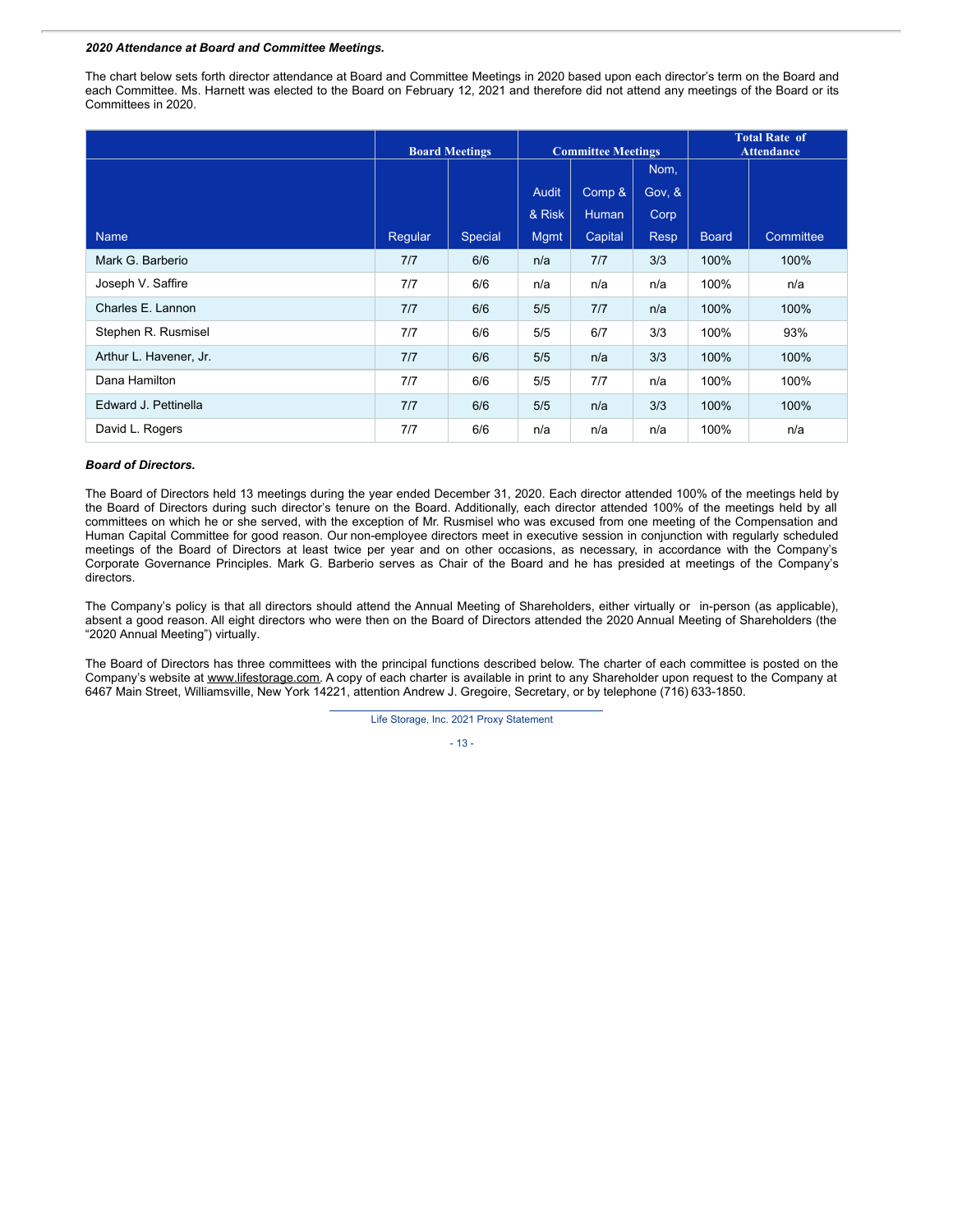#### *Audit and Risk Management Committee.*

The Audit and Risk Management Committee is composed of Messrs. Havener, Rusmisel, Lannon, and Pettinella, and Mses. Hamilton and Harnett. Mr. Havener serves as Chair. Ms. Harnett was appointed to the Audit and Risk Management Committee effective February 12, 2021. The Audit and Risk Management Committee oversees the accounting and financial reporting processes and audits of the financial statements of the Company, along with the strategic, compliance and operational risk based on the Company's enterprise risk management assessment. The Audit and Risk Management Committee has generally led the Board's oversight of enterprise risk management, with the assistance of other Board committees. The Audit and Risk Management Committee assists the Board of Directors in oversight of the quality and integrity of the Company's financial statements, the financial reporting process, the systems of internal accounting and financial controls, the performance of the Company's internal audit function and internal auditors, the independent auditor's qualifications and independence, the Company's risk management practices, and compliance with ethics policies and legal and regulatory requirements, including data privacy and cybersecurity.

The Audit and Risk Management Committee is composed entirely of independent directors within the meaning of applicable NYSE listing standards and rules and regulations of the SEC. Each member must be "financially literate" under NYSE listing standards, or become financially literate within a reasonable period of time after appointment. The SEC has adopted rules to implement certain requirements of the Sarbanes-Oxley Act of 2002 pertaining to public company audit committees. One of the rules adopted by the SEC requires a company to disclose whether it has an "Audit Committee Financial Expert" serving on its audit committee. The Board of Directors has determined that all members of the Audit and Risk Management Committee are financially literate. The Board of Directors has also determined that Mr. Havener meets the definition of an "Audit Committee Financial Expert."

The Audit and Risk Management Committee's duties are set forth in its charter, which can be found on the Company's web site at www.lifestorage.com. Additional information regarding the Audit and Risk Management Committee and the Company's independent registered public accounting firm is disclosed in the Report of the Audit and Risk Management Committee below. The Audit and Risk Management Committee held five meetings during 2020. The Audit and Risk Management Committee meets regularly in private session with the Company's independent registered public accounting firm.

#### *Compensation and Human Capital Committee.*

The Compensation and Human Capital Committee is composed of Messrs. Rusmisel, Lannon and Barberio, Ms. Hamilton and Ms. Harnett, each of whom is independent within the meaning of applicable NYSE listing standards. Mr. Rusmisel serves as Chair. Ms. Harnett was appointed to the Compensation and Human Capital Committee effective February 12, 2021. The Compensation and Human Capital Committee makes decisions with respect to compensation of the executive officers of the Company (the "Executive Officers"), reviews and recommends to the full Board of Directors director compensation levels and programs, and administers the Company's Award and Option Plans. The Compensation and Human Capital Committee also generally oversees the Company's management of its human resource policies and practices, including company-wide

Life Storage, Inc. 2021 Proxy Statement

 $-14-$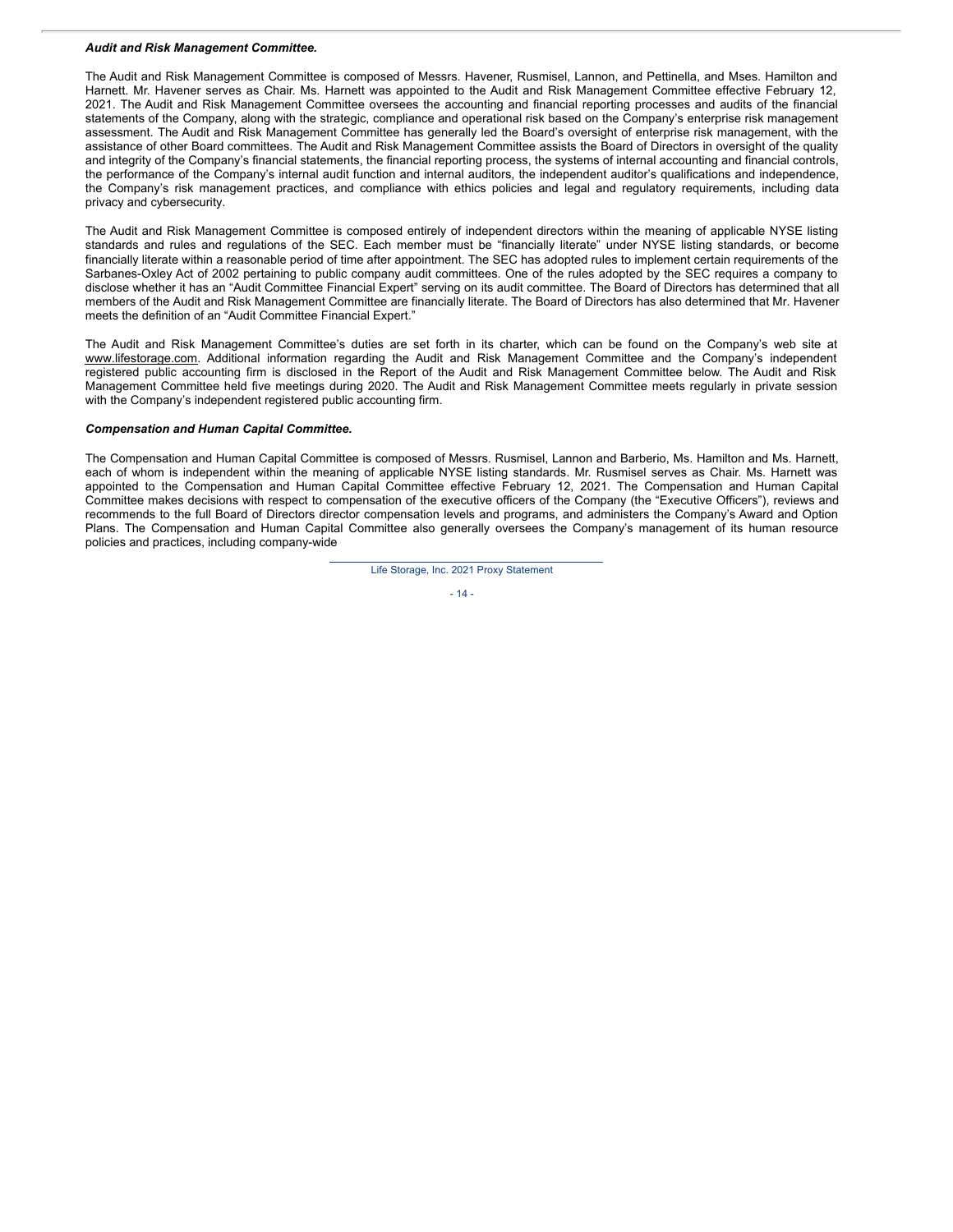compensation plans and other human capital matters such as diversity, equality and inclusion, workplace environment and culture, and talent development, wellness, safety and retention.

The Compensation and Human Capital Committee met seven times during 2020. Compensation and Human Capital Committee agendas are established by the Committee Chair, and the Compensation and Human Capital Committee deliberates and takes action only in executive session. The Compensation and Human Capital Committee's charter does not permit delegation of its responsibilities or authority to others. Pursuant to its charter, the Compensation and Human Capital Committee has the authority to engage advisors, including compensation consultants. The Compensation and Human Capital Committee has engaged Longnecker & Associates as an independent consultant to assist in evaluating compensation for the Executive Officers and executive compensation programs generally. The consultant reports directly to the Compensation and Human Capital Committee and does not perform services for management.

On occasion, at the request and direction of the Compensation and Human Capital Committee, the consultant will review compensation levels recommended by the Executive Officers for other senior managers. The consultant advises the Compensation and Human Capital Committee with respect to compensation trends and best practices, plan design, reasonableness of individual compensation awards and general comparability with other publicly traded companies and companies in the real estate investment trust ("REIT") industry. In accordance with the Compensation and Human Capital Committee's policy on assessing advisor independence, the Compensation and Human Capital Committee determined that there were no conflicts of interest or issues related to independence during 2020 that would impact the advice to the Compensation and Human Capital Committee from Longnecker & Associates and the representatives of Longnecker & Associates who advise the Compensation and Human Capital Committee.

The Executive Officers do not participate in deliberations of the Compensation and Human Capital Committee. The Executive Officers, at the Compensation and Human Capital Committee's request, prepare performance and operational data and financial and other information to assist the Compensation and Human Capital Committee in reaching its compensation determinations.

The functions of the Compensation and Human Capital Committee are further described below under the caption "OUR PAY" and in its charter, which can be found on the Company's web site at www.lifestorage.com.

### *Nominating, Governance and Corporate Responsibility Committee.*

The Nominating, Governance and Corporate Responsibility Committee of the Board of Directors serves as the Company's nominating committee. The Nominating, Governance and Corporate Responsibility Committee is composed of Messrs. Havener, Barberio, Pettinella, and Rusmisel, each of whom is independent within the meaning of applicable NYSE listing standards. Mr. Pettinella serves as Chair of the Nominating, Governance and Corporate Responsibility Committee. The Nominating, Governance and Corporate Responsibility Committee's functions are set forth in its charter, which can be found on the Company's website at www.lifestorage.com, and include assisting the Board of Directors by identifying individuals qualified to become Board members, with a

Life Storage, Inc. 2021 Proxy Statement

- 15 -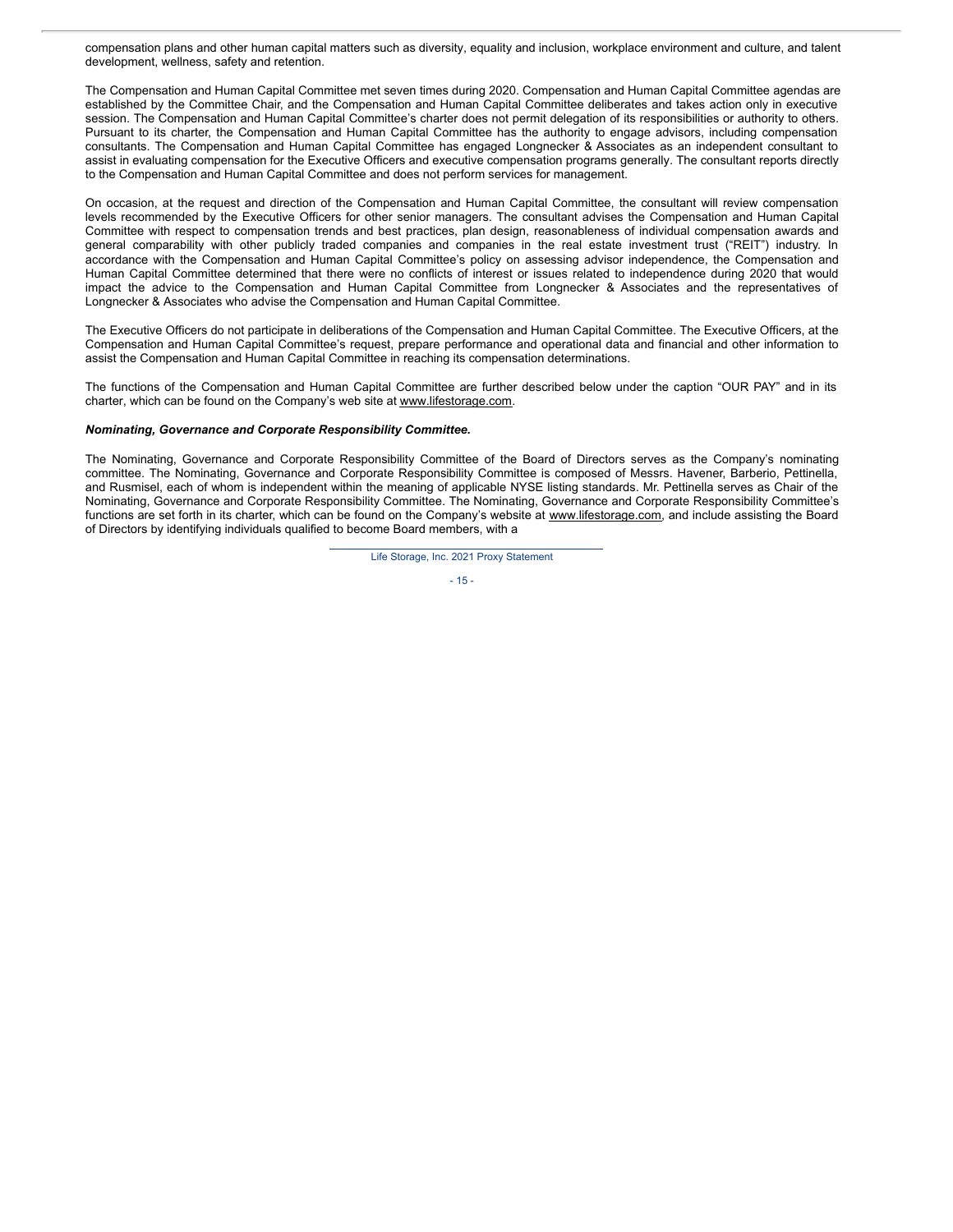commitment to seek candidates with diversity in experience and background, including race, ethnicity, and gender, and recommending director nominees for the Annual Meeting of Shareholders, recommending to the Board the Corporate Governance Principles applicable to the Company, leading the Board of Directors in its annual review of the Board's performance, and recommending the director nominees for each committee as further described in "HOW WE ARE SELECTED AND ELECTED". In addition, the Nominating, Governance and Corporate Responsibility Committee oversees and reviews the Company's strategies, activities and policies regarding environmental, social, and governance ("ESG") matters. The Nominating, Governance and Corporate Responsibility Committee must annually review the adequacy of its charter and its own performance. The Nominating, Governance and Corporate Responsibility Committee met three times during 2020.

# **HOW WE GOVERN AND ARE GOVERNED**

### *Corporate Governance Guidelines.*

The Board of Directors has adopted Corporate Governance Principles which can be found on the Company's website at www.lifestorage.com or which can be mailed to any Shareholder upon request either to the Company at 6467 Main Street, Williamsville, New York 14221, or requested by telephone (716) 633-1850.

Our Corporate Governance Principles require, among other things, that a majority of directors on the Board of Directors meet the criteria for independence defined by the NYSE. Our governance structure includes, in addition, provisions for majority voting, annual director elections, one-share, one-vote and special meeting voting rights. We believe our corporate governance provisions, our approach to Board governance and our management of ESG and compensation issues collectively put us in a strong position to deliver sustainable returns to shareholders while supporting our many stakeholder constituents.

### *Code of Ethics and Code of Ethics for Senior Financial Officers and Directors.*

All of the Company's directors and employees, including the Executive Officers, are required to comply with the Company's Code of Ethics to help ensure that the Company's business is conducted in accordance with the highest standards of moral and ethical behavior. The Company also has a Code of Ethics for Senior Financial Officers applicable to the Company's principal executive officer, principal financial officer, principal accounting officer and controller, each of whom is also bound by the provisions set forth in the Code of Ethics relating to ethical conduct, conflicts of interest and compliance with the law. The Code of Ethics and Code of Ethics for Senior Financial Officers are published on the Company's web site at www.lifestorage.com. The Company intends to disclose any changes in or waivers of its Code of Ethics and Code of Ethics for Senior Financial Officers by posting such information on the Company's website. A printed copy of the Code of Ethics and the Code of Ethics for Senior Financial Officers will be provided to any Shareholder upon request to the Company at 6467 Main Street, Williamsville, New York 14221, or by telephone (716) 633-1850.



- 16 -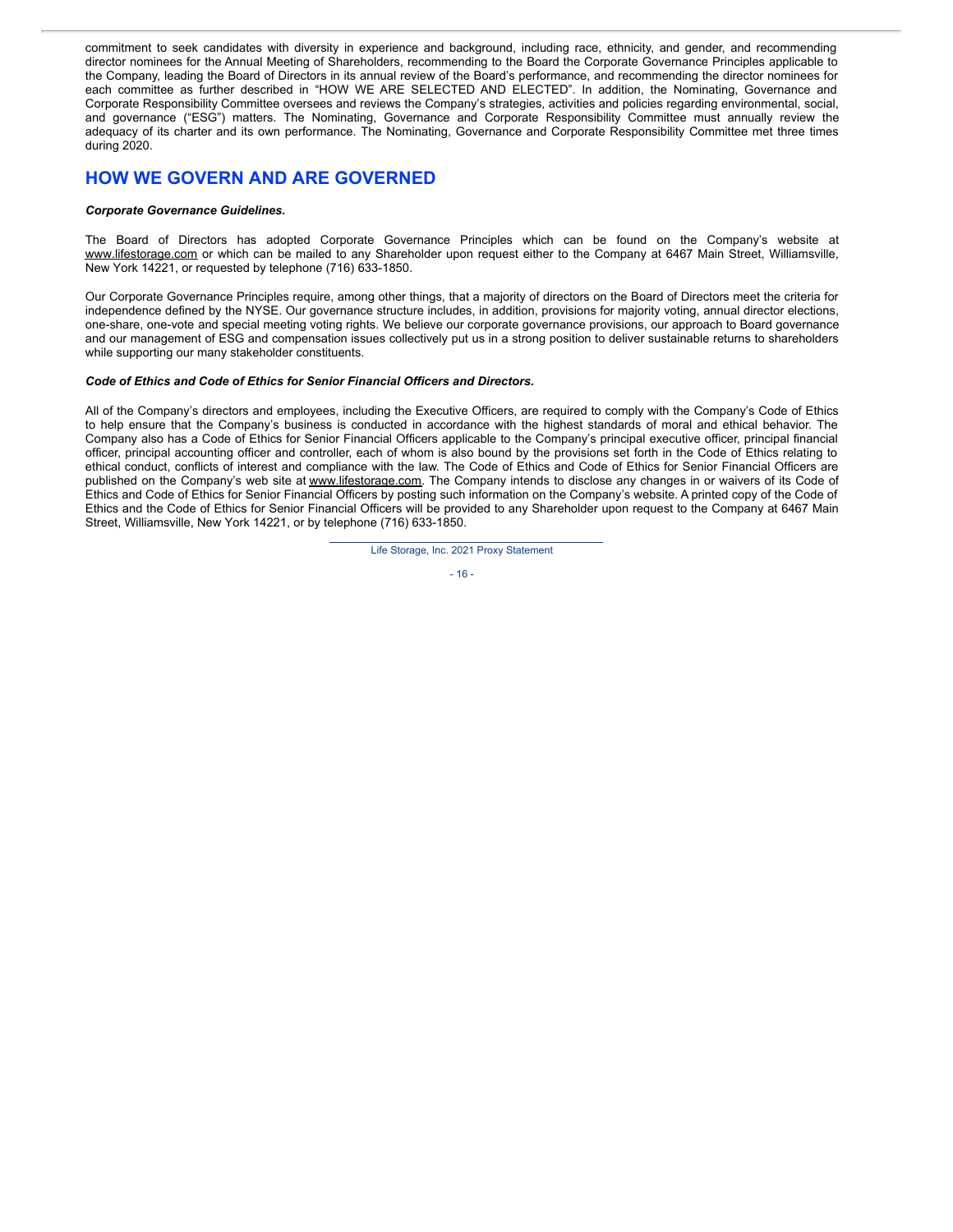### *Policies and Procedures Regarding Related Party Transactions.*

The Company has established written conflict of interest policies, which are included in the Company's Code of Ethics, to which all directors, Executive Officers and key employees are subject. These persons are required to disclose to the Company's Chief Compliance Officer (or, in the event such person with the conflict is a director or Executive Officer, to the Chair of the Audit and Risk Management Committee) in writing each outside relationship, activity and interest that creates a potential conflict of interest, including transactions or arrangements potentially disclosable pursuant to applicable rules of the SEC. The Audit and Risk Management Committee will review any transaction involving a director or officer that may create a conflict of interest and either approve or reject the transaction or refer the transaction to the full Board or other appropriate committee in its discretion. All directors, Executive Officers and other key employees are required to disclose in writing each year whether they are personally in compliance with such policy. In addition, each director and Executive Officer is required to complete an annual questionnaire which calls for disclosure of any transactions in which the Company is or is to be a participant, on the one hand, and in which such director or Executive Officer or any member of his or her family has a direct or indirect material interest, on the other. The Board of Directors is of the opinion that these procedures are sufficient to allow for the review, approval or ratification of any transactions with related persons that would be required to be disclosed under applicable SEC rules.

### *The Role of the Board of Directors in the Company's Risk Oversight Process.*

The Company's Board of Directors is responsible for overseeing the Company's risk management processes and enterprise risk management. Certain areas of this responsibility have been delegated by the Board of Directors to the Audit and Risk Management Committee, the Compensation and Human Capital Committee and the Nominating, Governance and Corporate Responsibility Committee, each with respect to the assessment of the Company's risks and risk management in its respective areas of oversight. The Audit and Risk Management Committee oversees risks related to internal controls and procedures, cybersecurity, and conflicts of interest and code of ethics matters. The Compensation and Human Capital Committee oversees risks related to compensation practices. The Nominating, Governance and Corporate Responsibility Committee oversees risks related to governance matters. The full Board of Directors has primary responsibility for evaluating strategic and operational risk management, and succession planning. The Board receives regular updates from management on operational and other risks facing the Company. The Board committees and the full Board of Directors focus on the most significant risks facing the Company and the Company's general risk management strategy, and also ensure that risks undertaken by the Company are consistent with the Board of Directors' objectives. While the Board of Directors oversees the Company's risk management, Company management is responsible for day-to-day risk management processes. The Company believes this division of responsibilities is the most effective approach for addressing the risks facing the Company.

## *Compensation Risk Assessment.*

With respect to compensation risk, the Compensation and Human Capital Committee has considered the Company's compensation policies and practices and has concluded that they are not reasonably likely to have a material adverse effect on the Company.



 $-17 -$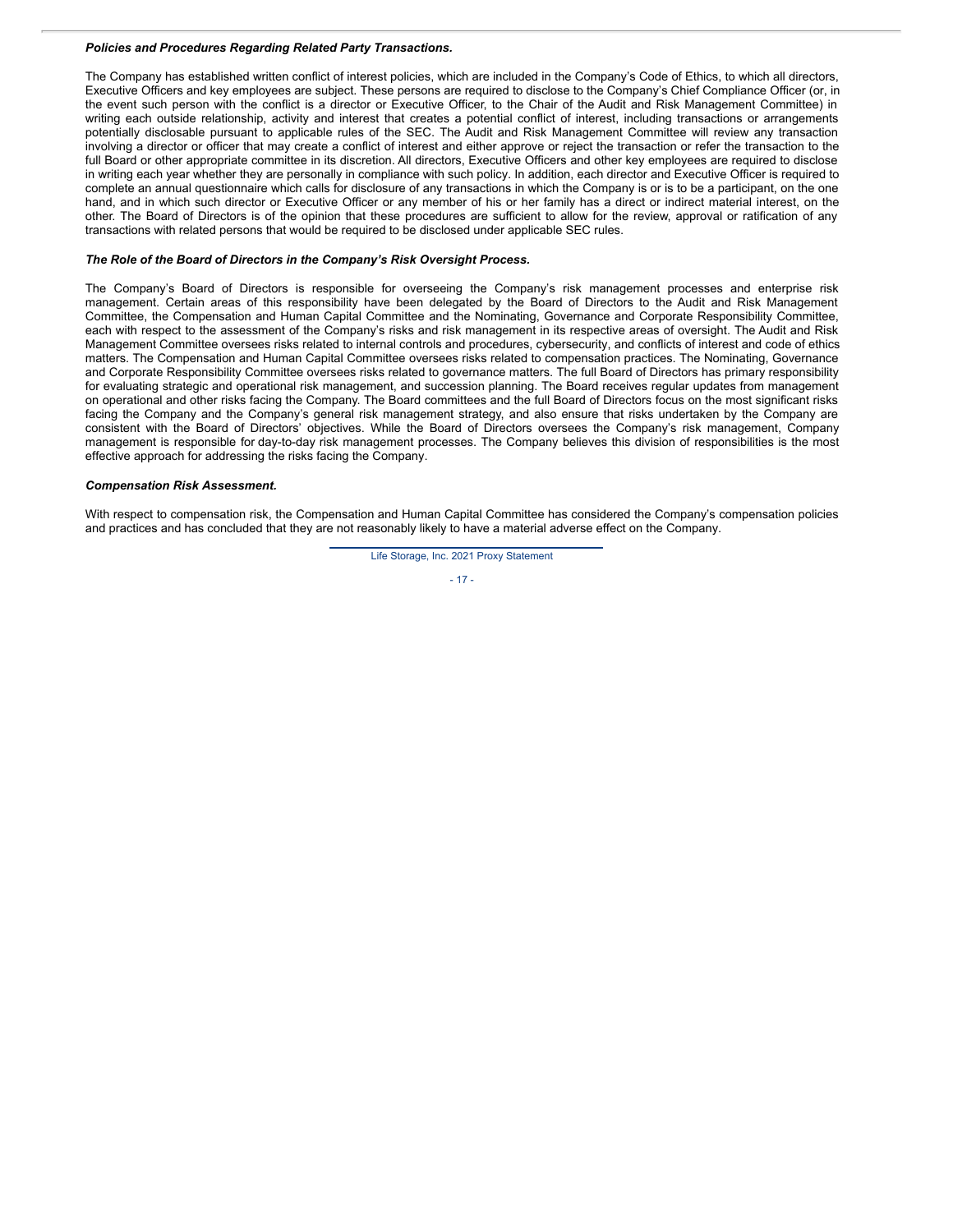# **HOW TO COMMUNICATE WITH US**

#### *Complaint Procedure; Communications with Directors.*

The Board of Directors believes it can be valuable to cast a wide net for information and input to inform its discussions and decisions. It has therefore established numerous practices to enable it to do so. These practices include, but are not limited to:

- Inviting external parties to make presentations to the Board or its committees at their periodic meetings
- Conducting Board meetings and informal events connected to Board meetings to encourage individual communication with employees and other stakeholders at many levels
- Receiving reports from management for example, on human capital data and practices
- Being available for engagement meetings with Shareholders
- Listening to quarterly reporting calls, investor days or other industry or Company events
- Participating in director education and similar events
- Having access to reporting mechanisms such as those described in this section and the Company's reporting "hotline"
- Receiving written communications such as via the channel described in this section

The Board of Directors has established a process for Shareholders or other interested parties to send communications to the Company's independent directors. Shareholders or other interested parties may communicate with the Board of Directors by calling (716) 633-1850 ext. 6144 or by writing to the Company's secretary. Communications sent to the Company addressed to the Board of Directors by these methods will be screened by the Secretary for appropriateness before either forwarding or notifying the independent directors of receipt of communication.

The Sarbanes-Oxley Act of 2002 requires public companies to maintain procedures to receive, retain and respond to complaints received regarding accounting, internal accounting controls or auditing matters and to allow for the confidential and anonymous submission by employees of concerns regarding questionable accounting or auditing matters. The Company has such procedures in place. Any employee of the Company may report concerns regarding these matters in the manner specified in the Company's Whistleblower Policy & Procedures, which is published on the Company's web site at www.lifestorage.com. A printed copy of the Company's Whistleblower Policy & Procedures will be provided to any Shareholder upon request sent to the Company at 6467 Main Street, Williamsville, New York 14221, or requested by telephone (716) 633-1850.

Life Storage, Inc. 2021 Proxy Statement

 $-18 -$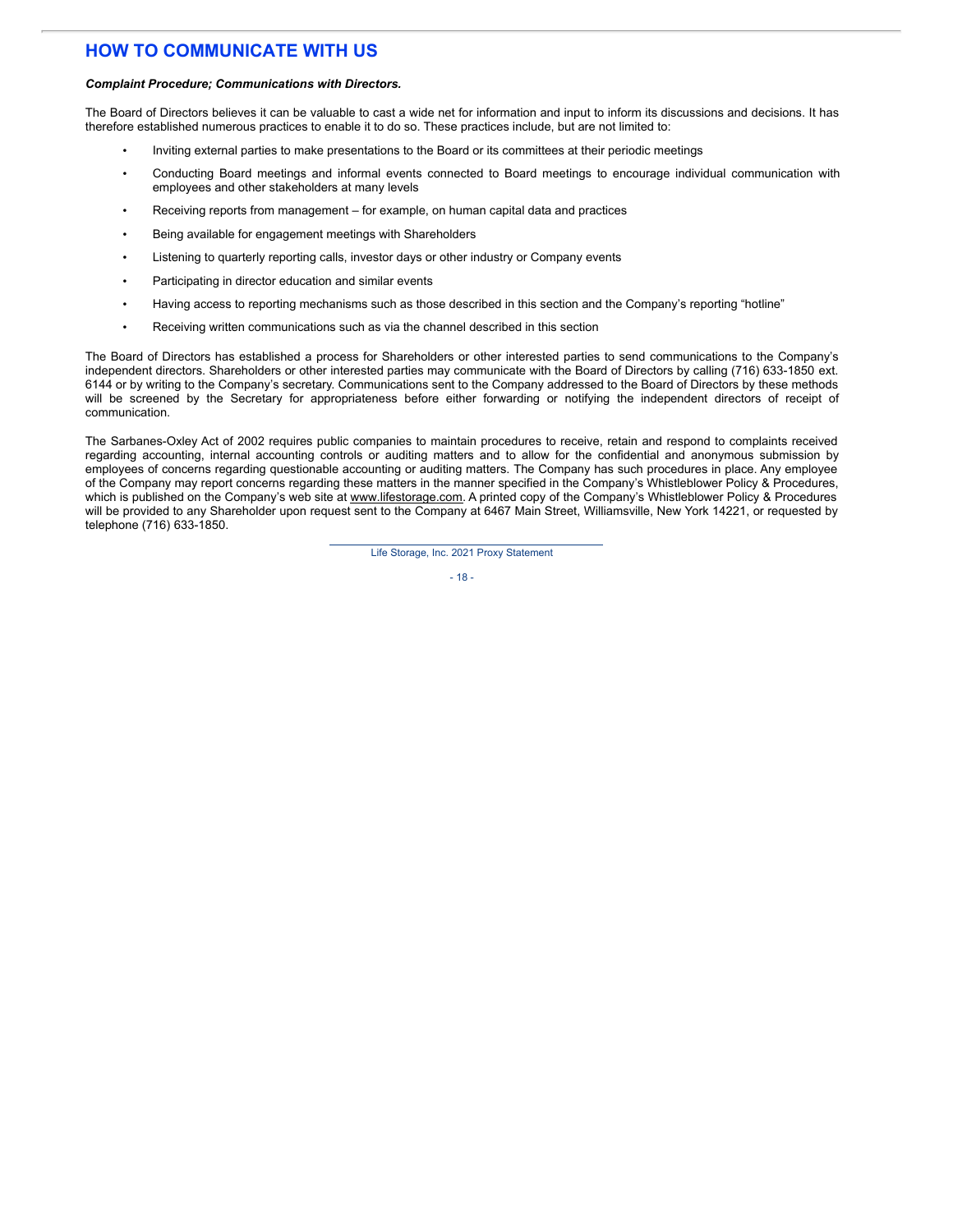# **HOW WE ARE PAID**

# **Director Compensation**

The table below summarizes the compensation paid by the Company to directors who are not officers or employees of the Company ("Outside Directors") for the year ended December 31, 2020. Directors who are not Outside Directors are not paid any compensation for their service as directors. Ms. Harnett was appointed to the Board on February 12, 2021 and therefore did not receive any compensation as a director in 2020. All share amounts in the table and related footnotes below have been adjusted to reflect the impact of the three-for-two distribution of common stock announced by the Company on January 4, 2021 and distributed on January 27, 2021 to shareholders of record on January 15, 2021.

| <b>Name</b>            | <b>Fees Earned</b><br>or Paid in<br>$Cash (\$)$ | <b>Stock Awards</b><br>$($ \$) $(1)$ | <b>Option</b><br>Awards (\$)<br>(2) | <b>All Other</b><br><b>Compensation</b><br>$($ \$) $($ 3) | <b>Total</b><br>$($ \$) |
|------------------------|-------------------------------------------------|--------------------------------------|-------------------------------------|-----------------------------------------------------------|-------------------------|
| Mark G. Barberio       | \$179,125                                       | \$100,000                            |                                     | \$17,076                                                  | \$296.201               |
| Charles E. Lannon      | \$103,500                                       | \$100,000                            |                                     | \$17,076                                                  | \$220,576               |
| Stephen R. Rusmisel    | \$117,875                                       | \$100,000                            | $\overline{\phantom{a}}$            | \$17,076                                                  | \$234,951               |
| Arthur L. Havener, Jr. | \$112,875                                       | \$100,000                            | $\sim$                              | \$17,076                                                  | \$229,951               |
| Dana Hamilton          | \$103,500                                       | \$100,000                            |                                     | \$17,076                                                  | \$220,576               |
| Edward J. Pettinella   | \$111,000                                       | \$100,000                            |                                     | \$17,076                                                  | \$228,076               |
| David L. Rogers        | \$86,000                                        | \$100,000                            |                                     | \$17,076                                                  | \$203,076               |

- (1) On May 28, 2020, each Outside Director was granted 1,532 shares of restricted stock which will vest in full on May 28, 2021 provided the director remains in office. The amount disclosed in the "Stock Awards" column represents the aggregate grant date fair value of such shares computed in accordance with FASB ASC Topic 718, less any shares that did not vest. See Notes 2 and 9 to the Company's financial statements included in the 2020 Annual Report for a discussion of assumptions used to value the restricted stock awards.
- (2) In 2016, the Board of Directors eliminated stock option grants as a component of Board compensation. Thus, stock option grants have not been made to the Outside Directors since 2015. All Outside Directors' stock options issued in previous years are currently exercisable. Information regarding the stock option awards outstanding as of December 31, 2020 are shown below:

| Name                   | <b>Grant Date</b> | <b>Expiration</b><br>Date | <b>Number of Shares</b> |
|------------------------|-------------------|---------------------------|-------------------------|
| Stephen R. Rusmisel    | 5/23/2012         | 5/23/2022                 | 5,250                   |
|                        | 5/22/2013         | 5/22/2023                 | 3,000                   |
|                        | 5/22/2014         | 5/22/2024                 | 3,000                   |
|                        | 5/21/2015         | 5/21/2025                 | 3,000                   |
| Arthur L. Havener, Jr. | 5/21/2015         | 5/21/2025                 | 5,250                   |
| Mark G. Barberio       | 5/21/2015         | 5/21/2025                 | 5,250                   |

(3) Represents the portion of health insurance premiums paid by the Company and amounts paid to certain directors in lieu of such premiums.

Life Storage, Inc. 2021 Proxy Statement

 $-19 -$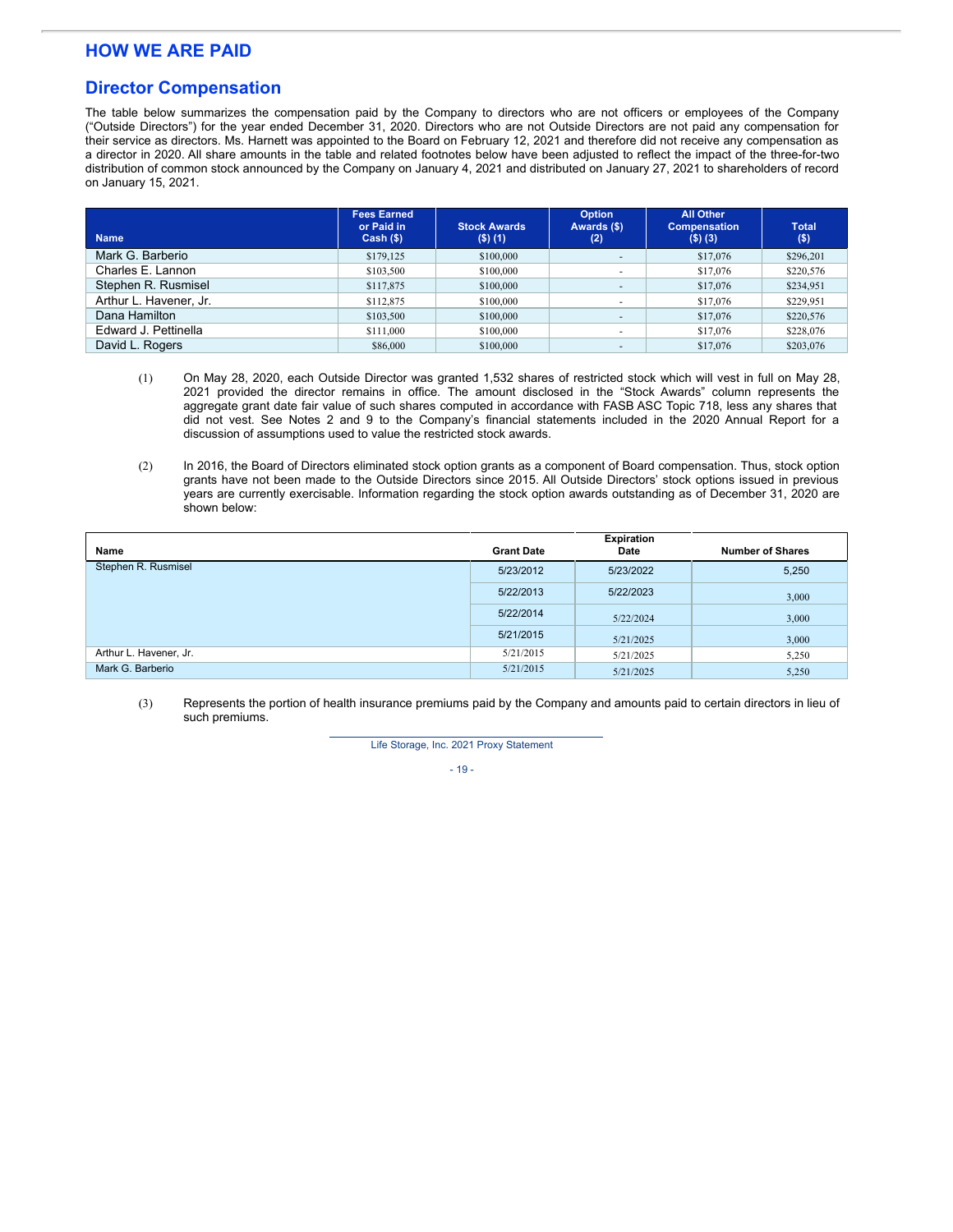The Company pays annual directors' fees quarterly. This base annual director's fee to each Outside Director is \$80,000 (\$20,000 quarterly). An annual fee of \$75,000 (\$18,750 quarterly) is payable to the non-executive Chair of the Board; an annual fee of \$20,000 (\$5,000 quarterly) is payable to the chair of the Audit and Risk Management Committee and \$10,000 (\$2,500 quarterly) is payable to each of the other members of such committee; an annual fee of \$15,000 (\$3,750 quarterly) is payable to the chair of the Compensation and Human Capital Committee and \$7,500 (\$1,875 quarterly) is payable to each of the other members of such committee; an annual fee of \$15,000 (\$3,750 quarterly) is payable to the chair of the Nominating, Governance and Corporate Responsibility Committee and \$7,500 (\$1,875 quarterly) is payable to each of the other members of such committee. Outside Directors are also paid a meeting fee of \$1,000 for each special meeting of the Board of Directors attended. Meeting fees are not paid for regular meetings and committee meetings. In addition, the Company will reimburse all directors for reasonable expenses incurred in attending meetings. Also, certain Outside Directors are provided health insurance coverage on the same terms and conditions as home office employees of the Company. Those Outside Directors who are not provided such health insurance coverage are provided a cash payment in lieu of health insurance coverage.

Under the Company's Deferred Compensation Plan for Directors, an Outside Director may elect to have all or part of his or her director fees credited to a deferred compensation account in the form of units equivalent to shares of the Company's Common Stock ("Units"). The number of Units credited is equal to the number of shares of Common Stock that could have been purchased using the closing price of Common Stock on the day immediately preceding the date on which the fees were payable. When the Company declares cash dividends on its Common Stock, additional Units are credited to the deferred compensation accounts based on the reinvestment of the dividend on the dividend record dates. Amounts credited to the deferred compensation accounts will be paid to directors in the form of shares of Common Stock, the number of which shares will equal the number of Units credited to the accounts.

In May 2020, the Company's 2020 Outside Directors' Stock Award Plan (the "2020 Directors' Plan") was voted on and approved at the Company's 2020 annual Shareholders' meeting. The Company's 2020 Directors' Plan replaced the Company's Amended and Restated 2009 Outside Directors' Stock Option and Award Plan which expired on May 21, 2020. The 2020 Directors' Plan provides that at the close of each annual Shareholders' meeting, each Outside Director may be granted a number of shares of restricted stock as determined by the Board in its discretion. Any restricted stock granted under this plan vests one year following the date of grant if the applicable Outside Director is a member of the Board of Directors as of the vesting date; provided, however, that the restricted stock immediately vests upon either (i) the Outside Director's death or disability while serving on the Board of Directors, or (ii) a Significant Corporate Event as defined in the 2020 Directors' Plan.

# **Stock Ownership Guidelines for Directors**

The Company has adopted stock ownership guidelines for its Outside Directors which require each of the Company's Outside Directors to hold shares of Company Common Stock and deferred compensation units having an aggregate market value equal to three times the base annual fee paid to the Outside Directors. Directors have five years to meet

Life Storage, Inc. 2021 Proxy Statement

 $-20 -$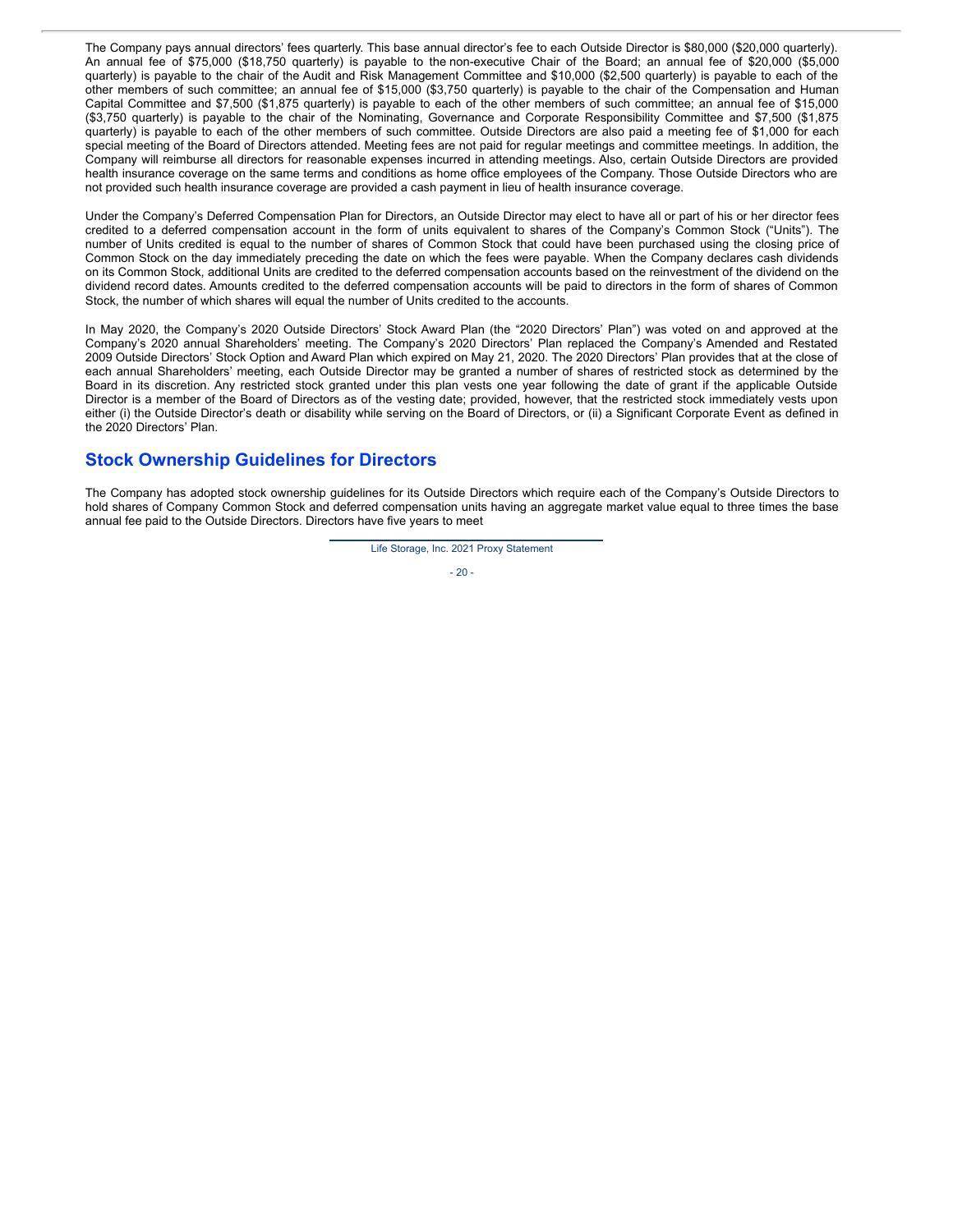this goal. The Company adopted these stock ownership guidelines as a means of requiring directors to hold equity and tie their interests to Shareholders' interests. All Outside Directors have either met these guidelines or are still within the five-year period allowed to meet this guideline.

# **Stock Ownership by Directors and Executive Officers**

The following table sets forth information concerning beneficial ownership of Common Stock as of March 30, 2021 for each current director, each of our named executive officers and for all current directors and Executive Officers as a group. Percentages are based on 76,423,796 shares of Common Stock outstanding as of March 30, 2021. Unless otherwise noted, to the best of the Company's knowledge, each person has sole voting and investment power with respect to the shares listed.

| <b>Name</b>                      | <b>Shares of Common</b><br><b>Stock Beneficially</b><br>Owned at<br>March 30, 2021<br>(1)(2)(3) | Percent of<br>Common<br><b>Stock Owned</b> |
|----------------------------------|-------------------------------------------------------------------------------------------------|--------------------------------------------|
| Charles E. Lannon                | 209,219                                                                                         | $\ast$                                     |
| David L. Rogers                  | 170,261                                                                                         | *                                          |
| Stephen R. Rusmisel              | 26,447                                                                                          | *                                          |
| Mark G. Barberio                 | 20,826                                                                                          | *                                          |
| Edward J. Pettinella             | 19,832                                                                                          | *                                          |
| Arthur L. Havener, Jr            | 18,609                                                                                          | *                                          |
| Dana Hamilton                    | 4,167                                                                                           | *                                          |
| Susan Harnett                    | 344                                                                                             | *                                          |
| Joseph V. Saffire                | 53,612                                                                                          | *                                          |
| Andrew J. Gregoire               | 106,293                                                                                         | *                                          |
| Edward F. Killeen                | 69,954                                                                                          | *                                          |
| Directors and Executive Officers |                                                                                                 |                                            |
| As a Group (11 persons)          | 699,564                                                                                         | $0.9\%$                                    |

- \* Represents beneficial ownership of less than 1% of outstanding Common Stock on March 30, 2021.
- (1) Includes 14,250, 5,250 and 5,250 shares of Common Stock that may be acquired by Messrs. Rusmisel, Havener and Barberio, respectively, through the exercise, within 60 days, of options granted under the 2009 Outside Directors' Stock Option and Award Plan.
- (2) Includes 36,985 and 356 shares of Common Stock issuable to Mr. Lannon and Ms. Hamilton, respectively, in payment of amounts credited to their respective accounts under the Company's Deferred Compensation Plan for Directors.
- (3) Includes 37,733, 13,157, and 13,157 shares of restricted stock as to which Messrs. Saffire, Gregoire, and Killeen, respectively, have voting power but no investment power.

Life Storage, Inc. 2021 Proxy Statement

$$
-21-
$$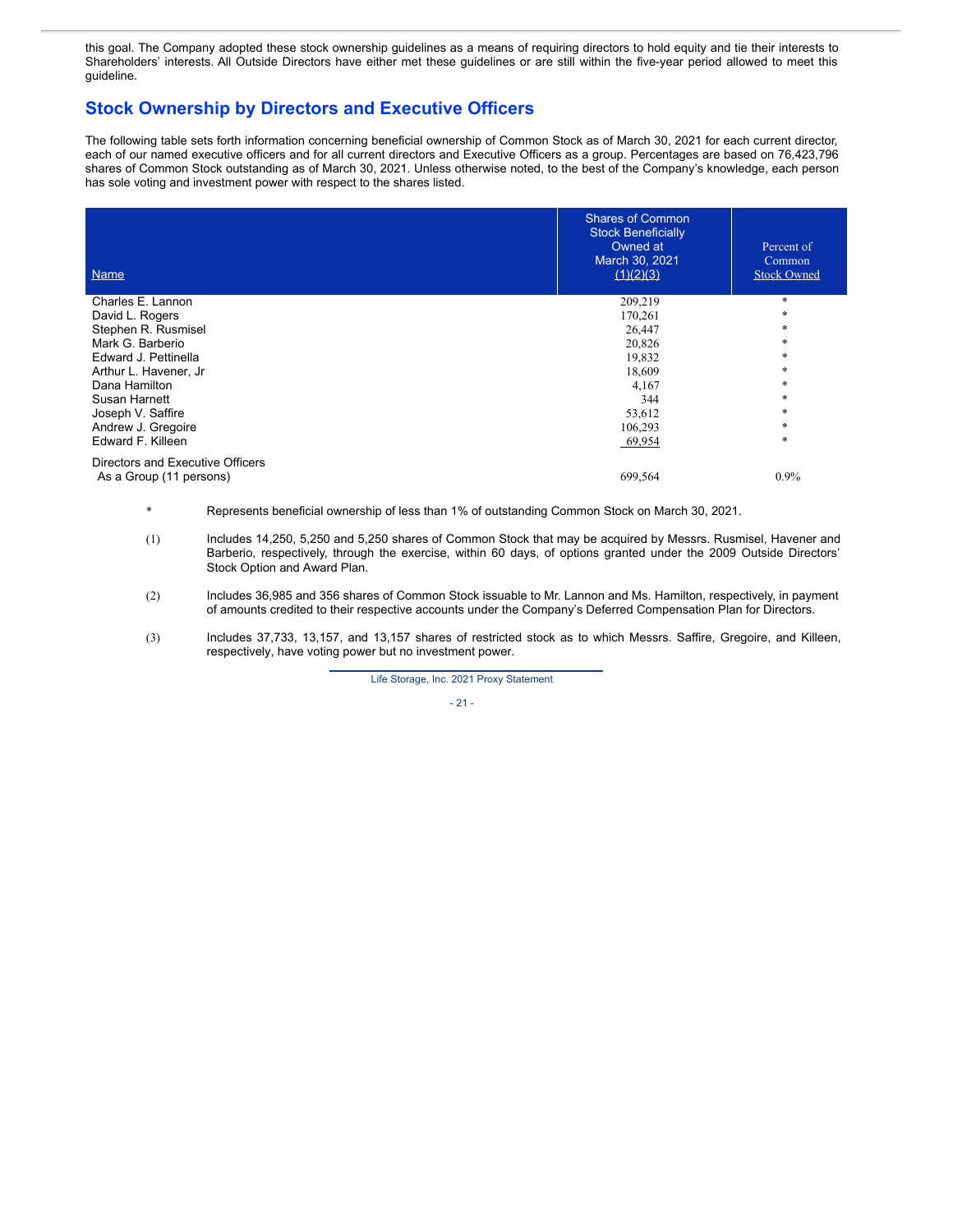# **Equity Compensation Plan Information**

The following table sets forth certain information as of December 31, 2020 (except as set forth in footnote 1 below), with respect to equity compensation plans under which shares of the Company's Common Stock may be issued. All share and per share amounts in the table and related footnotes below have been adjusted to reflect the impact of the three-for-two distribution of common stock announced by the Company on January 4, 2021 and distributed on January 27, 2021 to shareholders of record on January 15, 2021.

| <b>Plan Category</b>                                    | Number of<br>securities to be<br>issued upon<br>exercise of<br>outstanding<br>options,<br>warrants<br>and rights | Weighted<br>average<br>exercise price<br><u>ot</u><br>outstanding<br>options,<br>warrants<br>and rights | Number of<br>securities<br>remaining<br>available<br>for future<br>issuance |
|---------------------------------------------------------|------------------------------------------------------------------------------------------------------------------|---------------------------------------------------------------------------------------------------------|-----------------------------------------------------------------------------|
| Equity compensation plans approved by Shareholders:     |                                                                                                                  |                                                                                                         |                                                                             |
| 2015 Award and Option Plan (1)                          | 225,578                                                                                                          | $S$ ---                                                                                                 | 269.933                                                                     |
| 2009 Outside Directors' Stock Option and Award Plan (2) | 24,750                                                                                                           | \$52.09                                                                                                 | ---                                                                         |
| 2020 Outside Directors' Stock Award Plan                |                                                                                                                  | ---                                                                                                     | 139.280                                                                     |
| Deferred Compensation Plan for Directors (3)            | 36.654                                                                                                           | N/A                                                                                                     | 29.553                                                                      |
| Equity compensation plans not approved by Shareholders: | N/A                                                                                                              | N/A                                                                                                     | N/A                                                                         |

(1) Includes the actual number of shares issued in January 2021 related to performance-based awards issued on December 29, 2017 (43,532) and the maximum number of shares (182,046) that could be issued as part of the performance-based awards issued in 2018, 2019 and 2020. The actual number of shares to be issued as part of the performance-based awards issued in 2018, 2019 and 2020 will be determined at the end of the three-year performance periods in 2021, 2022 and 2023, respectively. See Note 9 to the Company's financial statements included in the 2020 Annual Report.

(2) The 2009 Outside Directors' Stock Option and Award Plan expired on May 21, 2020 and was replaced by the 2020 Outside Directors' Stock Award Plan. Therefore, no securities are available for future issuance under the 2009 Outside Directors' Stock Option and Award Plan at December 31, 2020.

(3) Under the Deferred Compensation Plan for Directors, non-employee directors may defer all or part of their directors' fees that are otherwise payable in cash. Directors' fees that are deferred under the plan will be credited to each director's account under the plan in the form of Units. The number of Units credited is determined by dividing the amount of directors' fees deferred by the closing price of the Company's Common Stock on the New York Stock Exchange on the day immediately preceding the day upon which directors' fees otherwise would be paid by the Company. A director is credited with additional Units for dividends on the shares of Common Stock represented by Units in such director's account. A director may elect to receive the shares in a lump sum on a date specified by the director or in quarterly or annual installments over a specified period and commencing on a specified date.

Life Storage, Inc. 2021 Proxy Statement

- 22 -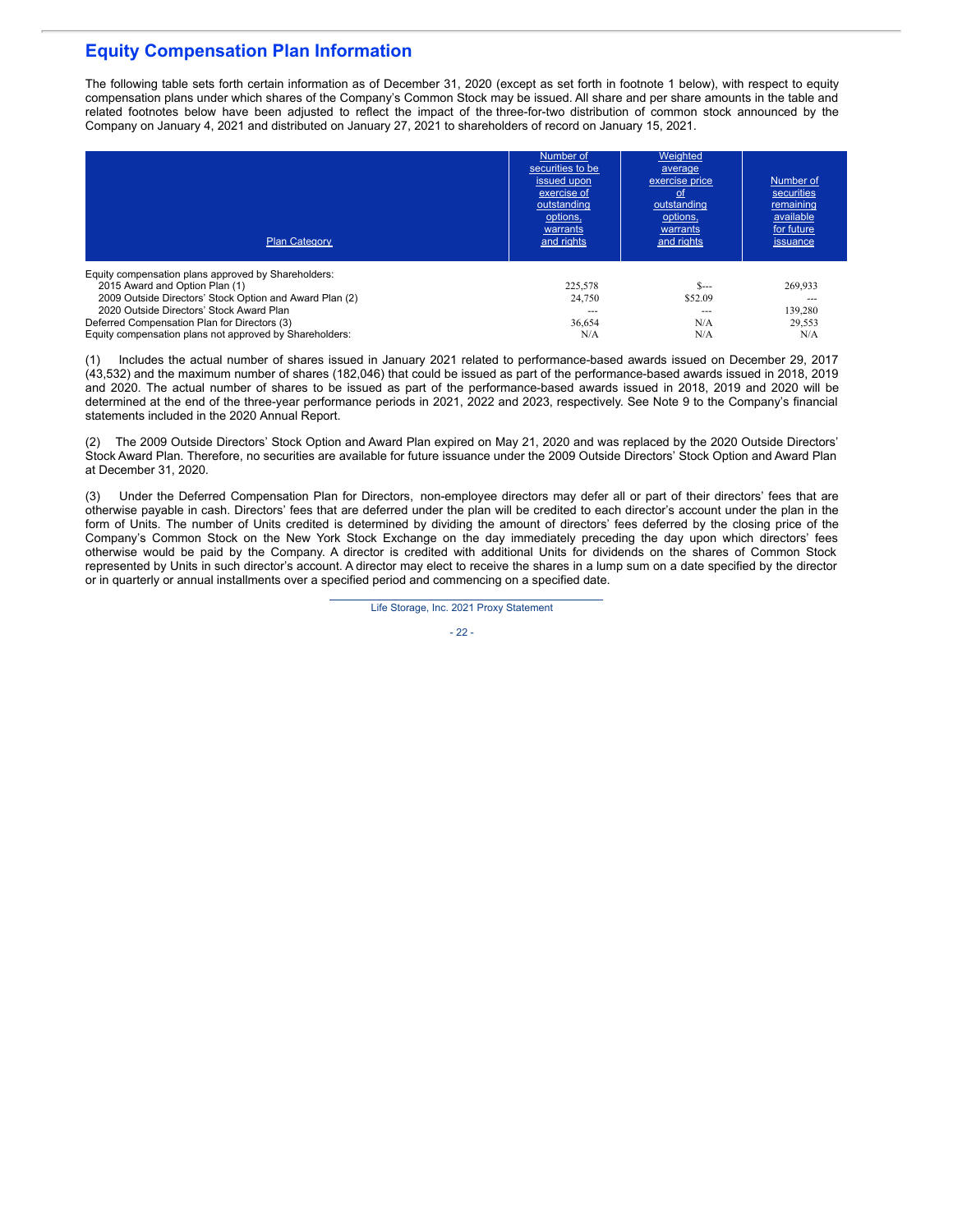# **Security Ownership of Certain Beneficial Owners**

The following table sets forth information as to all persons or groups known to the Company to be beneficial owners of more than five percent of the outstanding Common Stock of the Company as of March 30, 2021 based on 76,423,796 shares of Common Stock outstanding as of such date. All share amounts in the table and related footnotes below reported as of December 31, 2020 have been adjusted to reflect the impact of the three-for-two distribution of common stock announced by the Company on January 4, 2021 and distributed on January 27, 2021 to shareholders of record on January 15, 2021.

| Title of<br><b>Class</b> | Name and Address of Beneficial<br><b>Owners</b>                                                                                                                                                                                                     | <b>Amount of Common</b><br><b>Stock Beneficially</b><br>Owned as of<br>March 30, 2021 | Percent of<br><b>Common Stock</b><br>Owned |
|--------------------------|-----------------------------------------------------------------------------------------------------------------------------------------------------------------------------------------------------------------------------------------------------|---------------------------------------------------------------------------------------|--------------------------------------------|
| Common                   | The Vanguard Group, Inc. (1)<br>100 Vanguard Boulevard<br>Malvern, PA 19355                                                                                                                                                                         | 10,355,892                                                                            | 14.2%                                      |
| Common                   | BlackRock, Inc. (2)<br>55 East 52nd Street<br>New York, NY 10055                                                                                                                                                                                    | 8,448,935                                                                             | 11.6%                                      |
| Common                   | Wellington Management Group LLP<br><b>Wellington Group Holdings LLP</b><br>Wellington Investment Advisors Holdings LLP<br>Wellington Management Company LLP (3)<br>c/o Wellington Management Company LLP<br>280 Congress Street<br>Boston, MA 02210 | 6,261,987                                                                             | 8.6%                                       |

- (1) All information relating to The Vanguard Group, Inc. ("Vanguard") is as of December 31, 2020 and is derived from Schedule 13G/A filed by it and other entities on February 10, 2021. According to Vanguard, of the 10,355,892 shares of the Company's Common Stock owned by Vanguard, Vanguard does not have the sole power to vote or direct the vote with respect to any shares and shares voting power with respect to 206,168 shares. Vanguard has the sole power to dispose or direct the disposition of 10,092,209 shares of the Company's Common Stock owned by Vanguard and shares disposition power with respect to 263,684 shares. The Company has not independently verified this information.
- (2) All information relating to BlackRock, Inc. ("BlackRock") is as of December 31, 2020 and is derived from Schedule 13G/A filed by it and other entities on January 27, 2021. According to BlackRock, of the 8,448,935 shares of the Company's Common Stock owned by BlackRock, BlackRock has the sole power to vote or direct the vote with respect to 8,160,213 shares and does not share voting power with respect to any

Life Storage, Inc. 2021 Proxy Statement

- 23 -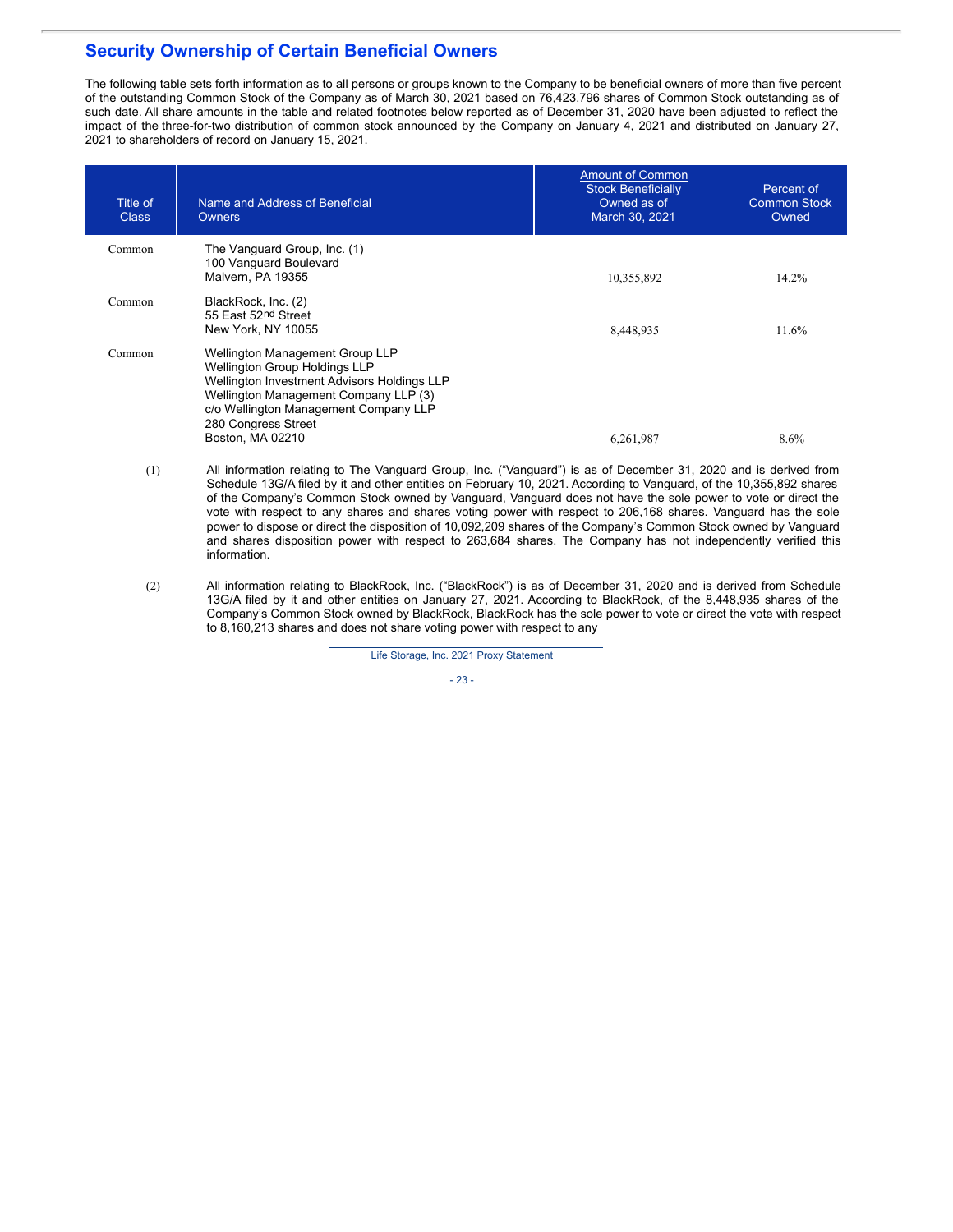other shares. BlackRock has the sole power to dispose or direct the disposition of all 8,448,935 shares of the Company's Common Stock owned by BlackRock. The Company has not independently verified this information.

(3) All information relating to Wellington Management Group LLP, Wellington Group Holdings LLP, Wellington Investment Advisors Holdings LLP, and Wellington Management Company LLP ("Wellington") is as of December 31, 2020 and is derived from Schedule 13G/A filed by it and other entities on February 4, 2021. According to Wellington, of the 6,261,987 shares of the Company's Common Stock owned by Wellington, Wellington shares the voting power with respect to 5,652,005 shares and does not have the sole voting power with respect to any other shares. Wellington shares disposition power with respect to all 6,261,987 shares of the Company's Common Stock owned by Wellington. The Company has not independently verified this information.

Life Storage, Inc. 2021 Proxy Statement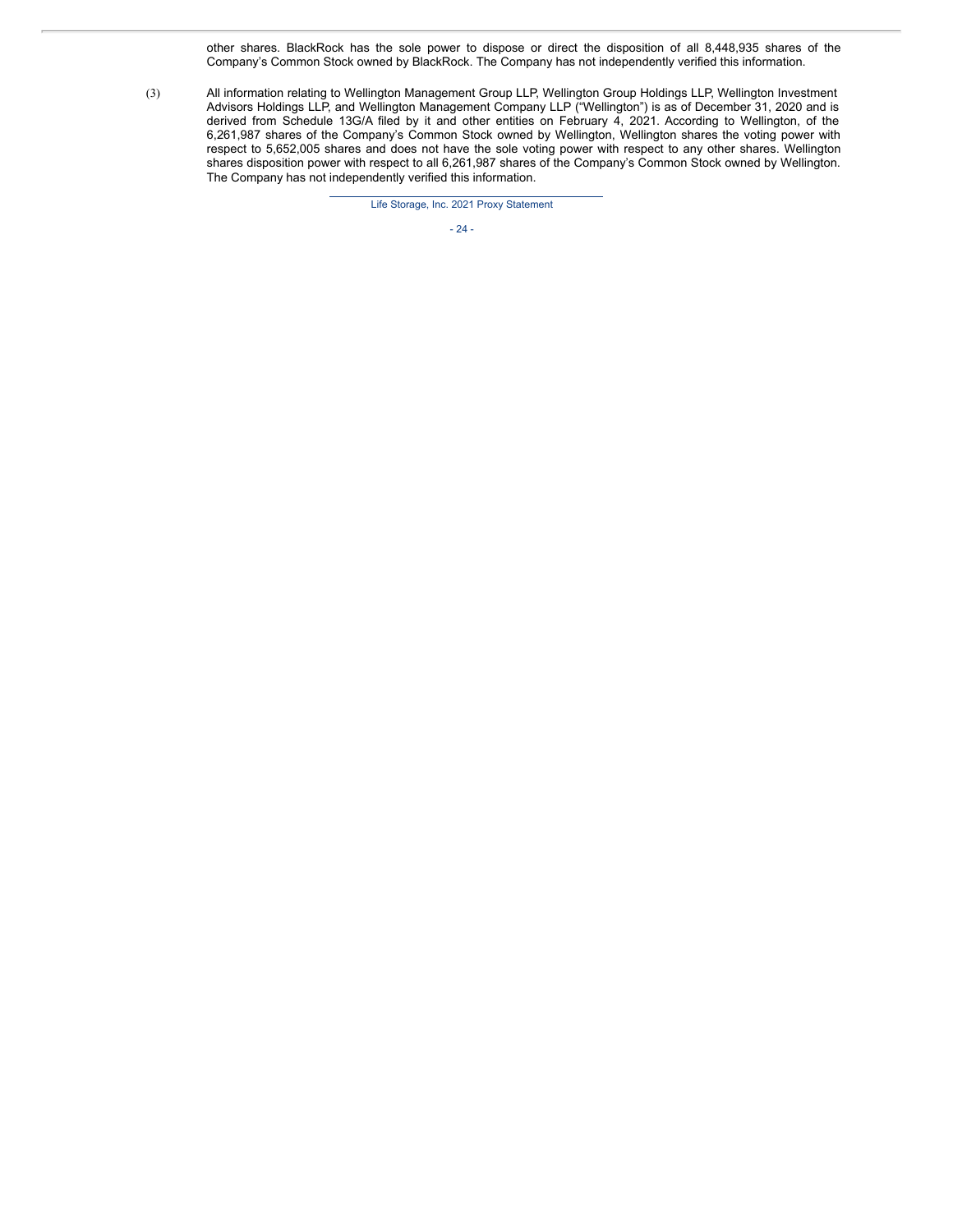# **OUR AUDITORS**

# **PROPOSAL 2. APPOINTMENT OF INDEPENDENT REGISTERED PUBLIC ACCOUNTING FIRM**

Based upon the recommendation of the Audit and Risk Management Committee, the Board of Directors has reappointed Ernst & Young LLP as its independent registered public accounting firm for the year ending December 31, 2021. At the Annual Meeting, Shareholders will be asked to ratify this appointment. Representatives of Ernst & Young LLP are expected to be present at the Annual Meeting (via webcast), will have the opportunity to make a statement if they desire to do so, and are expected to be available to respond to appropriate questions.

Fees billed to the Company for fiscal years 2020 and 2019 by Ernst & Young LLP were as follows:

|                                                | 2020 |                                                    |    | 2019             |
|------------------------------------------------|------|----------------------------------------------------|----|------------------|
| <b>Audit Fees</b><br><b>Audit-Related Fees</b> | \$   | 1,085,126<br>$\hspace{1.0cm} \rule{1.5cm}{0.15cm}$ | S  | 1,072,674        |
| Tax Fees<br>All Other Fees                     |      | 570,213<br>1,725                                   |    | 541,888<br>1,725 |
| <b>TOTAL FEES</b>                              | \$   | 1,657,064                                          | \$ | 1,616,287        |

Audit fees include fees for the audit of the Company's consolidated financial statements, interim reviews of the Company's quarterly financial statements, and the audit of the Company's internal controls over financial reporting. Included in audit fees for 2020 and 2019 are \$350,000 and \$220,000, respectively, related to the Company's public bond offerings, common stock offerings and SEC comment letter responses. Tax fees include fees for services relating to tax return preparation, tax compliance, transaction tax due diligence, tax planning and tax advice. All other fees relate to technology access.

The Audit and Risk Management Committee has adopted a policy that requires its advance approval for all audit, audit-related, tax and other services to be provided by the independent registered public accounting firm to the Company. The Audit and Risk Management Committee has delegated to its Chair authority to approve permitted services, provided that the Chair reports any decisions to the Audit and Risk Management Committee at its next scheduled meeting. During 2020, all fees for audit services, all fees for audit-related services and all fees for tax services were approved under this policy.

Ratification of the appointment of the independent registered public accounting firm requires the affirmative vote of a majority of the votes cast, provided a quorum is present at the meeting. For purposes of the vote on this proposal, abstentions and brokers non-votes will not be counted as votes cast and will have no effect on the results of the vote, although they will be considered present for the purpose of determining the presence of a quorum. Although Shareholder approval is not required, the Company

Life Storage, Inc. 2021 Proxy Statement

- 25 -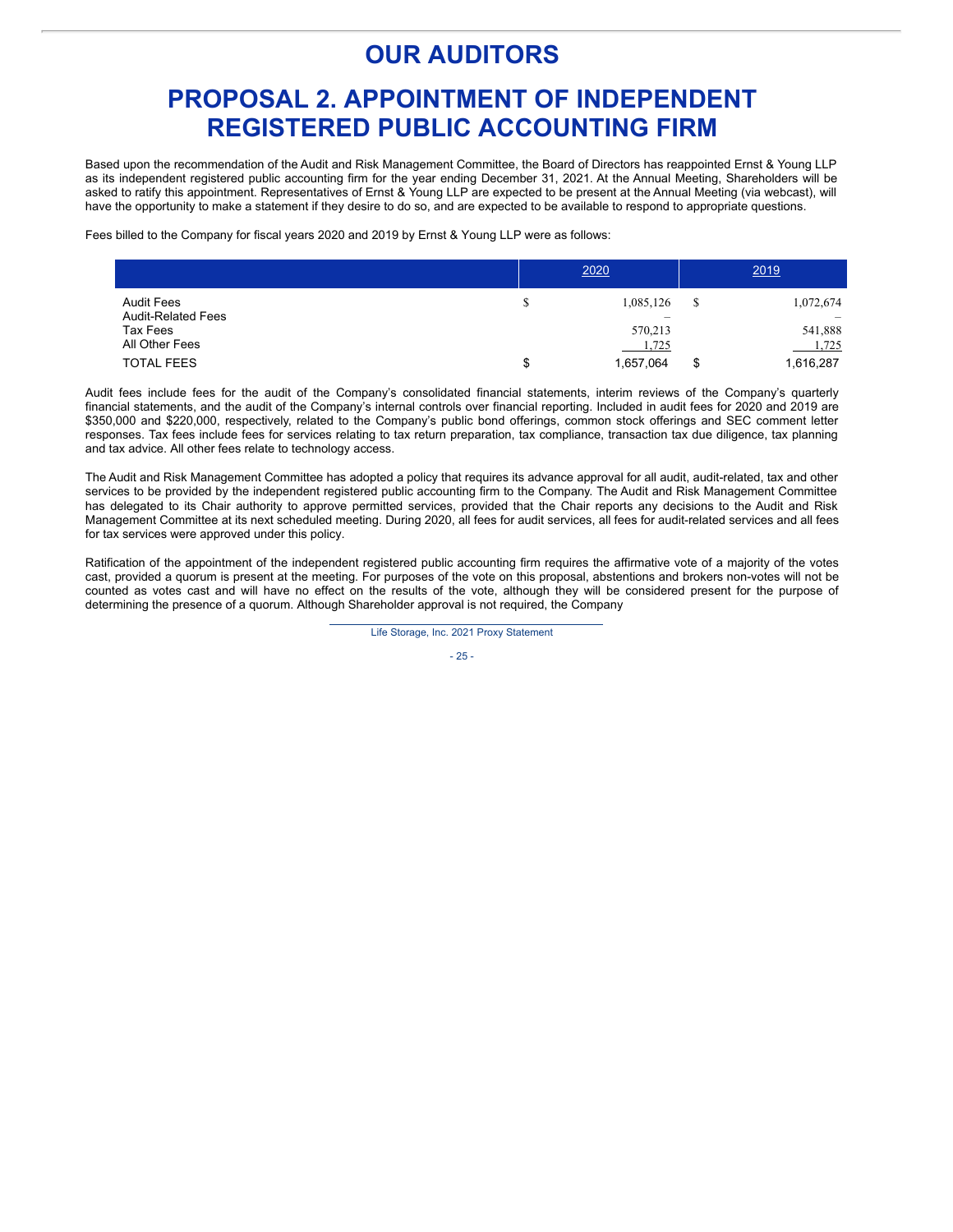desires to obtain from its Shareholders an indication of their approval of the Audit and Risk Management Committee's selection of Ernst & Young LLP as the Company's independent registered public accounting firm for 2021. Even if the appointment of Ernst & Young LLP is ratified, the Audit and Risk Management Committee may, in its discretion, change the appointment at any time during the year should it determine that such a change would be in the best interests of the Company and its Shareholders. If the Company's Shareholders do not ratify this appointment, the Audit and Risk Management Committee may consider the appointment of another independent registered public accounting firm but will not be required to appoint a different firm.

### **THE AUDIT AND RISK MANAGEMENT COMMITTEE AND THE BOARD OF DIRECTORS RECOMMEND A VOTE "FOR" THE PROPOSAL TO RATIFY THE APPOINTMENT OF ERNST & YOUNG LLP AS THE COMPANY'S INDEPENDENT REGISTERED PUBLIC ACCOUNTING FIRM.**

Life Storage, Inc. 2021 Proxy Statement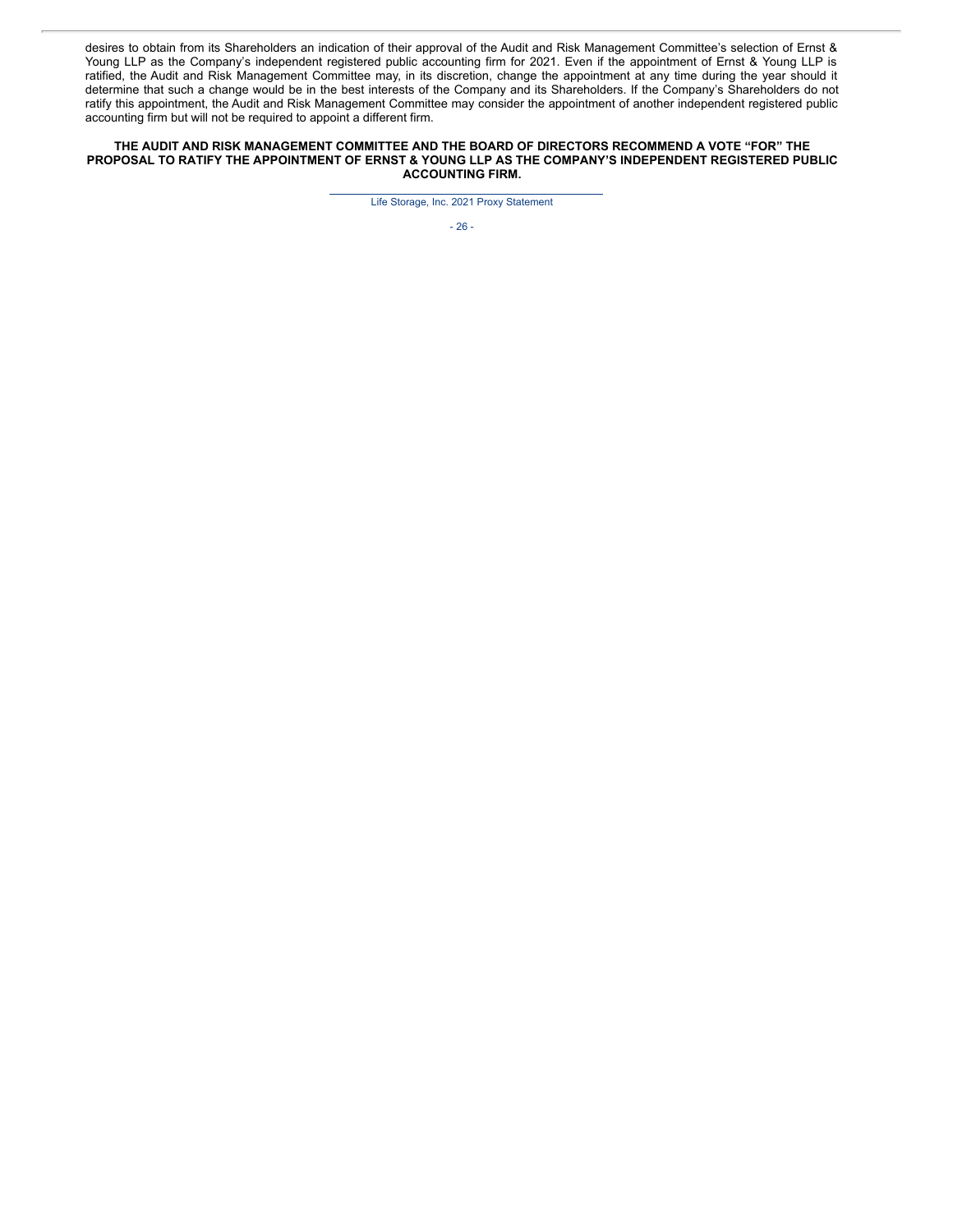# **REPORT OF THE AUDIT AND RISK MANAGEMENT COMMITTEE**

Management has the primary responsibility for the integrity of the Company's financial information and the financial reporting process, including the system of internal control over financial reporting. Ernst & Young LLP, the Company's independent registered public accounting firm, is responsible for conducting independent audits of the Company's financial statements and the effectiveness of internal controls over financial reporting in accordance with the standards of the Public Company Accounting Oversight Board (United States) and expressing an opinion on the financial statements and the effectiveness of internal controls over financial reporting based upon those audits. The Audit and Risk Management Committee is responsible for overseeing the conduct of these activities by management and Ernst & Young LLP.

As part of its oversight responsibility, the Audit and Risk Management Committee has reviewed and discussed the audited financial statements, the adequacy of internal controls and the effectiveness of the Company's internal controls over financial reporting with management and Ernst & Young LLP. The Audit and Risk Management Committee also has discussed with Ernst & Young LLP the matters required to be discussed by the applicable requirements of the Public Company Accounting Oversight Board. The Audit and Risk Management Committee met with Ernst & Young LLP, with and without management present, to discuss the results of their examinations, their evaluations of the Company's internal controls, and the overall quality of the Company's financial reporting. The Audit and Risk Management Committee has also discussed with Ernst & Young LLP matters required to be discussed by applicable auditing standards. The Audit and Risk Management Committee has received and reviewed the written disclosures and the letter from Ernst & Young LLP required by applicable requirements of the Public Company Accounting Oversight Board regarding the independent accountant's communications with the Audit and Risk Management Committee concerning independence and has discussed with Ernst & Young LLP that firm's independence.

Based upon these reviews and discussions, the Audit and Risk Management Committee recommended to the Board of Directors that the audited financial statements for the year ended December 31, 2020 be included in Life Storage Inc.'s 2020 Annual Report for filing with the Securities and Exchange Commission.

> Members of the Audit and Risk Management Committee

ARTHUR L. HAVENER, JR., CHAIR CHARLES E. LANNON STEPHEN R. RUSMISEL DANA HAMILTON EDWARD J. PETTINELLA SUSAN HARNETT

THE FOREGOING REPORT SHALL NOT BE DEEMED TO BE "SOLICITING MATERIAL" OR TO BE "FILED" WITH THE SECURITIES *AND EXCHANGE COMMISSION AND SHOULD NOT BE DEEMED INCORPORATED BY REFERENCE BY ANY GENERAL STATEMENT INCORPORATING BY REFERENCE THIS PROXY STATEMENT INTO ANY FILING UNDER THE SECURITIES ACT OF 1933, AS AMENDED, OR UNDER THE SECURITIES EXCHANGE ACT OF 1934, AS AMENDED, EXCEPT TO THE EXTENT THAT THE COMPANY SPECIFICALLY INCORPORATES THIS INFORMATION BY REFERENCE AND SHALL NOT OTHERWISE BE DEEMED FILED UNDER SUCH ACTS.*

Life Storage, Inc. 2021 Proxy Statement

- 27 -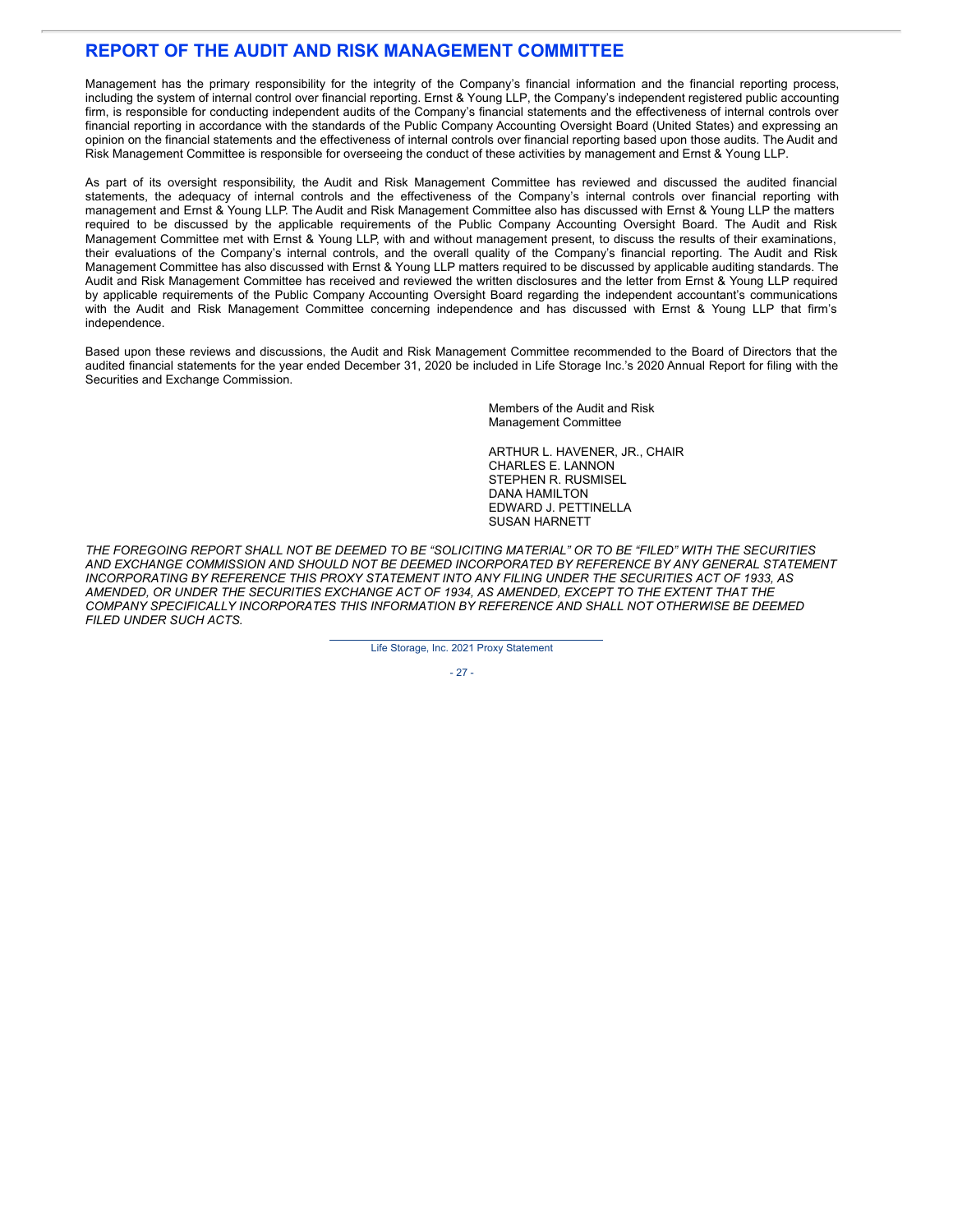# **PROPOSAL 3. APPROVAL OF THE AMENDMENT OF THE COMPANY'S CHARTER TO INCREASE THE NUMBER OF AUTHORIZED SHARES OF COMMON STOCK**

The Board of Directors has unanimously adopted and declared advisable a proposal to amend Section 7.1 of the charter of the Company (as currently in effect, the "Charter") to increase the number of shares of common stock that the Company is authorized to issue from 100,000,000 to 200,000,000 shares and to make a corresponding increase in the dollar amount of the aggregate par value of all our authorized shares of stock having par value.

If this amendment is approved by the Shareholders, Section 7.1 of the Charter will be amended to increase the number of authorized shares of common stock from 100,000,000 to 200,000,000 shares. The number of authorized shares of preferred stock would remain unchanged at 10,000,000 shares. In connection with such increase, the Charter would correspondingly increase the aggregate par value of authorized shares of stock having par value by \$1,000,000, based on the \$0.01 par value of our common stock.

If this Proposal 3 is approved by our Shareholders, Articles of Amendment incorporating the amendment described above (the "Articles of Amendment") will be filed with the State Department of Assessments and Taxation of Maryland (the "SDAT"), and the amendment to Section 7.1 of the Charter described above will be effective upon the acceptance for record of the Articles of Amendment by the SDAT.

The description below summarizes the purpose and potential risks of the proposed amendment to our Charter.

### **Increase in Authorized Common Stock**

### **Background**

Section 7.1 of the Charter authorizes the Company to issue 100,000,000 shares of common stock and 10,000,000 shares of preferred stock. This authorization was established when the current Charter was adopted in May 1995 in connection with the Company's initial public offering and has never been increased. As of the close of business on March 30, 2021, the record date, there were 76,423,796 shares of common stock issued and outstanding.

The Board therefore recommends that Section 7.1 of the Charter be amended to increase the number of shares of common stock that we are authorized to issue from 100,000,000 to 200,000,000 shares and to make a corresponding change to Section 7.1 to increase the dollar amount of the aggregate par value of all of our authorized stock having par value.

Life Storage, Inc. 2021 Proxy Statement

- 28 -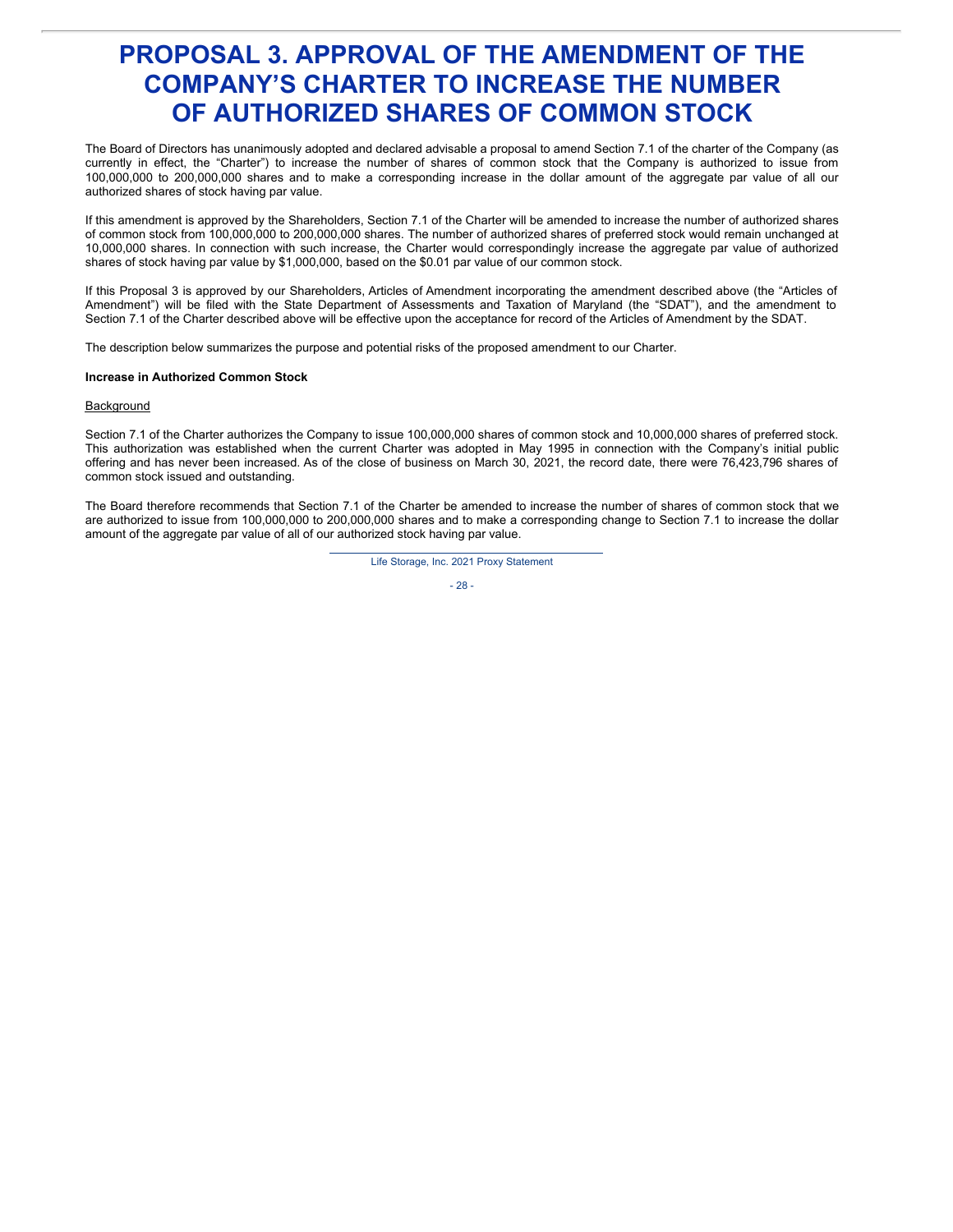#### Purpose of Amendment

Since its inception, the Company has issued common stock primarily in underwritten public offerings and, in recent years, through its "at the market" common stock offering programs. The proceeds of these issuances have been used to fund property acquisitions, investments, and development activity, to reduce amounts outstanding under our credit facilities, for working capital and for general corporate purposes. The Company has also issued shares of common stock under the Company's 2015 Award and Option Plan, 2020 Outside Directors' Stock Award Plan and past plans of a similar nature to compensate officers, employees, and directors for the Company's performance and to attract, retain and motivate top management talent. The Board believes that the availability of additional shares is essential for the Company to successfully pursue its business, operational, acquisition and investment strategy. It will also enhance the Company's flexibility in connection with general corporate purposes, such as equity offerings and acquisitions.

In addition, in January 2021, the Company completed a three-for-two distribution of common stock of the Company. Such common stock distribution was non-dilutive but reduced the number of shares of authorized common stock available for raising additional capital. The Board may determine that a further common stock distribution should be made by the Company and as such, additional authorized shares of common stock would be necessary to facilitate such common stock distribution.

The newly authorized shares of common stock could be issued at such times and for such corporate purposes as our Board of Directors may deem advisable without further action by our Shareholders, except as may be required by Maryland law or by the rules of the New York Stock Exchange or any other stock exchange or national securities association trading system on which our common stock may be listed or traded. In this regard, shareholder approval of equity compensation plans would be required for new equity compensation plans or to increase the number of shares of common stock available under existing equity compensation plans, and various rules of the SEC and New York Stock Exchange would make shareholder approval of such an arrangement very desirable in many cases. Subject to such shareholder approvals, the Board could authorize the issuance of these shares of common stock for any corporate purpose that the Board deems advisable, which may include capital-raising transactions of equity or convertible debt securities, stock splits, stock dividends, issuance under current or future equity compensation and incentive plans, employee stock plans and savings plans, and acquisitions of individual properties or portfolios of multiple properties.

Capital-raising is an essential part of the Company's business, operational and investment strategies. If the Company is unable to issue additional shares of common stock, or securities convertible into common stock, (1) it may have difficulty raising funds to complete future investments, acquisitions or meet obligations and commitments as they mature (depending on its access to other sources of capital), and/or (2) it may be forced to limit future investments or alter its capitalization structure and increase leverage in order to finance future investments and obligations. These adjustments to the Company's investment strategy may limit the Company's ability to generate earnings growth and increase shareholder value.

Life Storage, Inc. 2021 Proxy Statement

- 29 -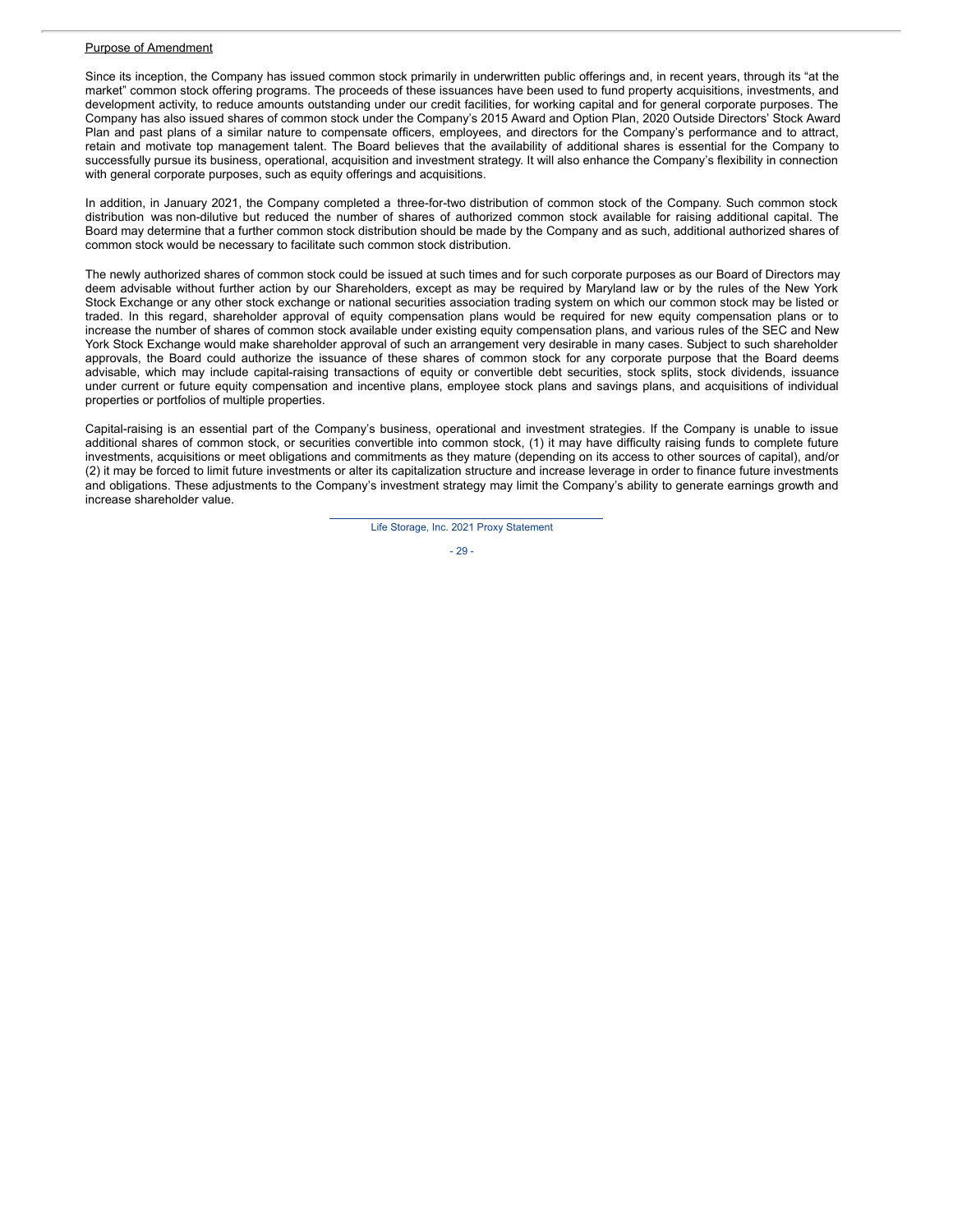In light of the foregoing, the Board of Directors has determined it advisable and in the best interests of the Company to amend the Charter to increase the authorized number of shares of common stock of the Company.

#### Potential Risks of the Amendment

The additional authorized shares of common stock, if any when issued, would be part of the existing class of common stock and would have the same rights and privileges as the shares of common stock currently outstanding. The Company's Shareholders do not have preemptive rights with respect to common stock issuances. Accordingly, any issuance of additional shares of common stock will reduce the current Shareholders' percentage ownership interest in the total outstanding shares of our common stock. The authorization and subsequent issuance of additional shares of common stock may, among other things, have a dilutive effect on earnings per share, FFO per share and on the equity and voting power of existing holders of our common stock. The Board of Directors recognizes the potential dilutive impact issuing additional shares will have on the outstanding shares and believes that the proposed increase in the authorized shares of common stock strikes an appropriate balance between advancing its investment strategy and minimizing dilution.

The availability for issuance of additional shares of common stock could enable the Board of Directors to render more difficult or discourage an attempt to obtain control of the Company. For example, by increasing the number of outstanding shares, the interest of the party attempting to gain control of the Company could be diluted. Also, the additional shares could be used to render more difficult a merger or similar transaction. The Board of Directors is not aware of any attempt, or contemplated attempt, to obtain control of the Company. The proposed increase in the number of authorized shares of common stock is not being presented with the intent that it be used to prevent or discourage an attempt to obtain control of the Company. However, nothing would prevent the Board of Directors from taking any appropriate actions consistent with what the Board of Directors determines is in the best interests of the Company. Further, in order to protect the Company's status as a real estate investment trust, the Company's Charter provides that no person may acquire securities that would result in the direct or indirect beneficial ownership of more than 9.8% in value of the Company's outstanding capital stock by such person (unless an exemption is granted to such person by the Board). Consequently, the approval of the proposed amendment should have little incremental effect in discouraging unsolicited takeover attempts.

If this proposed amendment is approved, all or any of the authorized shares of common stock may be issued without further action by the Shareholders and without first offering such shares to the Shareholders for subscription. The issuance of shares otherwise than on a pro-rata basis to all current Shareholders would reduce current Shareholders' proportionate interests. However, in any such event, Shareholders wishing to maintain their interests may be able to do so through normal market purchases.

#### **No Dissenters' Rights**

Under Maryland law, shareholders are not entitled to dissenters' rights of appraisal with respect to this proposal.

The text of the proposed Articles of Amendment is attached as **Exhibit A** to this proxy statement.

Life Storage, Inc. 2021 Proxy Statement

- 30 -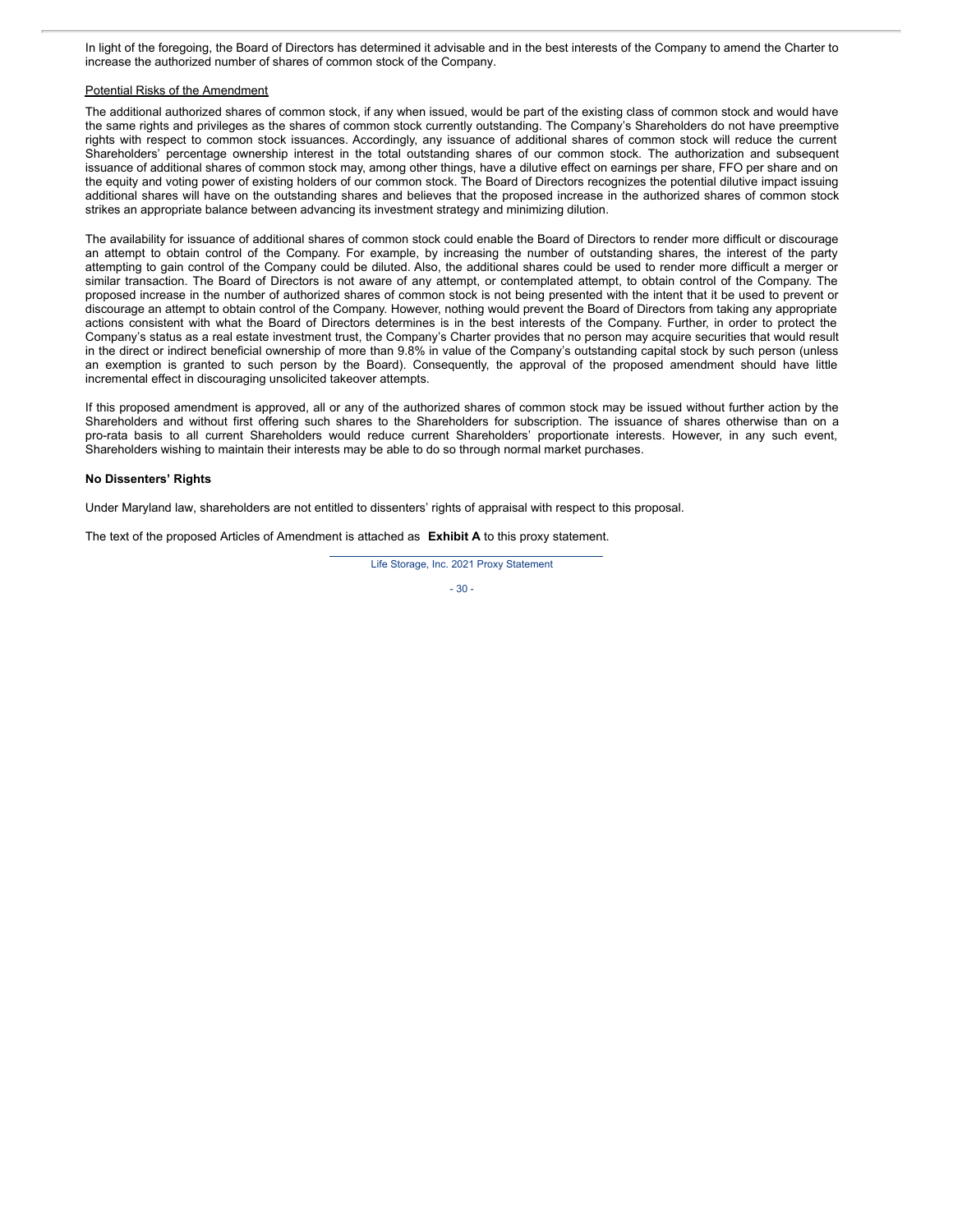Approval of the amendment to the Charter requires the affirmative vote of Shareholders entitled to cast two-thirds of the votes entitled to be cast at the meeting. Abstentions and broker non-votes will not be counted as votes cast and will have the effect of a vote against the amendment to the Charter.

### **THE BOARD OF DIRECTORS RECOMMENDS A VOTE "FOR" THE PROPOSAL TO APPROVE THE AMENDMENT TO THE COMPANY'S CHARTER**

Life Storage, Inc. 2021 Proxy Statement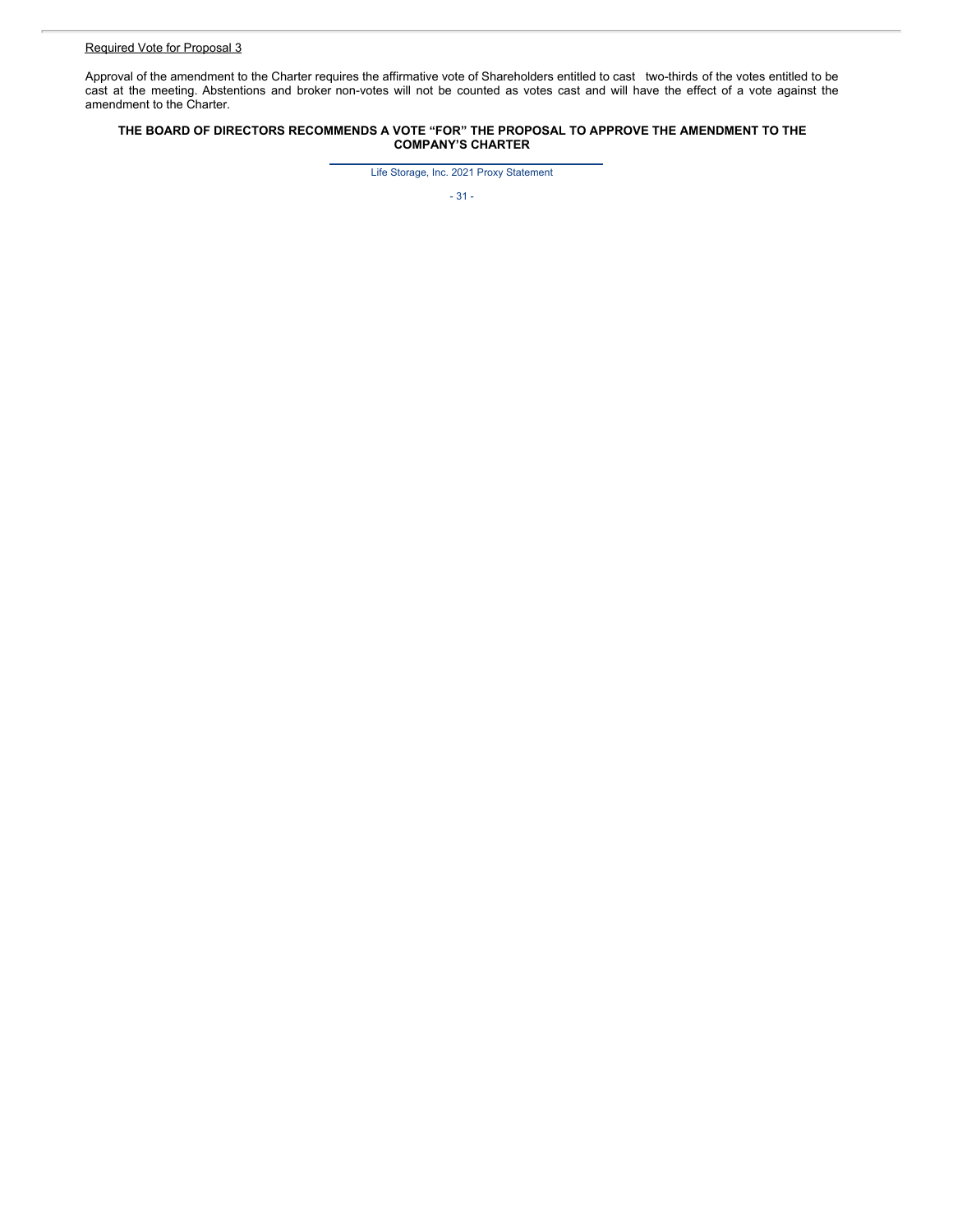# **OUR COMPANY**

# **EXECUTIVE OFFICERS OF THE COMPANY**

The Company's corporate responsibility is deeply rooted in our core values: teamwork, respect, accountability, integrity and innovation. The Company approaches initiatives, programs, practices and policies with a view toward risk management and with consideration of the impact on its customers, team members, communities and shareholders. We therefore share with you in this section some information about our leadership and our management of the human capital, environmental, safety, customer and other stakeholder matters that we believe support our long-term sustainability financially and more generally.

The following persons are the current executive officers of the Company:

| <b>Name</b>        | Age | <b>Title and experience</b>                                                                                                                                                                                                                 |
|--------------------|-----|---------------------------------------------------------------------------------------------------------------------------------------------------------------------------------------------------------------------------------------------|
| Joseph V. Saffire  | 51  | Chief Executive Officer since March 1, 2019. Member of the Board of Directors since<br>March 14, 2019. Chief Investment Officer of the Company from November 1, 2017 to<br>February 28, 2019.                                               |
| Andrew J. Gregoire | 53  | Chief Financial Officer since March 1, 2012 and Secretary since April 2, 2012. Vice<br>President of Finance of the Company from 1998 to February 29, 2012.                                                                                  |
| Edward F. Killeen  | 57  | Chief Operating Officer since January 19, 2015. Executive Vice President of Real Estate<br>Management of the Company from March 1, 2012 to January 19, 2015. Vice President of<br>Operations of the Company from 1997 to February 29, 2012. |

# **Life Storage's Mission: Rooted in Sustainability**

The pandemic underscored the importance or necessity of safe, accessible storage to assist customers who have had to make sudden and significant changes to their lives. Therefore, we took swift action to protect our team members so they could provide a high level of safe and reliable customer service. Such actions included:

## *Supporting Our Team*

- Provided two weeks of additional paid leave for teammates who needed it for COVID-19 related reasons.
- Paid a one-time bonus to a majority of store team members in recognition of their extra efforts in response to COVID-19.
- Ensured a safe and healthy work environment by implementing numerous health and safety protocols.

### *Supporting Our Customers*

• Temporarily paused customer rate increases and delinquency auctions.

Life Storage, Inc. 2021 Proxy Statement

- 32 -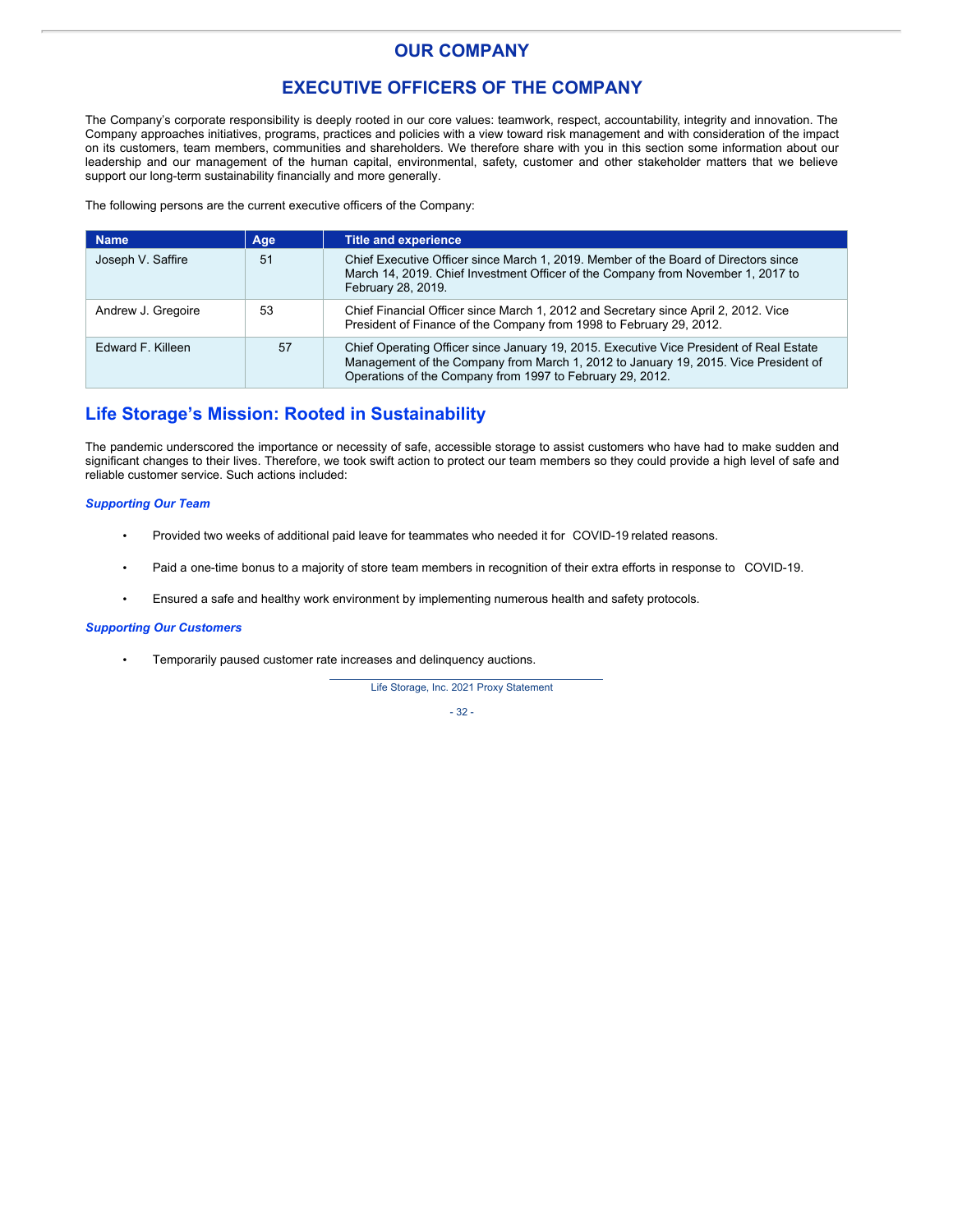- Established a Customer Relief Plan to ease customers' financial burden and protect rental and fee income.
- Intensified efforts to direct customers to our "touchless" Rent Now platform to drive rentals and promote the platform's safety benefits.



Despite the COVID-19 pandemic, we earned an average customer satisfaction rating of over 93% in 2020

## **Environmental Highlights**

Life Storage owns or operates more than 925 self-storage facilities encompassing approximately 67 million square feet in 32 states and Ontario, Canada. As a REIT and a facility owner and operator, we are responsible for monitoring and minimizing our environmental impact.

## *Energy Efficiency Measures*

Self-storage facilities are inherently resilient and have low environmental impacts due to low energy and water utilization and minimal customer and employee traffic. However, we work to further reduce our environmental impact through:

- Sustainable Construction and Design: All facilities in the Life Storage portfolio must meet our rigorous energy efficiency standards.
- Policies and Procedures: We have policies and procedures to minimize our environmental impact and promote responsible operating practices.

## *Renewable Energy Program*

More than 30 Life Storage wholly owned facilities are equipped with more than 40 solar arrays. To date, our renewable energy program has generated 20 GWh of energy.



- 33 -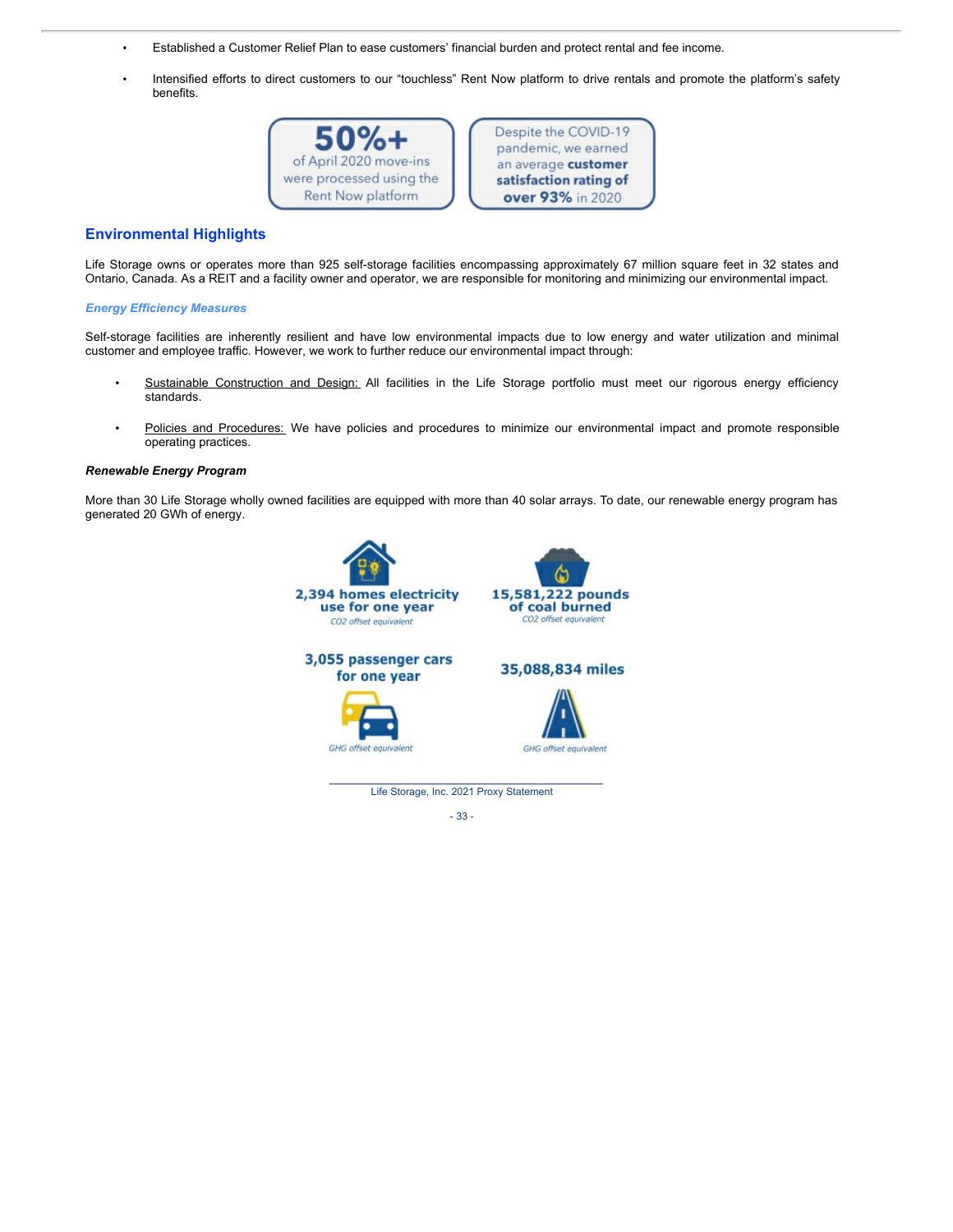We have started a 5-year solar development initiative that we expect to:

- *Reduce our energy consumption by 10%*
- *Realize a 200% increase in renewable energy generation*

## *Life Storage Energy Efficiency Standard*

## *Roofing*

- All Life Storage roofing projects use cool roof technologies that reduce energy consumption.
- In 2020, we completed over 100 cool roofing projects covering over one million square feet.

## *Heating & Cooling*

- All new central air conditioning and heating units must be high efficiency models.
- In 2020, we replaced 375+ units with high efficiency models.

## *Lighting*

- We use LED lights for all new buildings and light replacements.
- We are adding motion sensors to further conserve energy.
- In 2020, we upgraded over 11,000 lights to LED.

## *Water and Waste*

Although self-storage facilities typically have low rates of water use, we have implemented formal water and waste management policies, procedures and monitoring programs to reduce our waste consumption and intensity.

## **Sustainable Operations**

We integrate sustainability into the operations of all Life Storage facilities. Highlights include:

- Regular assessment of our portfolio's vulnerability to climate-related risks:
	- o Only two of our wholly owned stores are below sea level, representing <0.35% of our portfolio.
	- We offer boxes made from ~53% recycled content, certified by the Sustainable Forestry Initiative.



Life Storage, Inc. 2021 Proxy Statement

- 34 -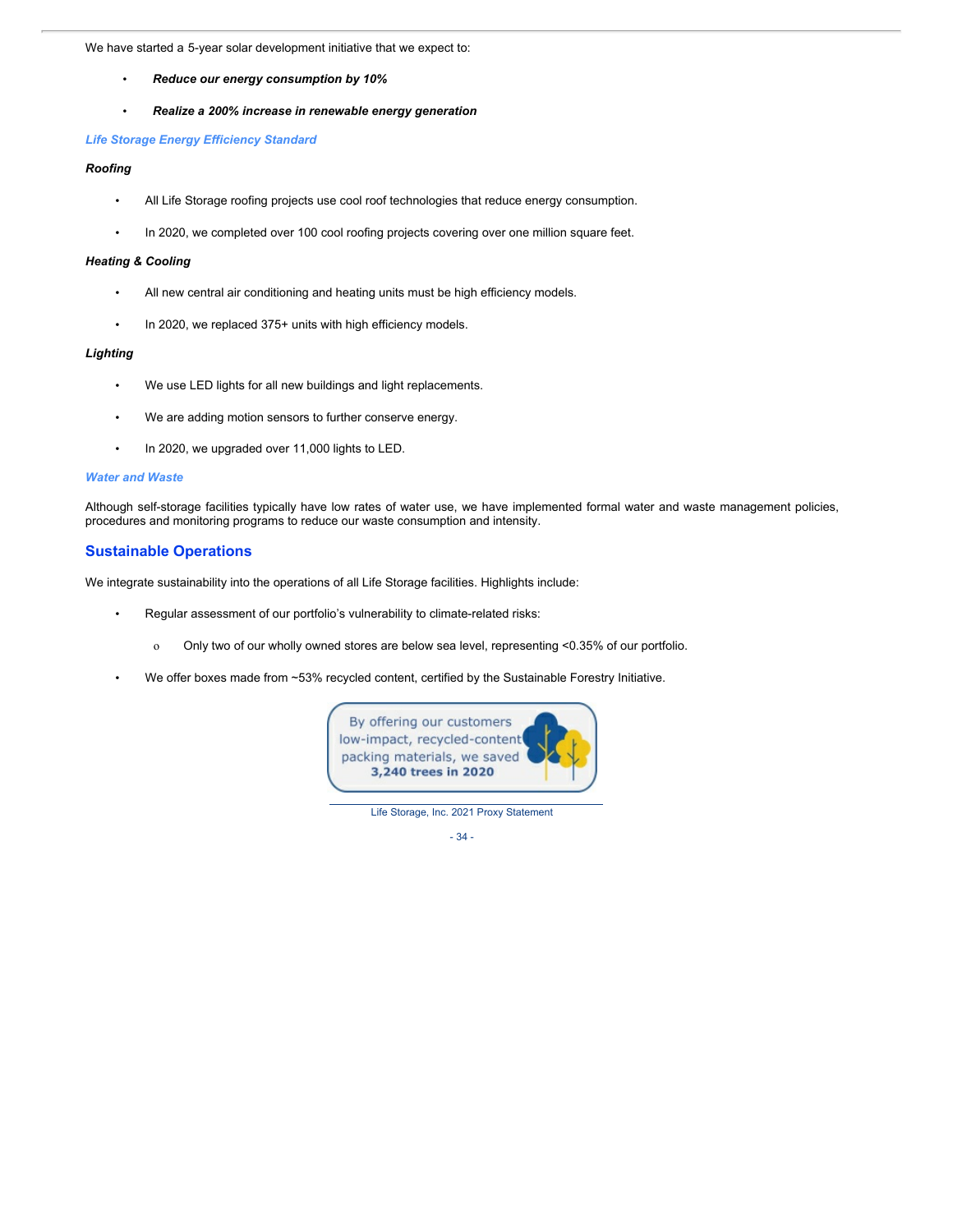• Significantly reduced paper usage through more efficient technology platforms:

- o Despite approximately 30% growth in the number of our stores from December 31, 2017 through December 31, 2020, our gross paper expense shrank by more than 60% in 2020 compared to 2018.
- We evaluate potential vendors and suppliers sustainable practices and product offerings.

## **Green Buildings**

Life Storage is a silver member of the U.S. Green Building Council (USGBC ®).

The Life Storage wholly owned portfolio includes certified-sustainable buildings in Deer Park, NY (USGBC Certified LEED Silver) and Chamblee, GA (Green Globe Certified One Green Globe). We expect to continue to add more green buildings as our mandated improvements affect our portfolio.

# **Social Highlights**

With approximately 2,000 team members and more than 500,000 customers in hundreds of markets across 32 states and Canada, treating everyone with dignity and respect is at the core of our company's values and is essential to our ability to create value for all of our stakeholders.

## **Our Teammates**

We strive to attract and retain the highest quality team members with competitive compensation and benefits, opportunities for personal growth and development, safe working conditions and a culture that emphasizes fair and equitable treatment.

*Robust training and professional development programs:*

- Access for all employees to comprehensive online training tools that cover everything from job specific training to compliance and soft skill competency and skill development.
- A diversity training program that reflects our commitment to a diverse and inclusive work environment.
- Formal development program to identify, mentor, train and promote store team members who show leadership potential.
- Employees receive formal, annual performance assessments and feedback.

### *Employee Engagement:*

- We conduct annual, anonymous surveys of all employees to identify and act on areas for improvement.
- Our most recent comprehensive engagement survey showed an 80% engagement and response rate.
- Formal and informal recognition programs that highlight and reward strong team and individual performance.

Life Storage, Inc. 2021 Proxy Statement

- 35 -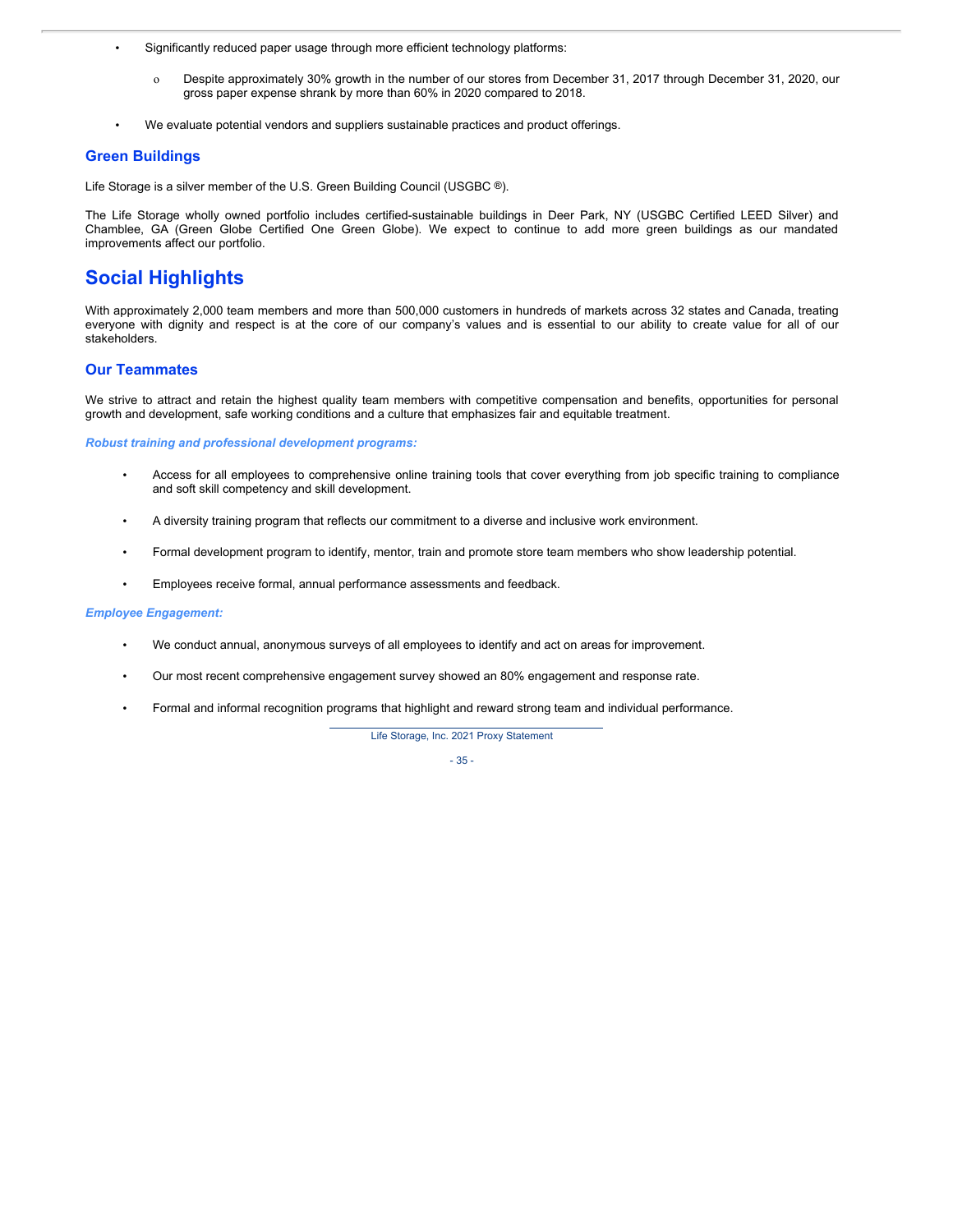## **Our Customers**

*Customer Satisfaction*

- Newsweek's "America's Best Customer Service" award in 2019, 2020 and 2021
- A+ Rating on Better Business Bureau
- Top-rated storage company on Trust Pilot
- Customer satisfaction average score of more than 93% in 2020

We have a robust, multi-step process to ensure customer satisfaction:

- All customers receive satisfaction surveys following initial rental, at three-month follow up, and when they vacate.
- Customers are encouraged to provide feedback via online survey forms, social media, and in person; all reported issues are filed and investigated if appropriate.
- Thorough internal mechanisms and store visit reports designed to track store operational performance and deliver feedback and guidance to store teams.

## **Our Social Impact Programs**

## *Diversity, Equality, and Inclusion*

The Life Storage Diversity, Equality, and Inclusion ("DEI") program is focused on creating a work environment that values differences, fosters inclusion, and promotes collaboration. Its key components include increased DEI education and communication including celebrating our diverse backgrounds, honoring events and holidays of multiple cultures, and robust diversity training for all our team members.



### *Community Engagement*

The "Life in our Communities" program includes thoughtful community outreach, organized volunteer efforts through our Volunteers for Life program, as well as charitable support activities.



- 36 -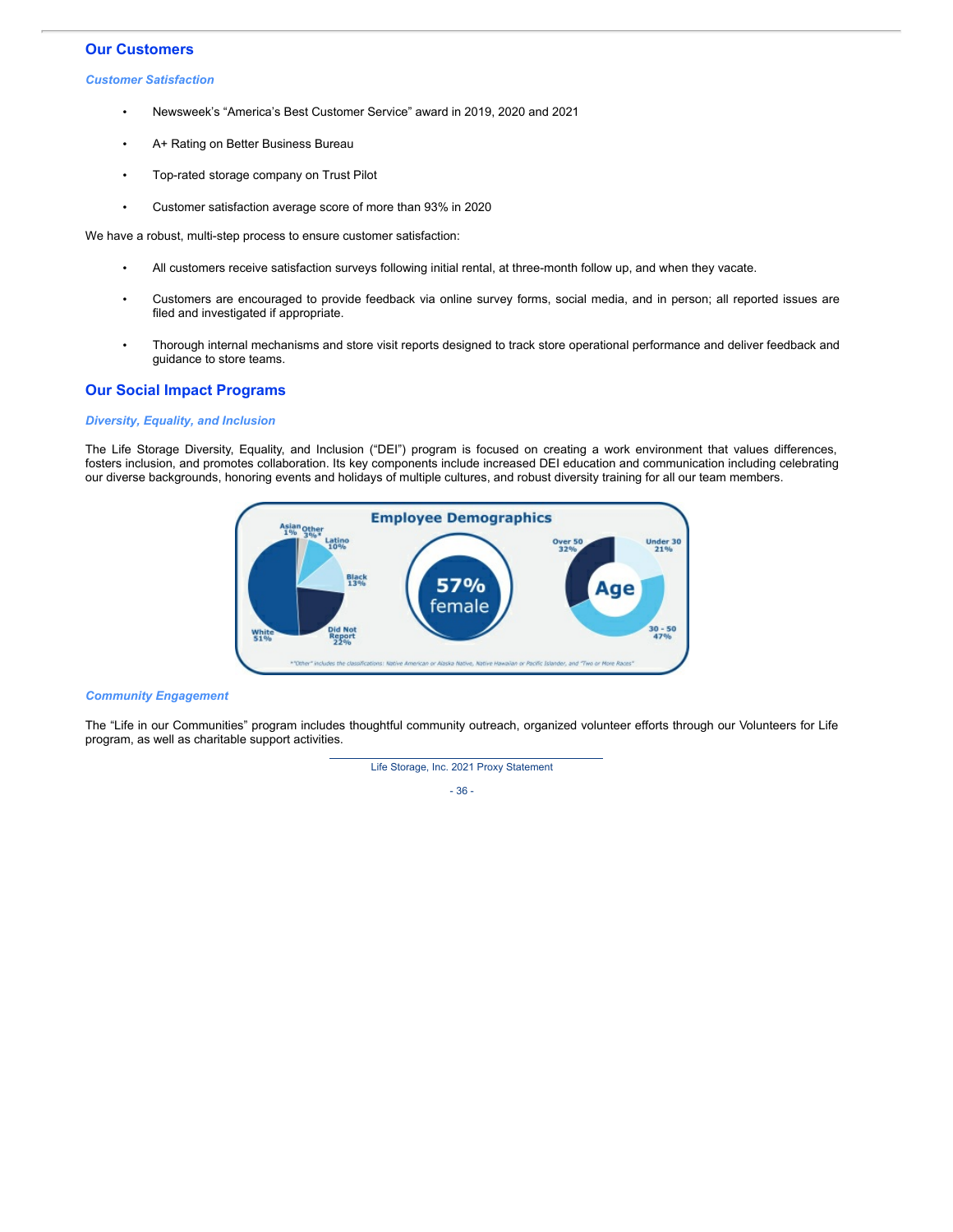## **Our Vendors**

### *Vendor Code of Conduct*

As of November 2020, all Life Storage vendors must sign and commit to the ethical standards in our Life Storage Vendor Code of Conduct.

# **Governance Highlights**

Our diverse Board of Directors is younger and shorter tenured than average. We avoid unpopular provisions such as staggered boards, dual class capitalizations, poison pills and plurality voting, and we have good internal and external pay parity.

Our governance best practices include, but are not limited to, the following:

- Separate chair and CEO roles
- Shareholder ability to call special meetings
- Simple majority vote to amend by-laws
- Stock ownership requirements for executives and Directors
- One-share, one-vote
- External and internal executive pay parity
- Annual director elections
- Risk oversight by full Board and Committees
- Anti-hedging, anti-short-sale and anti-pledging policies
- Regular executive sessions of non-employee Directors
- Annual Board and Committee self-evaluations
- Compensation recovery/clawback policies
- Annual advisory approval of executive compensation
- Corporate governance principles
- No poison pill

## **Compliance Programs**

- We have robust accounting systems to monitor and flag potential financial irregularities.
- All employees must read and sign our Code of Ethics annually.
- We administer an extensive ethical risk survey annually for all employees at the director level and above.
- Our whistleblower program enables company personnel to report concerns anonymously or confidentially to an independent firm using a dedicated website or toll-free phone line anytime; all reported incidents are investigated until resolved.

Life Storage, Inc. 2021 Proxy Statement

- 37 -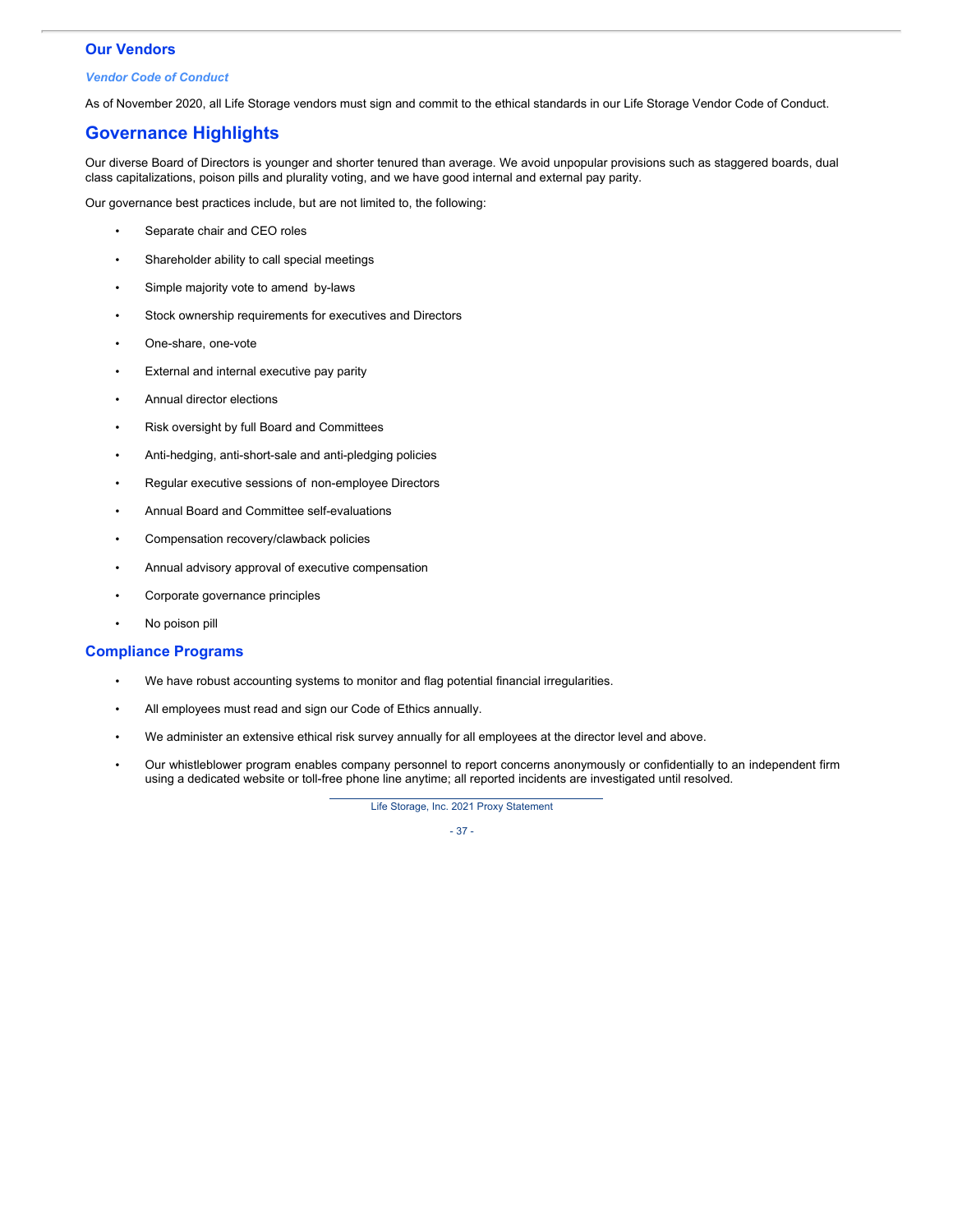# **OUR PAY**

## **COMPENSATION DISCUSSION AND ANALYSIS**

The Compensation and Human Capital Committee of our Board oversees our compensation programs for executive officers and other employees. This Compensation Discussion and Analysis ("CD&A") explains the Compensation and Human Capital Committee's compensation philosophy, summarizes our executive compensation program, and describes compensation decisions for Life Storage's named executive officers (the "Named Executive Officers") during 2020. All share, per share, and performance-based award amounts in this "Compensation Discussion and Analysis" section, including all tables in this section, have been adjusted to reflect the impact of the three-for-two distribution of common stock announced by the Company on January 4, 2021 and distributed on January 27, 2021 to shareholders of record on January 15, 2021.

### **Executive Summary**

- **Life Storage delivered strong performance.** Life Storage achieved sector leading total shareholder return ("TSR") among all U.S. public self-storage REITs in 2020 and for the three-year period ending December 31, 2020. Our 1-year TSR as of December 31, 2020 was 14.9%, and our 3-year TSR was 52.2%. Despite the impacts of the COVID-19 pandemic, in 2020 we grew same store revenue, same store net operating income, and adjusted funds from operations.
- **Management and the Board took strong action in response to the COVID-19 global health crisis.** We cared for employees through additional flexibility, resources, and financial bonuses for front-line employees; we cared for our customers through temporarily pausing rate increases to existing customers and auctions of delinquent customers; and we cared for shareholders by delivering performance and increasing the financial resilience of the business.
- **Compensation program is performance oriented and shareholder aligned.** Our CEO received 64% of his 2020 compensation through equity awards, and 46% of his 2020 compensation was performance-conditioned.
- **We adjusted the FFO goal in our annual incentives in April 2020.** In response to the COVID-19 global health crisis, we adjusted the goal in our annual incentive program for adjusted FFO from \$4.00 per share to \$3.80 per share. This goal was deemed to be rigorous given the evolving business conditions.
- **Annual incentives paid at 160% of base salary for each Named Executive Officer.** We do not set targets for annual incentives as a percentage of base salary; rather, we create opportunities in three areas – absolute adjusted FFO, relative adjusted FFO, and personal performance. Management delivered strong performance in each of these three areas in 2020.
- **Long-term incentives, based on relative TSR, paid at 140% and 188% of target.** In February 2017, the Company granted special performance-based awards to the executive officers of the Company at that time in recognition of such executive officers' efforts in the consummation of the Company's acquisition of LifeStorage, LP in 2016 (including the financing of such transaction and the related

Life Storage, Inc. 2021 Proxy Statement

- 38 -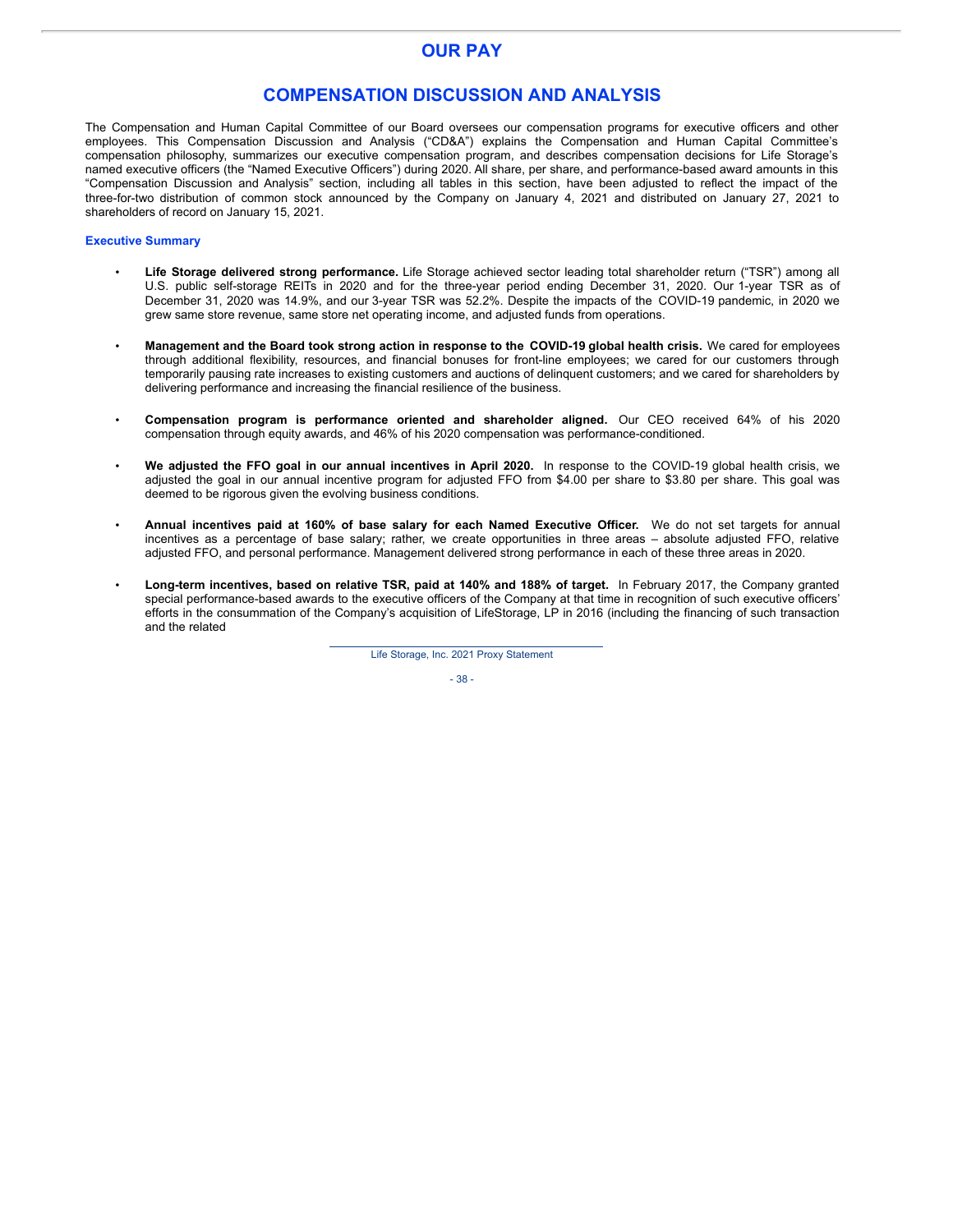re-branding of the Company's self-storage facilities) which the Compensation and Human Capital Committee viewed as a transformational event in the growth of the Company. This award was made in addition to the typical annual performance-based awards granted to the Company's executive officers in December 2017. As a result, there are two long-term incentives that completed their performance period in 2020, one in February 2020 and the other in December 2020. The Company's strong relative TSR performance led to above-target payouts on both awards.

### **Our Company**

Life Storage, Inc. is a fully integrated, self-administered and self-managed REIT that acquires and manages self-storage properties throughout the United States. Headquartered in Buffalo, New York, the Company employs over 2,000 people and operates over 925 selfstorage facilities encompassing over 67 million square feet in 32 states and Ontario, Canada.

### **Our Named Executive Officers**

The Company's Named Executive Officers, known as the "NEOs," for 2020 are:

| <b>Name</b>        | <b>Title</b>                          |
|--------------------|---------------------------------------|
| Joseph V. Saffire  | <b>Chief Executive Officer</b>        |
| Andrew J. Gregoire | Chief Financial Officer and Secretary |
| Edward F. Killen   | <b>Chief Operating Officer</b>        |

### **Our Compensation Program**

Our compensation program consists of three basic elements: base salary, annual cash incentive (bonus), and long-term incentive awards which include both time-based and performance-based equity awards. Below is a summary of the program's elements.

| <b>Compensation Element</b><br>(CEO/Other NEOs Allocation at Target)   | <b>Structure/Attributes</b>                                                                                                                                                     |
|------------------------------------------------------------------------|---------------------------------------------------------------------------------------------------------------------------------------------------------------------------------|
| Base Salary and All Other<br>(15% CEO / 25% Other NEOs)                | Competitively benchmarked<br>Limited perquisites amounting to less than 1% of total target<br>compensation                                                                      |
| Annual Cash Incentive<br>(15% CEO / 25% Other NEOs)                    | 1/3 based on Funds from Operations<br>1/3 based on Relative Funds from Operations<br>1/3 based on Discretionary Performance Evaluation                                          |
| Long-Term Restricted Stock Awards<br>(35% CEO / 25% Other NEOs)        | Designed for the long-term retention and shareholder value<br>alignment<br>Vesting is pro-rata annually over five years; no shares vest<br>prior to the first grant anniversary |
| Long-Term Performance Based Stock Awards<br>(35% CEO / 25% Other NEOs) | All based on Relative Shareholder Appreciation                                                                                                                                  |

Life Storage, Inc. 2021 Proxy Statement

$$
-39-
$$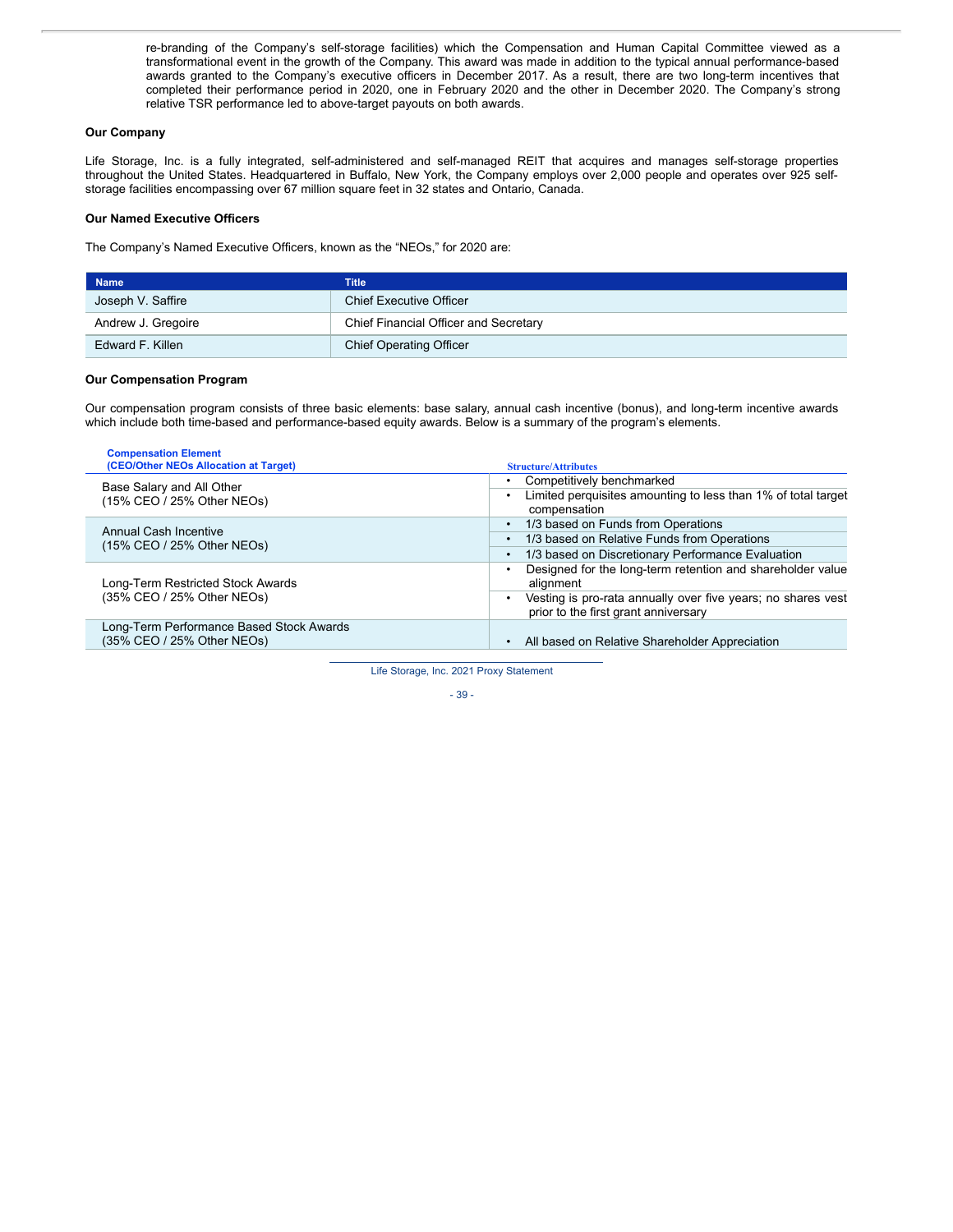### **Our Compensation Program**

Despite the COVID-19 global health crisis having significant impacts across almost every part of the Company, Life Storage delivered strong performance in 2020.

- Generated net income attributable to common shareholders of \$151.6 million, or \$2.13 per fully diluted common share
- Achieved adjusted FFO per fully diluted common share of \$3.97, a 5.9% increase over the same period in 2019
- Increased same store revenue by 1.6% and same store net operating income by 2.3%, year-over-year
- Acquired 40 stores for \$532.6 million, including 32 stores from three of our unconsolidated joint ventures for \$431.1 million
- Added 77 stores to the Company's third-party management platform; the Company grew its third-party management portfolio 11% in 2020 despite acquiring 32 previously managed stores from unconsolidated joint ventures
- Completed a \$400 million offering of 2.2% Senior Unsecured Notes due 2030
- Bolstered Warehouse Anywhere's ecommerce solution through a partnership with Deliverr, a leading technology-enabled fulfillment organization, with the build-out of a micro-fulfillment center in Las Vegas and a second launched in Chicago in the first quarter of 2021
- Launched "Rent Now 2.0," the Company's dynamic pricing, second generation, fully-digital rental platform that allows customers to self-serve and move into their storage unit with no human interaction; the new pricing alternatives allow customers to select a storage unit from one of three convenience and pricing-based tiers according to their individual needs and preferences

#### **Company Response to COVID-19**

The Company took a comprehensive approach to addressing the impact of the COVID-19 global health crisis on the Company, its employees and its customers. Management acted swiftly and decisively and implemented measures including:

- increasing paid time off for employees for COVID-19 related reasons;
- paying a special cash bonus to front line personnel;
- instituting enhanced health plan changes to cover certain COVID-19 related costs;
- installing counter standing acrylic screens ("sneeze guards") and the provision of personal protective equipment (e.g. masks, gloves) to employees in certain stores;
- minimizing employee contact by mobilizing support teams at the Company's corporate headquarters to work from home and implementing social distancing and precautionary measures in all of the Company's stores; and
- temporarily pausing rate increases and auctions of non-paying customers for a period in 2020.

Life Storage, Inc. 2021 Proxy Statement

- 40 -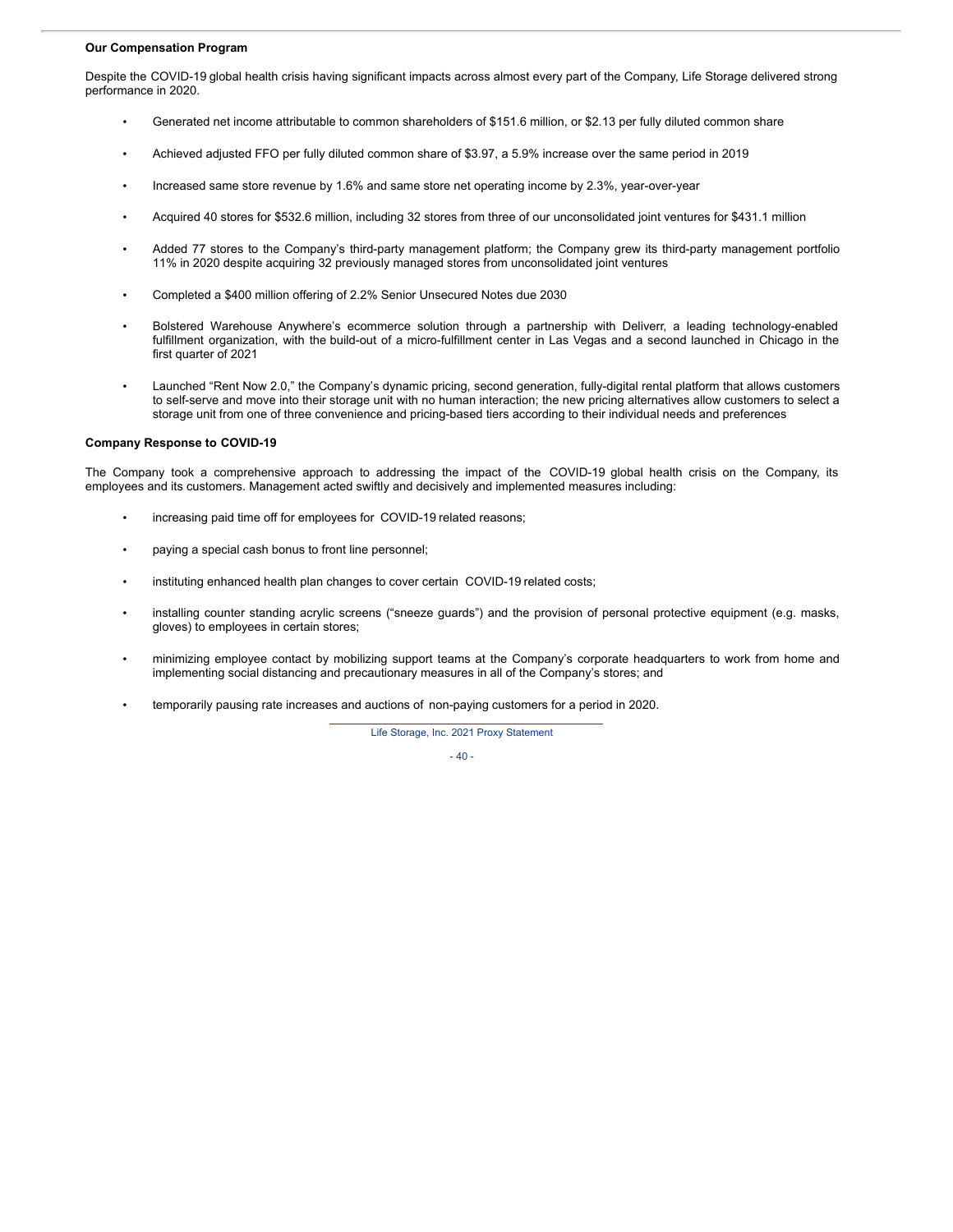## **Governance of Executive Compensation.**

#### **What We Do:**

- ✓ **Alignment with Shareholders.** Long-term incentive awards vest over periods of several years to reward sustained Company performance over time.
- Mix of Awards. Our executive compensation program contains both cash and equity components and is weighted heavily toward long-term equity-based incentives, with a mix of these incentives among performance-based stock awards and restricted stock or restricted stock awards.
- ✓ **Share Ownership Guidelines.** Our NEOs must hold equity of a value equivalent to three times their respective base salaries.
- Clawbacks. If we restate our financial statements, other than as a result of changes to accounting rules or regulations, we may recover incentive compensation that was paid or granted in the three-year period prior to the restatement, regardless of whether misconduct caused the restatement.
- ✓ **Double-Trigger Severance.** Cash severance in connection with a change in control is paid only if an actual or constructive termination of employment also occurs.
- ✓ **Annual Risk Assessments.** The Compensation Committee analyzes risk in setting executive compensation each year.
- Peer Group Comparison. With the help of independent compensation consultants, we annually analyze executive compensation relative to peer companies and published survey data for peer companies.
- ✓ **Decisions by Independent Compensation Committee.** Executive compensation is determined by committee of the Board comprised solely of independent directors.
- ✓ **Independent Compensation Consultant.** The Compensation Committee retains its own independent consultant to advise on compensation matters.

#### **What We Do Not Do:**

- *×* **No Tax Gross-Ups in Change in Control Agreements.** Our severance agreements apply only in the event of a termination following a change in control and contain no tax gross-ups for NEOs.
- *×* **No Automatic Base Salary Increases.** Our NEOs' base salaries are reviewed annually and the decisions are based on market data provided by our independent compensation consultants.
- *×* **No Hedging and Pledging Company Stock.** Our policies prohibit the pledging and hedging of our stock by our executives and directors.
- *×* **No Repricing of Stock Options.** We do not permit the repricing of stock options without shareholder approval.

Life Storage, Inc. 2021 Proxy Statement

 $-41 -$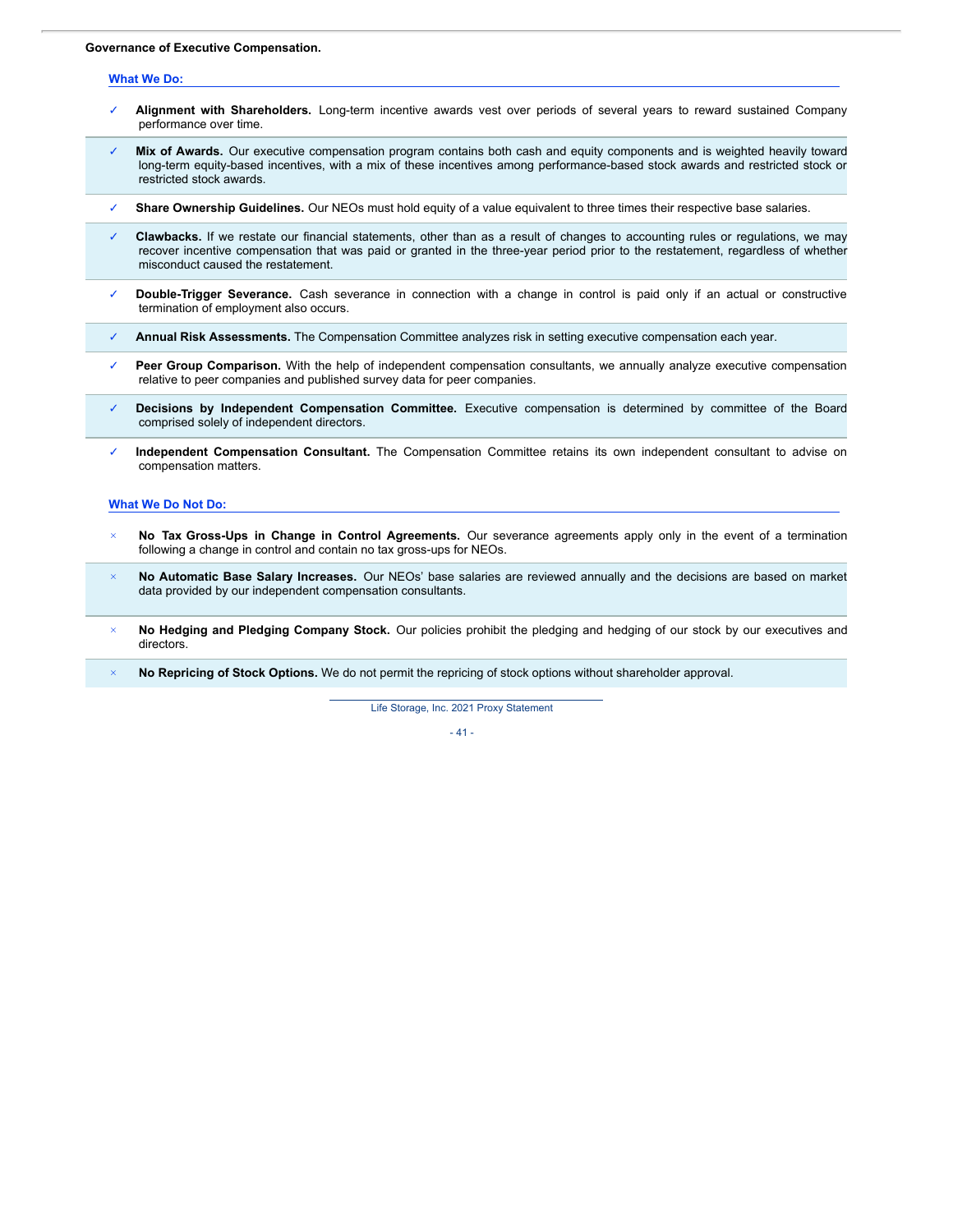# **Compensation Philosophy**

Our key goal in designing our executive compensation programs is to incentivize decisions and behavior that build long-term shareholder value. The following principles help guide us in designing our pay programs toward this end:

- Reward performance that correlates to long-term shareholder value over time by shifting the majority of compensation to longterm incentive awards
- Incentivize behaviors and performance that closely align with the Company's strategic objectives and short- and long-range business plans and also tie to results
- Encourage initiatives and results consistent with our governing principles, including DEI and ESG
- Promote responsible risk taking in line with balance sheet and core value drivers
- Utilize financial and operational quantitative metrics that are transparent and easily understood
- Differentiate individual compensation based on current and prospective contributions and demonstrated leadership behaviors
- Reference competitive market compensation information to appropriately compensate executives based on experience, skills and performance.

## **Compensation Components and Allocation of CEO 2020 Target Compensation**

Our executive compensation program consists of three main components: base salary, annual cash incentive (bonus), and long-term incentive awards which include both time-based and performance-based equity awards. The Compensation and Human Capital Committee has also adopted guidelines for the structure and administration of these programs. Below are the components of our compensation program along with the relative weight of each component for our CEO:



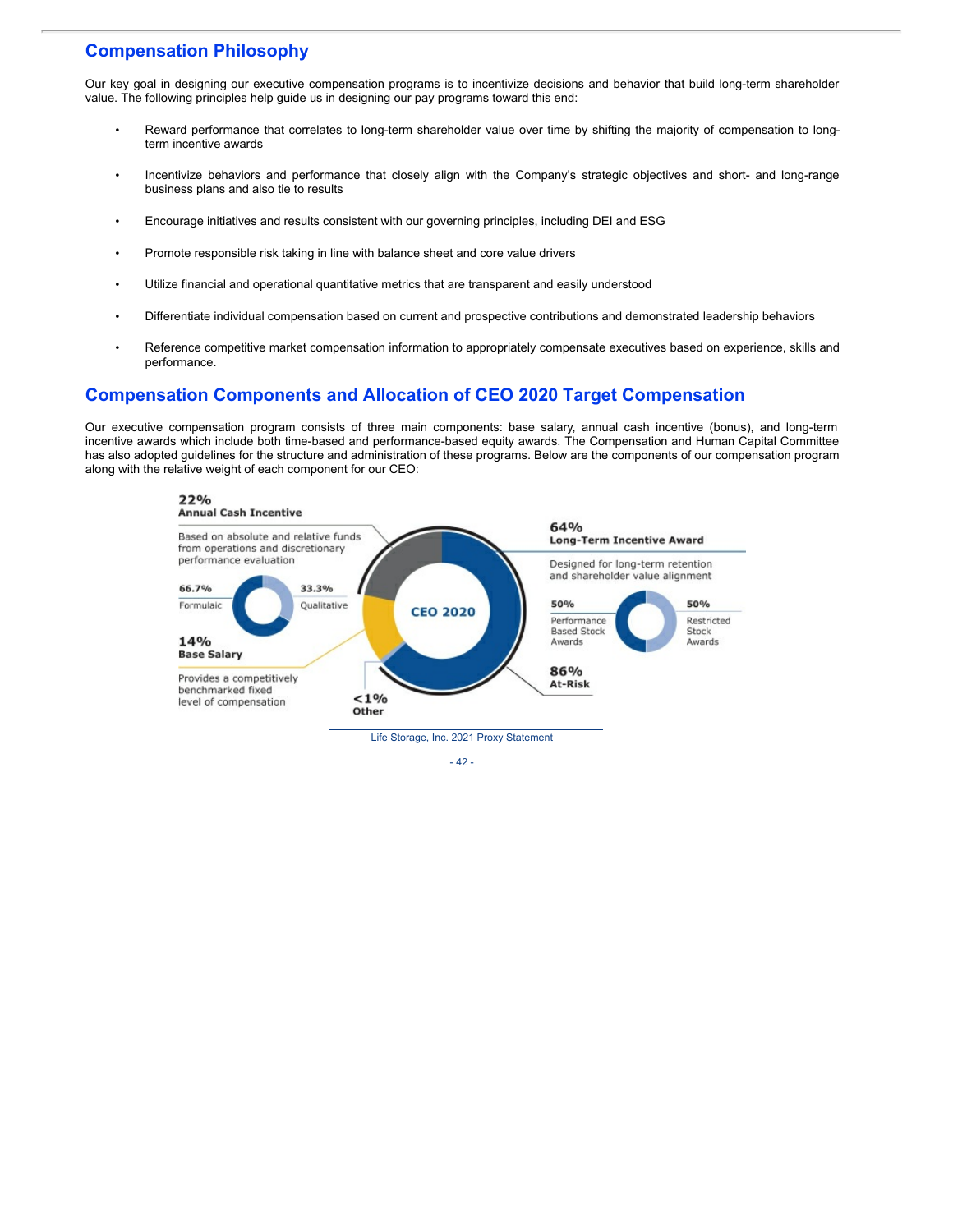# **2020 Components of Executive Compensation**

## **Base Salary**

The Compensation and Human Capital Committee annually reviews executive officer base salary levels, typically at the beginning of the year, with a goal of providing competitive, fixed cash compensation. The Compensation and Human Capital Committee generally seeks to maintain executive base salaries near the median level of salaries for comparable positions in the Compensation Peer Group (as defined below). Due to Life Storage's continuing strong operating results, the comparison to external and internal pay levels, and expected increases in base pay of executives at the Compensation Peer Group companies and the rate of pay increases for our non-executive officers, the 2019 and 2020 base salaries for our NEOs serving as of December 31, 2020 were as follows:

| <b>Name</b>        | 2019 Base Salary | 2020 Base Salary | <b>Difference</b> |
|--------------------|------------------|------------------|-------------------|
| Joseph V. Saffire  | \$525.000(1)     | \$600,000        | \$75,000          |
| Andrew J. Gregoire | \$420,000        | \$435,000        | \$15,000          |
| Edward F. Killeen  | \$420,000        | \$435,000        | \$15,000          |

(1) Reflects Mr. Saffire's annualized base salary as the Company's Chief Executive Officer effective March 1, 2019.

## *Annual Incentive Award*

For 2020, our NEOs were eligible to earn annual incentive awards under Life Storage's Annual Incentive Compensation Plan (the "Plan"). These annual awards are primarily based upon the level of achievement across a defined set of Company performance measures aligned with shareholder value creation and advancement of strategic goals, but individual awards may be modified (up or down) based on the NEO's particular performance.

Under the Plan, the NEOs are entitled to annual bonuses based upon certain performance metrics set by the Compensation and Human Capital Committee. The three performance metrics under the Plan are based upon (i) achieving a percentage growth in "targeted" FFO (the "FFO Award Percentage"); (ii) achieving percentage increases in FFO per share that compare favorably to the growth achieved by publicly traded competitors of the Company (Public Storage, Extra Space Storage Inc., and CubeSmart) (the "Peer Companies Award Percentage"); and (iii) the participant's overall performance for the year based upon factors determined by the Compensation and Human Capital Committee (the "Performance Award Percentage"). The maximum potential payout under these awards is 180% of each NEO's respective base salary.

FFO is computed in accordance with the National Association of Real Estate Investment Trusts guidelines and is used by industry analysts and investors as a supplemental operating performance measure of an equity REIT. FFO excludes historical cost depreciation, among other items, from net income determined in accordance with generally accepted accounting principles, or GAAP. The most comparable GAAP measure is net income. Under the Plan, the Compensation and Human Capital Committee may make adjustments to FFO to eliminate the impact of unusual and unforeseen factors. For

Life Storage, Inc. 2021 Proxy Statement

- 43 -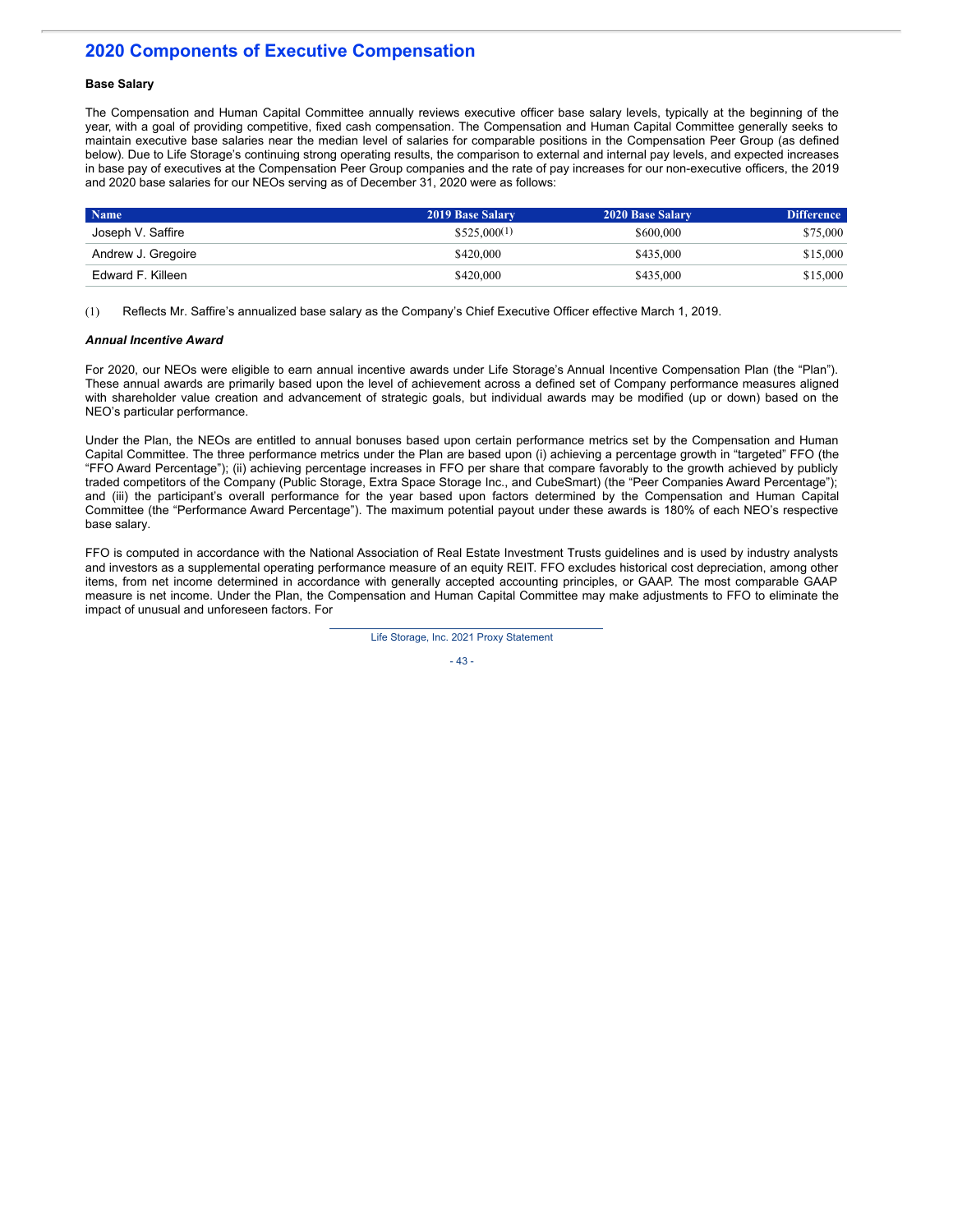an explanation of how the Company calculates FFO, see "Management's Discussion and Analysis of Financial Condition and Results of Operations" in the Company's Annual Report on Form 10-K for the year ended December 31, 2020, filed with the SEC.

### *FFO Award Percentage*

The first metric pursuant to the Plan allows each NEO to earn a bonus of up to 60% of base salary based upon the FFO per share for the Company for the bonus year compared to the FFO Target for the Company for such year. The FFO Target for a bonus year is the midpoint of the FFO per share range initially publicly announced by the Company as its earnings guidance for such year. No bonus is earned unless at least 97.5% of the FFO Target is achieved and, in order for the maximum bonus to be earned, 102.5% of the FFO Target must be achieved. The award percentage for each level of FFO per share is as follows:

| <b>Company's FFO per Share</b>                      | <b>Award Percentage</b> |
|-----------------------------------------------------|-------------------------|
| Less than 97.5% of FFO Target                       | $0\%$                   |
| 97.5% or more but less than 98.75% of FFO Target    | $15\%$                  |
| 98.75% or more but less than 100% of FFO Target     | 30%                     |
| 100% of FFO Target                                  | 40%                     |
| More than 100% but less than 101.125% of FFO Target | 45%                     |
| 101.125% or more but less than 102.5% of FFO Target | 50%                     |
| 102.5% or more of FFO Target                        | 60%                     |

The Company announced initial 2020 FFO guidance in October 2019. This release was more than three months earlier than typical to guide analysts and investors who had not adjusted their expectations for the recent positive changes in the Company's self-storage portfolio. The initial 2020 FFO Target established in October 2019 was \$4.00 per share. This initial FFO Target was established well in advance of the COVID-19 global health crisis. In April 2020, the executive officers presented a modestly revised base case 2020 FFO of \$3.80 per share to the Board to reflect the unforeseen impact of the COVID-19 global health crisis and management's response to protect the employees and customers of the Company.

The Company's measures taken in response to the COVID-19 global health crisis to protect the Company, its employees and its customers had a negative impact on operating results which was not foreseen when the initial guidance was announced. In addition to the financial impact of management's response, the Compensation and Human Capital Committee considered the retention of key employees in the approval of the revised base case 2020 FFO target. Actual 2020 adjusted FFO was \$3.97 per share which was 104.5% of the revised base case 2020 FFO presented to the Board, yielding a payout on this award of 60% of each NEO's respective base salary.

The Board independently assessed the 2020 FFO target and believed that the revised target was rigorous given the evolving business conditions. Given the level of uncertainty, the Compensation and Human Capital Committee also evaluated the payout schedule and determined that it was still appropriate given the updated goal and increased uncertainty.

Life Storage, Inc. 2021 Proxy Statement

 $-44-$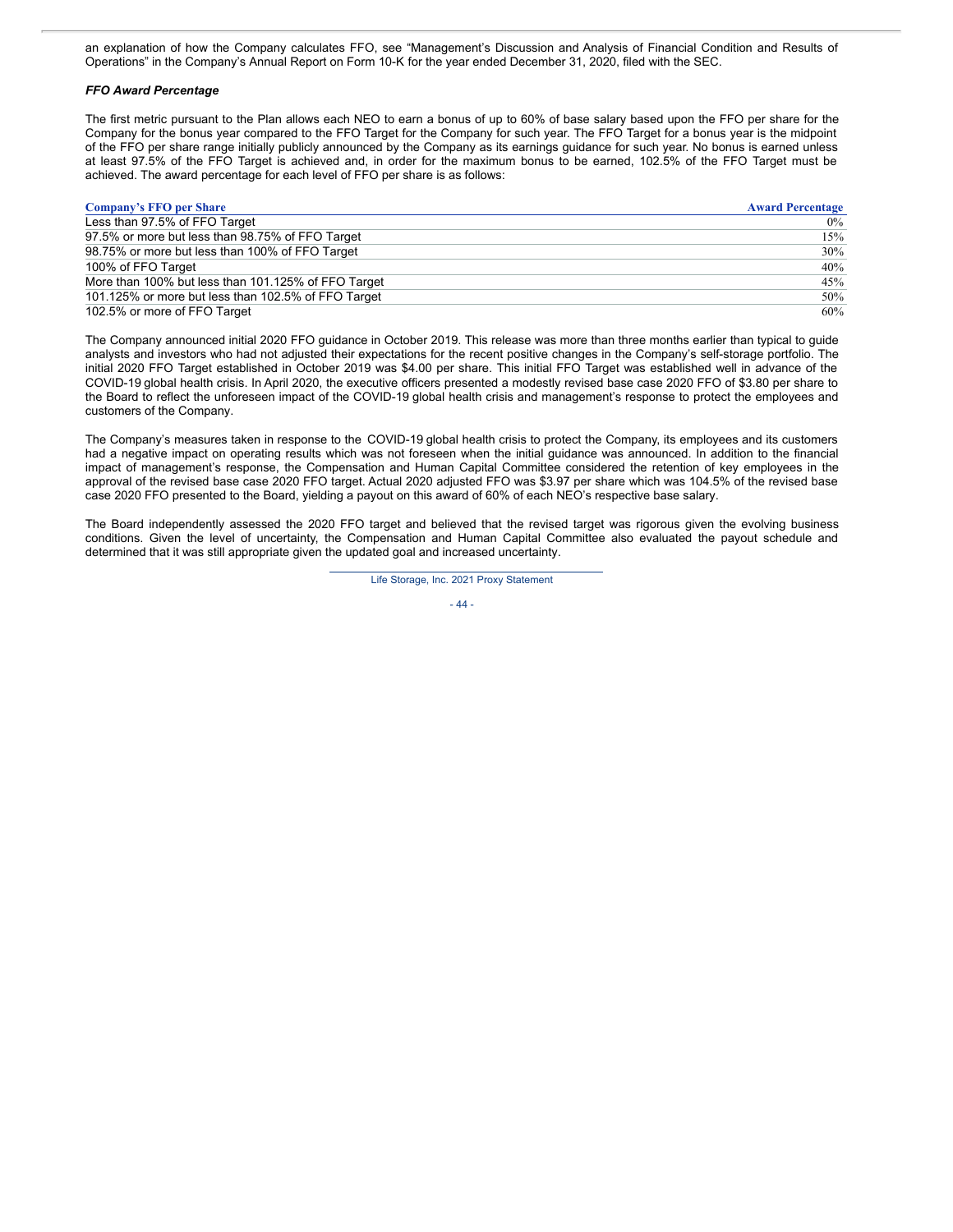Upon completion of the performance period, the Compensation and Human Capital Committee determined that the payout was appropriate given the 2020 accomplishments noted above, including self-storage sector leading TSR, 5.9% growth in adjusted FFO and strategic and operations improvements intended to continue driving positive operating results despite the global pandemic such as the roll-out of "Rent Now 2.0," the Company's second generation dynamic pricing, fully-digital rental platform that allows customers to self-serve and move into their storage units with no human interaction.

### *Peer Companies Award Percentage*

The second metric pursuant to the Plan allows each NEO to earn a bonus of up to 60% of base salary based upon the percentage increase of FFO per share for the Company for the 12-months ending September 30 of the current year over the FFO per share for the Company for the same period of the previous year as compared with that of certain publicly traded competitors (Public Storage, Extra Space Storage Inc., and CubeSmart). Under this metric, the following award percentages are earned based on the number of peer companies' FFO Growth per share exceeded by the Company:

### **Number of Peer Companies' FFO Growth**

| per Share Exceeded by the Company | <b>Award Percentage</b> |
|-----------------------------------|-------------------------|
| Zero                              | $0\%$                   |
| One                               | 20%                     |
| Two                               | 40%                     |
| Three                             | 60%                     |

In 2020, our FFO Growth per Share exceeded two of our peers' FFO Growth per Share; therefore, each NEO received a payout on this award of 40% of each NEO's respective base salary.

#### *Performance Award Percentage*

The third metric pursuant to the Plan allows each NEO to earn a bonus of up to 60% of base salary based upon the Compensation and Human Capital Committee's review of the participant's overall performance for the year based upon factors determined by the Compensation and Human Capital Committee in its discretion. These factors, which are not subject to pre-determined targets or measures, include considerations based upon the participant's performance related to improvements in same store revenues, expenses and net operating income; results of expansions and enhancements; marketing innovations; monitoring and improving enterprise risk management and legal compliance programs; the use of funds from property dispositions; maintenance of cost control programs; financing growth including joint venture initiatives and improvements to short- and long-term debt structures; succession planning; results related to acquisition and disposition of properties; attention to human capital and ESG objectives; and such other matters as the Compensation and Human Capital Committee deems appropriate.

For 2020, the Compensation and Human Capital Committee awarded a bonus of 60% of base salary under this metric to each NEO. This award was based on a number of factors and accomplishments, including management's response to the COVID-19 global health

Life Storage, Inc. 2021 Proxy Statement

$$
-45-
$$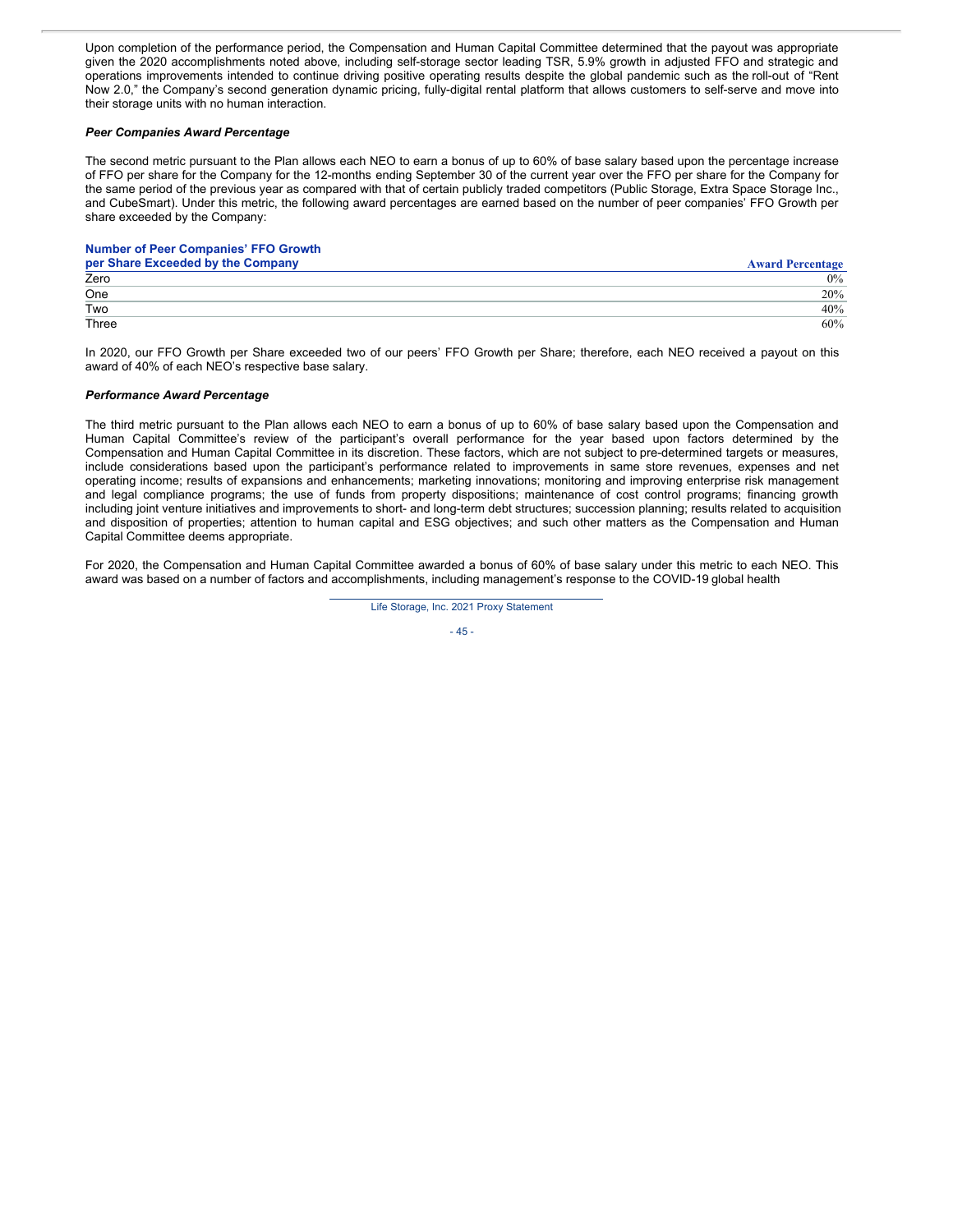crisis, wholly owned and joint venture acquisitions completed by the Company in 2020, the expansion of the Company's third-party management business in 2020, and the increase in same store sales and net operating income.

### **2020 Compensation Program Outcomes**

For 2020, Mr. Saffire received a cash bonus of \$960,000 and Messrs. Gregoire and Killeen each received a cash bonus of \$696,000. Such bonuses are comprised of:

- Each of Messrs. Saffire, Gregoire and Killeen were paid a bonus equal to 60% of their base salaries with respect to the FFO metric based upon the Company's actual adjusted FFO per share of \$3.97 in 2020 compared to the revised FFO Target established in April 2020.
- The Company's FFO growth per share from 2019 to 2020 as defined by the Plan was approximately 5.9% which exceeded the FFO growth per share of two of the Peer Companies as defined in the Plan. Accordingly, the NEOs were each paid a bonus of 40% of their respective base salaries.
- Based on discretionary performance evaluation, the Compensation and Human Capital Committee awarded Messrs. Saffire, Gregoire and Killeen a bonus of 60% of their respective base salaries for reasons further discussed above.

The following table shows the annual incentive bonus, including the respective formulaic and individual components, paid to each NEO serving as of December 31, 2020:

| <b>Name</b>        | <b>Base</b><br>Salary. | <b>Formulaic</b><br><b>Component</b> | <b>Individual</b><br><b>Component</b> | <b>Total Cash</b><br><b>Compensation</b> |
|--------------------|------------------------|--------------------------------------|---------------------------------------|------------------------------------------|
| Joseph V. Saffire  | \$600,000              | \$600,000                            | \$360,000                             | \$1,560,000                              |
| Andrew J. Gregoire | \$435,000              | \$435,000                            | \$261,000                             | \$1,131,000                              |
| Edward F. Killeen  | \$435,000              | \$435,000                            | \$261,000                             | \$1,131,000                              |

## **Long-Term Incentive Award**

Each year, we grant our NEOs long-term equity-based incentive awards. The Compensation and Human Capital Committee determines the amount of these awards, as well as the mix of time- and performance-based awards. The Compensation and Human Capital Committee seeks to balance time-based awards, which have an inherent retention incentive, with performance-based awards, which tie compensation to relative long-term Total Shareholder Return ("TSR"). Currently, our long-term equity-based incentive awards are in the form of restricted stock awards or performance-based awards. The Compensation and Human Capital Committee decided to evenly split the long-term grants

Life Storage, Inc. 2021 Proxy Statement

$$
-46-
$$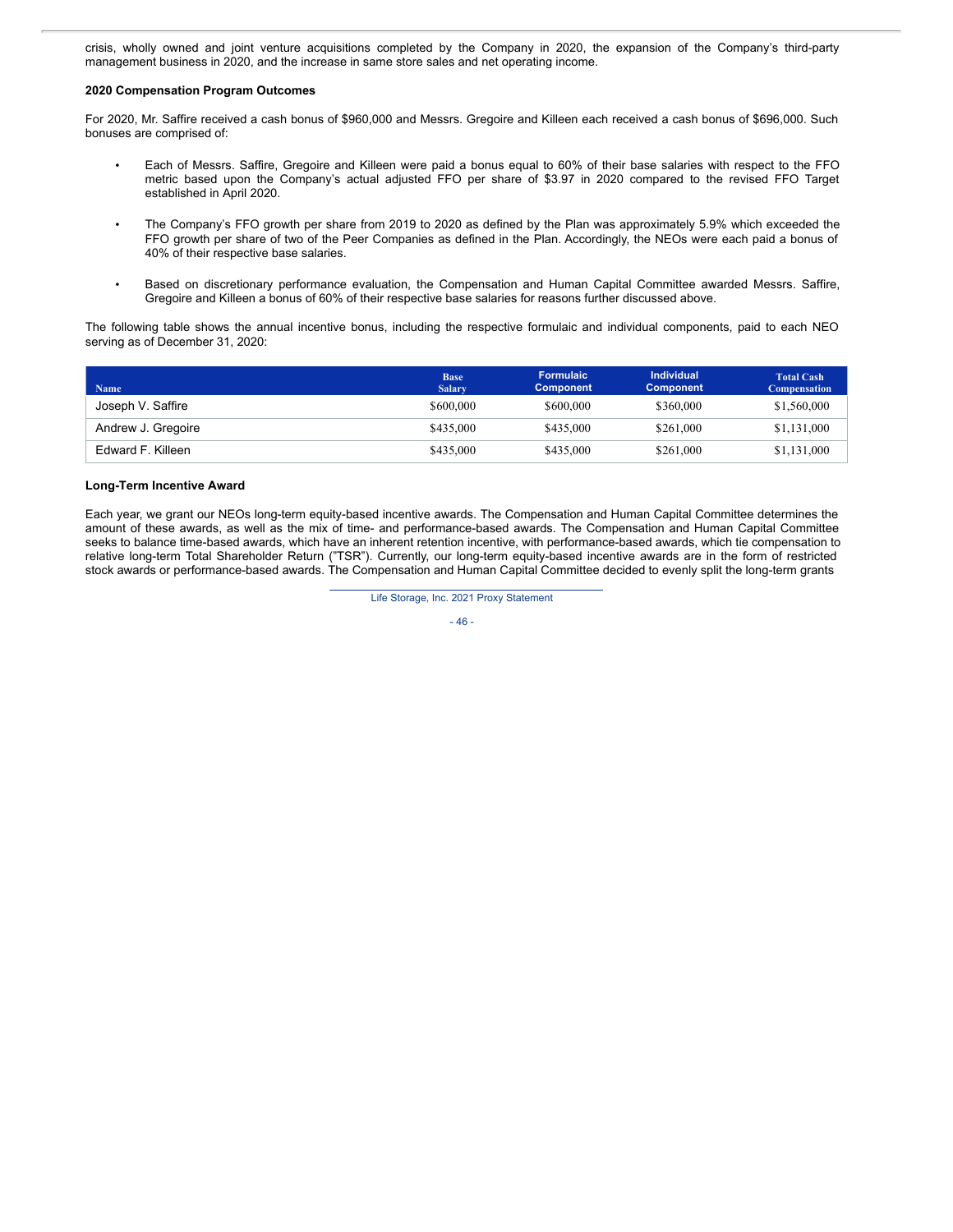(considering performance-based awards at target) between time-based restricted stock awards and performance-based awards. The following illustrates Life Storage's 2020 long-term incentive award structure:



When considering the total long-term equity-based incentive award amount granted to each NEO, the Compensation and Human Capital Committee generally reviews the comparison to the Compensation Peer Group, the relative value of each compensation element, the expense of such awards, and the impact on dilution. The Compensation and Human Capital Committee intends that long-term equity-based incentive award amounts approximate the median total direct compensation of the 2020 Compensation Peer Group if Life Storage's performance falls at the median of its peers, with the ability to achieve above-median pay for superior performance. Accordingly, for 2020, the Compensation and Human Capital Committee evaluated competitive compensation data, Life Storage's recent performance, and the role of each NEO in achieving Company objectives for long-term equity-based incentive award amounts for the other NEOs. Based on its evaluations and considering the market 50th percentile, the Compensation and Human Capital Committee approved the following timebased restricted stock and performance-based awards for the NEOs serving as of December 31, 2020:

| <b>Name</b>        | <b>Restricted Stock #</b> | <b>Target Performance-Based #</b> |
|--------------------|---------------------------|-----------------------------------|
| Joseph V. Saffire  | 18.305                    | 18.305                            |
| Andrew J. Gregoire | 5.681                     | 5,681                             |
| Edward F. Killeen  | 5.681                     | 5,681                             |

#### **Time-Based Restricted Stock Awards**

The time-based restricted stock awards granted on December 18, 2020 vest in five equal installments on December 18, 2021, December 18, 2022, December 18, 2023, December 18, 2024, and December 18, 2025, subject to continuous employment.

### **Performance-Based Awards**

The performance-based awards granted on December 18, 2020 are subject to both continued service and relative TSR considerations. In order to better align executive officer compensation with shareholder interests and motivate management to increase

Life Storage, Inc. 2021 Proxy Statement

- 47 -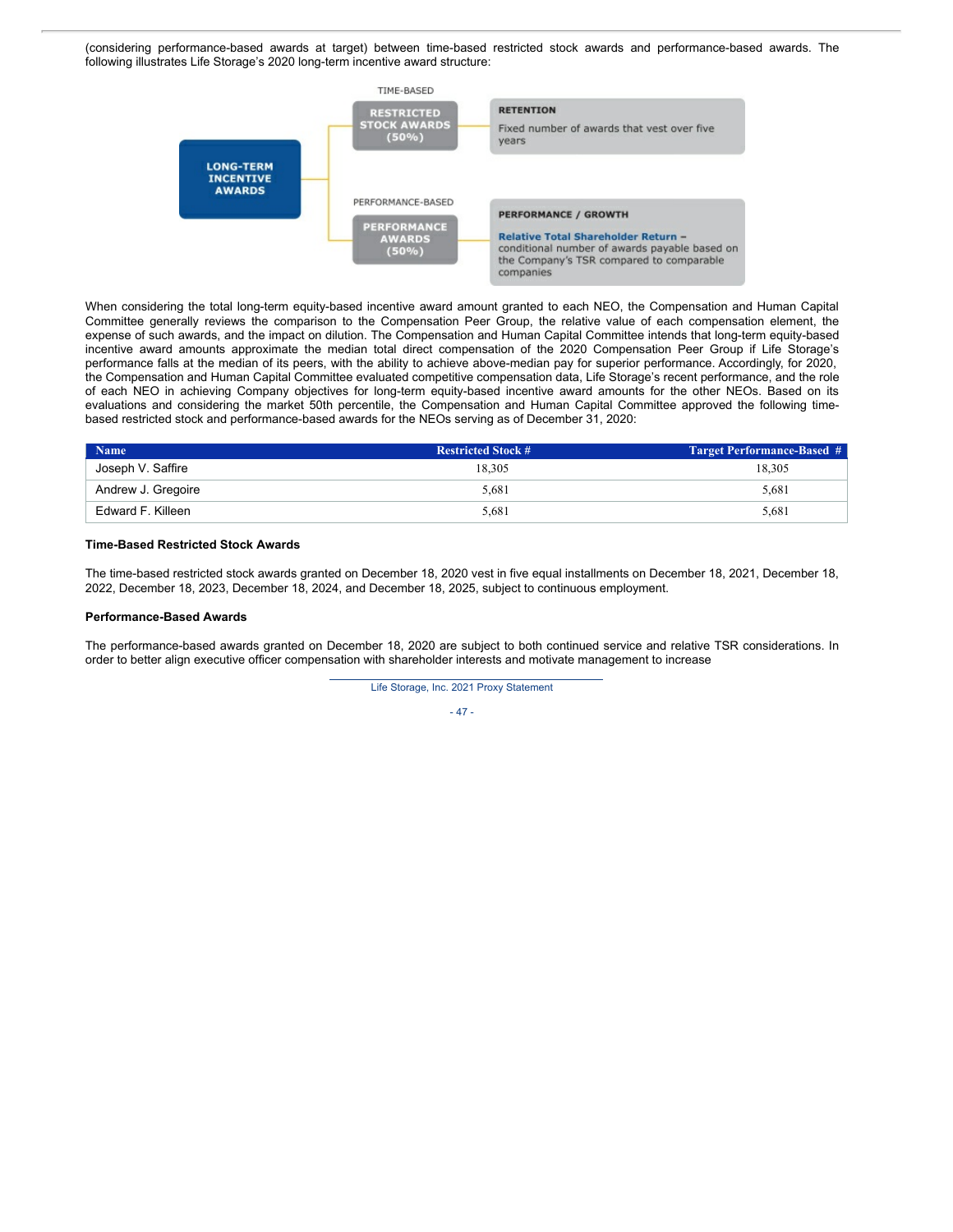Company performance, our performance-based awards (1) include a single three-year performance period and a single award opportunity at the end of the three-year performance period, and (2) provide for a target number of performance-based awards, with the final number of shares earned ranging between 0% and 200% of the target level. Specifically, the TSR metric measures our total cumulative shareholder return for the three-year performance period relative to a performance peer group (the "Performance Peer Group"). For purposes of the awards, TSR is determined for the Company and each company in the Performance Peer Group by dividing (a) the sum of common stock price appreciation and dividends of the respective company during the performance period by (b) the common stock price of such company at the beginning of the performance period. The Compensation and Human Capital Committee believes that relative TSR is an appropriate long-term performance metric because it generally reflects all elements of a company's performance, provides a reliable means to measure relative performance, and ensures the best alignment of the interests of management and Shareholders. For 2020, the Performance Peer Group changed slightly from 2019 as Liberty Property Trust and Mack-Cali Realty Corporation are no longer included in the Performance Peer Group. The 2020 Performance Peer Group includes Life Storage and the following companies:

### **2020 Performance Peer Group**

| <b>Brandywine Realty Trust</b>         | EastGroup Properties Inc. | National Storage Affiliates Trust |
|----------------------------------------|---------------------------|-----------------------------------|
| Camden Property Trust                  | Extra Space Storage, Inc. | PS Business Parks, Inc.           |
| <b>Cousins Properties Incorporated</b> | Lexington Realty Trust    | STAG Industrial. Inc.             |
| CubeSmart                              |                           |                                   |

The 2020 performance-based awards will be determined based on the TSR of each company in the 2020 Performance Peer Group as outlined above for the performance period beginning December 19, 2020, and ending December 18, 2023, with a single award opportunity at the end of the performance period. Specifically, payment of awards will be made in shares of Life Storage stock based on Life Storage's relative TSR rank on December 18, 2023, as follows:

| <b>Payout Level</b> | <b>Performance Percentile Rank</b> | <b>Payout Factor</b> |
|---------------------|------------------------------------|----------------------|
| Maximum             | 100%                               | 200%                 |
|                     | 90%                                | 180%                 |
|                     | 81%                                | 160%                 |
|                     | 72%                                | 140%                 |
|                     | 63%                                | 120%                 |
| Target              | 50%                                | 100%                 |
|                     | 45%                                | 75%                  |
|                     | 35%                                | 50%                  |
| Threshold           | 25%                                | 25%                  |
|                     | <25%                               | $0\%$                |
|                     |                                    |                      |

Life Storage, Inc. 2021 Proxy Statement

- 48 -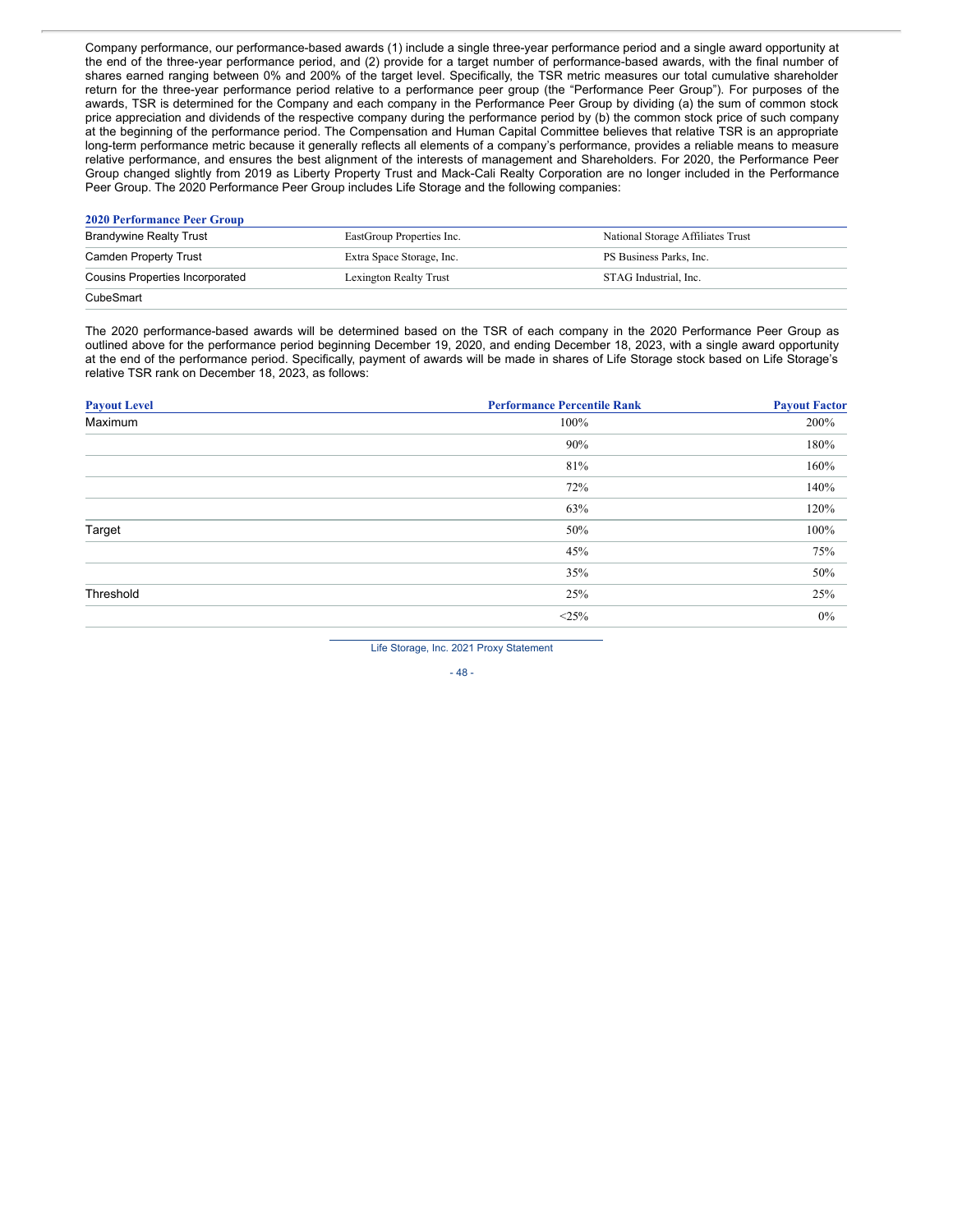### **Outcome of 2017 Long-term Performance Awards**

In March 2020, the Compensation and Human Capital Committee determined the outcome of the long-term performance-based awards made to Messrs. Gregoire and Killeen on February 22, 2017 under the Company's 2015 Award and Option Plan. These awards had a measurement period beginning on February 23, 2017 and ending on February 22, 2020, utilizing relative TSR as the performance criterion. Based on Life Storage's relative performance ranking to the performance peer group described in the awards, Life Storage earned a performance factor of 140%. As such, each of Messrs. Gregoire and Killeen received 3,758 shares of the Company's stock based upon these awards. The following table illustrates Life Storage's relative ranking and performance payout for the February 2017 long-term performance-based awards:

|                |                                           | <b>Vesting</b>  |
|----------------|-------------------------------------------|-----------------|
|                |                                           | Percentage      |
|                |                                           | if Rank         |
| Rank           | <b>Company</b>                            | <b>Achieved</b> |
|                | EastGroup Properties, Inc.                | 200%            |
| 2              | First Industrial Realty Trust, Inc.       | 188%            |
| 3              | Mid-America Apartment Communities, Inc.   | 176%            |
| $\overline{4}$ | PS Business Parks, Inc.                   | 165%            |
| 5              | Extra Space Storage Inc.                  | 153%            |
| 6              | Life Storage, Inc.                        | 140%            |
| 7              | National Retail Properties, Inc.          | 125%            |
| 8              | <b>CubeSmart</b>                          | 110%            |
| 9              | Cousins Properties Incorporated           | 100%            |
| 10             | <b>Lexington Realty Trust</b>             | 90%             |
| 11             | Dow Jones Equity REIT Index               | 80%             |
| 12             | Highwoods Properties, Inc.                | 70%             |
| 13             | <b>Public Storage</b>                     | 60%             |
| 14             | Washington Real Estate Investment Trust   | 50%             |
| 15             | <b>Acadia Realty Trust</b>                | $0\%$           |
| 16             | Pennsylvania Real Estate Investment Trust | $0\%$           |
| 17             | Equity One, Inc.                          | $0\%$           |

In January 2021, the Compensation and Human Capital Committee determined the outcome of the long-term performance-based awards made to the NEOs on December 29, 2017 under the Company's 2015 Award and Option Plan. These awards had a measurement period beginning on December 30, 2017 and ending on December 29, 2020, utilizing relative TSR as the performance criterion. Based on Life Storage's relative performance ranking to the performance peer group described in the awards, Life Storage earned a performance factor of 188%. As such, each of Messrs. Gregoire and Killeen

#### Life Storage, Inc. 2021 Proxy Statement

- 49 -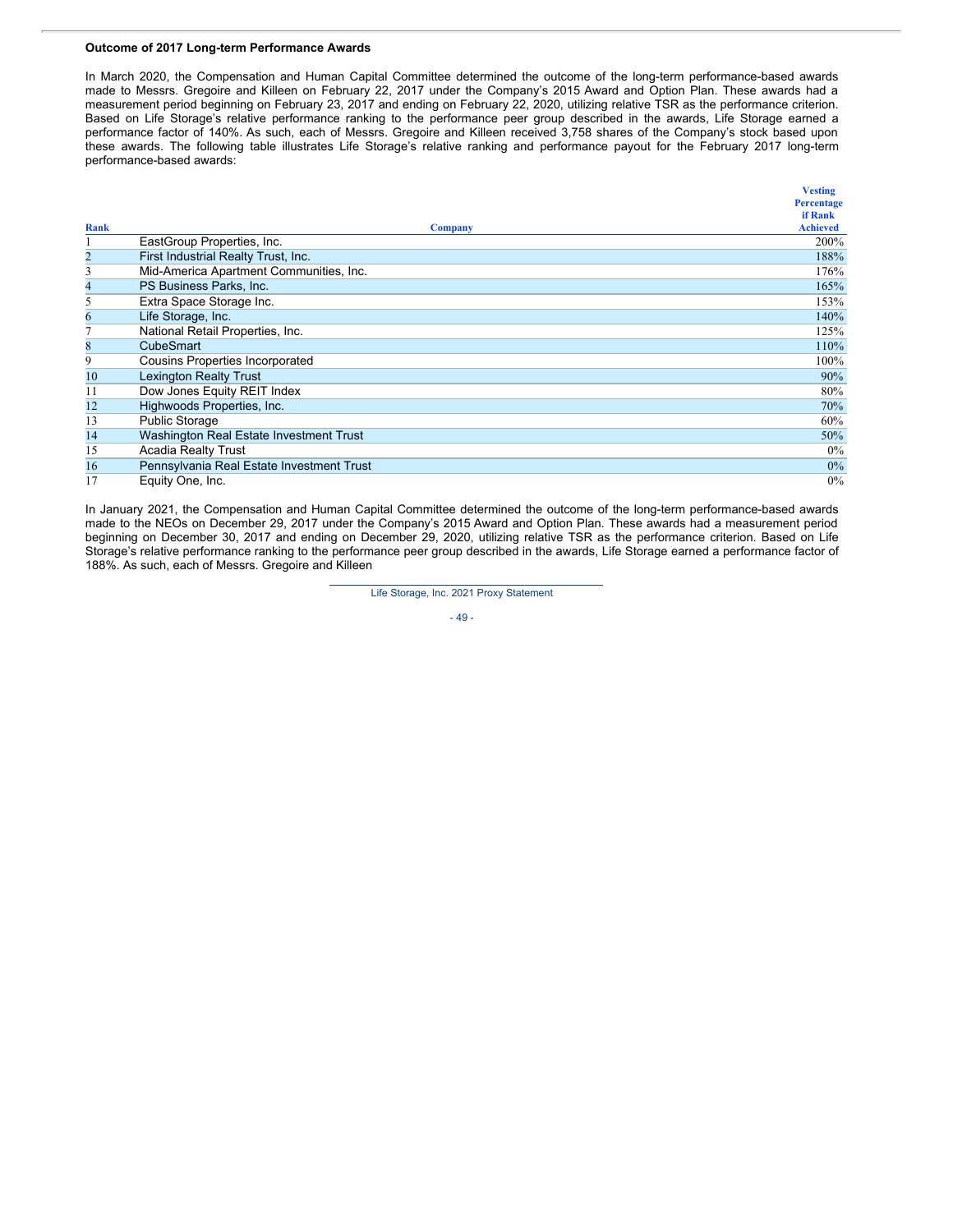received 11,841 shares of the Company's stock based upon these awards. The following table illustrates Life Storage's relative ranking and performance payout for the December 2017 long-term performance-based awards:

|                                           | <b>Vesting</b>  |
|-------------------------------------------|-----------------|
|                                           | Percentage      |
|                                           | if Rank         |
| <b>Company</b>                            | <b>Achieved</b> |
| EastGroup Properties, Inc.                | 200%            |
| Life Storage, Inc.                        | 188%            |
| Extra Space Storage Inc.                  | 175%            |
| First Industrial Realty Trust, Inc.       | 162%            |
| Mid-America Apartment Communities, Inc.   | 150%            |
| <b>CubeSmart</b>                          | 138%            |
| Lexington Realty Trust                    | 125%            |
| <b>Public Storage</b>                     | 112%            |
| PS Business Parks, Inc.                   | 100%            |
| National Retail Properties, Inc.          | 50%             |
| Dow Jones Equity REIT Index               | 25%             |
| <b>Cousins Properties Incorporated</b>    | $0\%$           |
| Highwoods Properties, Inc.                | $0\%$           |
| Washington Real Estate Investment Trust   | $0\%$           |
| <b>Acadia Realty Trust</b>                | $0\%$           |
| Pennsylvania Real Estate Investment Trust | $0\%$           |
|                                           |                 |

Mr. Saffire did not receive any performance-based awards in 2017 as he was not yet a NEO of the Company during that time.

### **Other Compensation**

In addition to the components of total direct compensation described above, our executive compensation program includes other elements of compensation that are designed primarily to attract, motivate and retain executives critical to our long-term success and to provide a competitive compensation structure.

#### **Severance Benefits**

The Company has entered into employment agreements with each of the NEOs with severance benefits. A description of the terms of the agreements can be found under the heading "Employment Agreements" within this Proxy Statement. In entering into these agreements, the Compensation and Human Capital Committee desired to assure that the Company would have the continued dedication of the NEOs, notwithstanding the possibility of a change in control, and to retain such NEOs in its employ. The Compensation and Human Capital Committee believes that, should the possibility of a change in control arise, the Company should be able to receive and rely upon the NEOs' advice as to the best interests of the Company and without the concern that such NEO

Life Storage, Inc. 2021 Proxy Statement

- 50 -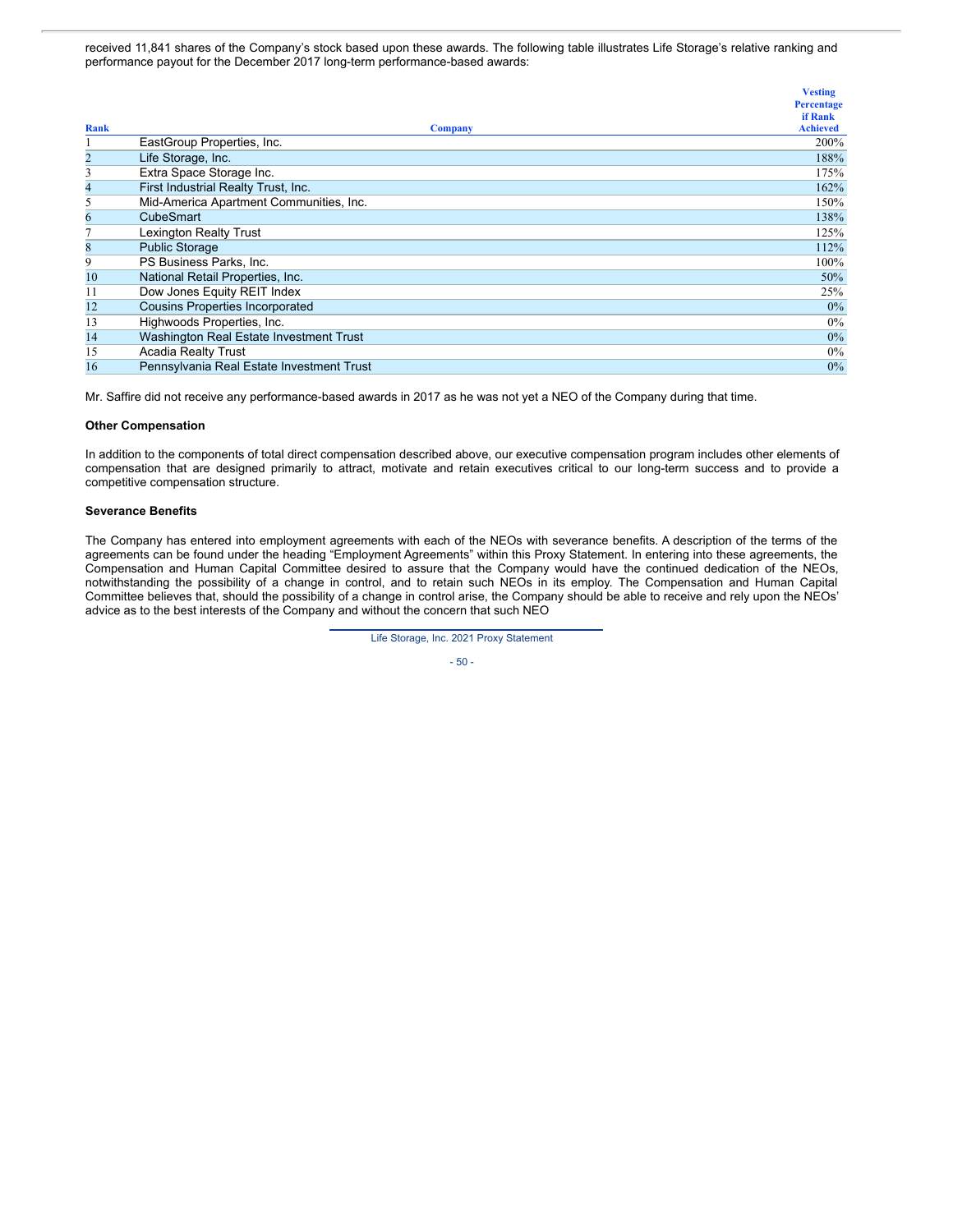might be distracted by the personal uncertainties and risks created by a potential change in control. The actual benefits and payments to be made to the NEO, as set forth in the employment agreements, were determined based on the Compensation and Human Capital Committee's business judgment, advice received by the Compensation and Human Capital Committee from its compensation consultant, and negotiations with each officer at the time of entering into the agreements.

### **Compensation Alignment, Strategy, and Execution**

As a real estate investment and management company, the Company's long-term success depends on its ability to acquire, improve, operate, manage and finance self-storage properties in a manner that will enhance shareholder value, market presence, and operational efficiency. Competitive and marketplace pressures require constant improvements to productivity, innovation in providing customer service, and optimal allocation of capital resources. To achieve these goals, it is critical that the Company be able to attract, motivate, and retain highly talented individuals at all levels of the organization with appropriate skill sets who are committed to the Company's core values of teamwork, respect, accountability, innovation, and integrity.

The Company's compensation philosophy is to provide compensation programs that reward its executive officers for improving operating results and profitability and align management's interests with those of shareholders. Compensation is designed to reward achievement of short- term goals and motivate the executive officers and other employees to create long- term shareholder value and increase total shareholder return. The Company's incentive compensation program also promotes growth through selective acquisitions and improvements and enhancements to existing properties, obtaining a low cost of funds, improving operating efficiencies through technical innovation and developing additional revenue contributions through management of properties owned by third parties, and by expanding value-added services to individual and commercial customers.

The Compensation and Human Capital Committee has oversight responsibility in administering the Company's executive compensation programs, determines compensation of the executive officers on an annual basis, and provides guidance regarding the Company's overall executive compensation programs.

The Compensation and Human Capital Committee uses a consistent approach to determine the compensation of each NEO. Despite their different roles, the Compensation and Human Capital Committee considers the NEOs to be a team with complementary skill sets and expects them to work together to achieve Company objectives. Accordingly, the Company uses the same suite of compensation components for each of the NEOs in order to maintain executive alignment amongst the executive team. In making decisions on the individual compensation for each officer, the Compensation and Human Capital Committee also considers, among other items, specific job responsibility, title, performance and contributions made to the Company, competitive conditions and relationship of compensation to other officers. Overall, the compensation reflects the Compensation and Human Capital Committee's team approach and reflects the Compensation and Human Capital Committee's desire to have the NEOs work together to achieve common goals.

Life Storage, Inc. 2021 Proxy Statement

- 51 -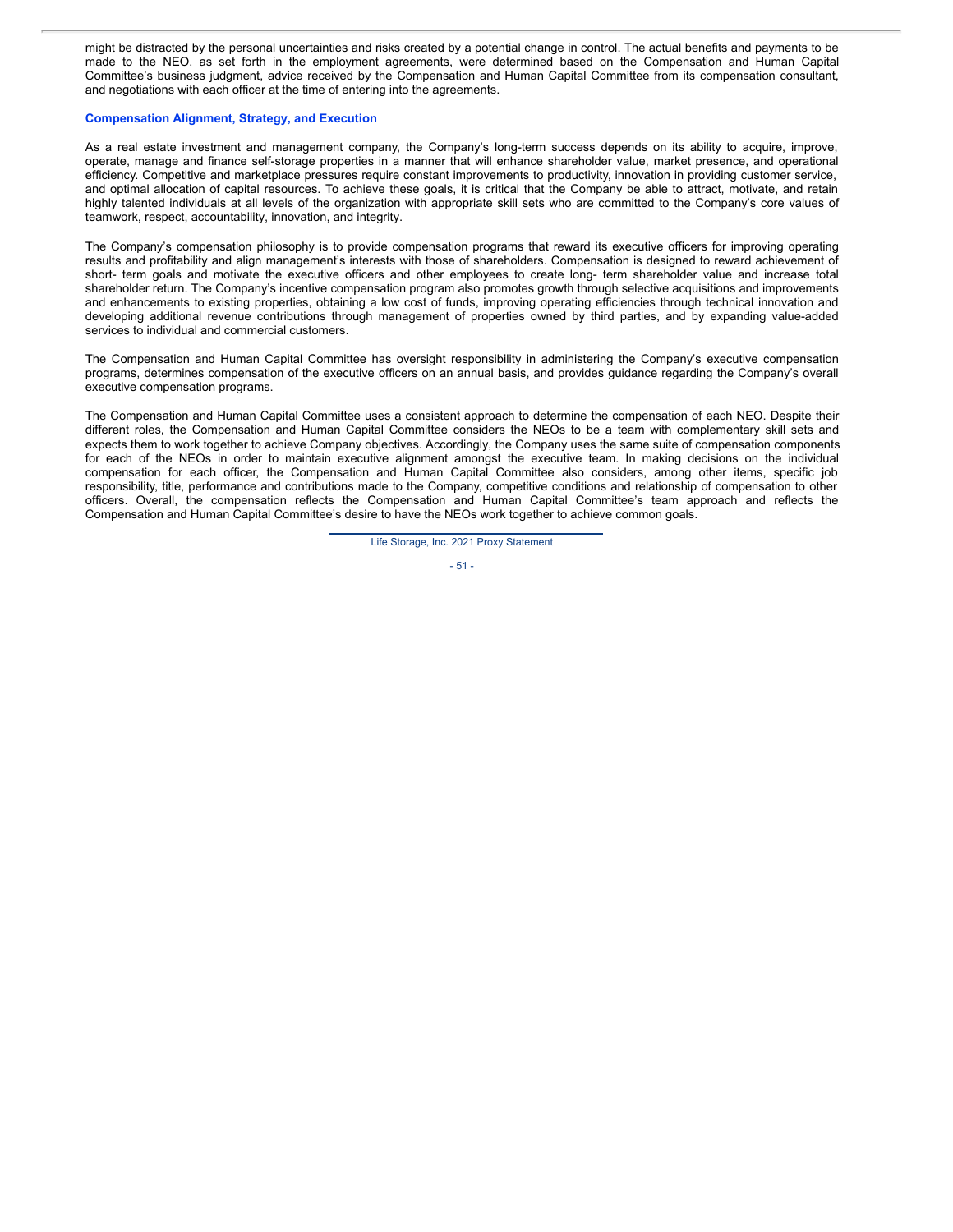The Compensation and Human Capital Committee believes the Company's compensation programs provide an effective blend of components necessary to reward the achievement of short-term goals and to create long-term shareholder value. The program includes objective performance metrics based primarily upon FFO, one of the key drivers in the real estate investment trust industry, long-term incentives through the use of restricted shares with reasonably long vesting periods, long-term performance-based awards, and a subjective element which provides the Compensation and Human Capital Committee with flexibility to meet changing needs and demands while accounting for cyclicality in the Company's core business. In addition to rewarding current returns, the programs incentivize long-term growth, emphasizing a strong balance sheet and investment grade credit ratings. The Compensation and Human Capital Committee adjusts the compensation policies from time to time to meet changing conditions. Over the last several years, the Company's compensation programs for the NEOs have been modified to more directly reflect pay for performance. Two-thirds of the potential annual incentive bonus for the NEOs is based upon targeted FFO per share and comparative FFO, and one-third of such bonus is based upon other performance factors. The bonus is subject to a clawback in certain cases. Also, recent long- term incentive compensation grants have been made in a manner that directly links executive payouts with relative TSR.

In the Compensation and Human Capital Committee's judgment, the Company's compensation programs are directly related to the performance of executives. At the Company's 2020 Annual Meeting, the Company held a non-binding Shareholder advisory vote on executive compensation ("say-on-pay"). The Company's Shareholders approved the compensation of the Company's executive officers with approximately 97% of voted shares cast in favor of the say-on-pay resolution. As part of its executive compensation discussions, the Compensation and Human Capital Committee has reviewed the results of the 2020 say-on-pay vote and considered it to be supportive of the Company's compensation practices. In light of such strong Shareholder support and recent modifications the Compensation and Human Capital Committee made in compensation programs to directly reflect pay for performance, the Compensation and Human Capital Committee determined that fundamental changes in the Company's compensation policies were not necessary in 2020. The Company has held an advisory vote on executive compensation every year since 2011. At the Company's 2017 Annual Meeting, the Company's Shareholders expressed a preference that advisory votes on executive compensation continue to occur every year. Consistent with this preference, the Board of Directors has determined to continue the practice of having such an advisory vote every year. The Company does not plan to time, and has not timed, its release of material non-public information for the purpose of affecting the value of executive compensation.

### **Process for Determining Executive Compensation**

The Compensation and Human Capital Committee generally reviews and makes its decisions regarding the annual compensation of our NEOs at its regular meetings each February. These decisions include determining annual incentive plan award payouts for the prior year's performance and adjustments to base salary, establishing target incentive opportunities and applicable performance objectives for the current year's annual incentive plan awards and granting long-term equity-based incentive awards for the current year. The Compensation and Human Capital Committee also adjusts compensation as necessary at other times during the year, such as in the case of promotions, other changes in employment status, significant corporate events, or for

Life Storage, Inc. 2021 Proxy Statement

$$
-52 -
$$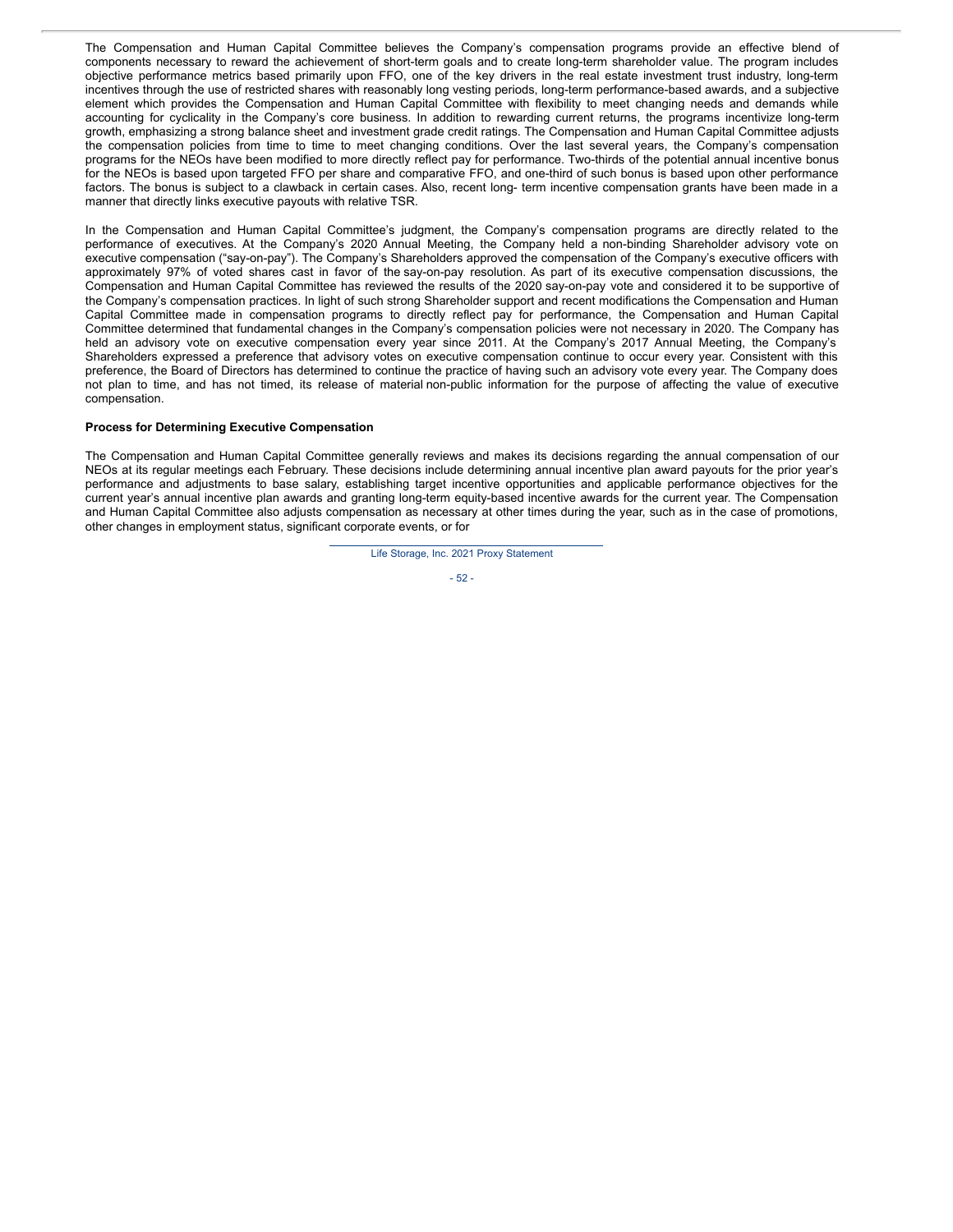competitive purposes. The Compensation and Human Capital Committee assesses each NEO's impact during the year and overall value to Life Storage, specifically considering:

- The NEO's leadership skills;
- Recommendations from our CEO (discussed in the following paragraphs) and the independent compensation consultant;
- Impact on strategic initiatives;
- Performance in the NEO's primary area of responsibility;
- The NEO's role and trajectory in succession planning and development; and
- Other intangible qualities that contribute to corporate and individual success.

Annually, our CEO provides the Compensation and Human Capital Committee with an evaluation of his own performance that is based, in large part, upon the Company's performance, as well as his broad leadership roles as CEO and our lead representative to the investment community. The Compensation and Human Capital Committee evaluates our CEO on these and other criteria, and his total compensation package is determined entirely by the Compensation and Human Capital Committee, based on its evaluation and input from the compensation consultant, and reflects his performance, Life Storage's performance and competitive industry practices. Each year, our CEO evaluates each of the other NEOs and makes compensation recommendations to the Compensation and Human Capital Committee. In developing his recommendations, the CEO considers input from internal compensation experts, as well as performance against the Company's performance metrics and each NEO's performance against his or her individualized goals. The compensation consultant reviews and provides comments to the Compensation and Human Capital Committee on our CEO's recommendations.

### **2020 Compensation Peer Group**

The Compensation and Human Capital Committee refers to data regarding compensation awarded to similarly situated officers by companies in the Compensation Peer Group (as defined below) to ensure that our NEOs' base salaries, target annual incentive award opportunities and equity grants are competitive and reasonably aligned to the external market. This Peer Group is intended to reflect North American based REITs that compete with Life Storage for executive talent and have comparable activity/scope of operations (the "Compensation Peer Group"). This group was developed taking into consideration metrics including revenue, market capitalization, enterprise value, investment strategy, earnings before interest, taxes, depreciation and amortization ("EBITDA"), comparability of asset portfolio, optical perspectives and the availability of compensation data. The composition of the Compensation Peer Group is reviewed annually to ensure competitive alignment and comparability. For 2020, in order for Life Storage to rank at or close to the median of the Compensation Peer Group with respect to the key metrics of revenue,

Life Storage, Inc. 2021 Proxy Statement

- 53 -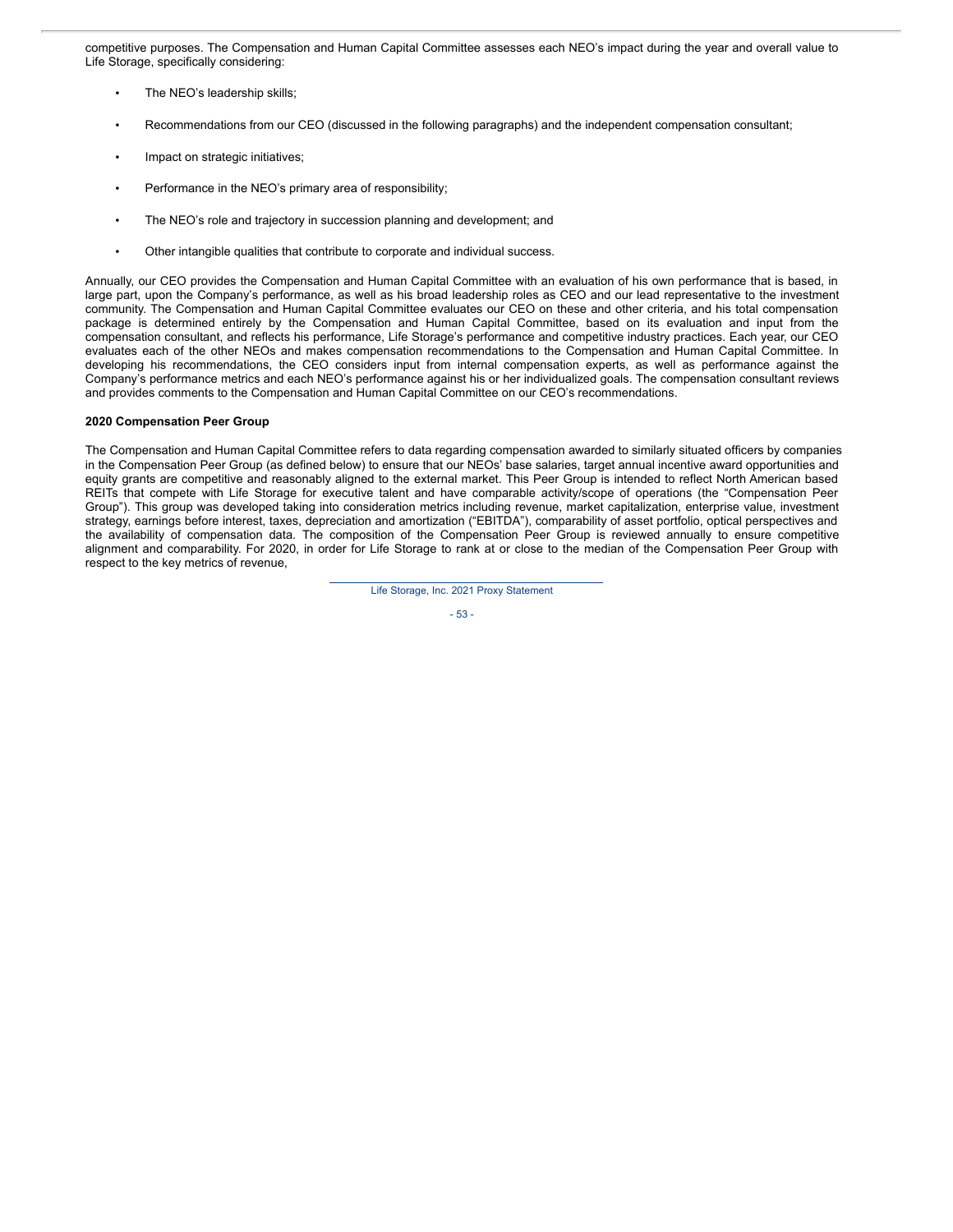market capitalization and enterprise value, the Compensation and Human Capital Committee, in consultation with its independent compensation consultant, made adjustments to the 2019 Compensation Peer Group is as follows:

| <b>Company</b>                         | 2019 Peer Group | <b>2020 Peer Group</b> |
|----------------------------------------|-----------------|------------------------|
| <b>Brandywine Realty Trust</b>         |                 |                        |
| <b>Camden Property Trust</b>           |                 |                        |
| <b>Cousins Properties Incorporated</b> |                 |                        |
| CubeSmart                              |                 |                        |
| EastGroup Properties, Inc.             |                 |                        |
| Extra Space Storage Inc.               |                 |                        |
| <b>Lexington Realty Trust</b>          |                 |                        |
| <b>Liberty Property Trust</b>          |                 |                        |
| Mack-Cali Realty Corporation           |                 |                        |
| National Storage Affiliates Trust      |                 |                        |
| PS Business Parks, Inc.                |                 |                        |
| STAG Industrial, Inc.                  |                 |                        |

# **2021 Named Executive Officer Compensation Changes**

## **2021 Compensation Peer Group**

The Compensation and Human Capital Committee and Longnecker & Associates ("Longnecker" or our "Independent Consultant") reviewed the construct of the 2020 Compensation Peer Group in the fall of 2020 in order to prepare forward-looking compensation programs for 2021. Based upon this review and market conditions, Longnecker recommended adjustments be made to the 2020 Compensation Peer Group. The following illustrates Longnecker's recommendations for Life Storage's 2021 Compensation Peer Group:

| <b>Company</b>                         | <b>2020 Peer Group</b> | <b>2021 Peer Group</b> |
|----------------------------------------|------------------------|------------------------|
| <b>Brandywine Realty Trust</b>         |                        |                        |
| <b>Camden Property Trust</b>           |                        |                        |
| <b>Cousins Properties Incorporated</b> |                        |                        |
| CubeSmart                              |                        |                        |
| EastGroup Properties, Inc.             |                        |                        |
| Extra Space Storage Inc.               |                        |                        |
| <b>Lexington Realty Trust</b>          |                        |                        |
| <b>Liberty Property Trust</b>          |                        |                        |
| Mack-Cali Realty Corporation           |                        |                        |
| National Storage Affiliates Trust      |                        |                        |
| PS Business Parks, Inc.                |                        |                        |
| STAG Industrial, Inc.                  |                        |                        |

Life Storage, Inc. 2021 Proxy Statement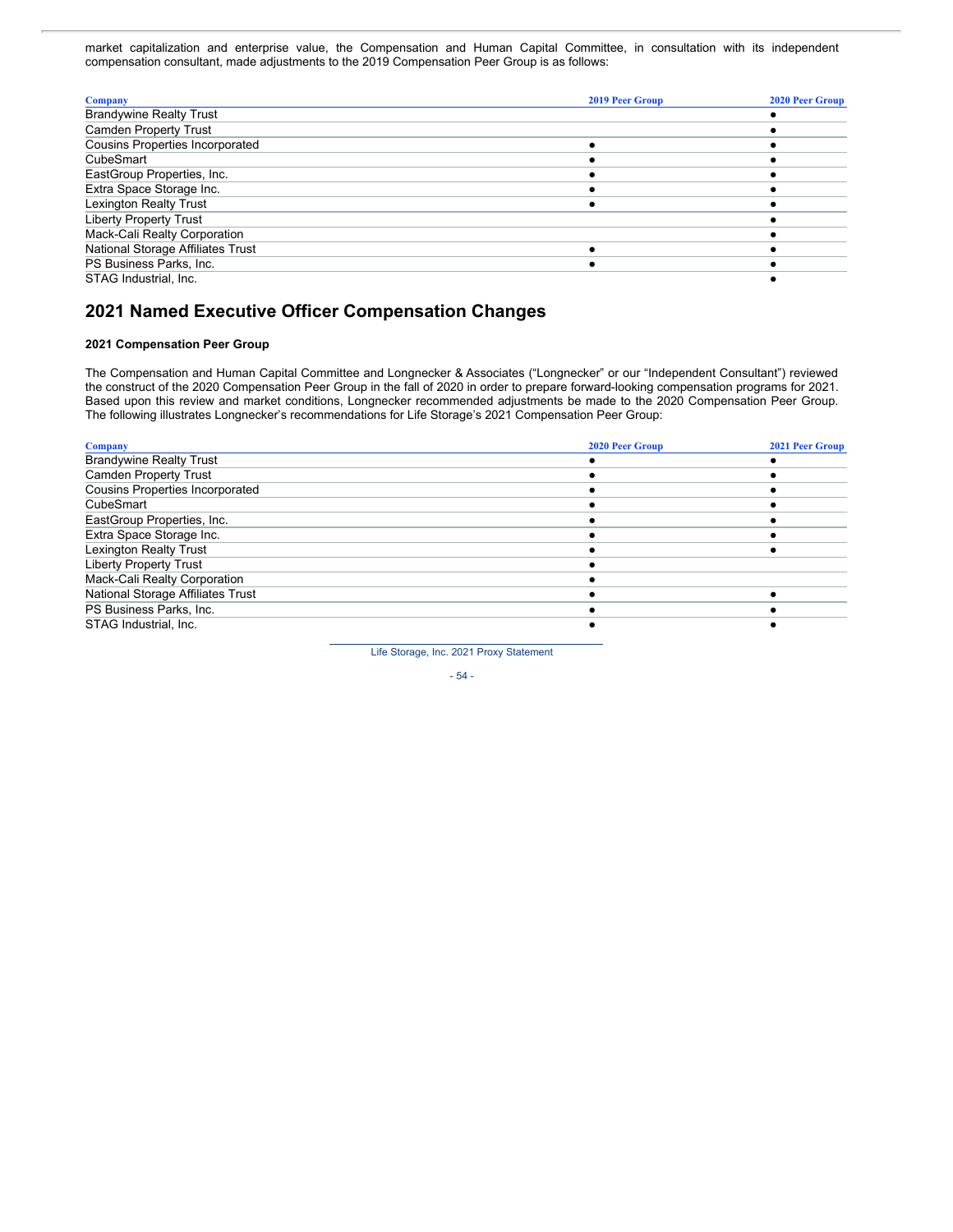#### **2021 Base Salary**

The Compensation and Human Capital Committee, with advice from Longnecker, determined that modest merit-based increases to our NEOs' base salary rates for 2021 were warranted. In determining the amount of the base salary increases for 2021, the Compensation and Human Capital Committee considered the current 2021 organizational outlook, the relative nature of internal and external pay levels, and expected increases in base pay of executives within the 2020 Compensation Peer Group companies in order to determine 2021 levels. The following outlines the approved base salary levels for Life Storage's NEO's for 2021:

| <b>Name</b>        | <b>2020 Base Salary</b> | 2021 Base Salary | <b>Difference</b> |
|--------------------|-------------------------|------------------|-------------------|
| Joseph V. Saffire  | 600.000                 | 680,000          | \$ 80,000         |
| Andrew J. Gregoire | 000.در.                 | 450,000          | 5.000             |
| Edward F. Killeen  | 435,000                 | 450,000          | 5.000             |

#### **Independent Compensation Consultant**

Under its charter, the Compensation and Human Capital Committee has the authority, in its sole discretion, to retain or obtain the advice of a compensation consultant. After an extensive review of proposals from several leading compensation consultants, such committee determined to retain Longnecker as its independent compensation consultant. The Compensation and Human Capital Committee did not engage any other consultants to provide executive compensation consulting services on its behalf during the 2020 fiscal year. Our Independent Consultant assists the Compensation and Human Capital Committee in developing a competitive total compensation program that is consistent with our philosophy of goal-oriented pay for performance and that allows us to attract, retain and motivate talented executives. For 2020, Longnecker's services included providing an annual analysis of the compensation of our officers and directors, and their counterparts at peer companies. The analysis compares each element of compensation and total direct compensation awarded by Life Storage and by our peers to our respective executive officers and directors. In addition, for 2020, Longnecker helped the Compensation and Human Capital Committee consider the allocation between annual incentive pay and long-term equity-based compensation and between the types of long-term equity-based incentive awards. Longnecker reports exclusively to the Compensation and Human Capital Committee. The Compensation and Human Capital Committee reviews Longnecker's independence on an annual basis. In 2020, as in previous years, the Compensation and Human Capital Committee determined that there were no conflicts of interest involving Longnecker as a result of any current, historical, or pending engagement. Specifically, the Compensation and Human Capital Committee determined that Longnecker was an independent adviser based on the following considerations:

- Our Independent Consultant supplies no services to Life Storage other than those as advisor to the Compensation and Human Capital Committee.
- Our Independent Consultant has implemented a stock trading policy to prevent its consultants from trading client stock inside of client black-out trading periods. Additionally, if any consultants purchase Life Storage stock, the owners of Longnecker must be notified as well as Life Storage.

Life Storage, Inc. 2021 Proxy Statement

- 55 -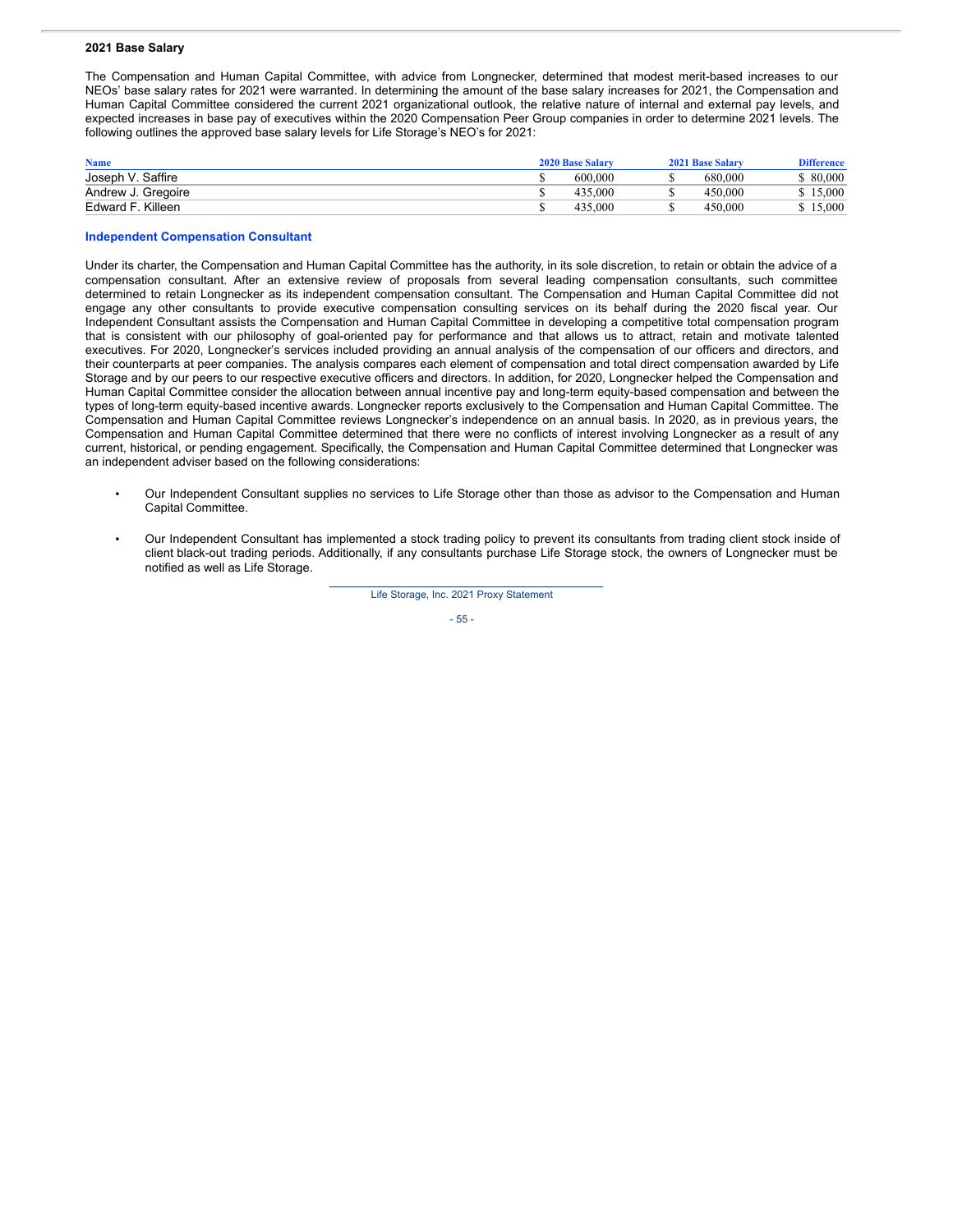- Neither Longnecker nor its representatives to Life Storage maintains any business or personal relationship with any Life Storage executive officer or Compensation and Human Capital Committee member that would adversely impact our Independent Consultant's independence or that would create any conflict of interest.
- Neither our Independent Consultant nor its representatives to Life Storage (including their immediate family members) owns any Life Storage stock.
- Life Storage's fees to its Independent Consultant in 2020 amounted to less than 1% of Longnecker's total 2020 annual revenue.

The Compensation and Human Capital Committee continues to monitor the independence of its compensation consultant on a periodic basis.

# **Stock Ownership Guidelines**

The Compensation and Human Capital Committee believes that meaningful stock ownership by our officers is important in aligning management's interests with the interests of our Shareholders. We have implemented stock ownership guidelines that require NEOs to maintain consistent ownership of Life Storage stock based on three times the executive's annual base salary. Each NEO has met these guidelines.

# **Policies and Practices Related to Risk Management**

The Compensation and Human Capital Committee has discussed and analyzed the concept of risk as it relates to our compensation programs and believes that our compensation programs do not encourage excessive and unnecessary risk-taking. The Compensation and Human Capital Committee, with the assistance of Longnecker, arrived at this conclusion for the following reasons:

- Although the majority of the compensation provided to our executives is variable and linked to performance, we believe an appropriate portion of their total compensation is fixed. The fixed (salary) portion provides a steady income regardless of Life Storage's stock performance and allows executives to focus on our business without an excessive emphasis on our stock price performance.
- Our annual incentive plan awards are determined based on Company and individual performance measures, both operational and strategic, which mitigates excessive risk-taking that could produce unsustainable gains in one area of performance at the expense of our overall long-term interests. The Company goals are designed to ensure a proper balance between stock performance, operational measures and strategic goals. In addition, the Compensation and Human Capital Committee sets performance goals that it believes are reasonable in light of our past performance, then-current business projections, and market conditions. Moreover, our annual incentive plan awards are subject to maximum payout caps that limit the amount an executive may earn for certain of the operational measures.

Life Storage, Inc. 2021 Proxy Statement

- 56 -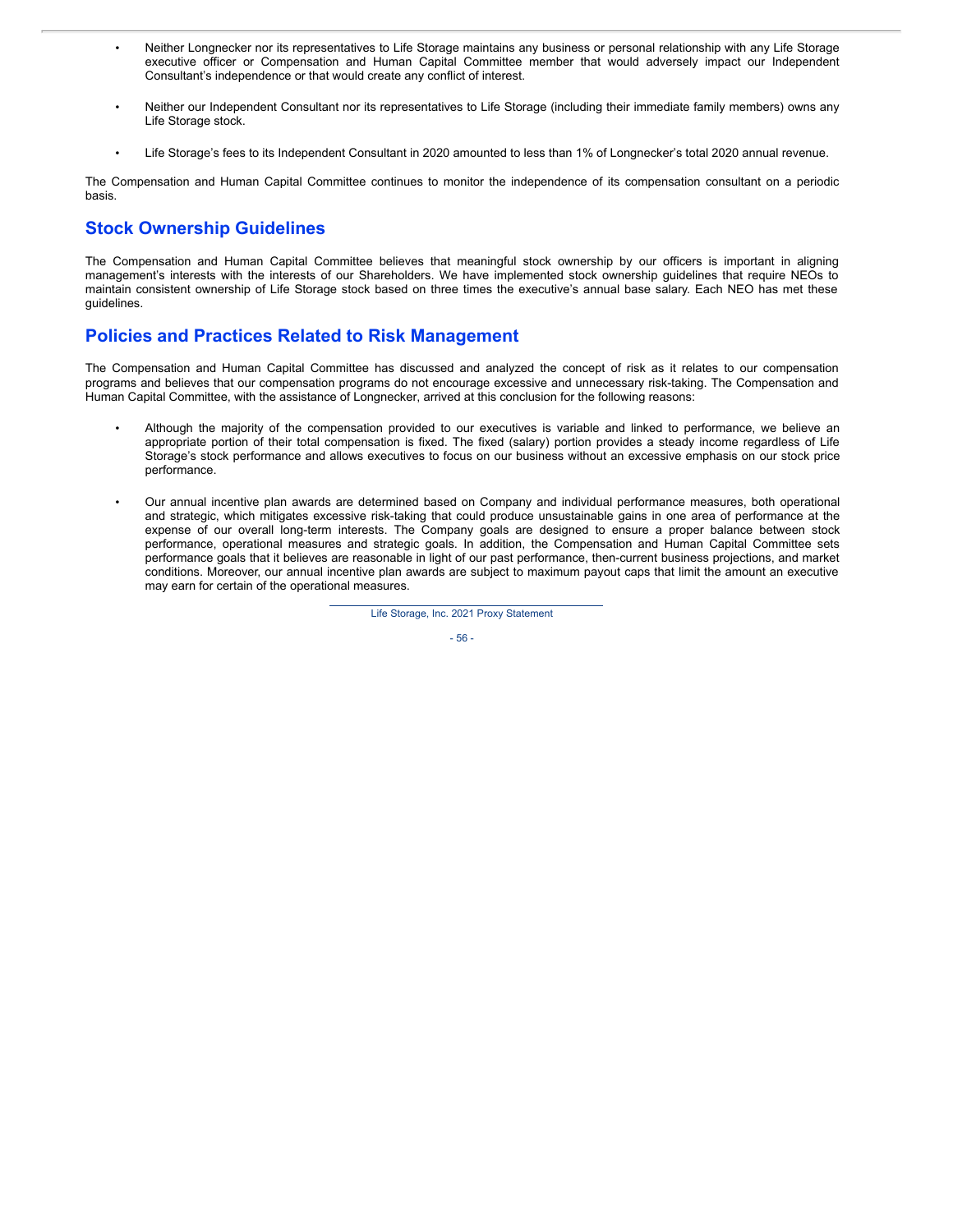- A portion of our long-term equity-based incentive awards consists of time-based restricted stock awards, which vest over three to five years and retain value even in a depressed market, so executives are less likely to take unreasonable risks. Another portion (50% of the total award value in the case of our NEOs for 2020) consists of performance-based awards that measure our TSR over a specified period relative to the TSR performance of certain peer companies over the same period, which encourages a longer-term focus.
- Our stock ownership guidelines reduce the likelihood of unnecessary risk-taking because our executive officers are required to own a meaningful amount of Life Storage stock.

In light of the above, the Compensation and Human Capital Committee believes the various elements of our executive compensation programs sufficiently motivate our executives to act in the interests of Life Storage's sustained long-term growth and performance.

Life Storage, Inc. 2021 Proxy Statement

- 57 -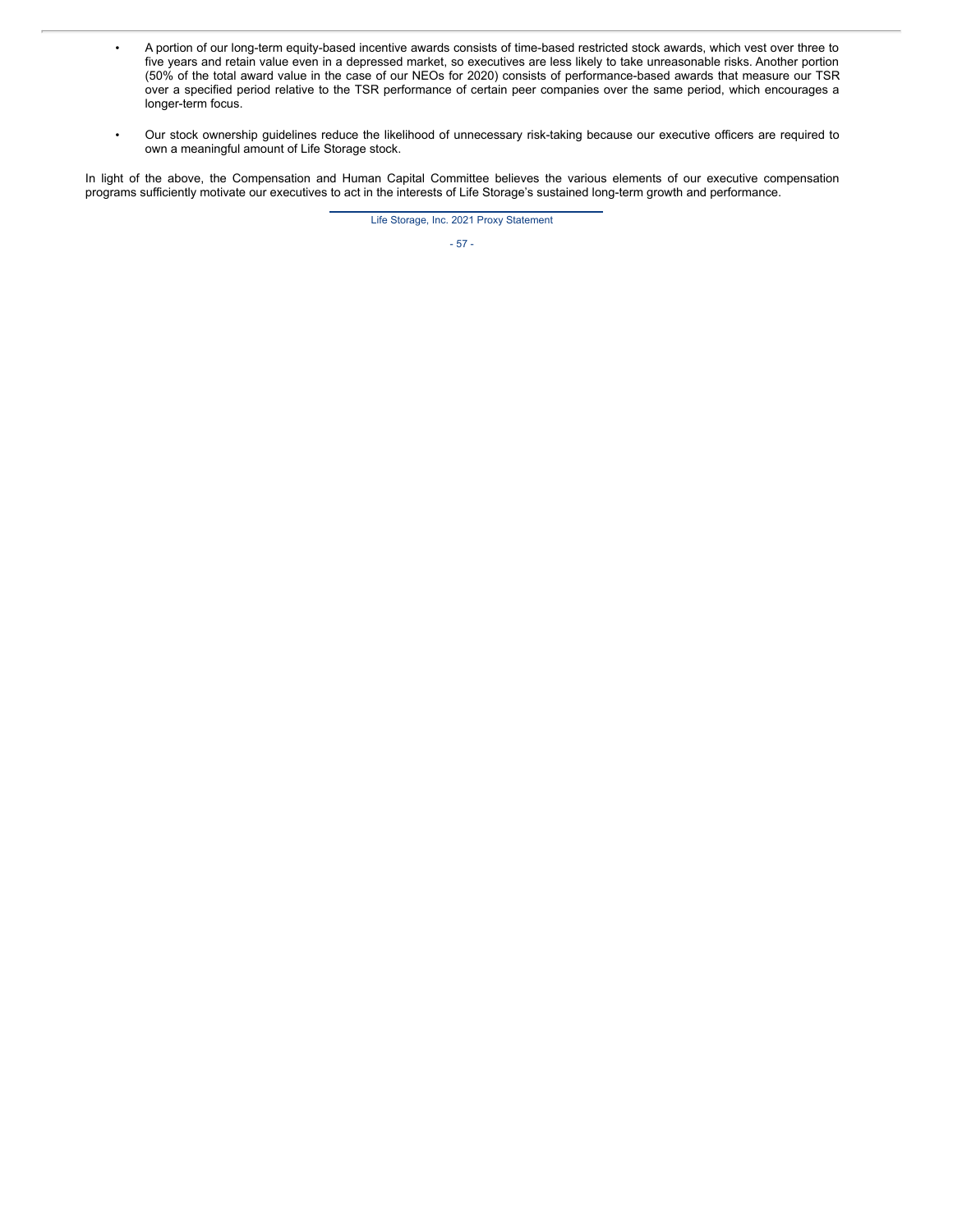# **Summary Compensation Table**

| Name and<br>Principal<br>Position | Year | Salary<br>$($ \$) | <b>Bonus</b><br>$($ \$)  | <b>Stock</b><br>Awards<br>$($ \$ $)(1)$ | <b>Non-Equity</b><br>Incentive<br>Plan<br>Compensation<br>(\$)(2) | All Other<br>Compensation<br>$($ \$)(3) | Total (\$)  |
|-----------------------------------|------|-------------------|--------------------------|-----------------------------------------|-------------------------------------------------------------------|-----------------------------------------|-------------|
| Joseph V. Saffire (4)             | 2020 | \$600,000         | ۰                        | \$2,877,751                             | \$960,000                                                         | \$4,703                                 | \$4,442,454 |
| Chief Executive Officer           | 2019 | \$508,846         | ۰                        | \$2,438,457                             | \$551.250                                                         | \$4,620                                 | \$3,503,173 |
|                                   | 2018 | \$342,467         |                          | \$1,646,280                             | \$440,000                                                         | \$4,455                                 | \$2,433,202 |
|                                   |      |                   |                          |                                         |                                                                   |                                         |             |
| Andrew J. Gregoire                | 2020 | \$435,000         | ٠                        | \$893,079                               | \$696,000                                                         | \$4,703                                 | \$2,028,782 |
| <b>Chief Financial</b>            | 2019 | \$420,000         | $\overline{\phantom{a}}$ | \$829,100                               | \$441,000                                                         | \$4,620                                 | \$1,694,720 |
| Officer and                       | 2018 | \$400,000         | $\sim$                   | \$812,790                               | \$440,000                                                         | \$32,765                                | \$1,685,555 |
| Secretary                         |      |                   |                          |                                         |                                                                   |                                         |             |
| Edward F. Killeen                 | 2020 | \$435,000         | ÷                        | \$893,079                               | \$696,000                                                         | \$4,703                                 | \$2,028,782 |
| Chief Operating Officer           | 2019 | \$420,000         |                          | \$829,100                               | \$399,000                                                         | \$4,620                                 | \$1,652,720 |
|                                   | 2018 | \$400,000         | ۰                        | \$812,790                               | \$440,000                                                         | \$32,765                                | \$1,685,555 |
|                                   |      |                   |                          |                                         |                                                                   |                                         |             |

(1) The amounts disclosed in the "Stock Awards" column represent the aggregate grant date fair value of all shares or awards granted to the named executive officers for the applicable fiscal year, calculated in accordance with FASB ASC Topic 718.

The amounts shown in this column for 2020 relate to (i) a long-term incentive award of 18,305 restricted shares awarded to Mr. Saffire and a long-term incentive award of 5,681 restricted shares awarded to each Messrs. Gregoire and Killeen on December 18, 2020, and (ii) the target award of 18,305 performance-based awards issued to Mr. Saffire and the target award of 5,681 performance-based awards issued to each Messrs. Gregoire and Killeen on December 18, 2020.

The amounts shown in this column for 2019 relate to (i) a long-term incentive award of 17,748 restricted shares awarded to Mr. Saffire and a long-term incentive award of 6,035 restricted shares awarded to each Messrs. Gregoire and Killeen on December 19, 2019, and (ii) the target award of 17,748 performance-based awards issued to Mr. Saffire and the target award of 6,035 performance-based awards issued to each Messrs. Gregoire and Killeen on December 19, 2019.

The amounts shown in this column for 2018 relate to (i) a long-term incentive award of 5,799 restricted shares awarded to Mr. Saffire on May 7, 2018, (ii) the target award of 5,799 performance-based awards issued to Mr. Saffire on May 7, 2018, (iii) a long-term incentive award of 7,635 shares awarded to Mr. Saffire and 6,318 restricted shares awarded to each Messrs. Gregoire and Killeen on December 18, 2018, and (iv) the target award of 7,635 performance-based awards issued to Mr. Saffire and the target award of 6,318 performance-based awards issued to each Messrs. Gregoire and Killeen on December 18, 2018.

Life Storage, Inc. 2021 Proxy Statement

- 58 -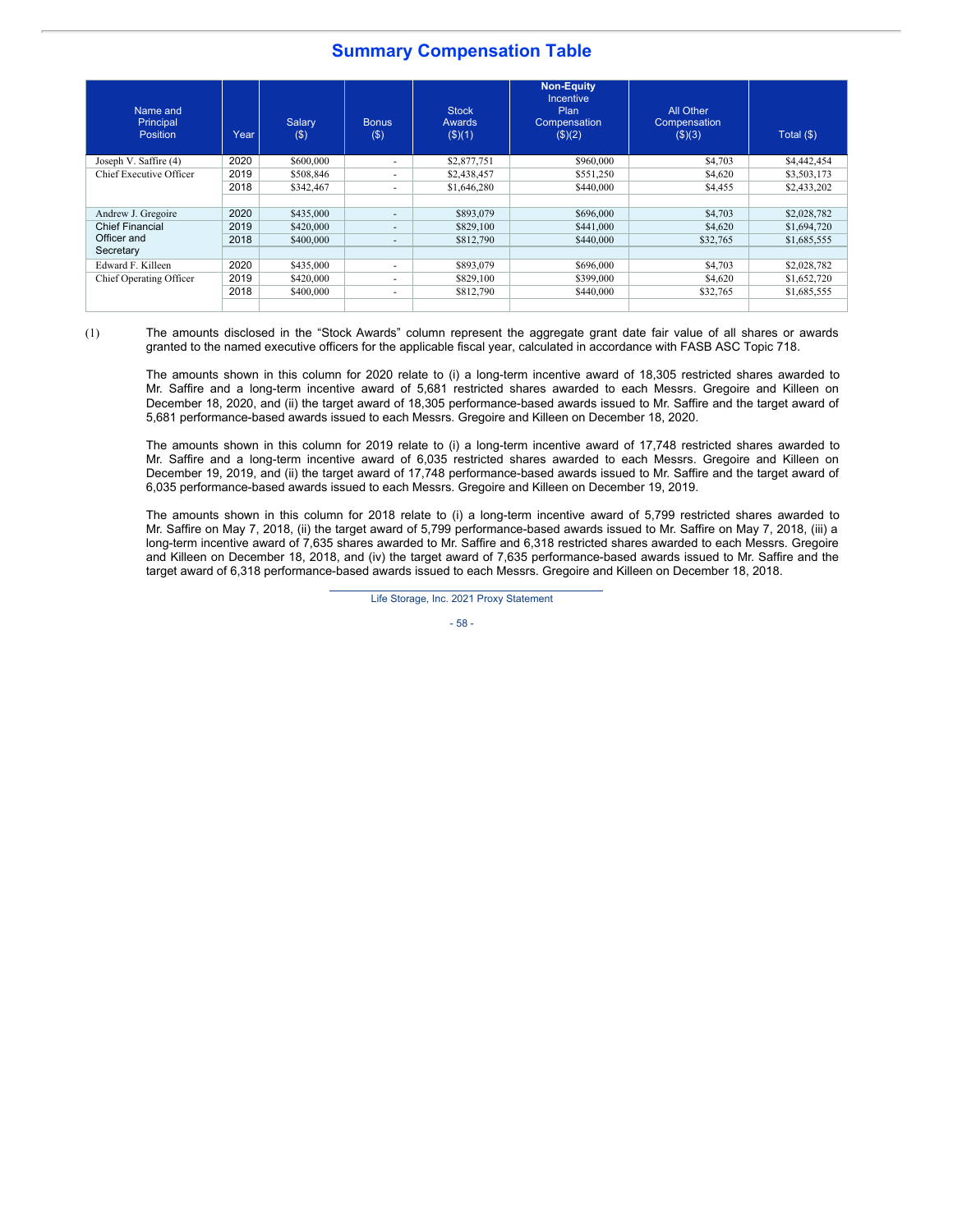For more information on these awards, see "Compensation Discussion and Analysis-2020 Components of Executive Compensation" and the "Grants of Plan-Based Awards for 2020" table below. The assumptions used to compute the grant date fair value of these awards for each named executive officer are set forth in Notes 2 and 9 to our 2020 consolidated financial statements contained in our 2020 Annual Report. The value of the performance-based awards issued in 2020 to each of the executive officers at the grant date assuming that the highest level of performance will be achieved is as follows: Mr. Saffire— \$2,855,502, Messrs. Gregoire and Killeen each—\$886,158. The value of the performance-based awards issued in 2019 to each of the executive officers at the grant date assuming that the highest level of performance will be achieved is as follows: Mr. Saffire —\$2,376,812, Messrs. Gregoire and Killeen each—\$808,140. The value of the performance-based awards issued in 2018 to each of the executive officers at the grant date assuming that the highest level of performance will be achieved is as follows: Mr. Saffire—\$1,573,514, Messrs. Gregoire and Killeen each—\$785,622. The value of the performance-based awards is dependent on the Company's performance over a three-year period.

(2) The amounts disclosed in the "Non-Equity Incentive Plan Compensation" for 2020 represent cash payments for 2020 performance made in March 2021 to the named executive officers serving as of December 31, 2020 under the Company's annual incentive compensation plan. The amounts disclosed in the "Non-Equity Incentive Plan Compensation" for 2019 represent cash payments for 2019 performance made in March 2020 to the named executive officers serving as of December 31, 2019 under the Company's annual incentive compensation plan. The amounts disclosed in the "Non-Equity Incentive Plan Compensation" for 2018 represent cash payments for 2018 performance made in March 2019 to the named executive officers serving as of December 31, 2018 under the Company's annual incentive compensation plan. For more information on these 2020, 2019, and 2018 awards, see "Compensation Discussion and Analysis-2019 Components of Executive Compensation."

### (3) "All Other Compensation" includes the following:

| Name               |      | 401(k)<br>Match | Dividends on<br>Restricted<br><b>Stock</b> | <b>Total "All Other</b><br>Compensation" |
|--------------------|------|-----------------|--------------------------------------------|------------------------------------------|
| Joseph V. Saffire  | 2020 | \$4,703         | <b>COL</b>                                 | \$4,703                                  |
|                    | 2019 | \$4,620         | ۰                                          | \$4,620                                  |
|                    | 2018 | \$4,455         |                                            | \$4,455                                  |
|                    |      |                 |                                            |                                          |
| Andrew J. Gregoire | 2020 | \$4,703         | ۰                                          | \$4,703                                  |
|                    | 2019 | \$4,620         |                                            | \$4,620                                  |
|                    | 2018 | \$4,455         | \$28,310                                   | \$32,765                                 |
|                    |      |                 |                                            |                                          |
| Edward F. Killeen  | 2020 | \$4,703         |                                            | \$4,703                                  |
|                    | 2019 | \$4,620         | ٠                                          | \$4,620                                  |
|                    | 2018 | \$4,455         | \$28,310                                   | \$32,765                                 |
|                    |      |                 |                                            |                                          |

(4) On March 1, 2019, Mr. Saffire succeeded Mr. David Rogers as Chief Executive Officer upon Mr. Rogers' retirement. Prior to his appointment as Chief Executive Officer, Mr. Saffire served as the Company's Chief Investment Officer.

Life Storage, Inc. 2021 Proxy Statement

- 59 -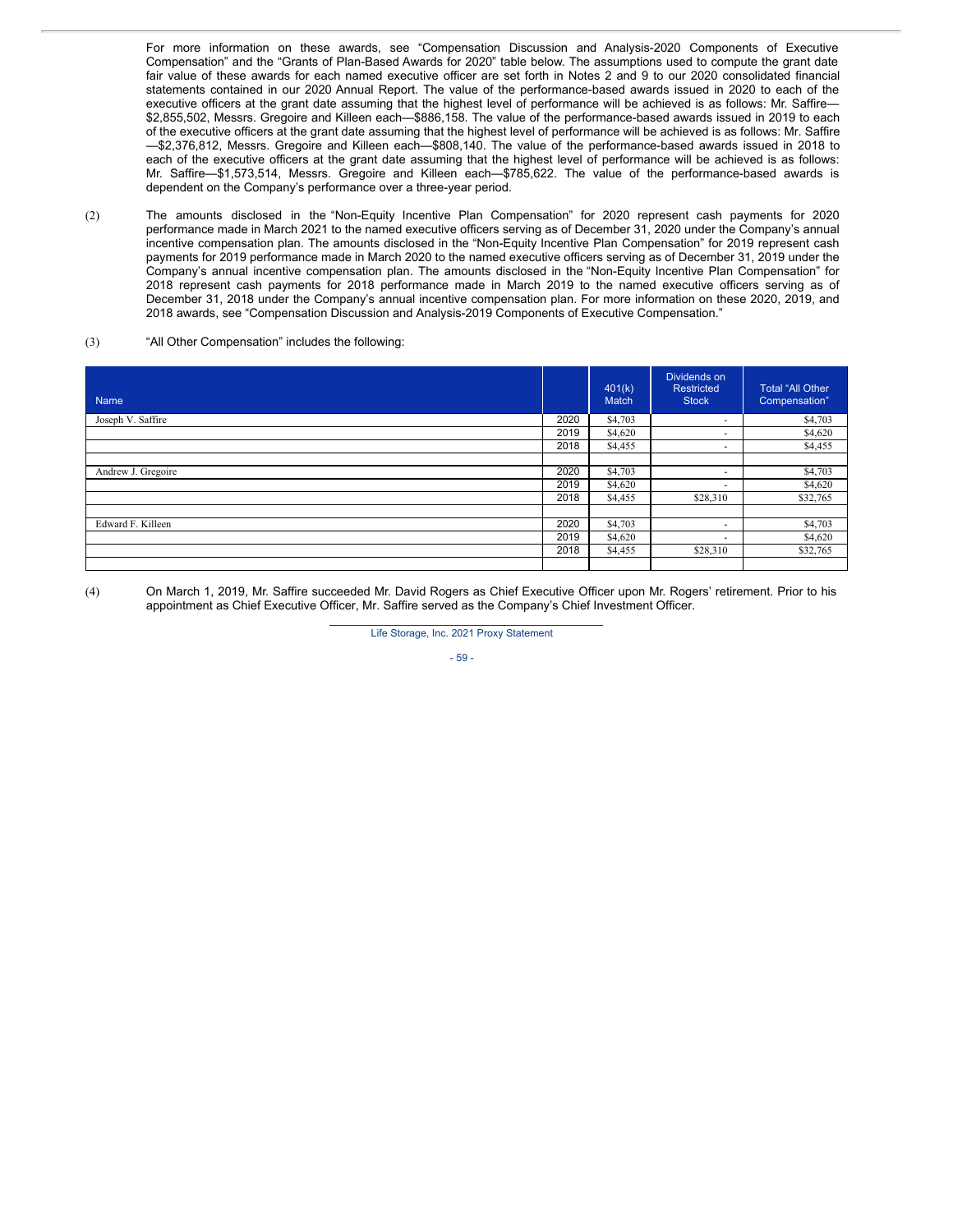# **Grant of Plan-Based Awards for 2020**

|           |                   | <b>Estimated Possible Payouts</b><br><b>Under Non-Equity Incentive</b><br><b>Plan Awards</b> |                          | <b>Estimated Future Payouts</b><br><b>Under Equity Incentive</b><br><b>Plan Awards</b> |                          |                          | All Other<br><b>Stock</b> | <b>Grant Date Fair</b><br><b>Value of Stock</b> |     |                                 |
|-----------|-------------------|----------------------------------------------------------------------------------------------|--------------------------|----------------------------------------------------------------------------------------|--------------------------|--------------------------|---------------------------|-------------------------------------------------|-----|---------------------------------|
| Name      | <b>Grant Date</b> | Threshold<br>(S)                                                                             | Target<br>$($ \$         | Maximum<br>$($ \$)(1)                                                                  | <b>Threshold</b><br>(# ) | Target<br>(# )           | <b>Maximum</b><br>(# )    | Awards:<br>Units $(H)$ $(2)$                    |     | and Option<br>Awards $(\$)$ (5) |
| Joseph V. |                   |                                                                                              |                          |                                                                                        |                          |                          |                           |                                                 |     |                                 |
| Saffire   | 12/18/20          | $\overline{\phantom{0}}$                                                                     | $\overline{\phantom{a}}$ | $\overline{\phantom{0}}$                                                               | $\overline{\phantom{a}}$ | $\overline{\phantom{0}}$ |                           | 18,305(3)                                       | S   | 1,450,000                       |
|           | 12/18/20(4)       | ٠                                                                                            | $\overline{\phantom{0}}$ | $\overline{\phantom{a}}$                                                               | 4,576                    | 18,305                   | 36,609                    | $\overline{\phantom{0}}$                        | S   | 1,427,751                       |
|           | N/A               | $\overline{\phantom{a}}$                                                                     | $\overline{\phantom{a}}$ | \$1,080,000                                                                            | $\overline{\phantom{a}}$ | $\overline{\phantom{a}}$ |                           | $\overline{\phantom{a}}$                        |     |                                 |
| Andrew J. |                   |                                                                                              |                          |                                                                                        |                          |                          |                           |                                                 |     |                                 |
| Gregoire  | 12/18/20          | $\overline{\phantom{a}}$                                                                     | $\overline{\phantom{a}}$ | $\overline{\phantom{a}}$                                                               | $\overline{\phantom{a}}$ | $\overline{\phantom{a}}$ |                           | 5,681(3)                                        | S   | 450,000                         |
|           | 12/18/20(4)       | $\overline{\phantom{a}}$                                                                     | $\overline{\phantom{0}}$ | $\overline{\phantom{a}}$                                                               | 1,420                    | 5,681                    | 11,363                    | $\overline{\phantom{0}}$                        | \$. | 443,079                         |
|           | N/A               | $\overline{\phantom{0}}$                                                                     | $\overline{\phantom{a}}$ | \$783,000                                                                              |                          | $\overline{\phantom{a}}$ |                           | $\overline{\phantom{a}}$                        |     |                                 |
| Edward F. |                   |                                                                                              |                          |                                                                                        |                          |                          |                           |                                                 |     |                                 |
| Killeen   | 12/18/20          | $\overline{\phantom{a}}$                                                                     | $\overline{\phantom{a}}$ | $\overline{\phantom{a}}$                                                               | $\overline{\phantom{a}}$ | $\overline{\phantom{0}}$ |                           | 5,681(3)                                        | S   | 450,000                         |
|           | 12/18/20(4)       | -                                                                                            | $\overline{\phantom{0}}$ | $\overline{\phantom{0}}$                                                               | 1,420                    | 5,681                    | 11,363                    |                                                 | S   | 443,079                         |
|           | N/A               | $\overline{\phantom{a}}$                                                                     | $\overline{\phantom{a}}$ | \$783,000                                                                              |                          | $\overline{\phantom{a}}$ |                           | $\overline{\phantom{0}}$                        |     |                                 |

- (1) This is not the amount earned but is the maximum amount that could have been earned under the Annual Incentive Compensation Plan based upon 2020 performance. The Plan includes no threshold or target awards. For more information on these awards, see "Compensation Discussion and Analysis-2020 Components of Executive Compensation." The Company paid the actual bonus earned in cash. See Non-Equity Incentive Plan Compensation in the Summary Compensation Table.
- (2) Holders of restricted shares are entitled to the same dividend and voting rights as are holders of the Company's Common Stock.
- (3) Restricted shares issued in December 2020, with 20% of such shares vesting each year over a five-year period. Such shares were issued under the 2015 Award and Option Plan.
- (4) Performance-based awards issued in December 2020. The performance-based awards are earned based upon the Company's relative total shareholder return over a three-year period as compared to a defined peer group. No shares will be earned if threshold performance is not achieved. Provided threshold performance is achieved, an applicable percentage of the shares between 25% and 200% will be earned, with 25% of the shares earned if threshold performance is achieved, 100% earned if target performance is achieved and 200% earned if maximum performance is achieved. Such awards were made under the 2015 Award and Option Plan.
- (5) Amount represents full grant date fair value of awards granted in 2020 computed in accordance with FASB ASC Topic 718.

Life Storage, Inc. 2021 Proxy Statement

- 60 -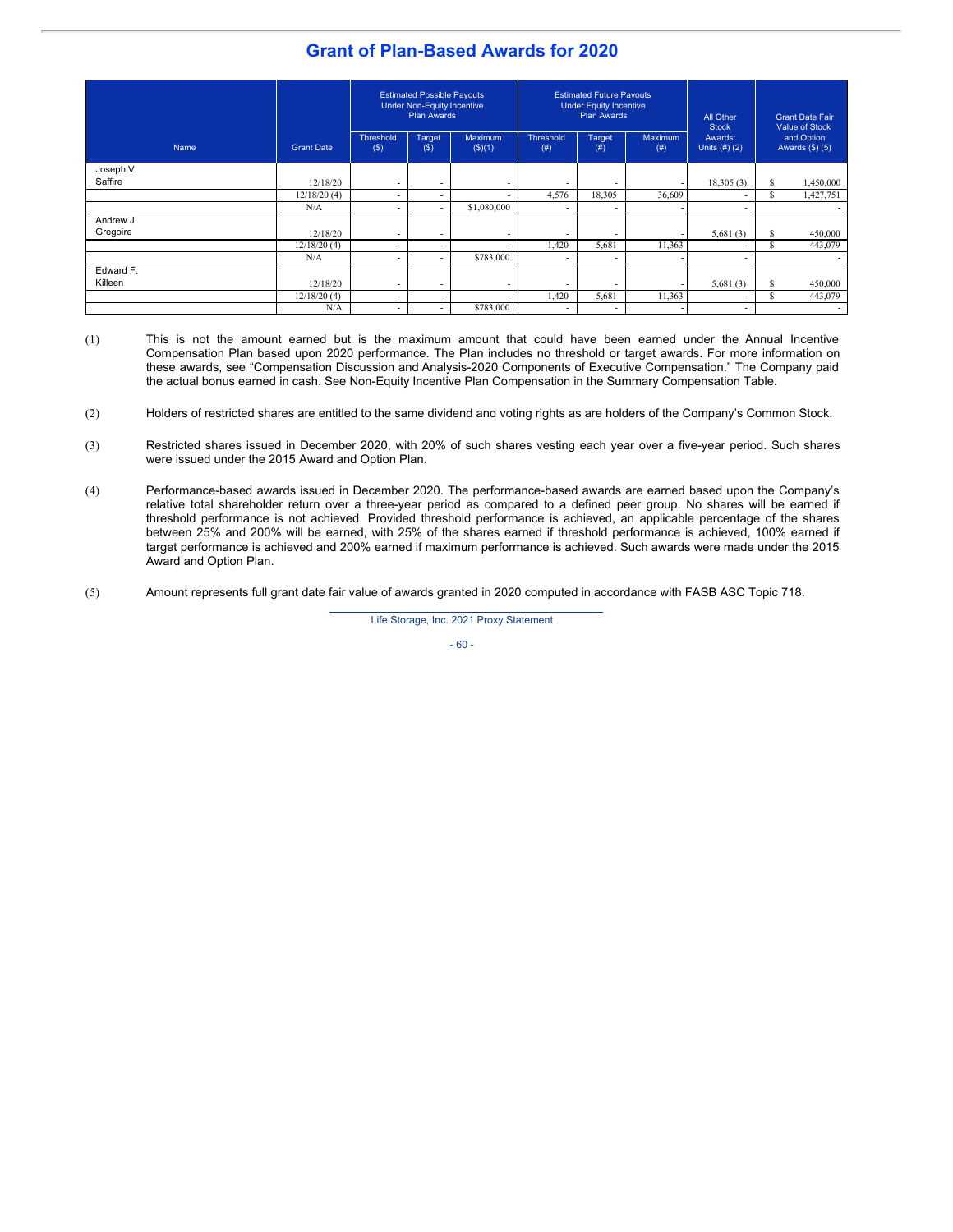# **Outstanding Equity Awards at December 31, 2020**

|                    |                                                                                           | <b>Option Awards</b>                   | <b>Stock Awards</b>          |                                                                                          |                                                                                                             |      |                                                                                                                                                                  |                                                                                                                                                                           |
|--------------------|-------------------------------------------------------------------------------------------|----------------------------------------|------------------------------|------------------------------------------------------------------------------------------|-------------------------------------------------------------------------------------------------------------|------|------------------------------------------------------------------------------------------------------------------------------------------------------------------|---------------------------------------------------------------------------------------------------------------------------------------------------------------------------|
| Name               | Number of<br><b>Securities</b><br>Underlying<br>Unexercised<br>Options (#)<br>Exercisable | Option<br>Exercise<br>Price<br>$($ \$) | Option<br>Expiration<br>Date | <b>Number</b><br>of Shares<br>or Units<br>of Stock<br>That<br>Have Not<br>Vested<br>(# ) | Market<br>Value of<br>Shares or<br>Units of<br><b>Stock That</b><br><b>Have Not</b><br>Vested $(\$)$<br>(1) |      | Equity<br>Incentive<br>Plan<br>Awards:<br>Number of<br>Unearned<br>Shares,<br>Units or<br>Other<br><b>Rights</b><br>That<br>Have<br><b>Not</b><br>Vested<br>(# ) | <b>Equity Incentive</b><br>Plan Awards:<br>Market Value or<br>Payout Value of<br>Unearned Shares,<br>Units or Other<br><b>Rights That Have</b><br>Not Vested $(\$)$ $(2)$ |
| Joseph V. Saffire  | $\overline{\phantom{a}}$                                                                  | $\overline{\phantom{a}}$               | $\overline{\phantom{a}}$     | 750                                                                                      | \$<br>59,693                                                                                                | (3)  | $\mathbf{r}$                                                                                                                                                     | ÷                                                                                                                                                                         |
|                    | $\overline{\phantom{a}}$                                                                  | $\overline{\phantom{a}}$               | $\overline{\phantom{a}}$     | $\overline{\phantom{a}}$                                                                 | $\overline{\phantom{a}}$                                                                                    | (4)  | 11,598                                                                                                                                                           | \$<br>923,085                                                                                                                                                             |
|                    | $\overline{\phantom{a}}$                                                                  | $\overline{\phantom{a}}$               | $\overline{\phantom{a}}$     | 1,932                                                                                    | \$153,768                                                                                                   | (5)  | $\overline{\phantom{a}}$                                                                                                                                         |                                                                                                                                                                           |
|                    | $\overline{\phantom{a}}$                                                                  | $\overline{\phantom{a}}$               | $\overline{\phantom{a}}$     | $\overline{\phantom{a}}$                                                                 |                                                                                                             | (6)  | 15,270                                                                                                                                                           | \$<br>1,215,339                                                                                                                                                           |
|                    | $\blacksquare$                                                                            | $\overline{a}$                         | $\blacksquare$               | 2,547                                                                                    | \$202,716                                                                                                   | (7)  | $\mathbf{r}$                                                                                                                                                     |                                                                                                                                                                           |
|                    | $\blacksquare$                                                                            | $\overline{\phantom{a}}$               | $\overline{\phantom{a}}$     | $\mathcal{L}$                                                                            | $\blacksquare$                                                                                              | (8)  | 35,496                                                                                                                                                           | \$<br>2,825,127                                                                                                                                                           |
|                    | $\overline{\phantom{a}}$                                                                  | $\overline{\phantom{a}}$               | $\overline{\phantom{a}}$     | 14,199                                                                                   | \$1,130,098                                                                                                 | (9)  | $\overline{\phantom{a}}$                                                                                                                                         | $\overline{\phantom{a}}$                                                                                                                                                  |
|                    | $\overline{\phantom{a}}$                                                                  | $\overline{\phantom{a}}$               | $\mathcal{L}_{\mathcal{A}}$  | $\sim$                                                                                   |                                                                                                             | (10) | 36,609                                                                                                                                                           | \$<br>2,913,710                                                                                                                                                           |
|                    | $\blacksquare$                                                                            | $\overline{\phantom{a}}$               | $\overline{\phantom{a}}$     | 18,305                                                                                   | \$1,456,895                                                                                                 | (11) | $\overline{\phantom{a}}$                                                                                                                                         |                                                                                                                                                                           |
| Andrew J. Gregoire | $\overline{\phantom{a}}$                                                                  | $\overline{\phantom{a}}$               | $\overline{\phantom{a}}$     | 1,077                                                                                    | \$<br>85,718                                                                                                | (12) | $\overline{\phantom{a}}$                                                                                                                                         |                                                                                                                                                                           |
|                    | $\blacksquare$                                                                            | $\overline{\phantom{a}}$               | $\overline{\phantom{a}}$     | $\blacksquare$                                                                           | $\blacksquare$                                                                                              | (13) | 12,597                                                                                                                                                           | \$<br>1,002,595                                                                                                                                                           |
|                    | $\overline{\phantom{a}}$                                                                  | $\overline{\phantom{a}}$               | $\overline{\phantom{a}}$     | $\blacksquare$                                                                           | $\blacksquare$                                                                                              | (6)  | 12,636                                                                                                                                                           | \$<br>1,005,699                                                                                                                                                           |
|                    | $\blacksquare$                                                                            | $\overline{\phantom{a}}$               | $\overline{\phantom{a}}$     | 2,106                                                                                    | \$167,617                                                                                                   | (14) | $\overline{\phantom{a}}$                                                                                                                                         | $\overline{a}$                                                                                                                                                            |
|                    | $\overline{\phantom{a}}$                                                                  | $\overline{\phantom{a}}$               | $\overline{\phantom{a}}$     | $\overline{\phantom{a}}$                                                                 |                                                                                                             | (8)  | 12,069                                                                                                                                                           | \$<br>960,572                                                                                                                                                             |
|                    | $\overline{a}$                                                                            | $\overline{\phantom{a}}$               | $\overline{\phantom{a}}$     | 4,829                                                                                    | \$ 384,300                                                                                                  | (15) | $\overline{\phantom{a}}$                                                                                                                                         | $\overline{a}$                                                                                                                                                            |
|                    | $\overline{\phantom{a}}$                                                                  | $\overline{\phantom{a}}$               | $\overline{\phantom{a}}$     | $\mathbf{r}$                                                                             | $\sim$                                                                                                      | (10) | 11,363                                                                                                                                                           | \$<br>904,381                                                                                                                                                             |
|                    | ä,                                                                                        | $\overline{\phantom{a}}$               | ÷,                           | 5,681                                                                                    | \$<br>452,151                                                                                               | (16) | ÷,                                                                                                                                                               |                                                                                                                                                                           |
| Edward F. Killeen  | $\overline{\phantom{a}}$                                                                  | $\overline{\phantom{a}}$               | $\overline{\phantom{a}}$     | 1,077                                                                                    | \$<br>85,718                                                                                                | (12) | $\overline{\phantom{a}}$                                                                                                                                         | $\mathbf{r}$                                                                                                                                                              |
|                    | $\overline{\phantom{a}}$                                                                  | $\overline{\phantom{a}}$               | $\overline{\phantom{a}}$     | $\overline{\phantom{a}}$                                                                 | $\overline{\phantom{a}}$                                                                                    | (13) | 12,597                                                                                                                                                           | \$<br>1,002,595                                                                                                                                                           |
|                    | $\overline{\phantom{a}}$                                                                  | $\overline{\phantom{a}}$               | $\overline{\phantom{a}}$     | $\overline{\phantom{a}}$                                                                 | $\blacksquare$                                                                                              | (6)  | 12,636                                                                                                                                                           | \$<br>1,005,699                                                                                                                                                           |
|                    | $\blacksquare$                                                                            | $\overline{a}$                         | $\overline{\phantom{a}}$     | 2,106                                                                                    | \$167,617                                                                                                   | (14) | $\blacksquare$                                                                                                                                                   | $\blacksquare$                                                                                                                                                            |
|                    | $\overline{\phantom{a}}$                                                                  | $\overline{\phantom{a}}$               | $\blacksquare$               | $\blacksquare$                                                                           | $\blacksquare$                                                                                              | (8)  | 12,069                                                                                                                                                           | \$<br>960,572                                                                                                                                                             |
|                    | $\blacksquare$                                                                            | $\overline{a}$                         | $\blacksquare$               | 4,829                                                                                    | \$ 384,300                                                                                                  | (15) | $\blacksquare$                                                                                                                                                   | $\blacksquare$                                                                                                                                                            |
|                    | $\overline{\phantom{a}}$                                                                  | $\overline{\phantom{a}}$               | $\overline{\phantom{a}}$     |                                                                                          |                                                                                                             | (10) | 11,363                                                                                                                                                           | \$<br>904,381                                                                                                                                                             |
|                    | $\overline{a}$                                                                            | $\blacksquare$                         | $\blacksquare$               | 5,681                                                                                    | \$452,151                                                                                                   | (16) | $\blacksquare$                                                                                                                                                   | $\overline{a}$                                                                                                                                                            |

(1) Market value of unvested shares is based on the Company's closing stock price of \$79.59 on December 31, 2020.

Life Storage, Inc. 2021 Proxy Statement

- 61 -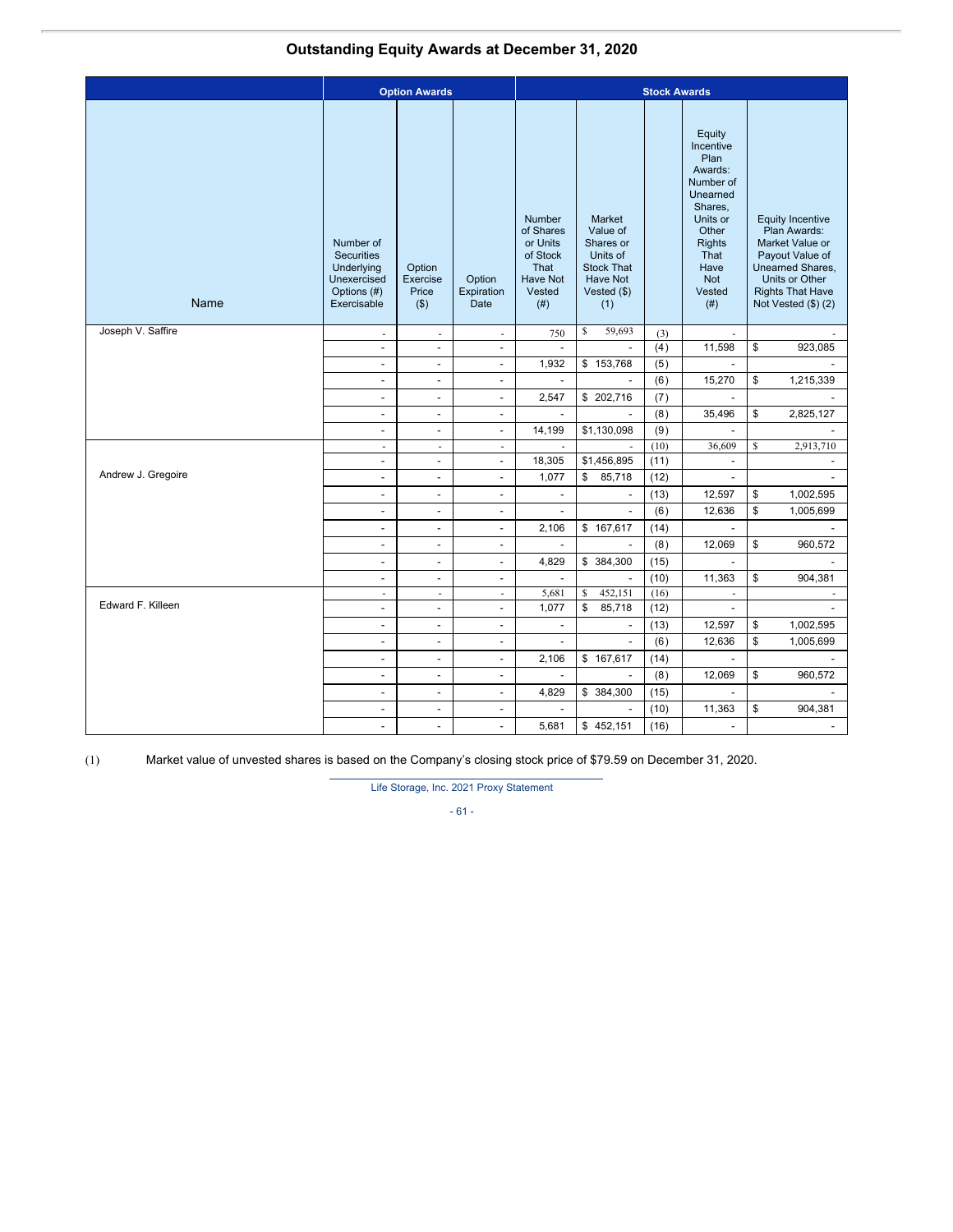- (2) Market value assuming maximum performance award is earned and is based on the Company's closing stock price of \$79.59 on December 31, 2020.
- (3) Restricted shares vest at a rate of 375 shares per year through 2022.
- (4) Performance-based awards issued in May 2018. The performance-based awards are earned based upon the Company's relative total shareholder return over a three-year period as compared to a defined peer group. No shares will be earned if threshold performance is not achieved. Provided threshold performance is achieved, an applicable percentage of the shares between 25% and 200% will be earned, with 25% of the shares earned if threshold performance is achieved, 100% earned if target performance is achieved and 200% earned if maximum performance is achieved.
- (5) Restricted shares vest at a rate of 1,932 shares per year through 2021.
- (6) Performance-based awards issued in December 2018. The performance-based awards are earned based upon the Company's relative total shareholder return over a three-year period as compared to a defined peer group. No shares will be earned if threshold performance is not achieved. Provided threshold performance is achieved, an applicable percentage of the shares between 25% and 200% will be earned, with 25% of the shares earned if threshold performance is achieved, 100% earned if target performance is achieved and 200% earned if maximum performance is achieved.
- (7) Restricted shares vest at a rate of 2,547 shares per year through 2021.
- (8) Performance-based awards issued in December 2019. The performance-based awards are earned based upon the Company's relative total shareholder return over a three-year period as compared to a defined peer group. No shares will be earned if threshold performance is not achieved. Provided threshold performance is achieved, an applicable percentage of the shares between 25% and 200% will be earned, with 25% of the shares earned if threshold performance is achieved, 100% earned if target performance is achieved and 200% earned if maximum performance is achieved.
- (9) Restricted shares vest at a rate of 3,550 shares per year through 2024.
- (10) Performance-based awards issued in December 2020. The performance-based awards are earned based upon the Company's relative total shareholder return over a three-year period as compared to a defined peer group. No shares will be earned if threshold performance is not achieved. Provided threshold performance is achieved, an applicable percentage of the shares between 25% and 200% will be earned, with 25% of the shares earned if threshold performance is achieved, 100% earned if target performance is achieved and 200% earned if maximum performance is achieved.
- (11) Restricted shares vest at a rate of 3,661 shares per year through 2025.
- (12) Restricted shares vest at a rate of 539 shares per year through 2022.

Life Storage, Inc. 2021 Proxy Statement

- 62 -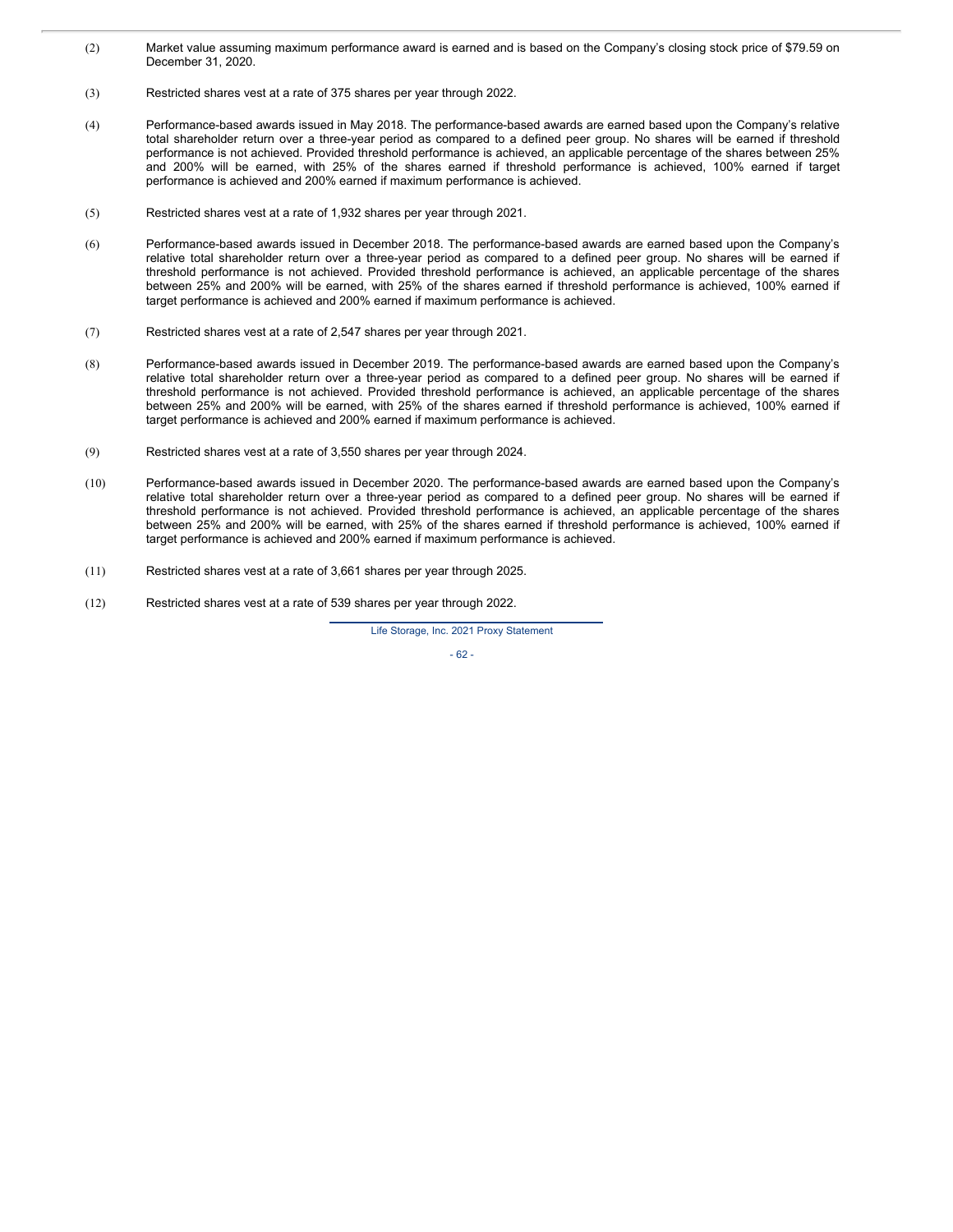- (13) Performance-based awards issued in December 2017. The performance-based awards are earned based upon the Company's relative total shareholder return over a three-year period as compared to a defined peer group. No shares will be earned if threshold performance is not achieved. Provided threshold performance is achieved, an applicable percentage of the shares between 25% and 200% will be earned, with 25% of the shares earned if threshold performance is achieved, 100% earned if target performance is achieved and 200% earned if maximum performance is achieved. On January 7, 2021, the Compensation and Human Capital Committee determined that 188% of these shares vested.
- (14) Restricted shares vest at a rate of 2,106 shares per year through 2021.
- (15) Restricted shares vest at a rate of 1,207 shares per year through 2024.
- (16) Restricted shares vest at a rate of 1,136 shares per year through 2025.

# **Option Exercises and Stock Vested in 2020**

|                    | <b>Option Awards</b>                                   |                                       | <b>Stock Awards</b>                                   |                                        |  |
|--------------------|--------------------------------------------------------|---------------------------------------|-------------------------------------------------------|----------------------------------------|--|
| <b>Name</b>        | Number of<br><b>Shares Acquired</b><br>on Exercise (#) | Value<br>Realized on<br>Exercise (\$) | Number of<br><b>Shares Acquired</b><br>on Vesting (#) | Value Realized on<br>Vesting $(\$)(1)$ |  |
| Joseph V. Saffire  |                                                        |                                       | 8.402                                                 | \$617,596                              |  |
| Andrew J. Gregoire |                                                        |                                       | 5,950                                                 | \$469,825                              |  |
| Edward F. Killeen  |                                                        |                                       | 5.950                                                 | \$469,825                              |  |

(1) Amounts reflect the market value of the Common Stock on the day the Common Stock vested.

# **Employment Agreements**

The Company has entered into employment agreements with each of Messrs. Gregoire, Killeen, and Saffire. The agreements with Messrs. Gregoire, and Killeen were initially entered into in 1999 and were amended and restated effective January 1, 2009 and again amended and restated in full on November 1, 2017. Mr. Saffire's employment agreement was entered into on November 1, 2017 at the time of his commencement of employment with the Company.

## **Employment Agreements of Messrs. Saffire, Gregoire and Killeen**

The employment agreements of Messrs. Saffire, Gregoire, and Killeen each have an indefinite term but can be terminated by the Company (a) in the event of the executive's disability, (b) for "cause," or (c) upon 30 days' prior written notice to the executive. Each executive may terminate his employment agreement (a) for "good reason," or (b) by providing 60 days' prior written notice to the Company. Each employment agreement may also be terminated by agreement of the Company and the executive. Each employment agreement prohibits the executive, during employment and during the one-year period following termination of employment, from engaging in the self-storage business as an employee, consultant or owner.

The employment agreements of Messrs. Saffire, Gregoire, and Killeen each provide for severance payments in the event the executive's employment is terminated by the

Life Storage, Inc. 2021 Proxy Statement

- 63 -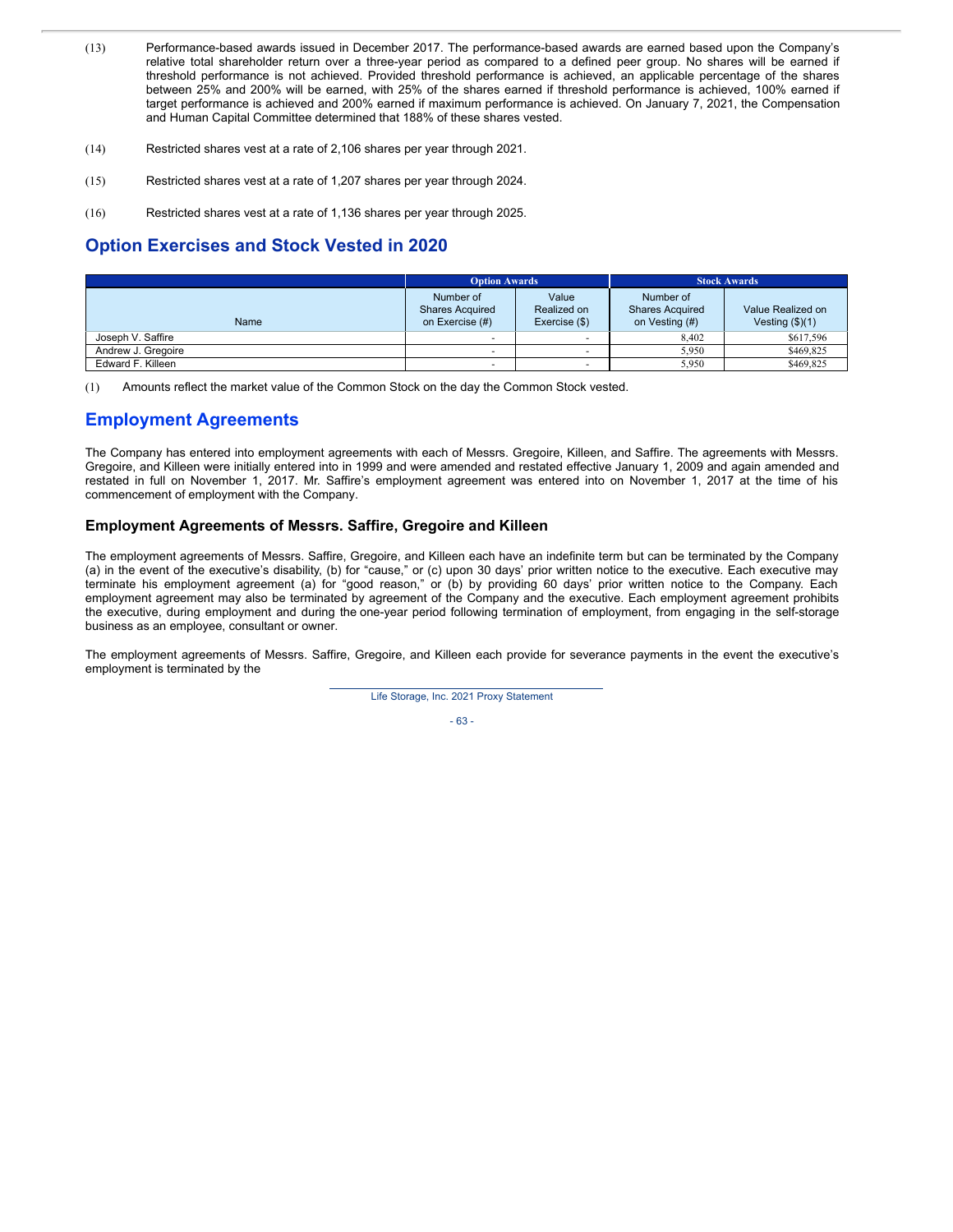Company without "cause" or he resigns for "good reason" without a change of control of the Company. Such severance payments would be made in 30 monthly payments following the termination of the executive's employment, and each monthly payment would be an amount equal to 1/30th of the aggregate amount equal to two (2) times the salary and bonus paid to such executive in the prior calendar year. The first six monthly payments will be made in a single sum to the executive within 30 days following his separation from service. The remaining 30 payments will be made over a 24-month period beginning seven months after the separation from service. No severance benefits are payable if the executive's employment is terminated for "cause" or if the executive retires or voluntarily terminates his employment without "good reason." However, if a "change of control" which qualifies as a "change in the ownership or effective control of the corporation, or in the ownership of a substantial portion of the assets of the corporation" within the meaning of Section 409A of the Internal Revenue Code occurs while the Company is making severance payments, then the payments/remaining payments will be made in a single sum within 30 days following the "change in control." If the "change in control" does not so qualify under Section 409A, then the payments/remaining payments would be transferred to a rabbi trust and payments made from the trust.

The employment agreements of Messrs. Saffire, Gregoire, and Killeen also each provide that upon a termination of the employment of such executive without "cause" or a termination by such executive for "good reason" within twenty-four (24) months following a "change in control" qualifying under Section 409A of the Internal Revenue Code, the executive shall be paid a severance equal to two and one-half (2.5) times the salary and bonus paid to such executive in the prior calendar year. Such severance shall be paid in a lump sum.

The employment agreements also provide that certain employee welfare benefits shall be continued for a period of 30 months after termination of employment in the event the executive's employment is terminated by the Company without "cause" or the executive resigns for "good reason."

Upon any termination of employment, Messrs. Saffire, Gregoire, and Killeen would also be entitled to accrued but unpaid base salary and any benefits payable or provided under broad-based employee benefit plans and programs. No severance benefits are payable, upon a termination of employment by the Company for "cause" or for termination by the executive upon retirement or without "good reason."

The tables below reflect the amount of compensation to each of Messrs. Saffire, Gregoire, and Killeen in the event of termination of such executive's employment described below. The amounts shown assume that such termination was effective as of December 31, 2020.

Life Storage, Inc. 2021 Proxy Statement

- 64 -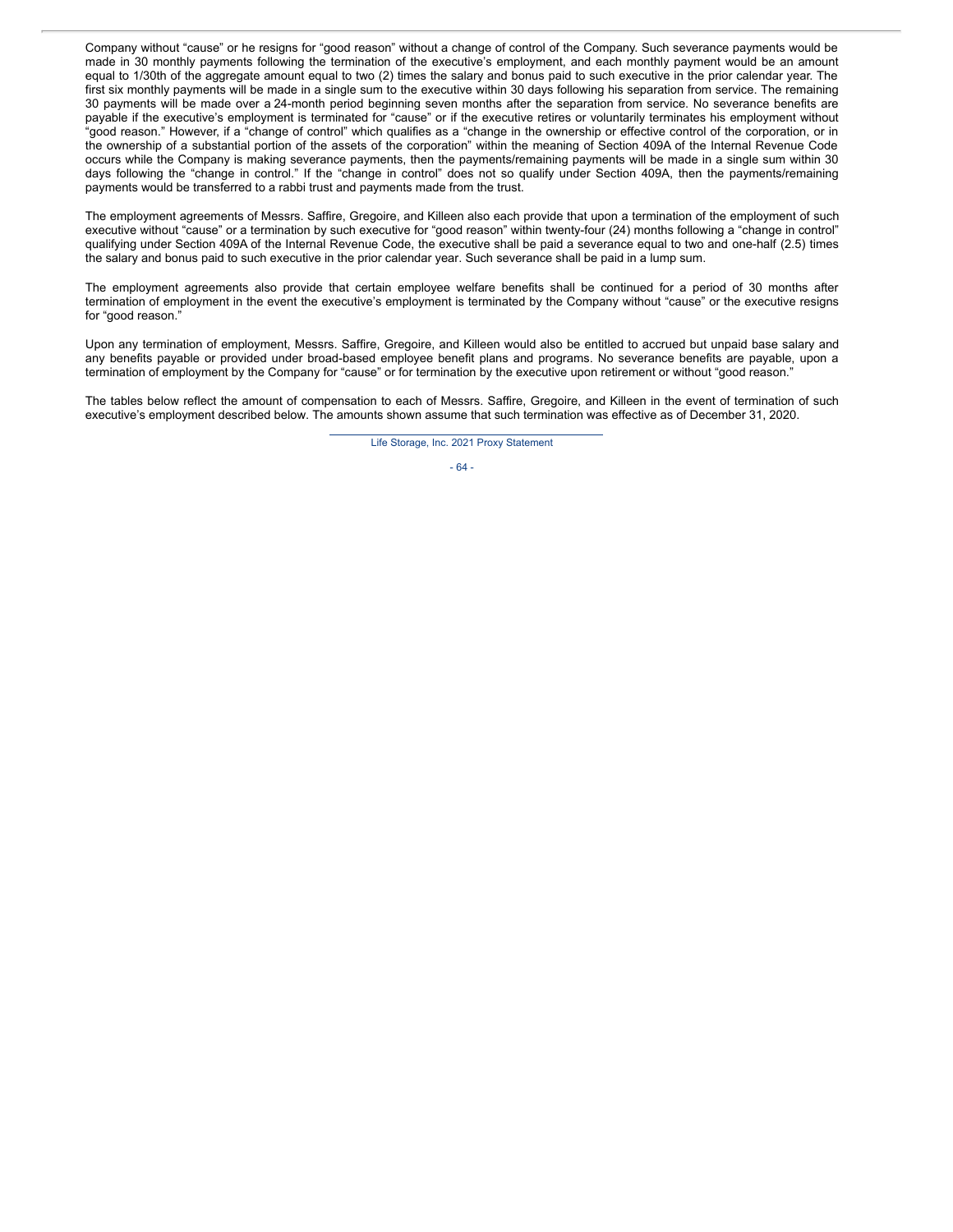### *Potential Payments and Benefits upon Termination of Employment Without Change in Control of the Company* **.**

Upon a termination of the employment of Messrs. Saffire, Gregoire, or Killeen without a "change of control," such executive will be entitled to receive the following benefits:

| Joseph V. Saffire 1                        |       |                |
|--------------------------------------------|-------|----------------|
| Cash Severance                             |       | 3,120,000<br>S |
| Acceleration of Equity Awards 2            |       |                |
| <b>Continued Employee Welfare Benefits</b> |       | 45,252         |
|                                            | Total | 3,165,252      |
| Andrew J. Gregoire 1                       |       |                |
| Cash Severance                             |       | 2,262,000<br>S |
| Acceleration of Equity Awards 2            |       |                |
| <b>Continued Employee Welfare Benefits</b> |       | 45,252         |
|                                            | Total | 2.307.252      |
| Edward, F. Killeen 1                       |       |                |
| Cash Severance                             |       | 2,262,000      |
| Acceleration of Equity Awards 2            |       |                |
| <b>Continued Employee Welfare Benefits</b> |       | 20,855         |
|                                            | Total | 2.282.855      |
|                                            |       |                |

 $\perp$  The amounts set forth in the table are estimates based upon the salary and bonus paid to each executive for 2020. The actual amounts to be paid can only be determined at the time of such executive's separation from the Company.

2 After termination by the Company without "cause," or termination by the executive for "good reason," each of Messrs. Saffire, Gregoire, and Killeen will also be entitled to a pro rata portion of performance-based awards issued to such executive based upon the number of months of employment during the applicable performance periods and the Company's performance through the end of the applicable performance period. Mr. Saffire was issued performance-based awards on May 7, 2018, December 18, 2018, December 19, 2019, and December 18, 2020 with performance periods ending May 7, 2021, December 18, 2021, December 19, 2022, and December 18, 2023, respectively. Each of Messrs. Gregoire and Killeen were issued performance-based awards on December 18, 2018, December 19, 2019, and December 18, 2020 with performance periods ending December 18, 2021, December 19, 2022, and December 18, 2023, respectively.

Life Storage, Inc. 2021 Proxy Statement

- 65 -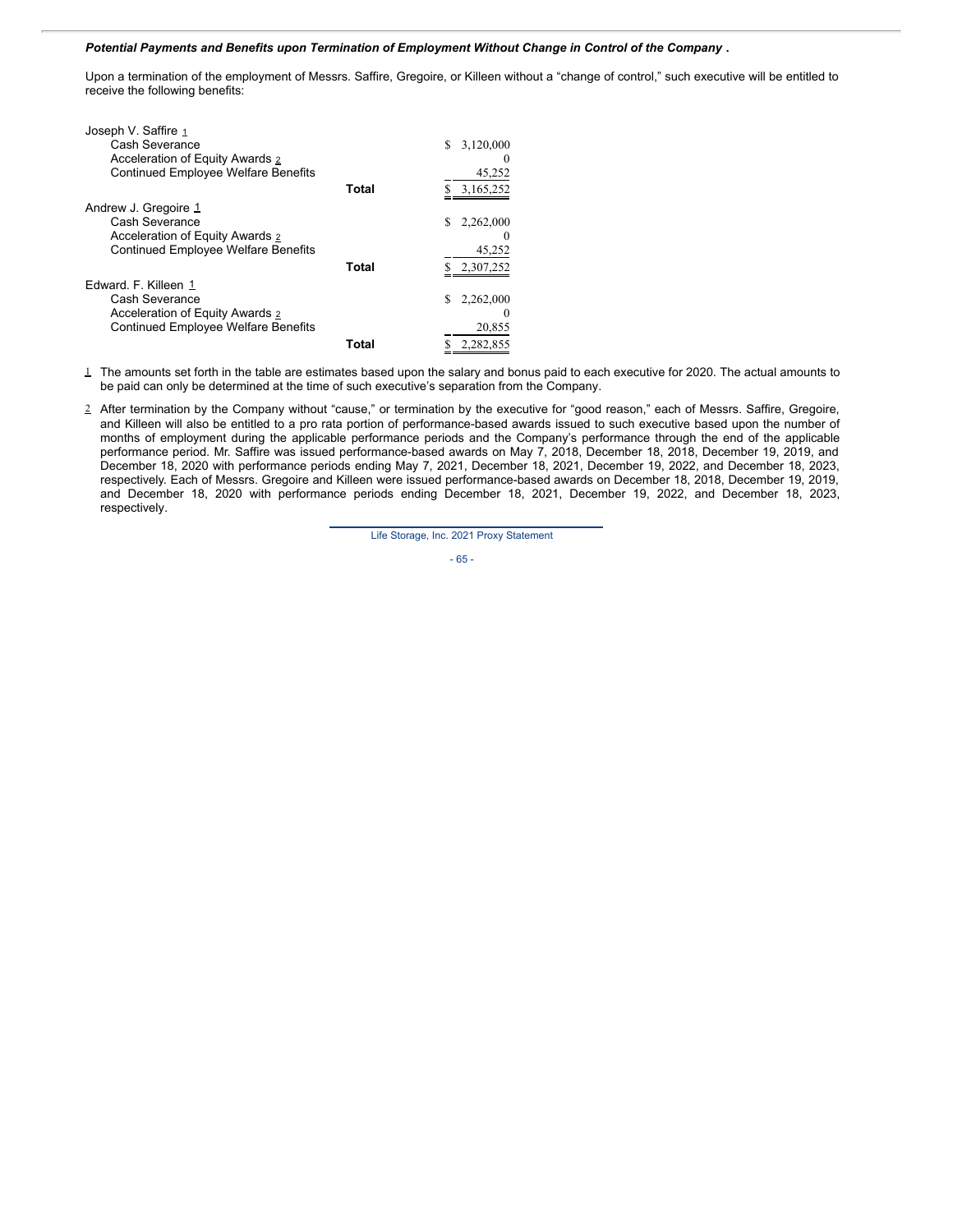## *Potential Payments and Benefits upon Termination of Employment with Change in Control of the Company* **.**

Upon a termination of the employment of Messrs. Saffire, Gregoire, and Killeen within 24 months following a "change in control," such executive is entitled to receive the following benefits:

| Joseph V. Saffire 1                        |       |    |           |
|--------------------------------------------|-------|----|-----------|
| Cash Severance                             |       | S  | 3,900,000 |
| Acceleration of Equity Awards 2            |       |    | 3,003,169 |
| <b>Continued Employee Welfare Benefits</b> |       |    | 56,565    |
|                                            | Total |    | 6,959,734 |
| Andrew J. Gregoire 1                       |       |    |           |
| Cash Severance                             |       | S  | 2,827,500 |
| Acceleration of Equity Awards 2            |       |    | 1,089,786 |
| <b>Continued Employee Welfare Benefits</b> |       |    | 56,565    |
|                                            | Total | \$ | 3,973,851 |
| Edward, F. Killeen 1                       |       |    |           |
| Cash Severance                             |       | S  | 2,827,500 |
| Acceleration of Equity Awards 2            |       |    | 1,089,786 |
| <b>Continued Employee Welfare Benefits</b> |       |    | 26,068    |
|                                            | Total | S  | 3,943,354 |

- 1 The amounts set forth in the table are estimates based upon the salary and bonus paid to each executive for 2020. Equity awards are valued based upon the closing market price of the Company common stock as of December 31, 2020. The actual amounts to be paid can only be determined at the time of such executive's separation from the Company. The amount of any severance payable to the executive shall be reduced to the extent necessary to avoid imposition of any tax on excess parachute payments under Section 4999 of the Internal Revenue Code.
- 2 After termination by the Company within 24 months following a "change in control," each of Messrs. Saffire, Gregoire, and Killeen will also be entitled to receive performance-based awards determined as if the date that the "change in control" occurs were the last day of the performance periods of the awards. Mr. Saffire was issued performance-based awards on May 7, 2018, December 18, 2018, December 19, 2019, and December 18, 2020 with performance periods ending May 7, 2021, December 18, 2021, December 19, 2022, and December 18, 2023, respectively. Each of Messrs. Gregoire and Killeen were issued performance-based awards on December 18, 2018, December 19, 2019, and December 18, 2020 with performance periods ending December 18, 2021, December 19, 2022, and December 18, 2023, respectively.

### **Certain Definitions**

For purposes of all the employment agreements described above, the following terms have the meanings set forth below:

"*cause*" generally means a material breach of the executive's duties under the executive's employment agreement, or the fraudulent, illegal or other gross misconduct which is materially damaging or detrimental to the Company.

Life Storage, Inc. 2021 Proxy Statement

- 66 -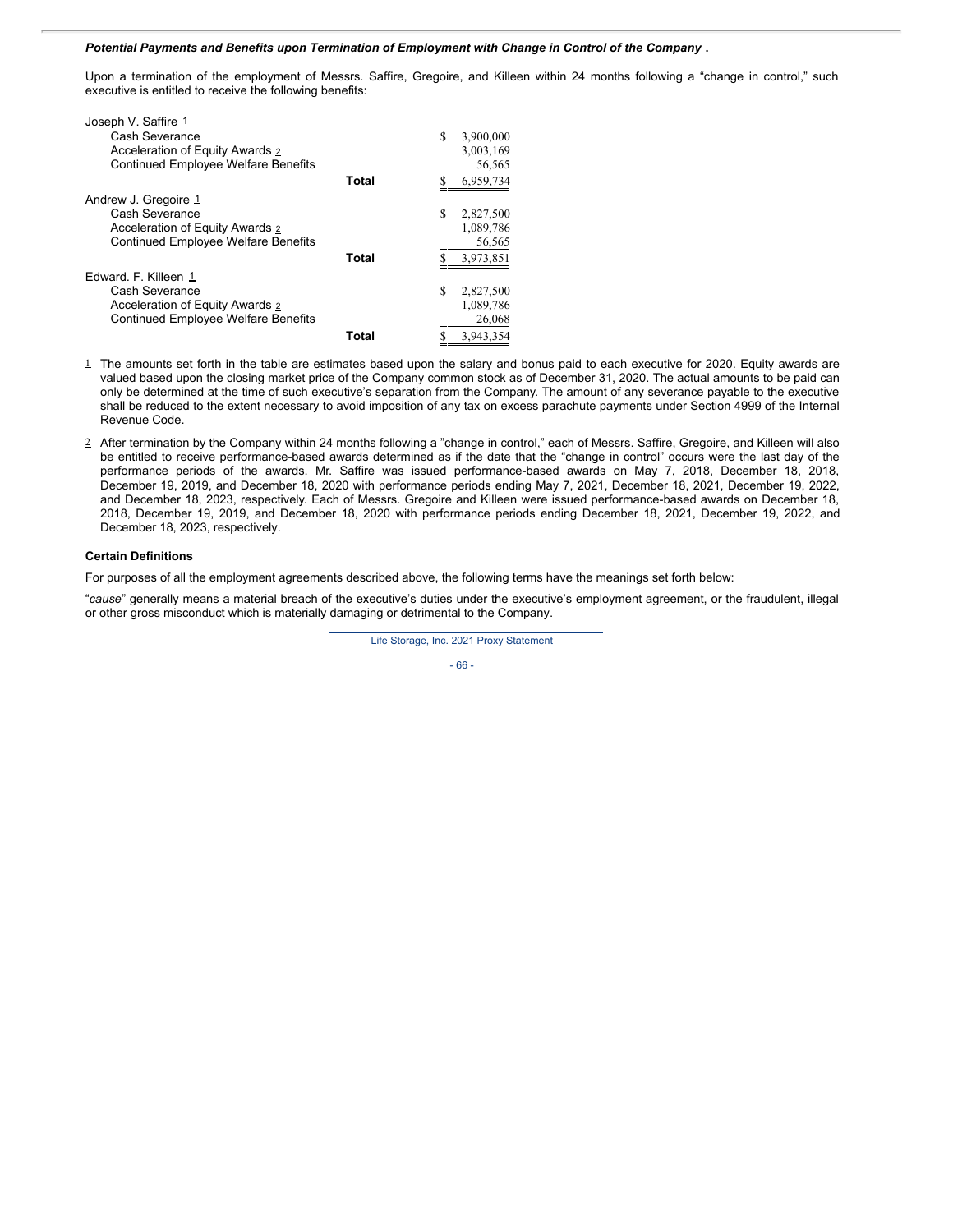- (i) the acquisition by any person of 20% or more of the outstanding stock of the Company;
- (ii) approval by the Shareholders of the Company of a consolidation, merger or other business combination involving the Company in which the Company is not the surviving entity, other than a transaction in which the holders of the Company's Common Stock immediately prior to the transaction have substantially the same proportionate ownership of Common Stock of the surviving corporation after the transaction;
- (iii) approval by the Shareholders of the Company of any consolidation, merger or other business combination in which the Company is the continuing or surviving corporation but in which the common Shareholders of the Company immediately prior to the transaction do not own at least a majority of the outstanding Common Stock of the continuing or surviving corporation;
- (iv) approval by the Shareholders of the Company of any sale, lease or exchange of substantially all of the assets of the Company and its subsidiaries;
- (v) a change in the majority of the members of the Board of Directors within a 24-month period, unless the election or nomination for election by the Company's Shareholders of each new director was approved by the vote of 2/3 of the directors then still in office who were in office at the beginning of the 24-month period; or
- (vi) more than 50% of the assets of the Company and its subsidiaries are sold, transferred or otherwise disposed of, other than in the usual and ordinary course of its business.

*"good reason*" generally means:

- (i) a material change in the executive's duties and responsibilities or a change in the executive's title or position without the executive's consent;
- (ii) there arises a requirement that the services required to be performed by the executive would necessitate the executive to move his residence at least 50 miles from the Buffalo, New York area;
- (iii) a material reduction by the Company in the executive's compensation or benefits;
- (iv) a material breach of the employment agreement by the Company; or
- (v) the failure of any successor to the Company to specifically assume responsibility for the employment agreement.

Life Storage, Inc. 2021 Proxy Statement

- 67 -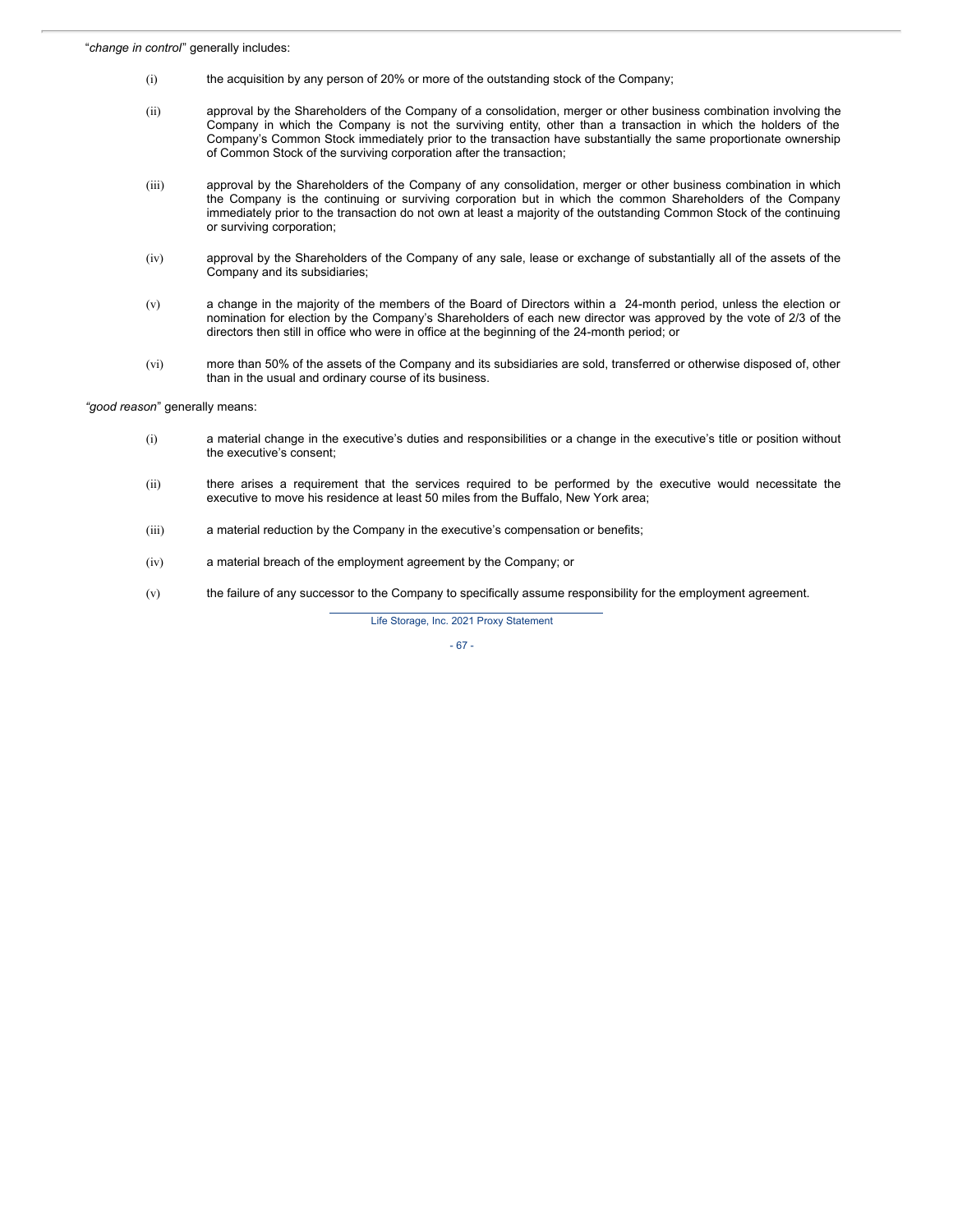# **Pay Ratio Disclosure**

In August 2015, pursuant to a mandate of the Dodd-Frank Wall Street Reform and Consumer Protection Act, the Securities and Exchange Commission (the "SEC") adopted a rule requiring annual disclosure of the ratio of the Company's median employee's total annual compensation to the total annual compensation of the Company's principal executive officer ("PEO"), Joseph Saffire, CEO.

To determine the median employee, we reviewed a list of all employees of the Company and its subsidiaries as of December 31, 2020 and examined total cash compensation paid to each such employee during 2020 including cash paid for employer 401(k) match and cash paid by the Company for health insurance premiums as is consistent with the calculation of compensation for the Named Executive Officers of the Company. Cash compensation was annualized for those employees as of December 31, 2020 who were not employed for the full year. We believe that the use of total cash compensation for all employees is a consistently applied compensation measure because we do not widely grant equity awards to employees.

After identifying the median employee using total cash compensation, we calculated the annual total compensation of such employee using the same methodology we use for our Named Executive Officers as set forth in the Summary Compensation Table for 2020 included in this Proxy Statement. The ratio of annual total compensation of the Company's PEO to the median annual total compensation of all Company employees (excluding the PEO) is as follows:

| Median employee's annual total compensation                                                                | \$33,100    |
|------------------------------------------------------------------------------------------------------------|-------------|
| Annual total compensation of Mr. Joseph Saffire, our PEO                                                   | \$4,442,454 |
| Ratio of Mr. Joseph Saffire's annual total compensation to the median employee's annual total compensation | $134$ to    |

Life Storage, Inc. 2021 Proxy Statement

- 68 -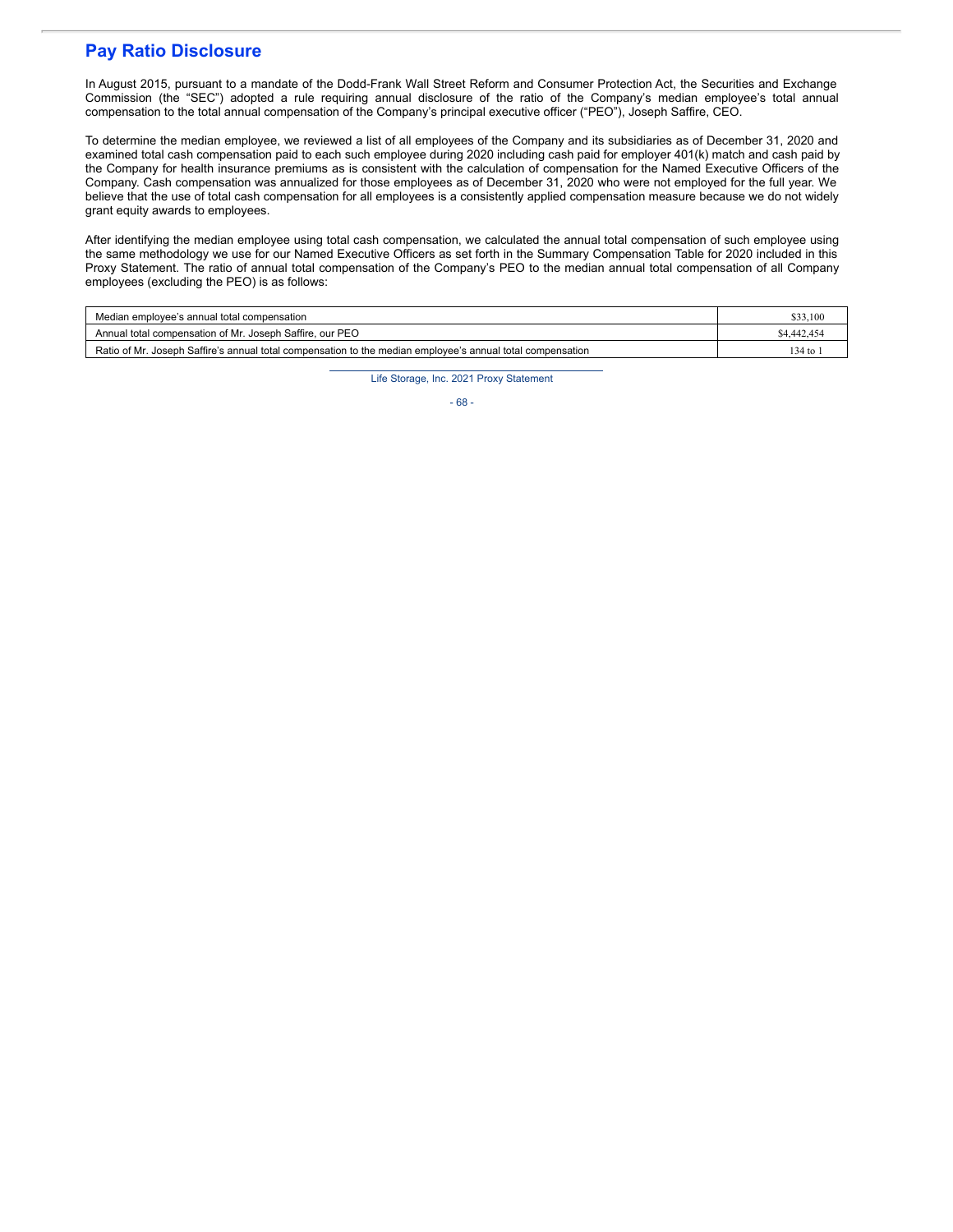# **Compensation and Human Capital Committee Report**

The Compensation and Human Capital Committee evaluates and establishes compensation for Named Executive Officers and oversees the Company's stock plans, and other management incentive, benefit and perquisite programs. Management has the primary responsibility for the Company's financial statements and reporting process, including the disclosure of executive compensation. With this in mind, the Compensation and Human Capital Committee reviewed and discussed with management the disclosure appearing under the heading "Compensation Discussion and Analysis" of this Proxy Statement. The Compensation and Human Capital Committee is satisfied that the Compensation Discussion and Analysis fairly and completely represents the philosophy, intent, and actions of the Company with regard to executive compensation. Based upon this review and discussion with management, we recommended to the Board of Directors that the Compensation Discussion and Analysis be included in this Proxy Statement for filing with the Securities and Exchange Commission, and incorporated by reference into the 2020 Annual Report.

Compensation and Human Capital Committee

STEPHEN R. RUSMISEL, CHAIR MARK G. BARBERIO CHARLES E. LANNON DANA HAMILTON SUSAN HARNETT

THE FOREGOING REPORT SHALL NOT BE DEEMED TO BE "SOLICITING MATERIAL" OR TO BE "FILED" WITH THE SECURITIES *AND EXCHANGE COMMISSION AND SHOULD NOT BE DEEMED INCORPORATED BY REFERENCE BY ANY GENERAL STATEMENT INCORPORATING BY REFERENCE THIS PROXY STATEMENT INTO ANY FILING UNDER THE SECURITIES ACT OF 1933, AS AMENDED, OR UNDER THE SECURITIES EXCHANGE ACT OF 1934, AS AMENDED, EXCEPT TO THE EXTENT THAT THE COMPANY SPECIFICALLY INCORPORATES THIS INFORMATION BY REFERENCE AND SHALL NOT OTHERWISE BE DEEMED FILED UNDER SUCH ACTS.*

Life Storage, Inc. 2021 Proxy Statement

- 69 -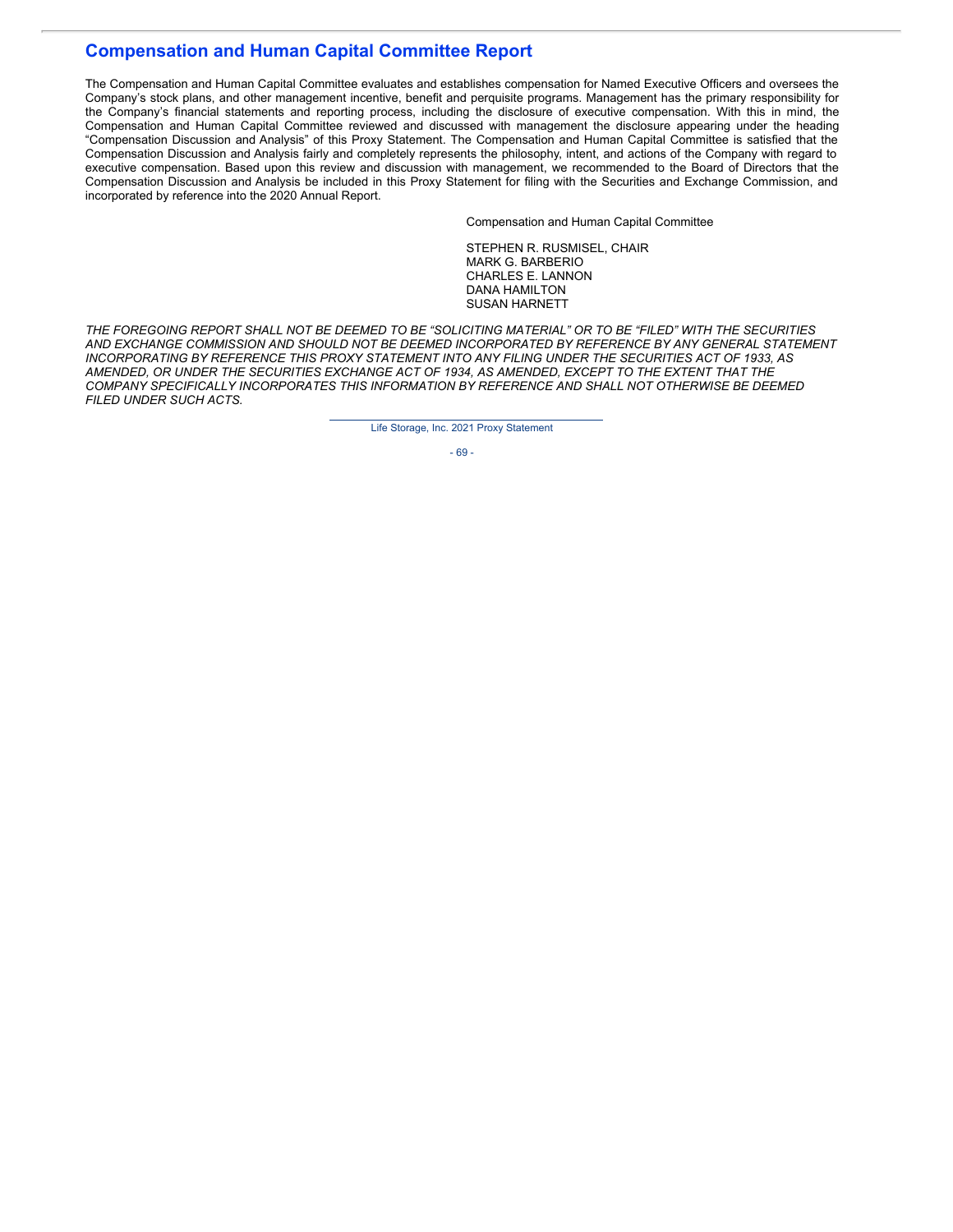# **PROPOSAL 4. PROPOSAL TO APPROVE THE COMPENSATION OF THE COMPANY'S EXECUTIVE OFFICERS**

In accordance with the Dodd-Frank Wall Street Reform and Consumer Protection Act of 2010 (the "Dodd-Frank Act"), we are asking our Shareholders to vote to approve, on an advisory (non-binding) basis, the compensation of the Company's Named Executive Officers as described in detail in the ["Compensation](http://www.sec.gov/Archives/edgar/data/936468/000119312511063609/ddef14a.htm#toc124218_57) Discussion and Analysis" and the accompanying tables in the Executive Compensation section above. This vote is commonly known as "say-on-pay." The Company is currently conducting "say-on-pay" votes every year.

As described in greater detail in the "Compensation Discussion and Analysis" section *,* we seek to closely align the interests of the Named Executive Officers with the interests of our Shareholders. Our compensation programs are designed to reward our Named Executive Officers for the achievement of short-term goals and the achievement of increased total shareholder return, while at the same time avoiding the encouragement of unnecessary or excessive risk-taking. A substantial part of our compensation for Named Executive Officers is performance based and the Company has used performance-based vesting restricted stock as part of the long-term incentive program.

In order to promote the short and long-term interest of our Shareholders, the Company's compensation programs have evolved as necessary over the years. During the last several years, the Compensation and Human Capital Committee has initiated a number of changes to better align management and Shareholder interests. Recent Compensation and Human Capital Committee actions include the following:

- Since 2010, the Company has had in effect a performance-based Annual Incentive Compensation Plan for Executive Officers. This plan for annual incentive awards is two-thirds based upon objective metrics that relate to "targeted" FFO and annual FFO growth relative to publicly traded competitors of the Company. One-third of the potential annual bonus award is subject to the Compensation and Human Capital Committee's evaluation of a number of other metrics which can be changed by the Compensation and Human Capital Committee as it deems appropriate to promote specific goals. The Plan also provides that bonuses shall be returned, to the extent that the Compensation and Human Capital Committee deems appropriate, if they result from restated financial statements of the Company due to a recipient's misconduct, and that the Compensation and Human Capital Committee may make adjustments in bonuses to the extent they were affected by misstatements in the audited financial statements of other companies.
- The Compensation and Human Capital Committee has revised long-term incentive awards in a manner to provide a direct linkage between payouts to executive officers and total return to Shareholders. A portion of such awards since 2011 have been made in the form of performance-based awards which are earned based upon the Company's relative total shareholder return compared to certain peer companies.

Life Storage, Inc. 2021 Proxy Statement

 $-70-$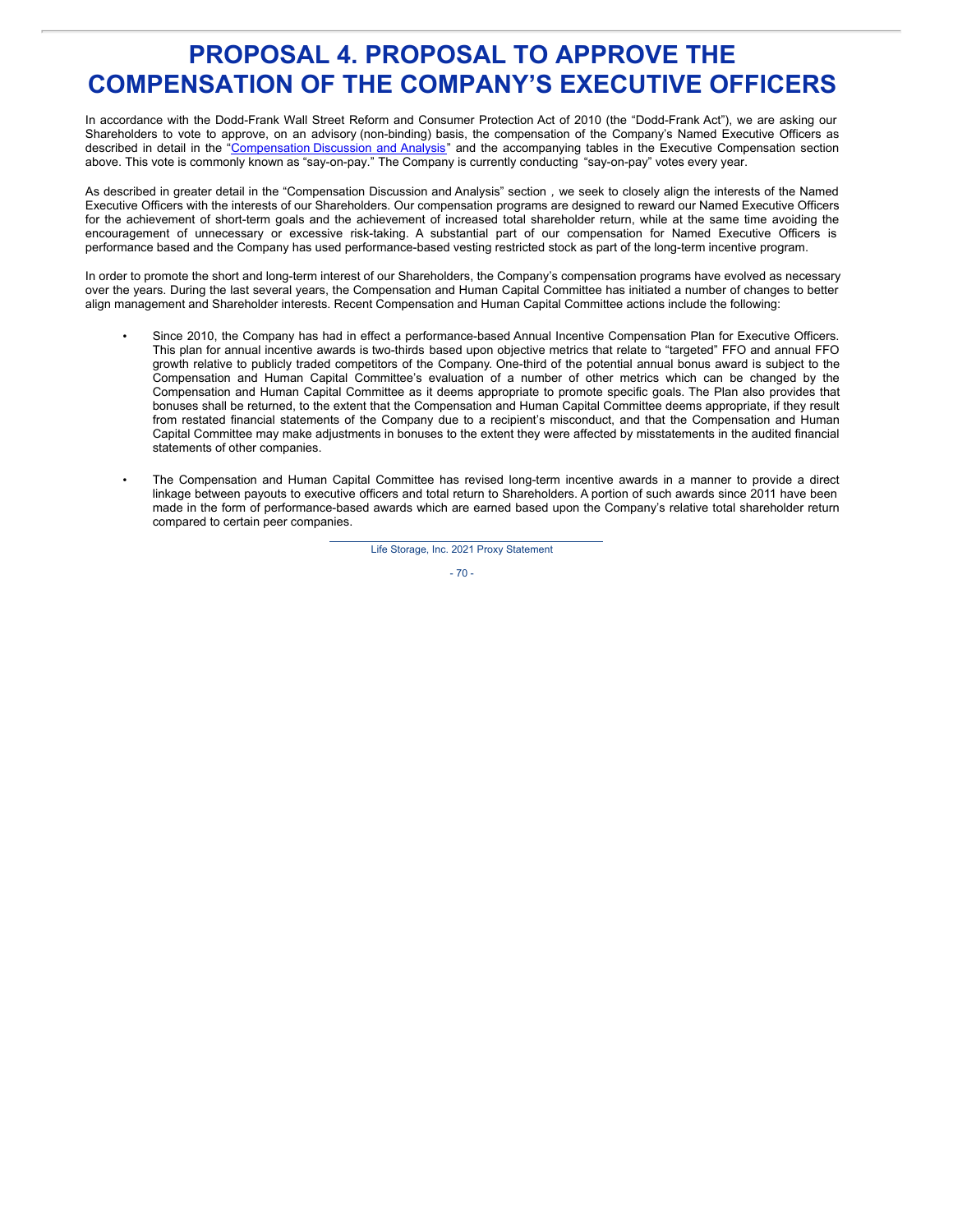• Formal minimum share ownership requirements have been adopted for Named Executive Officers and members of the Board of Directors of the Company. This requirement reflects the Compensation and Human Capital Committee's commitment to ensure alignment of management and Shareholder interests.

We believe that the information provided in this Proxy Statement demonstrates that the Company's executive compensation program is designed appropriately to attract and retain talented executives and to align the executives' interests with Shareholders' interests. Accordingly, the Board of Directors recommends that Shareholders approve the compensation of the Company's Named Executive Officers by approving the following say-on-pay resolution:

> RESOLVED, that the Shareholders of Life Storage, Inc. approve, on an advisory basis, the compensation of the executive officers identified in the "Summary Compensation Table," as disclosed in the Life Storage, Inc. 2021 Proxy Statement pursuant to Item 402 of Regulation S-K, including the Compensation Discussion and Analysis, the compensation tables and the accompanying footnotes and narratives.

Say-on-pay votes under the Dodd-Frank Act are advisory. Although the results of the say-on-pay vote do not bind the Company, the Board of Directors will review the results very carefully. The Board of Directors views the vote as providing important information regarding investor sentiment about the Company's executive compensation philosophy, policies and practice.

The affirmative vote of a majority of the votes cast is required for approval of the advisory resolution above. For purposes of the vote on this proposal, abstentions and broker non-votes will not be counted as votes cast and will have no effect on the result of the vote, although they will be considered present for the purpose of determining the presence of a quorum.

### **THE BOARD OF DIRECTORS RECOMMENDS A VOTE "FOR" THE PROPOSAL TO APPROVE THE COMPENSATION OF THE COMPANY'S EXECUTIVE OFFICERS.**

Life Storage, Inc. 2021 Proxy Statement

 $-71 -$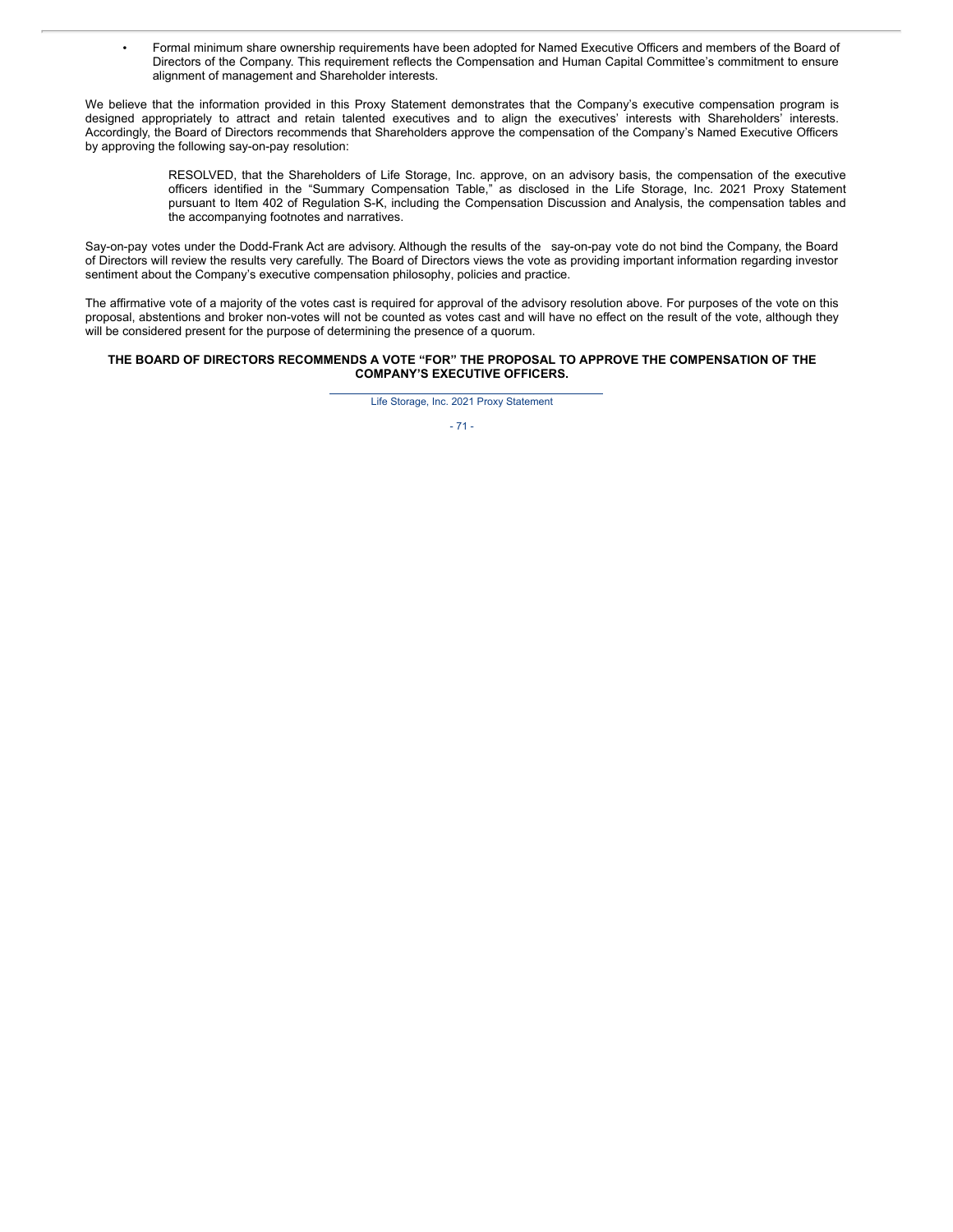### **CERTAIN TRANSACTIONS**

Michael Rogers and John Rogers are brothers of Mr. David L. Rogers and are employees of the Company. In 2020, Michael Rogers was paid a base salary and bonus of approximately \$607,000. Additionally, in 2020, Michael Rogers was granted 5,267 shares of restricted stock which vest ratably over a period of five years and performance-based awards with a maximum potential award of 4,236 shares of Company stock based on the Company's total shareholder return over a three-year period as compared to its peer group (such amounts have been adjusted to reflect the impact of the three-for-two distribution of common stock announced by the Company on January 4, 2021 and distributed on January 27, 2021 to shareholders of record on January 15, 2021). His 2021 salary is approximately \$318,000. Additionally, in January 2021, Michael Rogers was granted performance-based awards with a maximum potential award of 7,500 shares of Company stock based on the Company's total shareholder return over a three-year period as compared to its peer group (such amounts have been adjusted to reflect the impact of the three-for-two distribution of common stock announced by the Company on January 4, 2021 and distributed on January 27, 2021 to shareholders of record on January 15, 2021). In 2020, John Rogers was paid a base salary and bonus of approximately \$185,000. His 2021 salary is approximately \$178,000. The Company has entered into agreements with Michael Rogers and John Rogers which provide for a severance payment by the Company in the event they are terminated from employment after a change of control of the Company. The severance payment is equal to two times their salary and bonus for the prior calendar year. Such agreements are consistent with agreements with similarly situated employees of the Company.

Frederick G. Attea is Senior Counsel at the law firm of Phillips Lytle LLP, which has represented the Company since its inception and is currently representing the Company and various joint ventures in which the Company has an ownership interest. Mr. Frederick G. Attea married Mr. Saffire's mother-in-law in September 2017. For 2020, Phillips Lytle LLP's legal fees for services rendered to the Company and to the various joint ventures in which the Company has ownership interests totaled \$1,722,822.

The transactions and arrangements above were reviewed and disclosed under the Company's policies and procedures regarding relatedparty transactions.

## **PROPOSALS OF SHAREHOLDERS FOR THE 2022 ANNUAL MEETING**

To be considered for inclusion in the proxy materials for the 2022 Annual Meeting of Shareholders, Shareholder proposals must be received by the Secretary of the Company, 6467 Main Street, Williamsville, New York 14221, no later than December •, 2021.

The Company's By-Laws set forth the procedure to be followed by a Shareholder who wishes to recommend one or more persons for nomination to the Board of Directors or present a proposal at an annual meeting. Only a Shareholder of record entitled to vote at an annual meeting may present a proposal and must give timely written notice thereof to the Secretary of the Company at the address noted above. Generally, to be timely, a Shareholder's notice shall set forth all information required under the By-laws and shall be delivered to the Secretary not earlier than the 150th day (i.e. November •, 2021) nor later than the 120th day (i.e. December •, 2021) prior to the first anniversary of the

Life Storage, Inc. 2021 Proxy Statement

 $-72 -$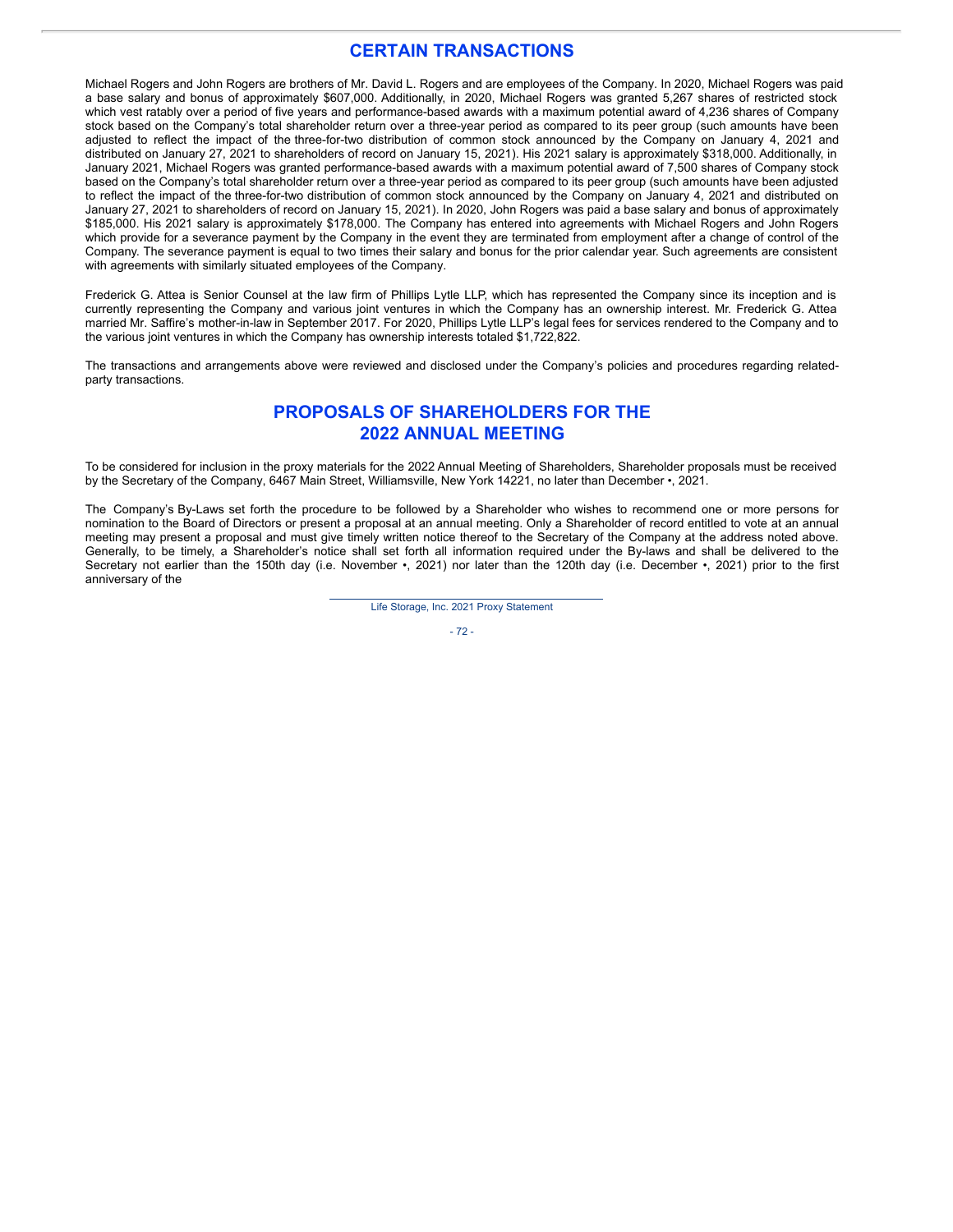date of the proxy statement for the preceding year's annual meeting. However, in the event that the date of the annual meeting is advanced or delayed by more than 30 days from the first anniversary of the date of the preceding year's annual meeting, to be timely, notice by a Shareholder must be so delivered not earlier than the 150th day prior to the date of such annual meeting and not later than the later of the 120th day prior to the date of such annual meeting, as originally convened, or the tenth day following the day on which public announcement of the date of such meeting is first made.

Life Storage, Inc. 2021 Proxy Statement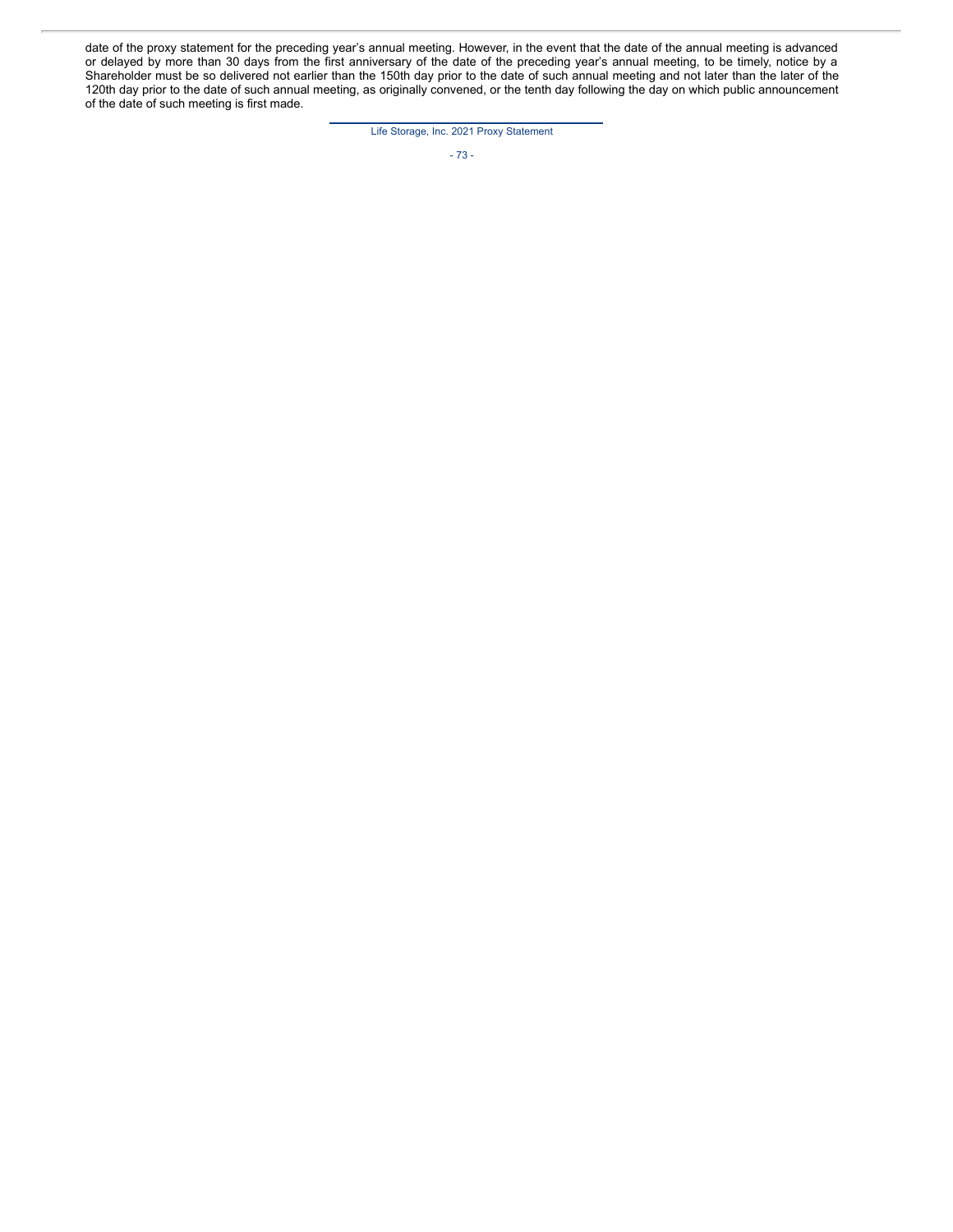### **VOTING AND VIRTUAL MEETING INFORMATION**

This Proxy Statement and the form of proxy are furnished in connection with the solicitation of proxies on behalf of the Board of Directors of the Company for the Annual Meeting to be held virtually over the Internet on Thursday, May 27, 2021 at 9:00 a.m. (E.D.T.), and at any adjournment thereof, for the purposes set forth in the accompanying Notice of Annual Meeting of Shareholders. No physical meeting will be held. This Proxy Statement and form of proxy are first being made available to Shareholders on April •, 2021.

Shareholders of record may vote by (i) using the toll-free telephone number shown on the proxy card, (ii) voting via the Internet at the address shown on the proxy card, or (iii) marking, dating, signing and returning a paper proxy card. Returning your completed proxy will not prevent you from voting these shares at the Annual Meeting should you wish to do so. The proxy may be revoked at any time before it is voted by delivering to the Secretary of the Company a written revocation or a duly executed proxy (including a telephone or Internet vote) as of a later date.

If you are a beneficial owner of shares held in street name and wish to vote in person at the Annual Meeting, you must obtain a "legal proxy" from the organization that holds your shares. A legal proxy is a written document that authorizes you to vote your shares held in street name at the Annual Meeting. Please contact the organization that holds your shares for instructions regarding obtaining a legal proxy. Even if you plan to attend the Annual Meeting over the Internet, we recommend that you submit your proxy card or voting instructions, or that you vote your shares by telephone or through the Internet, so that your vote will be counted if you later decide not to attend the Annual Meeting.

We have designed our virtual meeting such that shareholders have equivalent rights to participate and ask and hear management's responses to appropriate questions as they had at our prior in-person meetings. You will be able to attend the Annual Meeting, vote your shares electronically, and submit questions in writing during the meeting by visiting *www.virtualshareholdermeeting.com/LSI2021* and entering your unique voter identification number. As was the case at our prior in-person meetings, to ensure the meeting is conducted in a manner that is fair to all shareholders, the Chair (or such other person designated by our Board) may exercise broad discretion in recognizing shareholders who wish to participate, the order in which questions are asked and the amount of time devoted to any one question. We also reserve the right to edit or reject questions we deem personal, profane or otherwise inappropriate. Instructions for submitting written questions during the meeting are available at *www.virtualshareholdermeeting.com/LSI2021*.

We will have technicians ready to assist you with any technical difficulties you may have accessing the virtual meeting. If you encounter any difficulties accessing the virtual meeting during the check-in or meeting time, please call the technical support number at 844-986-0822 (US) or 303-562-9302 (International).

We are providing these materials on behalf of the Board to ask for your vote and to solicit your proxies for use at the Annual Meeting, or any adjournments or postponements thereof.

We have made these materials available to you on the Internet or, upon your request, delivered printed versions of these materials to you by mail, because you were a Shareholder

Life Storage, Inc. 2021 Proxy Statement

 $-74-$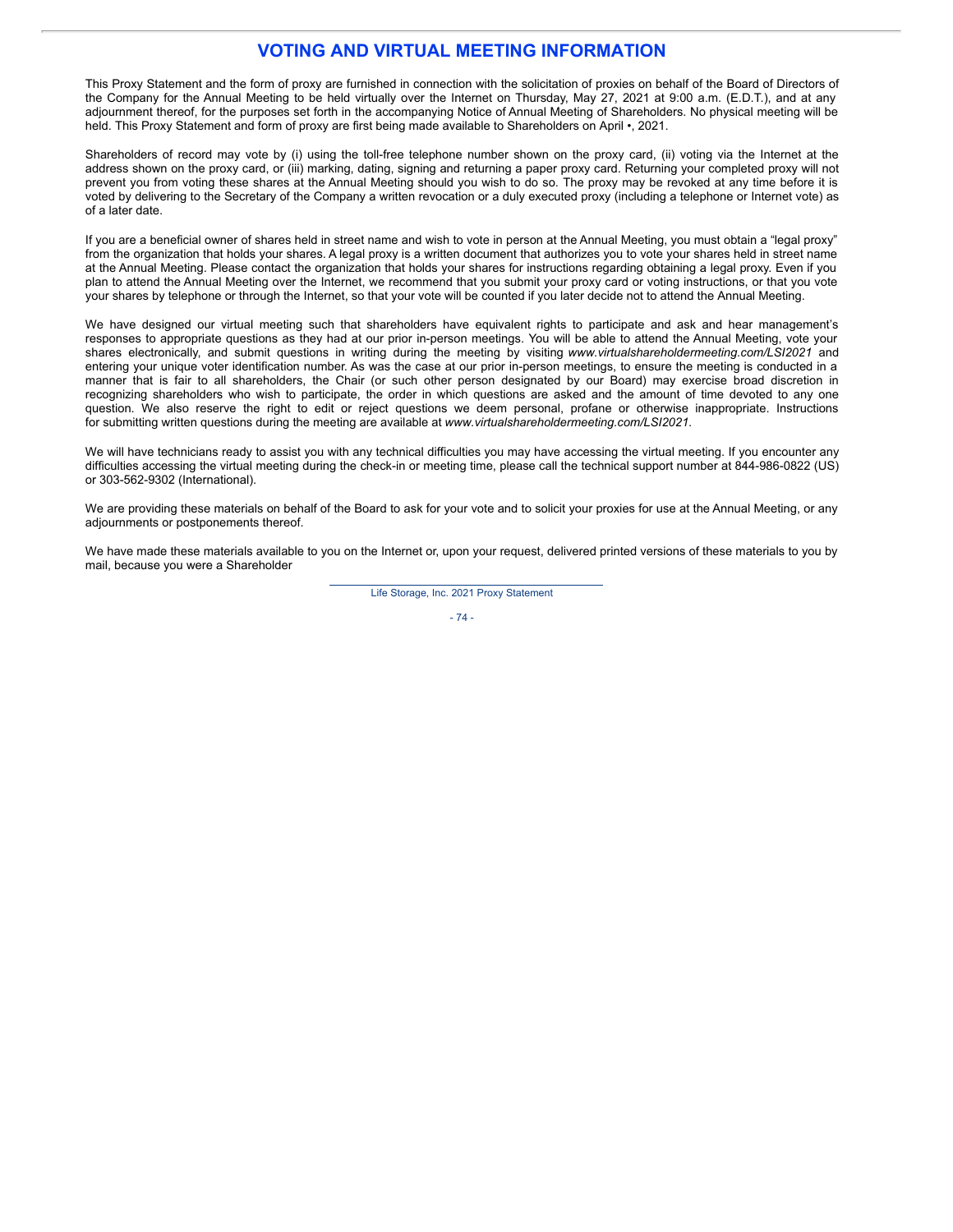as of March 30, 2021, the record date fixed by the Board, and are therefore entitled to receive Notice of the Annual Meeting and to vote on matters presented at the meeting.

We are pleased to take advantage of the SEC rules that allow us to furnish proxy materials to you on the Internet. These rules allow us to provide our Shareholders with the information they need, while lowering the costs of delivery and reducing the environmental impact of our Annual Meeting.

Our Annual Report to Shareholders (the "2020 Annual Report") includes a copy of our Annual Report on Form 10-K for the fiscal year ended December 31, 2020, as filed with the SEC on February 23, 2021, excluding exhibits. On or about April •, 2021, we mailed you a notice containing instructions on how to access this Proxy Statement and our 2020 Annual Report and vote over the Internet. If you received the notice by mail, you will not receive a printed copy of the proxy materials in the mail. The notice instructs you on how you may submit your proxy. If you received the notice by mail and would like a printed copy of our proxy materials, you should follow the instructions for requesting those materials in the notice.

All Shareholders receiving this Proxy Statement should have also received a paper copy or access to an electronic copy of the 2020 Annual Report, which includes our Annual Report on Form 10-K for the year ended December 31, 2020. Shareholders may request a free copy of our 2020 Annual Report on Form 10-K, including financial statements and schedules, by sending a written request to: Life Storage, 6467 Main Street, Williamsville, NY 14221, Attention: Investor Services. Alternatively, Shareholders can access the 2020 Annual Report on Form 10-K and other financial information on Life Storage's "Investor Relations" section of its website at lifestorage.com.

The entire cost of preparing, assembling and mailing the proxy material will be borne by the Company. The Company will reimburse brokerage firms, banks and other securities custodians for their expenses in forwarding proxy materials to their principals. Solicitations other than by mail may be made by officers or by employees of the Company without additional compensation.

Only Shareholders of record at the close of business on March 30, 2021 are entitled to notice of, to vote at, and to participate in the Annual Meeting and at all adjournments thereof. At the close of business on March 30, 2021, there were 76,423,796 shares of the Company's common stock ("Common Stock") issued and outstanding. Each share of Common Stock has one vote. A majority of shares entitled to vote at the Annual Meeting will constitute a quorum. If a share is represented for any purpose at the meeting, it is deemed to be present for all other purposes. Abstentions and shares held of record by a broker or its nominee ("Broker Shares") that are voted on any matter are included in determining whether a quorum is present. Broker Shares that are not voted on any matter at the Annual Meeting will not be included in determining whether a quorum is present.

#### *Note to Beneficial Owners*

Under the rules of the New York Stock Exchange ("NYSE"), brokers or nominees have the authority to vote shares held for a beneficial owner on "routine" matters, such as the ratification of the selection of the Company's independent registered public accounting

Life Storage, Inc. 2021 Proxy Statement

$$
-75-
$$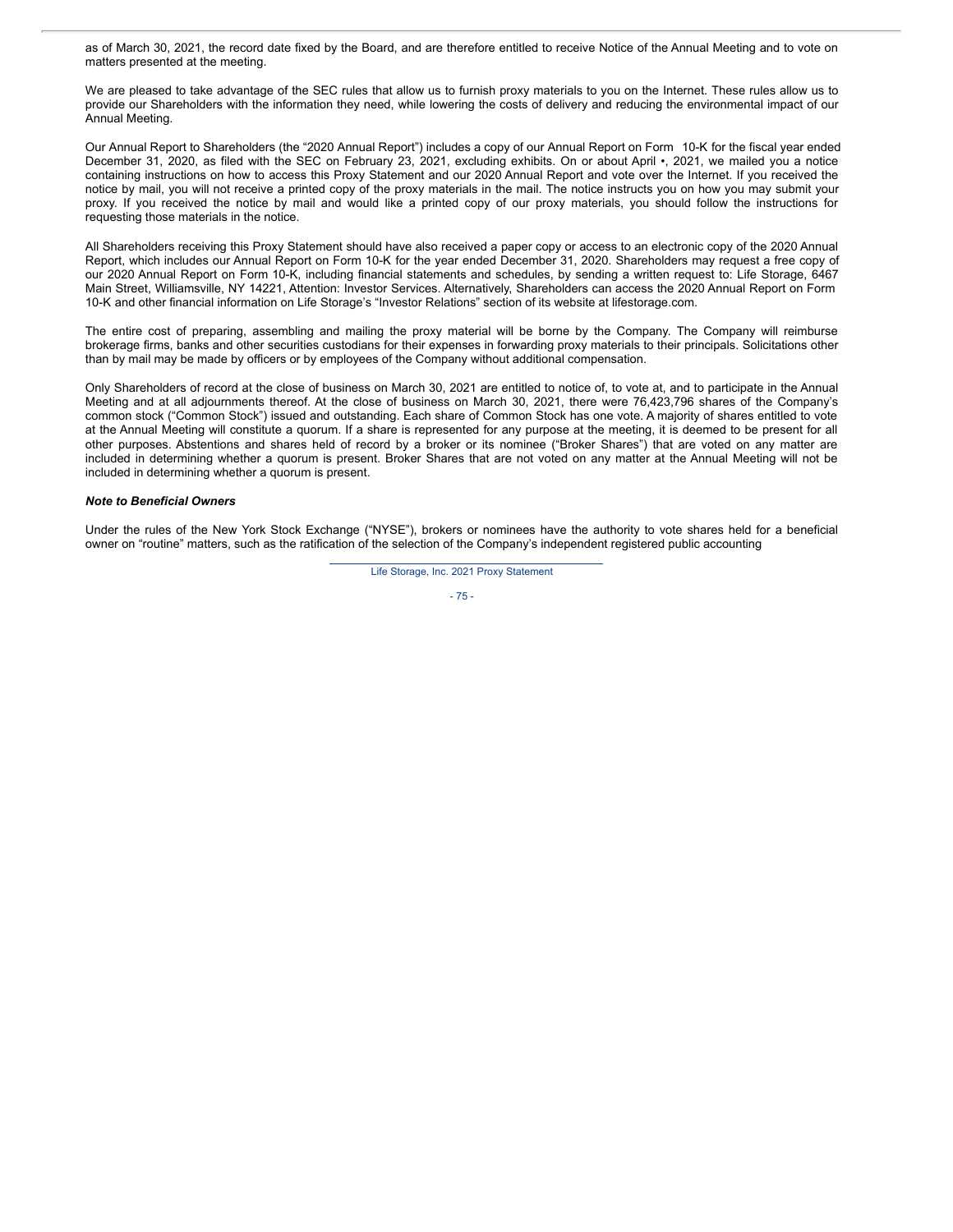firm, without instructions from the beneficial owner of those shares. The election of directors, the proposal to amend the Charter of the Company to increase the number of authorized shares of common stock from 100,000,000 to 200,000,000, and the non-binding vote on the compensation of the Company's executive officers are considered "non-routine" matters. As a result, if a broker or nominee does not receive voting instructions from the beneficial owner of shares held by such broker or nominee, those shares will not be voted and will be considered broker non-votes with respect to those "non-routine" matters. Therefore, it is very important for beneficial owners holding shares in this manner to provide voting instructions to their broker or other nominee.

Important Notice Regarding the Availability of Proxy Materials for the Shareholder Meeting to be held on May 27, 2021

The Proxy Statement and Annual Report on Form 10-K for the year ended December 31, 2020 are available at **www.proxyvote.com.**

Life Storage, Inc. 2021 Proxy Statement

- 76 -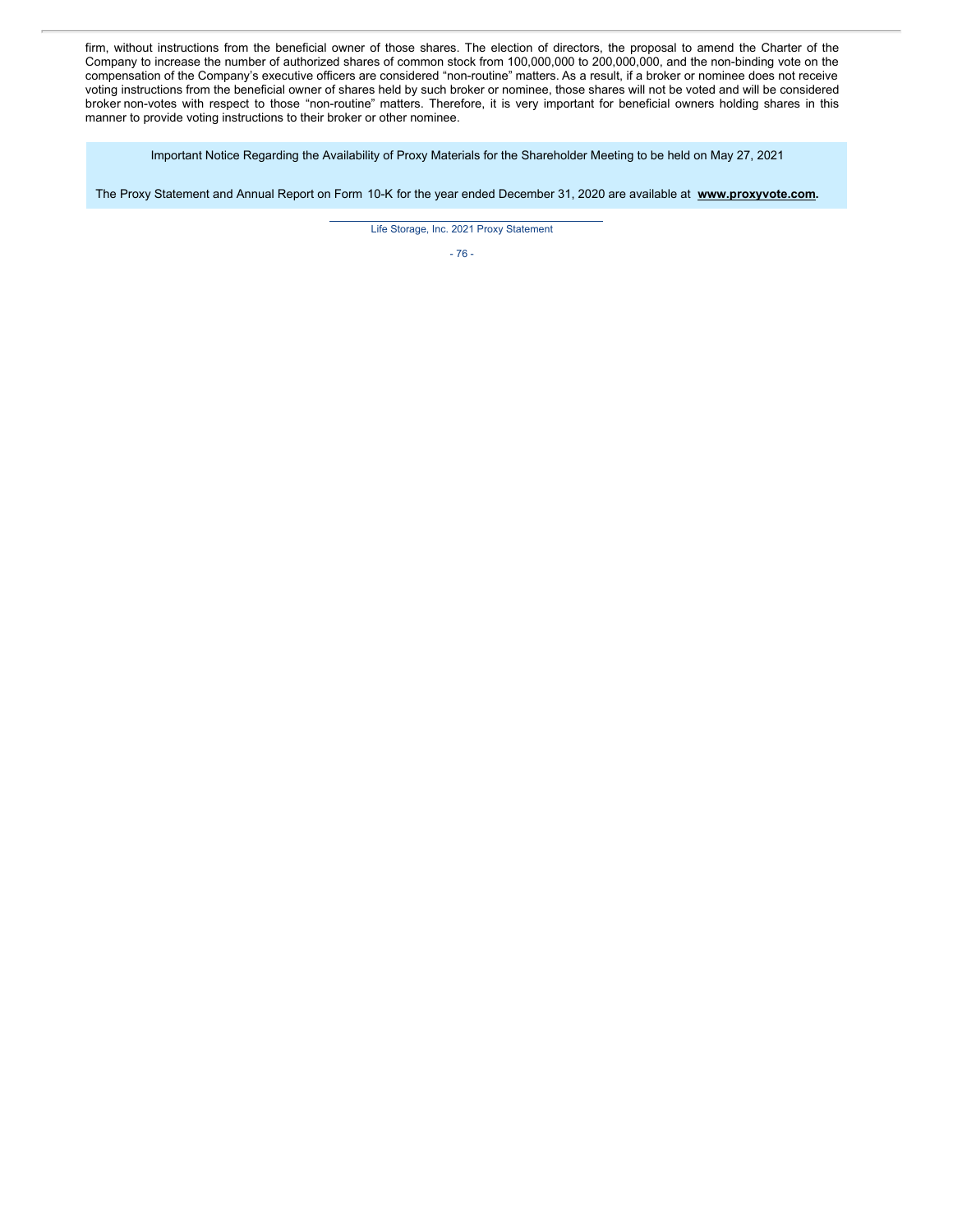### **OTHER MATTERS**

At the time of the preparation of this Proxy Statement, the Board of Directors of the Company did not contemplate or expect that any business other than that pertaining to the subjects referred to in this Proxy Statement would be brought up for action at the meeting, but in the event that other business calling for a Shareholders' vote does properly come before the meeting, the Proxies will vote thereon according to their best judgment in the interest of the Company.

A COPY OF LIFE STORAGE, INC.'S ANNUAL REPORT ON FORM 10-K FOR THE YEAR ENDED DECEMBER 31, 2020 (the "2020 **10-K") FILED WITH THE SECURITIES AND EXCHANGE COMMISSION IS AVAILABLE WITHOUT CHARGE TO THOSE SHAREHOLDERS WHO WOULD LIKE MORE DETAILED INFORMATION CONCERNING THE COMPANY. TO OBTAIN A COPY, PLEASE WRITE TO: ANDREW J. GREGOIRE, SECRETARY, LIFE STORAGE, INC., 6467 MAIN STREET, WILLIAMSVILLE, NEW YORK, 14221. THE 2020 10-K IS ALSO AVAILABLE ON THE COMPANY'S WEBSITE (***www.lifestorage.com***).**

By Order of the Board of Directors,

Andrew J. Gregoire **Secretary** 

April •, 2021

Life Storage, Inc. 2021 Proxy Statement

- 77 -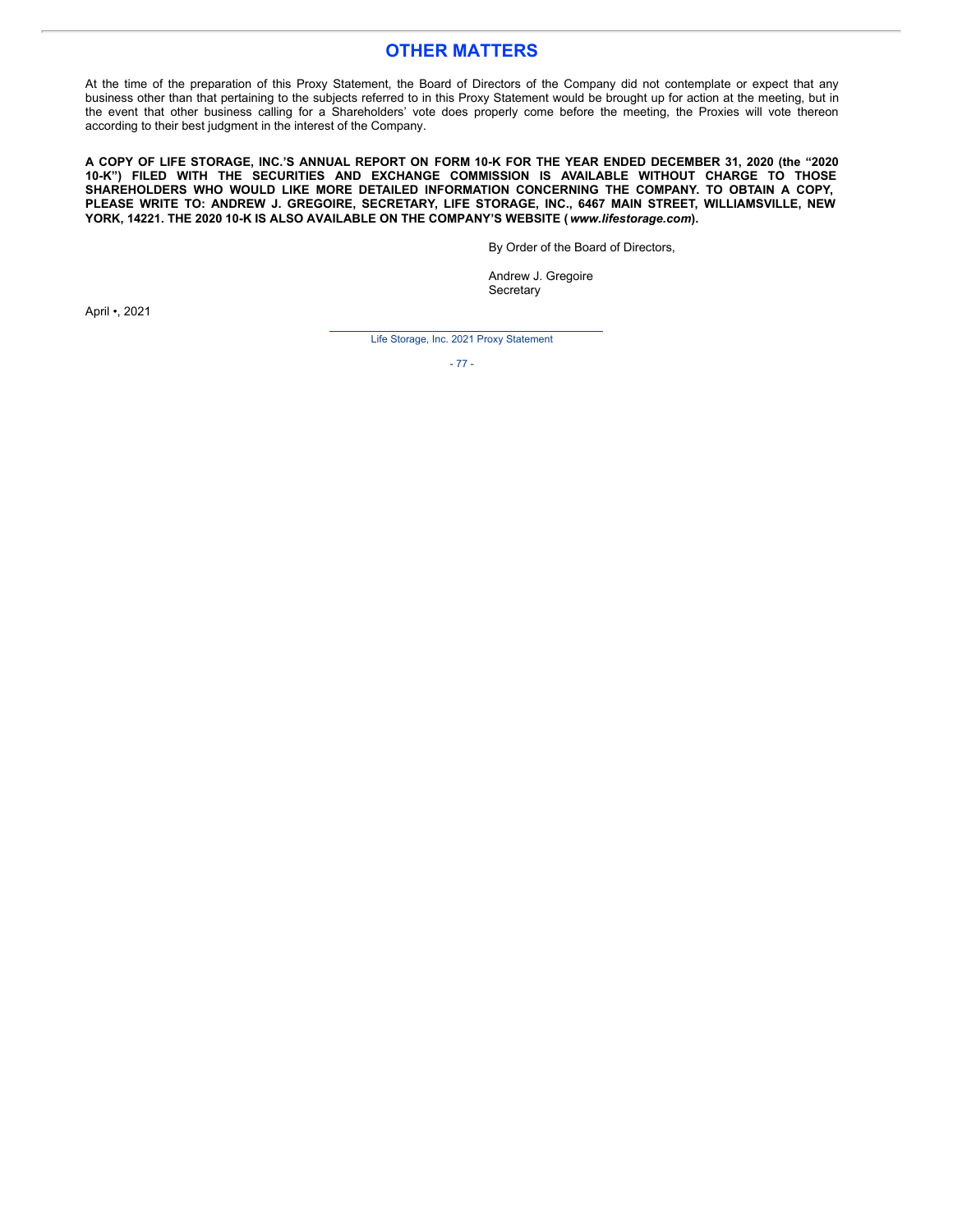### **LIFE STORAGE, INC.**

### **ARTICLES OF AMENDMENT**

Life Storage, Inc., a Maryland corporation (the "Corporation"), hereby certifies to the State Department of Assessments and Taxation of Maryland that:

FIRST: The charter of the Corporation (the "Charter") is hereby amended by deleting Section 7.1 in its entirety and adding a new Section 7.1 to read as follows:

> Section 7.1 Authorized Capital Stock. The total number of shares of capital stock which the Corporation has authority to issue (the "Shares") is 210 million (210,000,000) shares, consisting of (i) ten million (10,000,000) shares of preferred stock, par value \$.01 per share ("Preferred Shares") and (ii) two hundred million (200,000,000) shares of common stock, par value \$.01 per share ("Common Shares"). The Common Shares and Preferred Shares are collectively referred to herein as the "Equity Shares." The aggregate par value of all classes of stock the Corporation shall have authority to issue is \$2,100,000.

SECOND: The amendment to the Charter as set forth above has been duly advised by the Board of Directors and approved by the stockholders of the Corporation as required by the Maryland General Corporation Law (the "MGCL").

THIRD: The total number of shares of stock which the Corporation had authority to issue immediately prior to the foregoing amendment of the Charter was 110,000,000 shares of stock, consisting 100,000,000 shares of common stock, \$0.01 par value per share ("Common Stock"), and 10,000,000 shares of preferred stock, par value \$0.01 per share ("Preferred Stock"), of which 250,000 shares were classified as Series A Junior Participating Cumulative Preferred Stock, par value \$0.01 per share (the "Series A Preferred Stock"). The aggregate par value of all shares of stock having par value was \$1,100,000.

FOURTH: The total number of shares of stock which the Corporation has authority to issue pursuant to the foregoing amendment of the Charter is 210,000,000 shares of stock, consisting of 200,000,000 shares of Common Stock, and 10,000,000 shares of Preferred Stock, of which 250,000 shares were classified as Series A Preferred Stock. The aggregate par value of all shares of stock having par value is \$2,100,000.

FIFTH: The information required by Section 2-607(b)(2)(i) of MGCL is not changed by the foregoing amendment of the Charter.

SIXTH: The undersigned officer acknowledges these Articles of Amendment to be the corporate act of the Corporation and, as to all matters or facts required to be verified under oath, the undersigned acknowledges that, to the best of such officer's knowledge, information and belief, these matters and facts are true in all material respects and that this statement is made under the penalties for perjury.

*-Signature page follows-*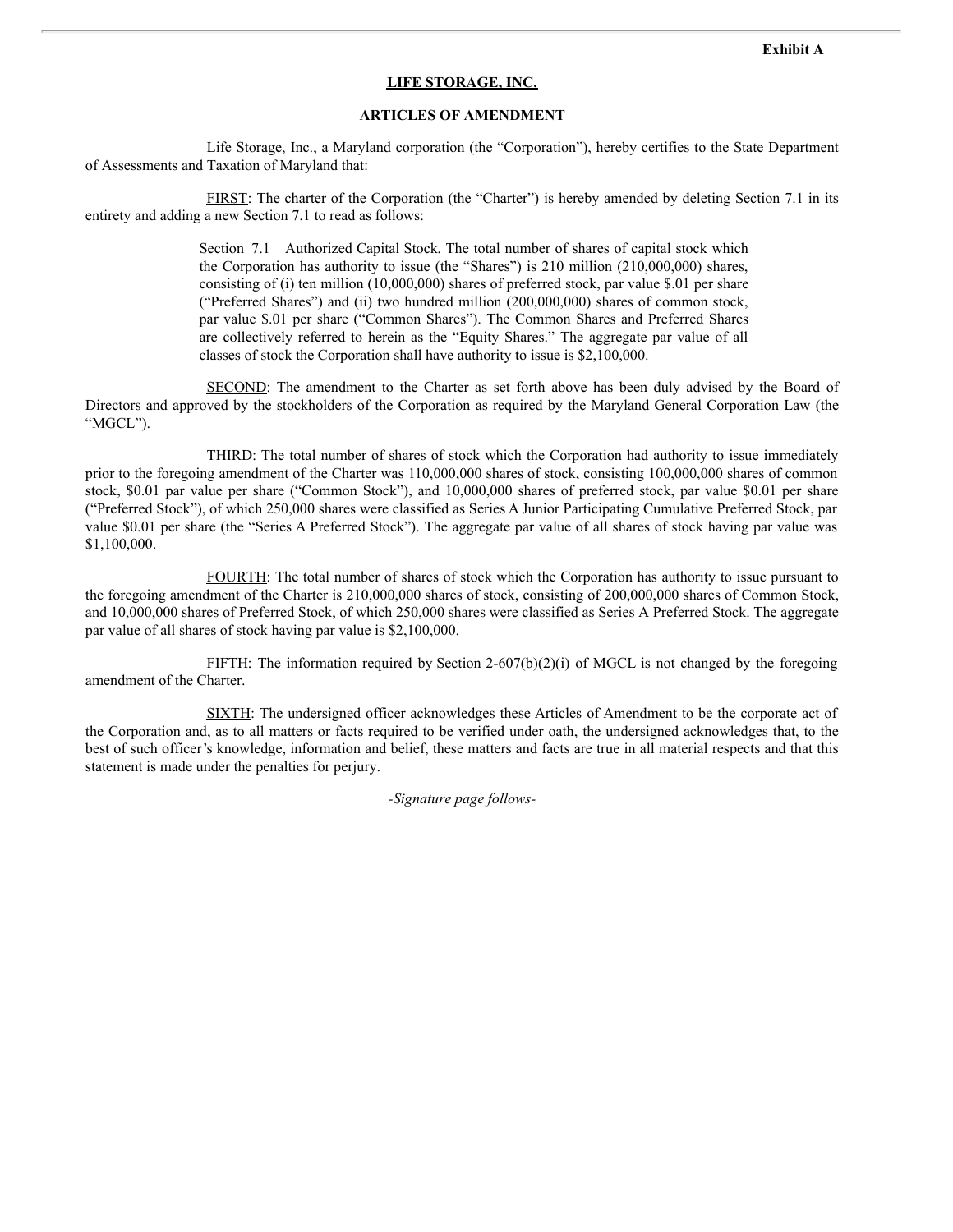IN WITNESS WHEREOF, the Corporation has caused these Articles of Amendment to be signed in its name and on its behalf by its Chief Executive Officer and attested to by its Chief Financial Officer on this [ ] day of May, 2021.

ATTEST: LIFE STORAGE, INC.

|        | By: |        | (SEAL) |
|--------|-----|--------|--------|
| Name:  |     | Name:  |        |
| Title: |     | Title: |        |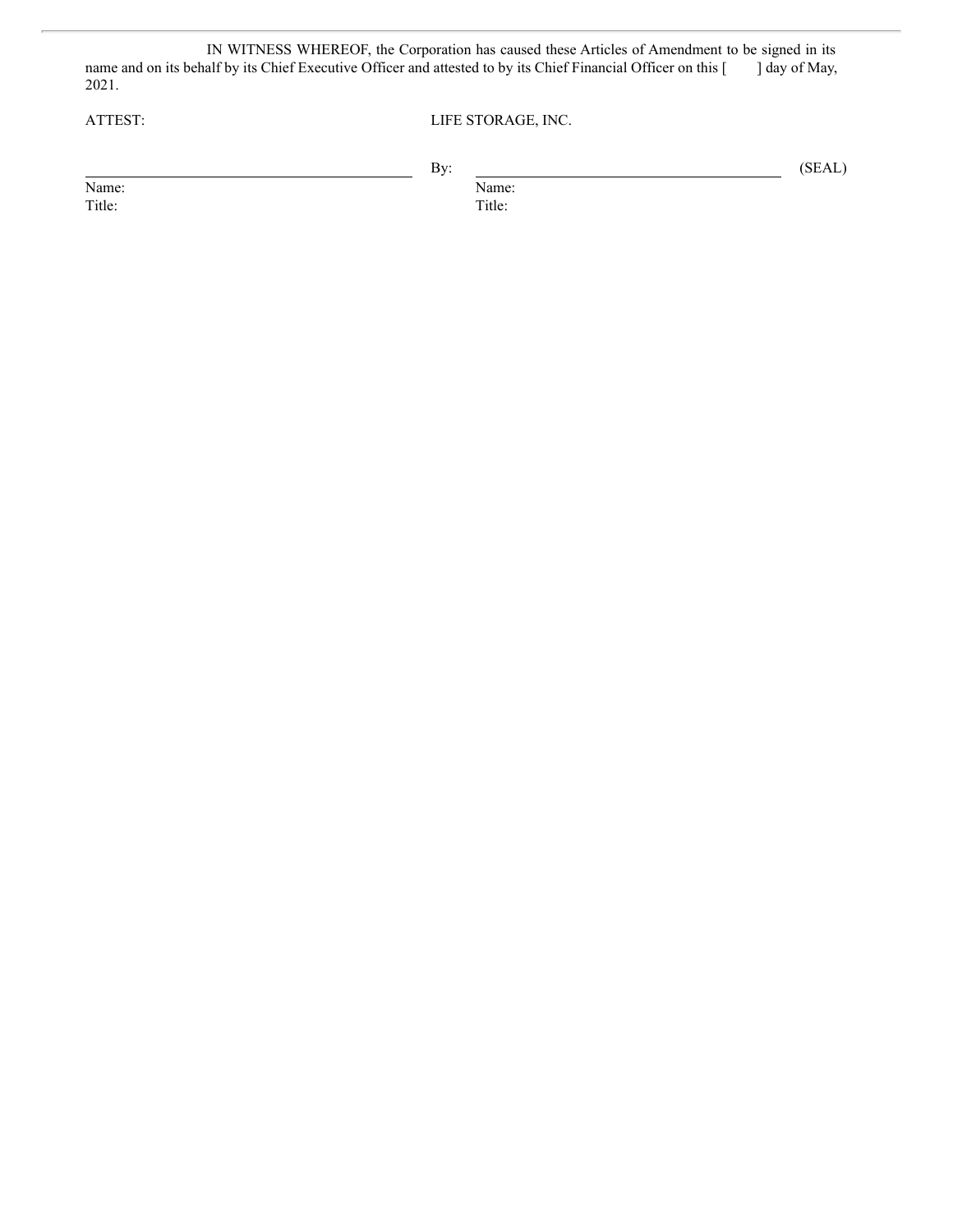

*LIFE STORAGE, INC. 6467 MAIN ST. WILLIAMSVILLE, NY 14221*

#### **VOTE BY INTERNET**

*Before The Meeting* - Go to **www.proxyvote.com**

Use the Internet to transmit your voting instructions and for electronic delivery of information up until 11:59 p.m. Eastern Time the day before the cut-off date or meeting date. Have your proxy card in hand when you access the web site and follow the instructions to obtain your records and to create an electronic voting instruction form.

#### *During The Meeting* - Go to **www.virtualshareholdermeeting.com/LSI2021**

You may attend the meeting via the Internet and vote during the meeting. Have the information that is printed in the box marked by the arrow available and follow the instructions.

#### **VOTE BY PHONE - 1-800-690-6903**

Use any touch-tone telephone to transmit your voting instructions up until 11:59 p.m. Eastern Time the day before the cut-off date or meeting date. Have your proxy card in hand when you call and then follow the instructions.

#### **VOTE BY MAIL**

Mark, sign and date your proxy card and return it in the postage-paid envelope we have provided or return it to Vote Processing, c/o Broadridge, 51 Mercedes Way, Edgewood, NY 11717.

TO VOTE, MARK BLOCKS BELOW IN BLUE OR BLACK INK AS FOLLOWS:

D44498-P53679 KEEP THIS PORTION FOR YOUR RECORDS DETACH AND RETURN THIS PORTION ONLY

|                                                      | DETACH AND RETURN THIS PORTION ONLY |
|------------------------------------------------------|-------------------------------------|
| THIS PROXY CARD IS VALID ONLY WHEN SIGNED AND DATED. |                                     |

| LIFE STORAGE, INC.<br>The Board of Directors recommends you<br>vote FOR the following:                                                                                                                                                                                                                                                                                                                                             |                                                                                                                                                                                  | For<br>All                                                                                | Withhold<br>All | For All<br><b>Except</b> | To withhold authority to vote for any individual<br>nominee(s), mark "For All Except" and write the<br>$number(s)$ of the nomine $e(s)$ on the line below. |                                                                                                                                         |   |        |        |
|------------------------------------------------------------------------------------------------------------------------------------------------------------------------------------------------------------------------------------------------------------------------------------------------------------------------------------------------------------------------------------------------------------------------------------|----------------------------------------------------------------------------------------------------------------------------------------------------------------------------------|-------------------------------------------------------------------------------------------|-----------------|--------------------------|------------------------------------------------------------------------------------------------------------------------------------------------------------|-----------------------------------------------------------------------------------------------------------------------------------------|---|--------|--------|
|                                                                                                                                                                                                                                                                                                                                                                                                                                    |                                                                                                                                                                                  |                                                                                           |                 |                          |                                                                                                                                                            |                                                                                                                                         |   |        |        |
|                                                                                                                                                                                                                                                                                                                                                                                                                                    | Election of directors:                                                                                                                                                           |                                                                                           | $\Box$          | $\Box$                   | $\Box$                                                                                                                                                     |                                                                                                                                         |   |        |        |
|                                                                                                                                                                                                                                                                                                                                                                                                                                    | Nominees:                                                                                                                                                                        |                                                                                           |                 |                          |                                                                                                                                                            |                                                                                                                                         |   |        |        |
|                                                                                                                                                                                                                                                                                                                                                                                                                                    | 01) Mark G. Barberio<br>02) Joseph V. Saffire<br>03) Stephen R. Rusmisel<br>04) Arthur L. Havener, Jr.                                                                           | 05) Dana Hamilton<br>06) Edward J. Pettinella<br>07) David L. Rogers<br>08) Susan Harnett |                 |                          |                                                                                                                                                            |                                                                                                                                         |   |        |        |
|                                                                                                                                                                                                                                                                                                                                                                                                                                    | The Board of Directors recommends you vote FOR the following proposals:                                                                                                          |                                                                                           |                 |                          |                                                                                                                                                            |                                                                                                                                         |   |        |        |
|                                                                                                                                                                                                                                                                                                                                                                                                                                    | Ratification of the appointment of Ernst & Young LLP as the independent registered public accounting firm for the Company for the fiscal year<br>2.<br>ending December 31, 2021. |                                                                                           |                 |                          |                                                                                                                                                            |                                                                                                                                         |   | □      | П      |
| 3.                                                                                                                                                                                                                                                                                                                                                                                                                                 | Proposal to amend the Charter of the Company to increase the number of authorized shares of common stock from 100,000,000 to 200,000,000.                                        |                                                                                           |                 |                          |                                                                                                                                                            |                                                                                                                                         | п | П      | П      |
|                                                                                                                                                                                                                                                                                                                                                                                                                                    | Proposal to approve the compensation of the Company's executive officers.<br>4.                                                                                                  |                                                                                           |                 |                          |                                                                                                                                                            |                                                                                                                                         | П | $\Box$ | $\Box$ |
|                                                                                                                                                                                                                                                                                                                                                                                                                                    | adjournment(s) thereof.                                                                                                                                                          |                                                                                           |                 |                          |                                                                                                                                                            | In their discretion, the proxies are authorized to vote upon any matters of business which may properly come before the meeting, or any |   |        |        |
| Please sign exactly as your name(s) appear(s) hereon. When signing as attorney, executor,<br>administrator, or other fiduciary, please give full title as such. Joint owners should each sign<br>personally. All holders must sign. If a corporation or partnership, please sign in full corporate<br>or partnership name by authorized officer.<br>Signature [PLEASE SIGN WITHIN BOX]<br>Signature (Joint Owners)<br>Date<br>Date |                                                                                                                                                                                  |                                                                                           |                 |                          |                                                                                                                                                            |                                                                                                                                         |   |        |        |